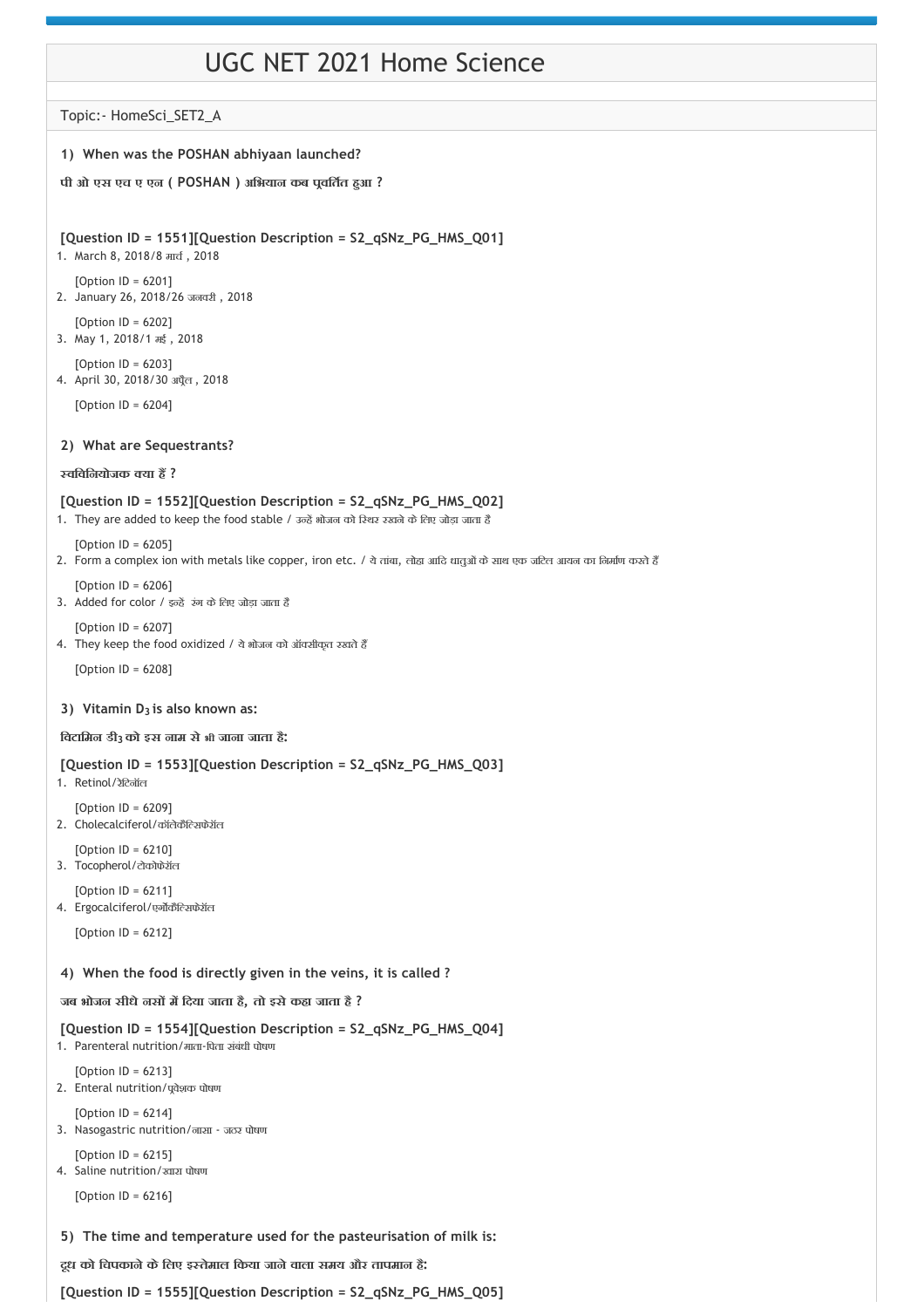```
6) 
In order to pursue the research, which of the following is pre required?
 7) 
Any two immisicible liquid when mixed together form an :
 8) 
Symptoms of thiamin deficiency are:
1. 72˚ C/15 min / 72˚ से० / 15 िमनट
   [Option ID = 6217]
2. 72° C/15 sec / 72° से० / 15 सेकेंड
   [Option ID = 6218]
3. 72˚ C/30 min / 72˚ से० / 30 िमनट
   [Option ID = 6219]
4. 72° C/30 sec / 72° ਬੇ੦ / 30 ਬੇਕਠੇਂਤ
   [Option ID = 6220]
शोध क िनरंतरता हेतु , िन निलिखत म सेिकसक आव यकता पूव म ही होती है ?
[Question ID = 1556][Question Description = S2_qSNz_PG_HMS_Q06]
1. Developing a research design/एक शोध अभिकल्प विकसित करना
   [Option ID = 6221]
2. Formulating a research question/एक शोध पृश्त का निरूपण करना
   [Option ID = 6222]
3. Deciding about the data analysis procedure/दत्त विश्लेषण कार्यविधि के बारे में निर्णय लेना
   [Option ID = 6223]4. Formulating a research hypothesis/एक शोध परिकल्पना का निरूपण करना
   [Option ID = 6224]
जब कोई दो अिमश णीय द व एक साथ िमिश त िकए जातेह तो _____ बनता है
[Question ID = 1557][Question Description = S2_qSNz_PG_HMS_Q07]
1. Aerosol/एयरोसौल
   [Option ID = 6225]
2. Emulsion/इमल्सन
   [Option ID = 6226]
3. Gel/ज़ेल
   [Option ID = 6227]
4. Sol/सोल
   [Option ID = 6228]
A. Peripheral neuropathy
B. Photophobia
C. Cardiomegaly
D. Koilonychia
E. Tachycardia
Choose the correct answer from the options given below:
िथयािमन क यूनता केल ण ह :
A. प रधीय तंित का‐िवकृित
B. प काशभीित
C. एक प कार का दय रोग ( कािड योमेगैली )
D. नख़ स ब धी रोग ( वाइलोिनिशया )
E. द ुतनाड़ी
नीचेिदए गए िवक प म सेसही उ र चुन :
[Question ID = 1558][Question Description = S2_qSNz_PG_HMS_Q08]
1. A, B and D only/केवल A, B और D
   [Option ID = 6229]
2. C, D and E only/केवल C, D और E
   [Option ID = 6230]
3. A, C and E only/केवल A, C और E
   [Option ID = 6231]
4. B, D and E only/केवल B, D और E
   [Option ID = 6232]
```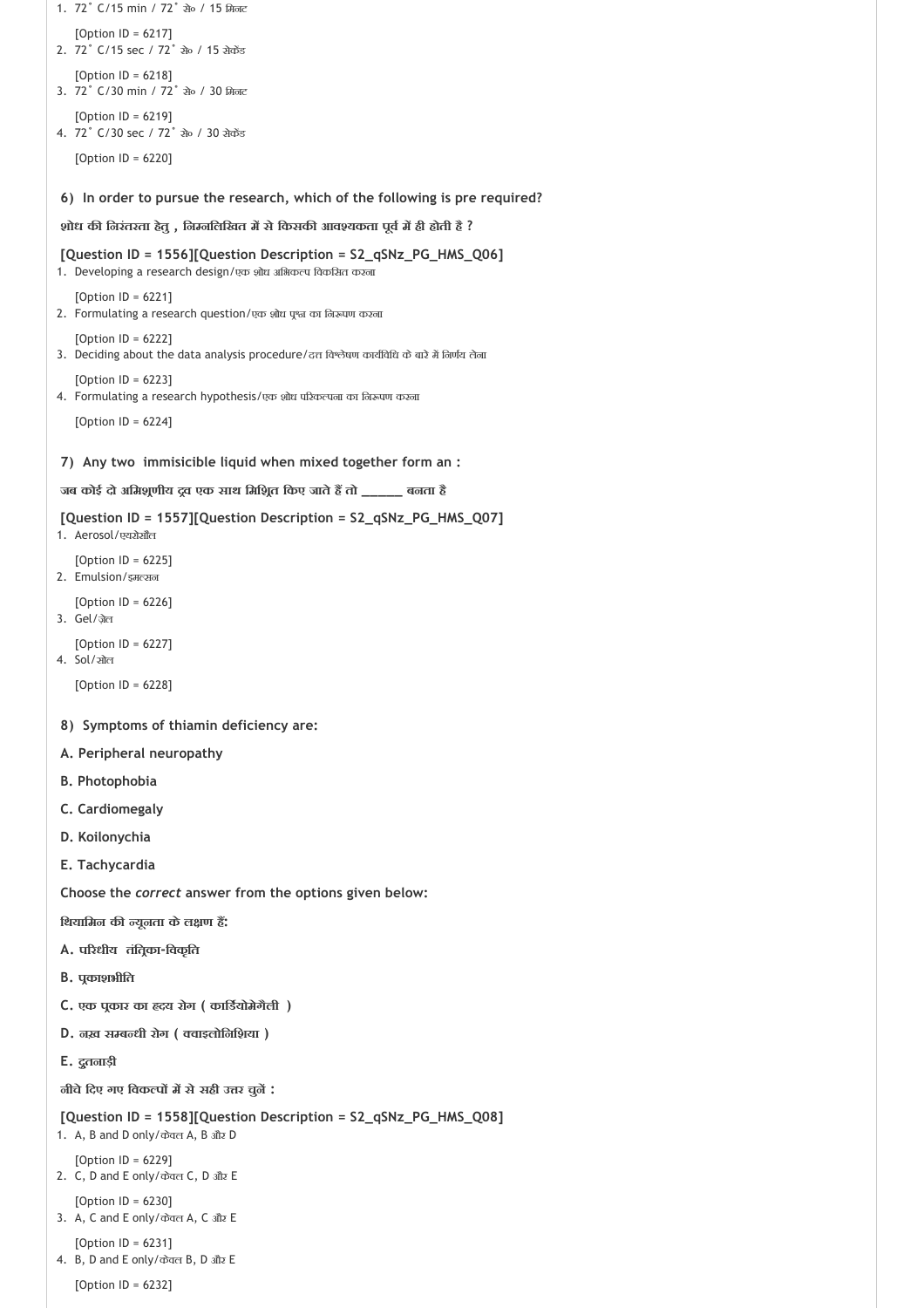- **9) Proteins present in milk are:**
- **A. Lactalbumins**
- **B. Lactoglobulins**
- **C. Casein**
- **D. Ovalbumin**
- **E. Myosin**

- **दूध म उपि थत प ोटीन ह :**
- **A. लै टलबुिमन**
- **B. लै टो लोबुिलन**
- **C. केसीन**
- **D. ओवलबुिमन**
- **E. मायोिसन**

**नीचेिदए गए िवक प म सेसही उ र चुन :**

```
[Question ID = 1559][Question Description = S2_qSNz_PG_HMS_Q09]
```
- 1. A, B and C only/केवल A, B और C
	- [Option ID = 6233]
- 2. A, C and E only/केवल A, C और E [Option ID = 6234]
- 3. B, C and D only/केवल B, C और D
- [Option ID = 6235] 4. C, D and E only/केवल C, D और E

[Option ID = 6236]

- **10) Identify the names of essential fatty acids:**
- **A. Linoleic**
- **B. Butyric**
- **C. Linolenic**
- **D. Myristic**
- **E. Arachidonic**

**Choose the** *correct* **answer from the options given below:**

**आव यक वसा‐अ ल केनाम क पहचान कर :**

- **A. िलनोिलक**
- **B. युिट रक**
- **C. िलनोलेिनक**
- **D. माई रि टक**
- **E. ऐरािकडोिनक**

**नीचेिदए गए िवक प म सेसही उ र चुन :**

**[Question ID = 1560][Question Description = S2\_qSNz\_PG\_HMS\_Q10]**

- 1. A, C and D only/केवल A, C और D
	- [Option ID = 6237]
- 2. C, D and E only/केवल C, D और E
- [Option ID = 6238] 3. A, C and E only/केवल A, C और E
- [Option ID = 6239] 4. B, D and E only/केवल B, D और E

[Option ID = 6240]

- **11) Major symptoms of diabetes are :**
- **A. Polyuria**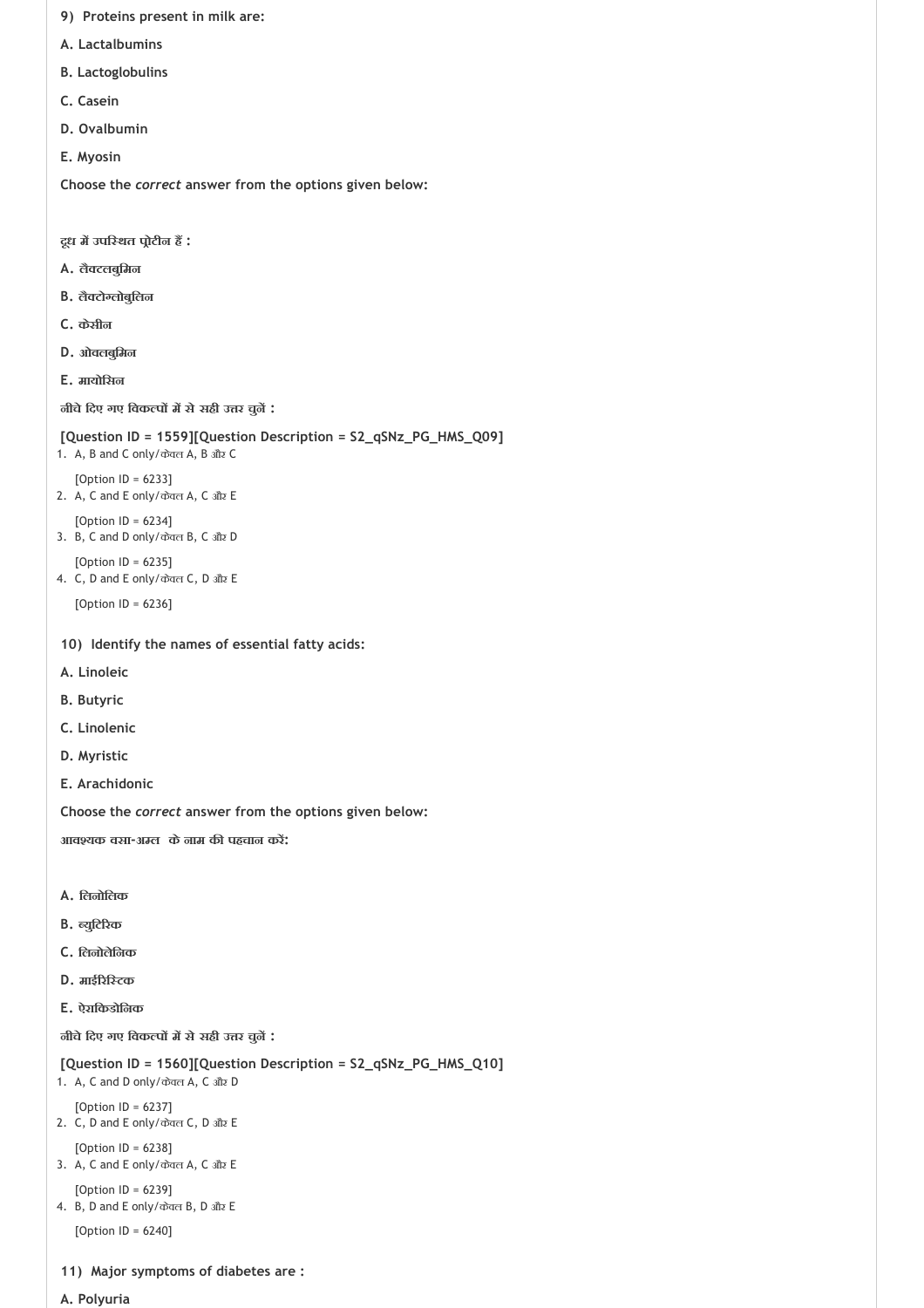- **B. Glossitis**
- **C. Acidosis**
- **D. Techycardia**
- **E. Nocturia**

**मधुमेह केप मुख ल ण ह :**

- **A. बह मूत ता**
- **B. िज ाशोथ**
- **C. आ लर ता**
- **D. ि प दयता**
- **E. न मेह**

**नीचेिदए गए िवक प म सेसही उ र चुन :**

## **[Question ID = 1561][Question Description = S2\_qSNz\_PG\_HMS\_Q11]**

1. A, B and D only/केवल A, B और D [Option ID = 6241]

2. A, C and E only/केवल A, C और E

[Option ID = 6242] 3. A , B and E only/केवल A, B और E

[Option ID = 6243]

4. A, C and D only/केवल A, C और D

[Option ID = 6244]

#### **12) Match the food additives given in List I with their functions in List II**

| List I                        | List II              |
|-------------------------------|----------------------|
| <b>Food additives</b>         | <b>Functions</b>     |
| A. Yeast                      | I. Emulsifier        |
| <b>B.</b> Soy lecithin        | II. Antioxidant      |
| C. Butylated hydroxyl toluene | III. Bleaching agent |
| D. Benzoyl peroxide           | IV. Preservative     |
| E. Calcium sorbate            | V. Leavening         |

**Choose the** *correct* **answer from the options given below:**

**सूची ‐I म िदए ह ए खा संयोजी को सूची ‐II म िदए गए काय सेसुमेिलत क िजए :**

| ञूची -l                         | ञ्चूची -II              |
|---------------------------------|-------------------------|
| खाद्य संयोजी                    | कार्य                   |
| A. खमीर                         | <b> , पायसीकारक</b>     |
| <b>B.</b> सोया लैसिथिन          | , पूति ऑक्सीकारक        |
| C. ब्यूटाइल हाइड्रॉविसल टोल्यून | III. विश्ंजक            |
| D. बेंजोयल पेरोक्साइड           | $\mathsf{IV.}$ परिरक्षक |
| E. कैंटिशयम सोरबेट              | किण्वन                  |

**नीचेिदए गए िवक प म सेसही उ र चुिनए :**

**[Question ID = 1562][Question Description = S2\_qSNz\_PG\_HMS\_Q12]** 1. A ‐II , B ‐III , C ‐I , D ‐ IV, E ‐V

[Option ID = 6245]

2. A ‐V , B ‐ I, C ‐ III, D ‐ IV, E ‐II [Option ID = 6246]

3. A ‐V , B ‐I , C ‐II , D ‐III, E ‐IV

[Option ID = 6247] 4. A ‐V , B ‐ I, C ‐ II, D ‐ IV, E ‐III

[Option ID = 6248]

**13) Match biochemical tests in List I with nutritional deficiency disease in List II**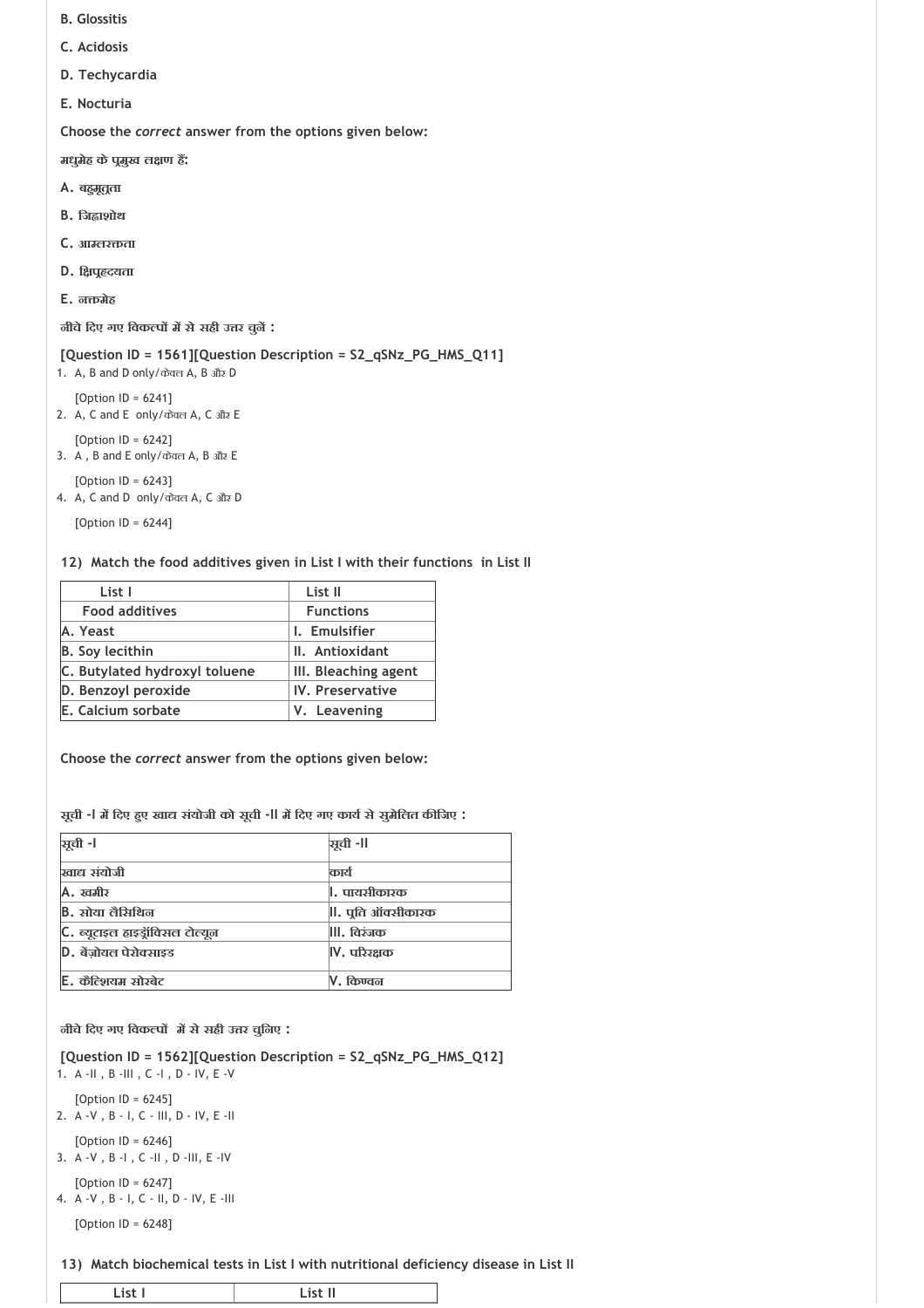| <b>Biochemical test</b> | Nutritional deficiency disease |
|-------------------------|--------------------------------|
| A. Serum albumin        | I. Vitamin A deficiency        |
| B. Haemoglobin          | II. Goitre                     |
| C. Urinary iodine       | III. Kwashirkar                |
| D. Serum retinol        | IV. Anaemia                    |

**सूची ‐I म जीवरासायािनक परी ण को पोषणज हीनता रोग क सूची ‐II सेसुमेिलत क िजए :**

| ञ्जूची -।               | ञ्चूची -॥                    |
|-------------------------|------------------------------|
| जीवरासायानिक परीक्षण    | पोषणज हीनता रोग              |
| <b>A. सीरम ऐल्बुमिल</b> | , विटामिन ए की हीनता         |
| <b>B.</b> ठीमोग्लोबिन   | ll. गलगण्ड                   |
| C. मूतीय आयोडीन         | , पोटीन-हीनता (क्वाशीयोरकॉर) |
| <b>D.</b> सीरम रेटिनॉल  | IV. अञ्क्तता                 |

**नीचेिदए गए िवक प म सेसही उ र चुिनए :**

**[Question ID = 1563][Question Description = S2\_qSNz\_PG\_HMS\_Q13]**

1. A IV‐ , B ‐I , C ‐III , D ‐II

- [Option ID = 6249]
- 2. A ‐III , B ‐I , C ‐II , D ‐IV
- [Option ID = 6250]
- 3. A ‐II , B ‐III , C ‐IV , D ‐I
- [Option ID = 6251] 4. A ‐III , B ‐IV , C ‐II , D ‐I

[Option ID = 6252]

## **14) Match vitamins given in List I with their functions in List II**

| List I              | List II                                     |
|---------------------|---------------------------------------------|
| <b>Vitamins</b>     | <b>Functions</b>                            |
| A. Vitamin B12      | I. Protection of PUFA from oxidative damage |
| <b>B.</b> Vitamin A | II. Role in carbohydrate metabolism         |
| C. Vitamin E        | III. Role in formation of normal RBC        |
| D. Thiamin          | IV. Integrity of epithelial tissues         |

**Choose the correct answer from the options given below:**

**सूची ‐I म िदए गए िवटािमन को सूची ‐II म िदए गए उनकेकाय केसाथ सुमेिलत क िजए :**

| ञ्जूची -II                                 |
|--------------------------------------------|
| कार्य                                      |
| , ऑक्सीकारक क्षति से पी यू एफ ए का संरक्षण |
| , कार्बोहाइड्रेट उपापचय में भूमिका         |
| , सामान्य लाल रक्त कण की रचना में भूमिका   |
| V. उपकला ऊतकों की अखंडता                   |
|                                            |

**नीचेिदए गए िवक प म सेसही उ र चुिनए :**

**[Question ID = 1564][Question Description = S2\_qSNz\_PG\_HMS\_Q14]**

- 1. A ‐III , B ‐IV , C ‐II , D ‐I
- $[Option ID = 6253]$
- 2. A ‐III , B ‐I , C ‐II , D ‐IV
- [Option ID = 6254] 3. A ‐II , B ‐I , C ‐III , D ‐IV
- $[Option ID = 6255]$ 4. A ‐III , B ‐IV , C ‐I , D ‐II
- 

[Option ID = 6256]

## **15) Arrange the stages of new food product development:**

 **A. Idea generation**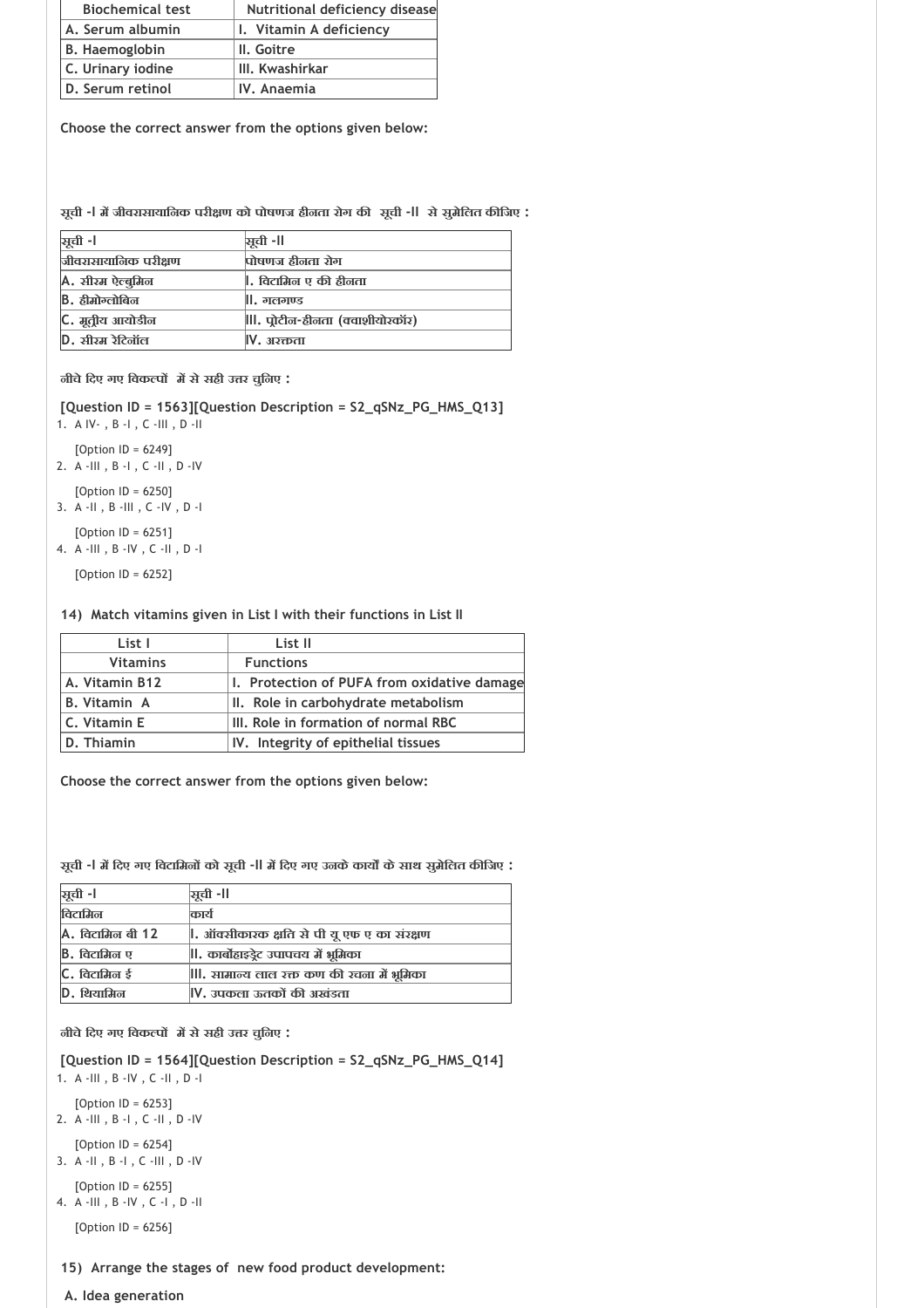- **B. Product development**
- **C. Screening**
- **D. Commercialization.**
- **E. Concept development**

**नए खा उ पाद िवकास केचरण को यवि थत कर :**

- **A. िवचारो पादन**
- **B. उ पाद िवकास**
- **C. छानबीन**
- **D. यावसायीकरण**
- **E. संक पना िवकास**

**नीचेिदए गए िवक प म सेसही उ र चुन :**

```
[Question ID = 1565][Question Description = S2_qSNz_PG_HMS_Q15]
```
- 1. A, C, D, B, E
- [Option ID = 6257]
- 2. A, C, B, D, E
- [Option ID = 6258] 3. A, C, E, B, D

[Option ID = 6259]

4. A, B, E, C, D

[Option ID = 6260]

**16) Given below are two statements, one is labelled as Assertion A and the other is labelled as Reason R** 

**Assertion A: Calcium requirements during lactation are higher than during pregnancy.**

**Reason R: As lactating women lose bone mass during breast feeding because less estrogen hormone is produced.**

**In light of the above statements, choose the** *correct* **answer from the options given below**

**नीचेदो कथन िदए गए ह : एक को अिभकथन (A) और दूसरेको तक (R) कहा गया है**

**अिभकथन (A) : तनपान क अविध म कैि शयम क आव यकता गभा व था क अविध सेअिधक होती है**

तर्क (R) : एस्ट्रोजन हार्मोन का उत्पादन न्यून होने के कारण स्तनपान कराने वाली महिलाओं में स्तनपान की अवधि में अस्थि दूल्यमान कम हो जाता है

**उपयु कथन केआलोक म िन नांिकत िवक प म सेसही उ र चुन :**

**[Question ID = 1566][Question Description = S2\_qSNz\_PG\_HMS\_Q16]** 1. Both **A** and **R** are true and **R** is the correct explanation of  $A/(A)$  और (R) दोनों सही हैं और (R), (A) की सही व्याख्या है

 $[Option ID = 6261]$ 

2. Both A and R are true but R is NOT the correct explanation of A/(A) और (R) दोनों सही हैं परन्तु (R), (A) की सही व्याख्या नहीं है

[Option ID = 6262] 3. A is true but R is false/(A) सही है परन्तु (R) सही नहीं हैं

 $[Option ID = 6263]$ 4. A is false but R is true/(A) सही नहीं है परन्तु (R) सही हैं

[Option ID = 6264]

**17) By mistake you have over blued your clothes, which of the following reagents you would use to rectify the fault?**

आपने अपने कपड़ों पर गलती से ज्यादा नील लगा दिया है, तो आप निम्नलिखित में से किस अभिकर्मक का उपयोग अपनी गलती को सुधारने के लिए करेंगे ?

**[Question ID = 1567][Question Description = S2\_qSNz\_PG\_HMS\_Q17]**

- 1. Acetic acid/शुक्तिक अम्ल
- [Option  $ID = 6265$ ]
- 2. Borax/सुहागा

[Option ID = 6266]

3. Sodium chloride/सोिडयम लोराइड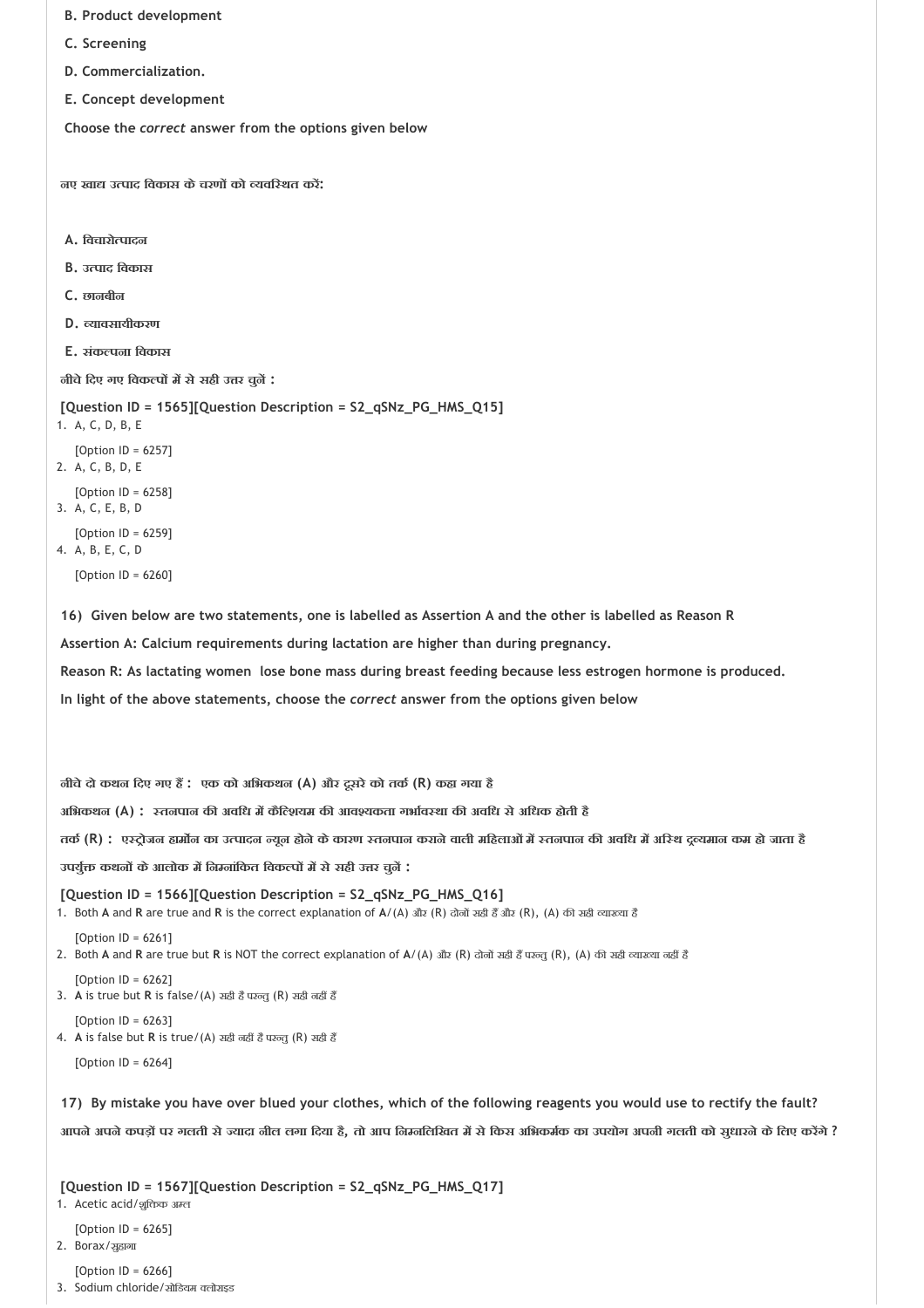```
18) 
Which of the following apparel production systems is based on teamwork and shared responsibility for quantity and
 19) 
Light fastness ratings are in the range of:
 20) 
Which of the following is a knit fabric that uses fine worsted yarns?
 21) 
For making a dress with kasuti embroidery, which of the following motifs will you use?
   [Option ID = 6267]
4. Oxalic acid/ऑ जैिलक एिसड
   [Option ID = 6268]
quality of output?
, लिम्नलिखित में से कौन सा परिधान उत्पादन पूणाली टीम-कार्य और उत्पादन की मात्रा और गुणवत्ता हेतु साझा उत्तरदायित्व पर आधारित है ?
[Question ID = 1568][Question Description = S2_qSNz_PG_HMS_Q18]
1. Progressive bundle system/पूर्णातशील पोटलिका पूणाली
   [Option ID = 6269]
2. Unit production system/इकाई उत्पादन पूणाली
   [Option ID = 6270]
3. Modular production system/पूमापीय उत्पादन पूणाली
   [Option ID = 6271]4. Customized production system/गृहक-अपेक्षित उत्पादन पूणाली
   [Option ID = 6272]
प काश‐ ढता केदर‐िनधा रण क सीमा है:
[Question ID = 1569][Question Description = S2_qSNz_PG_HMS_Q19]
1. 1‐5
   [Option ID = 6273]
2. 1‐6
   [Option ID = 6274]
3. 1‐7
   [Option ID = 6275]
4. 1‐8
   [Option ID = 6276]िन निलिखत म सेकौन महीन ऊनी सूत के प योग सेबुना ह आ कपड़ा है ?
[Question ID = 1570][Question Description = S2_qSNz_PG_HMS_Q20]
1. Inlay/जड़त
   [Option ID = 6277]
2. Zephyr/जेफर
   [Option ID = 6278]
3. Intarsia/इल्टार्शिया
   [Option ID = 6279]
4. Shaker/शकेर
   [Option ID = 6280]
कसौटी कढ़ाई केसाथ एक पोशाक बनानेकेिलए, आप िन निलिखत म सेिकस आकृित का उपयोग कर गे ?
[Question ID = 1571][Question Description = S2_qSNz_PG_HMS_Q21]
1. Gopuram/गोपुरम
   [Option ID = 6281]
2. Tulsi Vrindavan/तुलसी वृंदावन
   [Option ID = 6282]
```
 $[Option ID = 6283]$ 4. Chokla/चोकला

3. Nandi/नंदी

[Option ID = 6284]

**22) Reactive dyes form the following bonds with the fiber:**

**अिभिक याशील रंजक रेशेकेसाथ िन निलिखत बंध बनातेह :**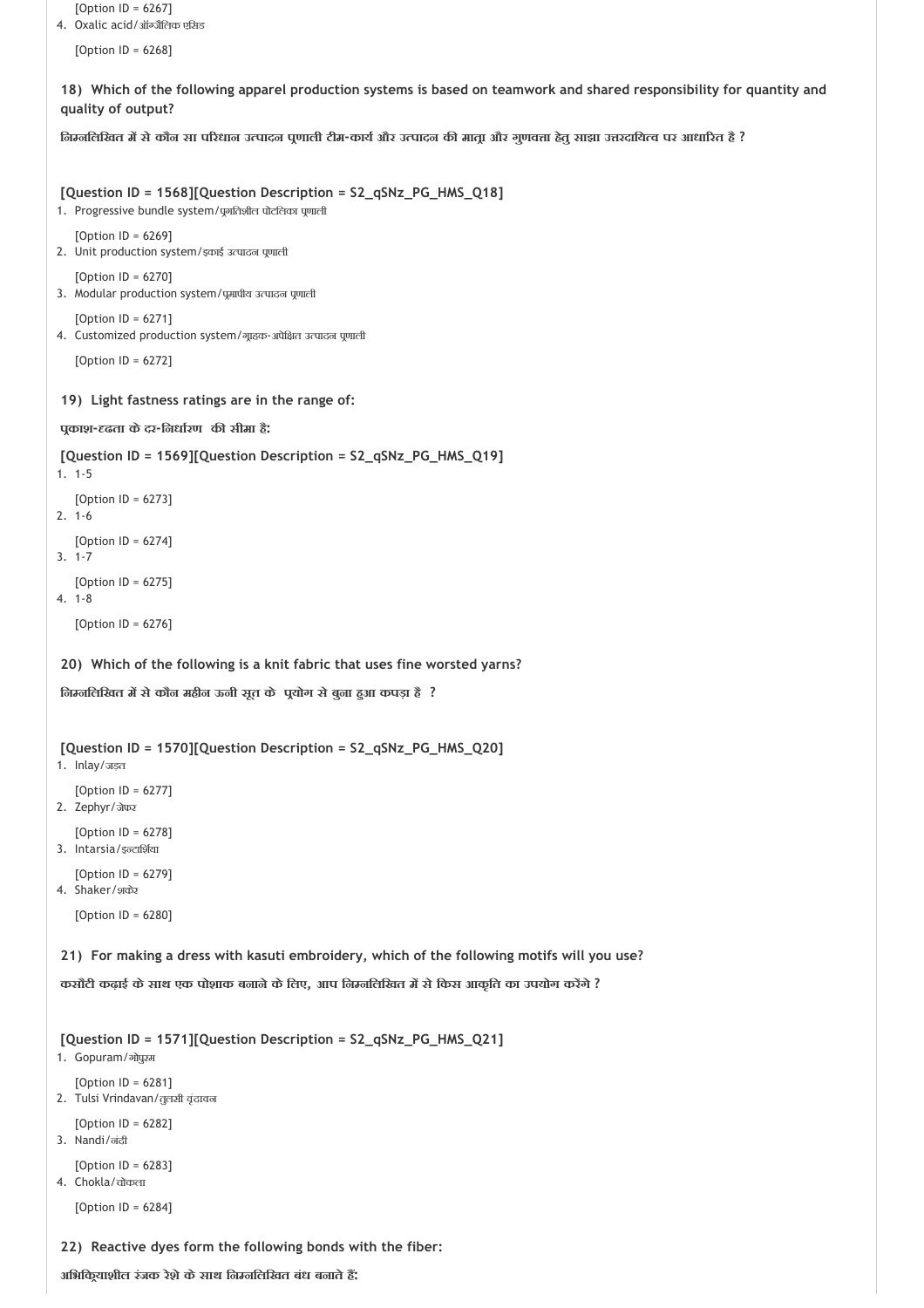```
23) 
Which of the following is not an advantage of plasma technology?
 24) 
Shifting of darts from one place to other changes the:
 25) 
For making a dress for yourself in a plain‐woven fabric, which of the following fabrics will you use?
[Question ID = 1572][Question Description = S2_qSNz_PG_HMS_Q22]
1. Ionic/आयोिनक
   [Option ID = 6285]
2. Hydrogen/हाइड्रोजन
   [Option ID = 6286]
3. Van-der-waals forces/वैन-डेर-वाल्स बल
   [Option ID = 6287]
4. Covalent/सहसंयोजक
   [Option ID = 6288]
िन निलिखत म सेकौन जीवद य प ौ ोिगक का लाभ नह है ?
[Question ID = 1573][Question Description = S2_qSNz_PG_HMS_Q23]
1. Increases abrasion resistance/अपघर्षण पतिरोध बढ़ाता है
   [Option ID = 6289]
2. Increases dyeing speed/रंजन‐गित बढ़ाता है
   [Option ID = 6290]
3. Assists bio-scouring/जैव-अभिमार्जन में सहायता करता है
   [Option ID = 6291]
4. Gives liquid repellency/दूव पूतिकर्षण देता है
   [Option ID = 6292]
A. Fit of the garment
B. Amount of dart control
C. Shape of the pattern
D. Design of the garment
Choose the correct answer from the options given below:
एक थान सेदूसरे थान पर प ासक का थानांतरण प रवित त करता है :
A. प रधान का िफट होना
B. प ासक िनयंत ण क मात ा
C. नमूनेका आकार
D. प रधान का अिभक प
नीचेिदए गए िवक प म सेसही उ र चुन :
[Question ID = 1574][Question Description = S2_qSNz_PG_HMS_Q24]
1. A and B only/केवल A और B
   [Option ID = 6293]
2. B and C only /केवल B और C
   [Option ID = 6294]
3. C and D only/केवल C और D
   [Option ID = 6295]
4. A and D only/केवल A और D
   [Option ID = 6296]
```
- **A. Percale**
- **B. Flannel**
- **C. Burlap**
- **D. Chino**
- **E. Moleskin**

**एक सादे‐बुनेह ए रेशेम अपनेिलए एक पोशाक बनानेकेिलए, आप िन निलिखत म सेिकस रेशेका उपयोग कर गे ?**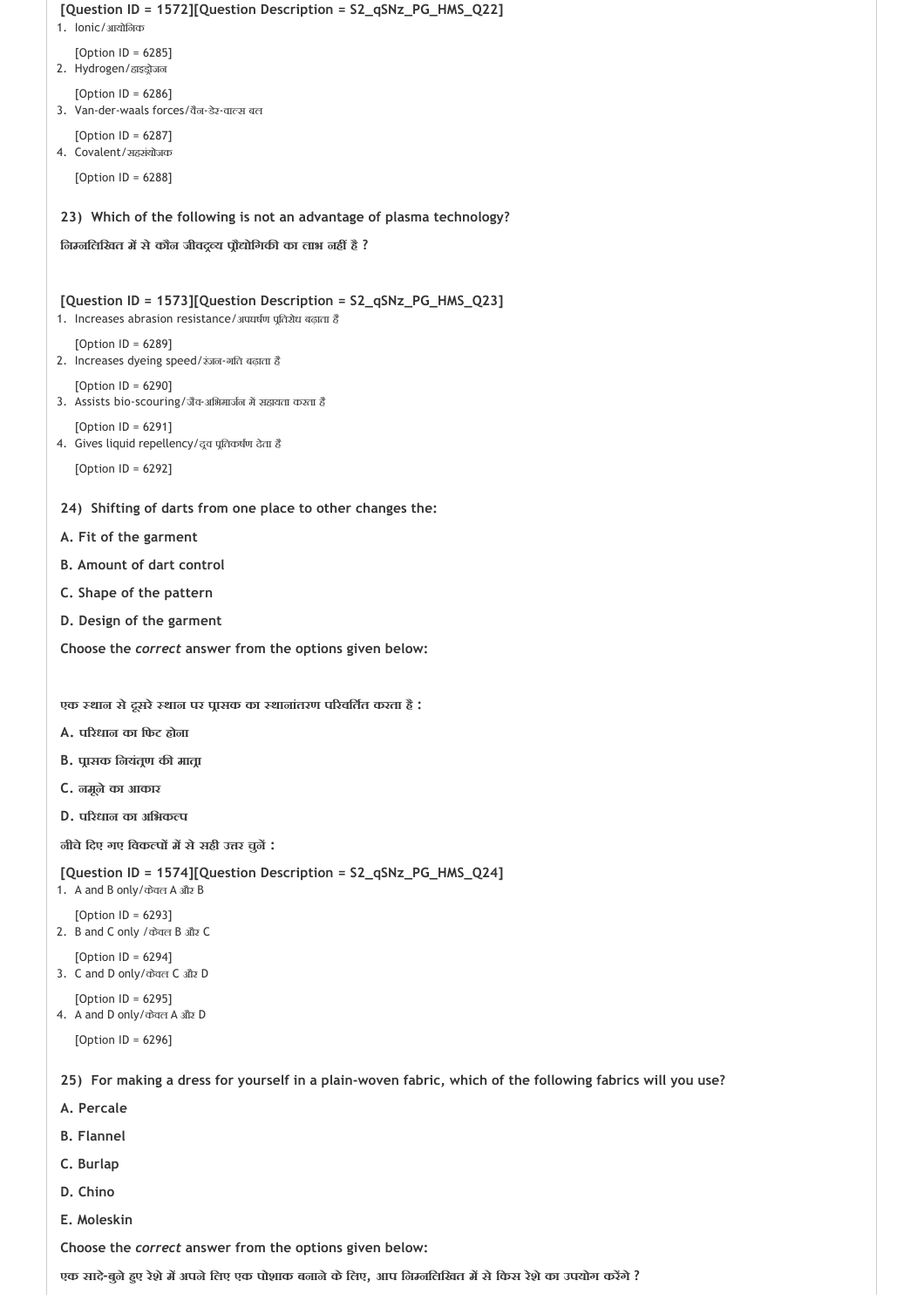- **A. परकेल**
- **B. फलालैन**
- **C. बरलैप ( टाट )**
- **D. चीनो**
- **E. मोलेि कन**

**नीचेिदए गए िवक प म सेसही उ र चुन :**

```
[Question ID = 1575][Question Description = S2_qSNz_PG_HMS_Q25]
```

```
1. A, B, C only/केवल A , B, और C
   [Option ID = 6297]
```

```
2. B, C, D only/केवल B , C, और D
   [Option ID = 6298]
```
- 3. C, D, E only/केवल C , D और E [Option ID = 6299]
- 4. A, B, D only/केवल A , B, और D

```
[Option ID = 6300]
```
- **26) Which of the following factors favour fashion?**
- **A. Advertising**
- **B. Transportation and communication**
- **C. Political Instability**
- **D. Sumptuary laws**
- **E. An economy of abundance**

**Choose the** *correct* **answer from the options given below:**

**िन निलिखत कारक म सेकौन भूषाचार का प लेता है ?**

- **A. िव ापन**
- **B. प रवहन और संचार**
- **C. राजनीितक अि थरता**
- **D. ययसीमन‐िवधान**
- **E. बाह य अथ यव था**

**नीचेिदए गए िवक प म सेसही उ र चुन :**

```
[Question ID = 1576][Question Description = S2_qSNz_PG_HMS_Q26]
```

```
1. A, B, C only/केवल A, B और C
   [Option ID = 6301]
2. B, C, D only/केवल B, C और D
```
- [Option ID = 6302] 3. C, D, E only/केवल C, D और E
- [Option ID = 6303] 4. A, B, E only/केवल A, B और E
	- [Option ID = 6304]
- **27) Which of the following are examples of condensation polymer?**
- **A. Acrylic**
- **B. Modacrylic**
- **C. Polyester**
- **D. Nylon**

**Choose the** *correct* **answer from the options given below:**

**िन निलिखत म सेकौन सा संघनन बह लक केउदाहरण ह ?**

- **A. ऐिक िलक**
- **B. मॉडऐिक िलक**
- **C, पॉिल टर**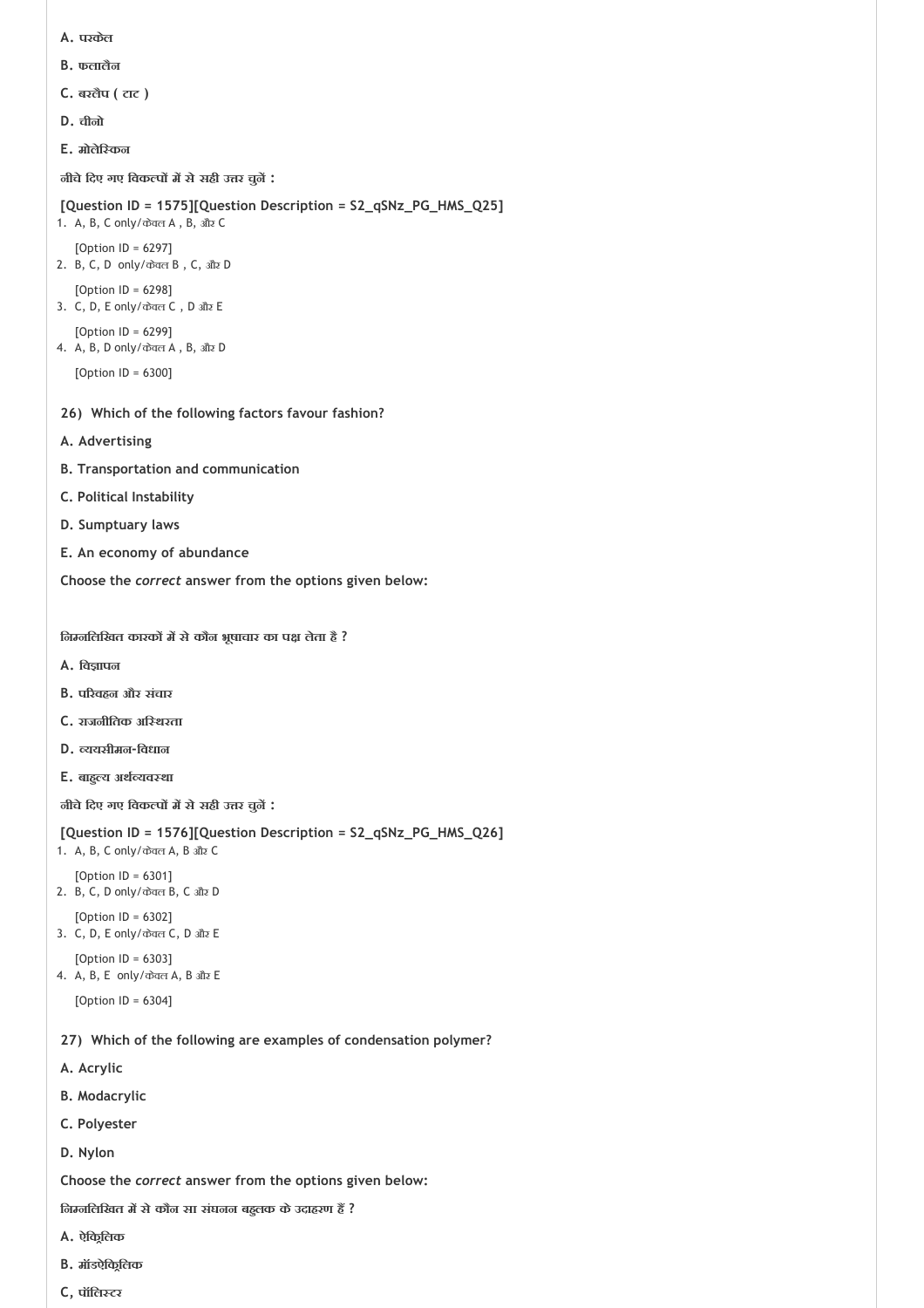#### **D. नायलॉन**

**नीचेिदए गए िवक प म सेसही उ र चुन :**

#### **[Question ID = 1577][Question Description = S2\_qSNz\_PG\_HMS\_Q27]**

1. A, B only/केवल A और B

[Option ID = 6305] 2. B, C only/केवल B और C

[Option ID = 6306] 3. C, D only/केवल C और D

[Option ID = 6307] 4. A, D only/केवल A और D

[Option ID = 6308]

**28) Given below are two statements, one is labelled as Assertion A and the other is labelled as Reason R** 

**Assertion A: Overweight people look heavier in stiff fabrics.**

**Reason R: These fabrics stand away from the body creating an illusion of additional thickness.** 

**In light of the above statements, choose the** *most appropriate* **answer from the options given below** 

**नीचेदो कथन िदए गए ह : एक को अिभकथन (A) और दूसरेको तक (R) कहा गया है**

**अिभकथन (A) : अिधक वजन वालेलोग कड़ेकपड़ म भारी िदखतेह** 

**तक (R) : येकपड़ेशरीर सेदूर रहतेह अतः अित र मोटापेका भ म पैदा करतेह** 

**उपयु कथन केआलोक म िन नांिकत िवक प म सेसही उ र चुन :**

**[Question ID = 1578][Question Description = S2\_qSNz\_PG\_HMS\_Q28]**

1. Both A and R are correct and R is the correct explanation of A/(A) और (R) दोनों सही हैं और (R), (A) की सही व्याख्या है

[Option ID = 6309]

2. Both A and R are incorrect/(A) और (R) दोनों सही हैं परन्तु (R), (A) की सही व्याख्या नहीं हैं

 $[Option ID = 6310]$ 

- 3. A is correct but R is not correct/(A) सही हैं परन्त (R) सही नहीं हैं
- [Option ID = 6311] 4. A is not correct but R is correct/(A) सही नहीं है परन्तु (R) सही हैं

[Option ID = 6312]

#### **29) Match the hip types given in List I with their description given in List II**

| List I                  | List II                                                           |
|-------------------------|-------------------------------------------------------------------|
| <b>Figure Types</b>     | Description                                                       |
| A. Ideal Type           | I. Curves diagonally outwards from waist to hip                   |
| <b>B.</b> Square shaped | II. Curves outward abruptly from waist and rounds sharply inwards |
| C. Heart Shaped         | III. Curves outward gradually from waist and round over hip bone  |
| D. Diamond Shaped       | IV. Curves outward abruptly from waist and falls straight to hips |

**Choose the correct answer from the options given below:**

**सूची ‐I म िदए गए कू ह केप कार को सूची ‐II म िदए गए उनकेिववरण सेसुमेिलत क िजए :**

| <b>भूची -।</b>              | सची -II                                                                          |
|-----------------------------|----------------------------------------------------------------------------------|
| आकृति के<br>पुकार           | विवरण                                                                            |
| A. आदर्श<br>पूकार           | , कमर से कूल्हे तक विकर्णतः बाहर की ओर मुड़ता है                                 |
| <b>B</b> , वर्ग की<br>आकृति | , कमर से अचालक बाहर की ओर मुड़ता है और तेजी से अंदर की ओर<br>गोल हो जाता है      |
| C. ह्र्दय की<br>आकृति       | , कमर से धीरे-धीरे बाहर की ओर मुड़ता है और कूल्हे की हड़डी के ऊपर<br>गोल होता है |
| D. हीरे की<br>आकृति         | V, कमर से अचानक बाहर मुड़ता है और सीधे कूल्हों तक गिरता है                       |

**नीचेिदए गए िवक प म सेसही उ र चुिनए :**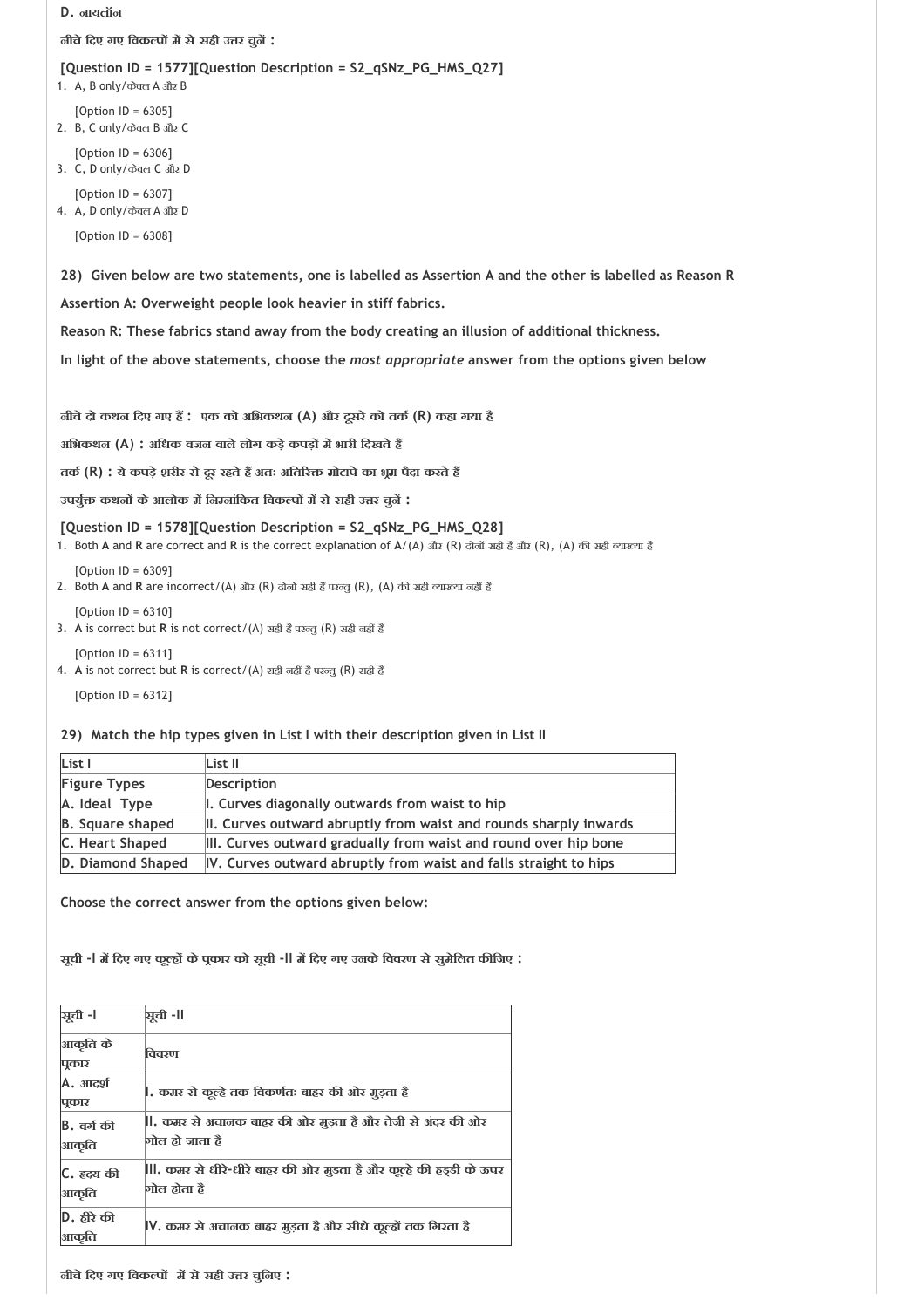# **[Question ID = 1579][Question Description = S2\_qSNz\_PG\_HMS\_Q29]**

1. A ‐III , B ‐IV , C ‐II , D ‐ I

[Option ID = 6313]

2. A ‐ I, B ‐ IV, C ‐II , D ‐ III

[Option ID = 6314]

3. A ‐ III , B ‐ II, C ‐I , D ‐IV

[Option ID = 6315] 4. A ‐IV , B ‐I , C ‐III , D ‐ II

[Option ID = 6316]

**30) Match the colour problems given in List I with their description given in List II.**

| LIST I              | List II                                                          |
|---------------------|------------------------------------------------------------------|
| Colour problems     | Description                                                      |
| A. Frosting         | I. Weak areas in a fabric resulting from chemical damage         |
| <b>B.</b> Tendering | II. Horizontal off shade band across fabric                      |
| C. Barre'           | III. Same colour appears different under different light sources |
| D. Metamerism       | IV. Change of colour due to localized abrasive wear              |
|                     | V. Unintentional shade variation within a piece of fabric        |

**Choose the correct answer from the options given below:**

**सूची I म िदए गए रंग क सम याओं को सूची ‐II म िदए गए उनकेिववरण केसाथ सेसुमेिलत क िजए :**

| <b>भूची</b> -। | ञ्जूची -II                                              |
|----------------|---------------------------------------------------------|
| रंग की समस्या  | विवरण                                                   |
| A. रुक्षीकरण   | , रासायनिक क्षति के परिणामस्वरूप कपड़े में नाजुक क्षेत् |
| B. दुर्बलन     | , समस्त कपडे में क्षैतिज बेरंग पट्टी                    |
| C. बारे        | , विभिन्न पूकाश सोतों के अंदर वही रंग अलग दिखाई देता है |
| D. मध्यावयवता  | IV, स्थालीय अपघर्षक पहलाई के कारण रंग का परिवर्तल       |
|                | V. कपड़े के एक टुकड़े के भीतर अनपेक्षित रंगत भिन्नता    |

**नीचेिदए गए िवक प म सेसही उ र चुिनए :**

```
[Question ID = 1580][Question Description = S2_qSNz_PG_HMS_Q30]
```

```
1. A ‐ IV, B ‐ I, C ‐ II, D ‐ III
   [Option ID = 6317]
2. A ‐ I, B ‐ V, C ‐ II, D ‐ III
   [Option ID = 6318]
3. A ‐ III, B ‐ II, C ‐ I, D ‐ V
```

```
[Option ID = 6319]
4. A ‐ IV, B ‐ I, C ‐ III, D ‐ II
   [Option ID = 6320]
```
**31) Give the correct sequence of cotton spinning system.**

- **A. Drawing**
- **B. Carding**
- **C. Blending**
- **D. Roving**
- **E. Spinning**
- **F. Picking**

**Choose the** *correct* **answer from the options given below**

**कपास कताई प णाली का सही क म द** 

- **A. आरेखन**
- **B. संधूनन**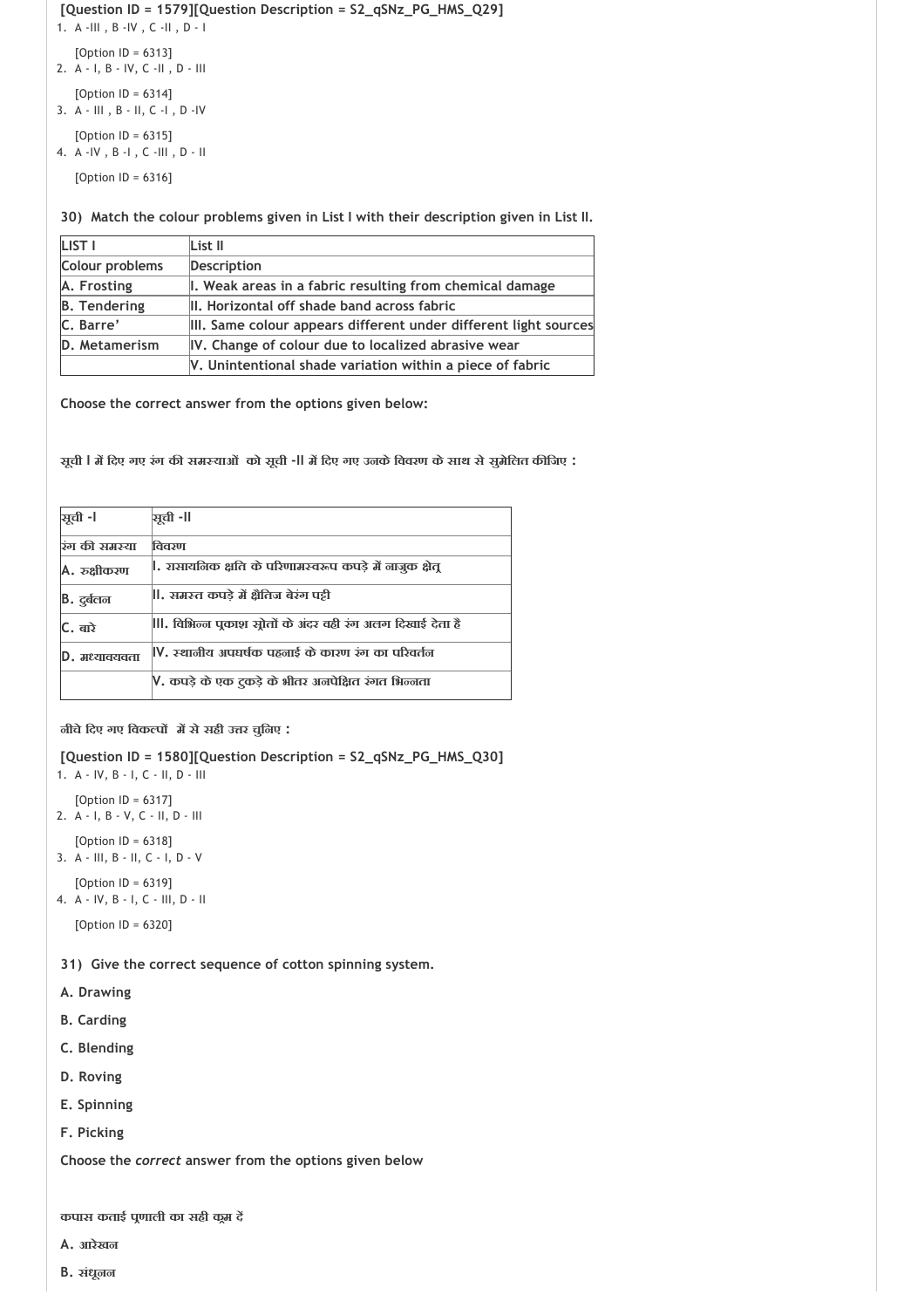- **C. सि मश ण**
- **D. आमोटन**
- **E. कताई**
- **F. समाहरण**

**नीचेिदए गए िवक प म सेसही उ र चुन :**

```
[Question ID = 1581][Question Description = S2_qSNz_PG_HMS_Q31]
```
- 1. A, B, D, E, C, F
- [Option ID = 6321] 2. C, A, D, B, F, E
- [Option ID = 6322]
- 3. C, F, B, A, D, E
- [Option ID = 6323]
- 4. C, A, B, D, F, E
	- [Option ID = 6324]
- **32) Give the correct sequence of converting the waist dart of the bodice into two french darts.**
- **A. Trace the front bodice**
- **B. Locate the position and draw the lines for the number of French darts required**
- **C. Cut on the French dart lines**
- **D. Close the waist dart**
- **E. Shorten the darts and connect the end of the dart lines to the apex**
- **F. Draw the line for the French dart**
- **G. Distribute the dart control equally**

**Choose the** *correct* **answer from the options given below**

**कुरती क कमर प ासक को दो फ ांिससी प ासक म प रवित त करनेका सही क म द** 

- **A. सामनेक कुरती का अनुरेखण कर**
- **B. ि थित का पता लगाएं और आव यक फ ांिससी प ासक क सं या केिलए रेखा ख च**
- **C. फ ांिससी प ासक रेखा पर काट**
- **D. कमर केप ासक को बंद कर द**
- **E. प ासक को छोटा कर और प ासक रेखा केअंत को शीष सेजोड़**
- **F. फ ांिससी प ासक केिलए रेखा ख च**
- **G. प ासक िनयंत ण को समान प सेिवत रत कर**

**नीचेिदए गए िवक प म सेसही उ र चुन :**

# **[Question ID = 1582][Question Description = S2\_qSNz\_PG\_HMS\_Q32]**

- 1. A, B, D, E, G, C,F
- [Option ID = 6325] 2. C, A, D, B, F, G, E
- $[Option ID = 6326]$
- 3. B, A, D, E, F, G, C
- [Option ID = 6327]
- 4. A, F, B, E, C, D, G
	- [Option ID = 6328]

# **33) A comorbid means**

**सह न का मतलब होता है:**

# **[Question ID = 1583][Question Description = S2\_qSNz\_PG\_HMS\_Q33]**

- 1. a disorder or condition that may co-occur with another disorder or condition/एक विकार या रिश्वति जो किसी अल्य विकार या रिशति के साथ हो सकती है
- [Option ID = 6329]
- 2. absence of diseases or medical conditions/रोगों या चिकित्सा की रिशति की अनुपरिशति

[Option ID = 6330]

3. a cognitive impairment can shorten lifespan/एक संज्ञानात्मक क्षति जीवनकाल को छोटा कर सकती है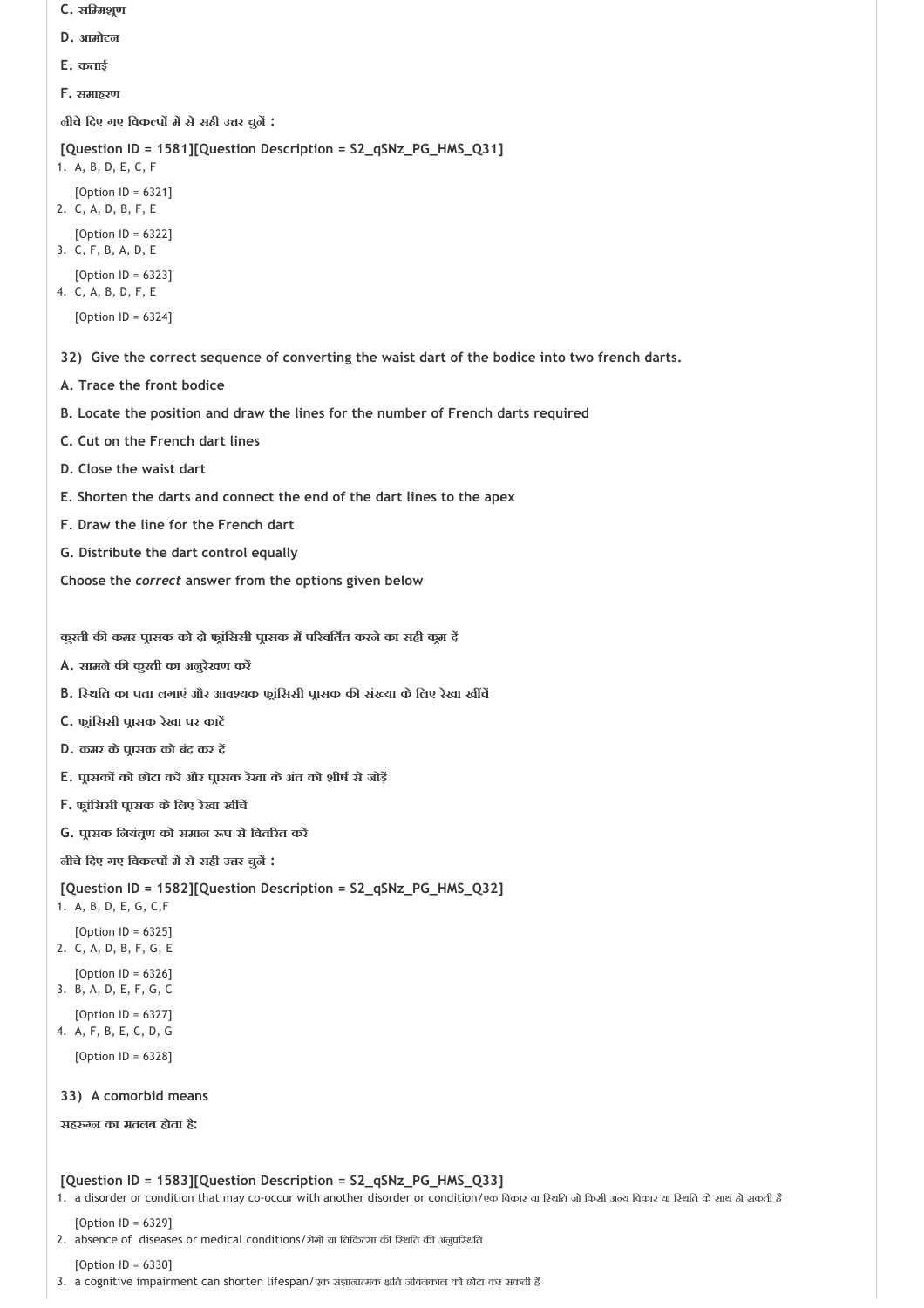[Option ID = 6331]

4. a condition can appear independently and have a detrimental effect on performance/एक रिशति स्वतंतू रूप से पूकट हो सकती है और पूदर्शन पर हानिकारक पूभाव डाल सकती है

[Option ID = 6332]

**34) A fifth‐grade student with autism spectrum disorder (ASD) attends a general education class full time with support from a special education teacher. Which of the following would be the most effective way for the Individualized Education Program (IEP) team to integrate social skills training into the general academic curriculum for this student?**

आत्मविमोह वर्णकुम विकार ( ए एस डी ) से गूस्त पांचवीं कक्षा का विद्यार्थी एक विशेष शिक्षक की सहायता से एक पूर्णकालिक सामान्य शिक्षा कक्षा में विद्यमान रहता है वैयक्तिक शिक्षा कार्यकुम ( आई ई पी ) दल हेतु सामाजिक कौशल पृशिक्षण को सामान्य शैक्षणिक पाठ्यकुम में एकीकृत करने के लिए **िन निलिखत म सेसबसेप भावी तरीका इस छात केिलए कौन सा होगा ?**

**[Question ID = 1584][Question Description = S2\_qSNz\_PG\_HMS\_Q34]**

1. Incorporate individual counseling services into the student's IEP./विद्यार्थी की (आई ई पी) में व्यक्तिगत परामर्शन सेवाएं सम्मिलित करें

#### $[Option ID = 6333]$

2. Establish clear expectations for appropriate classroom behavior./उचित कक्षा-व्यवहार के लिए स्पष्ट अपेक्षाएं स्थापित करें

```
[Option ID = 6334]
```
3. Assign the student a one-on-one aide to model appropriate behavior./उपयुक्त व्यवहार को पुतिरूपित करने के लिए विद्यार्थी को एक के लिए एक सहयोगी नियुक्त करें

 $[Option ID = 6335]$ 

4. Include peer-to-peer supports in the general education class as part of the student's IEP./विद्यार्थों के (आई ई पी ) के भाग के रूप में सामान्य शिक्षा वर्ग में एक सहकर्मी से दसरे सहकर्मी की सहायता को समिमलित करें

[Option ID = 6336]

**35) Ethological theory of attachment was proposed by**

**आसि का आचारिव ान‐िस ांत प तािवत िकया गया था:**

```
[Question ID = 1585][Question Description = S2_qSNz_PG_HMS_Q35]
```
1. Jean Piaget/जीन पिआजे

```
[Option ID = 6337]
```

```
2. Pavlov/पावलोव
```

```
[Option ID = 6338]
3. Erik Erikson/एरिक एरिकसन
```
 $[Option ID = 6339]$ 

4. Bowlbv/बॉल्बी

[Option ID = 6340]

**36) A special education teacher is participating in a three‐year reevaluation of a high school student with an intellectual disability. As part of an assessment, the teacher accompanies the student to a store and asks the student to locate and purchase an item. This is an example of which of the following types of assessments?**

एक विशेष शिक्षा शिक्षक एक उच्च विद्यालय के बौद्धिक निःशक्ता वाले विद्यार्थी के साथ तीन साल के पुनर्मूल्यांकन में भाग ले रहा है मूल्यांकन के एक भाग के रूप में, शिक्षक छातू को एक भण्डार-गृह में ले जाता है और छातू को एक वस्तू की रिथति का पता लगाने और कूय करने के लिए कहता है यह निम्नलिखित में से **िकस प कार केमू यांकन का एक उदाहरण है ?**

**[Question ID = 1586][Question Description = S2\_qSNz\_PG\_HMS\_Q36]**

1. Ecological/पारिस्थितिक

```
[Option ID = 6341]
2. Portfolio/पत्रधान
```

```
[Option ID = 6342]3. Authentic/अधिपूमाणित
```

```
[Option ID = 6343]
4. Interview/साक्षात्कार
```
[Option ID = 6344]

**37) One of the reasons for using drugs by the Adolescents is**

**िकशोर ारा औषध का उपयोग करनेका एक कारण है:**

```
[Question ID = 1587][Question Description = S2_qSNz_PG_HMS_Q37]
```

```
1. Pleasurable feelings/आनंददायक भावनाएँ
```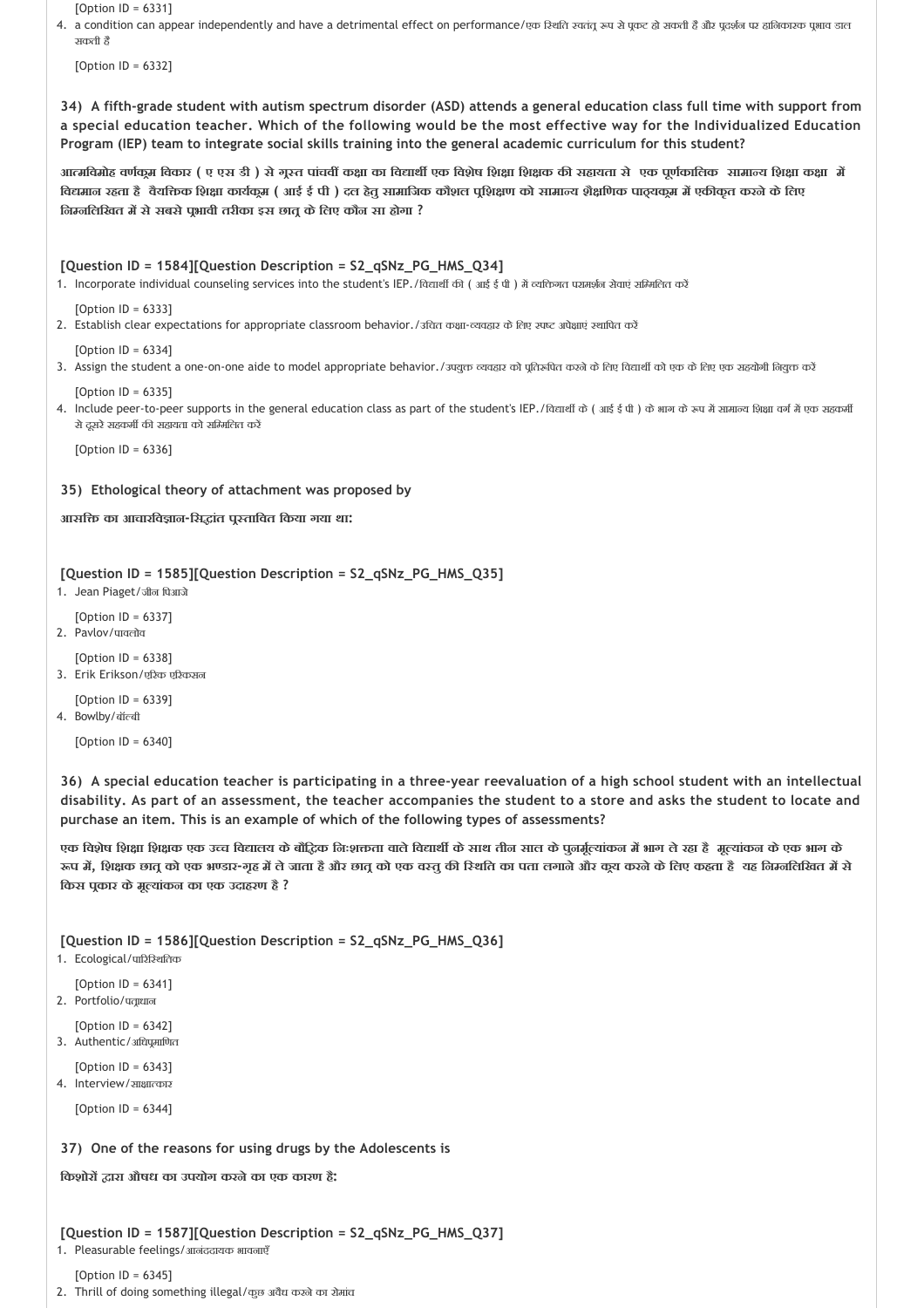| [Option ID = $6346$ ]<br>3. Parental Pressure/माता-पिता का दबाव                                                                                                                                                                                                                                       |  |
|-------------------------------------------------------------------------------------------------------------------------------------------------------------------------------------------------------------------------------------------------------------------------------------------------------|--|
| [Option ID = $6347$ ]                                                                                                                                                                                                                                                                                 |  |
| 4. Escape from everyday life/दैनिक जीवन से पलायन                                                                                                                                                                                                                                                      |  |
| [Option ID = $6348$ ]                                                                                                                                                                                                                                                                                 |  |
| 38) Compared to younger adults, middle aged adults who lose their jobs:                                                                                                                                                                                                                               |  |
| युवा वयस्कों की तुलना में, मध्यम आयु वर्ग के वयस्क जो अपनी नौकरी खो देते हैं:                                                                                                                                                                                                                         |  |
|                                                                                                                                                                                                                                                                                                       |  |
| [Question ID = 1588][Question Description = S2_qSNz_PG_HMS_Q38]<br>1. Tend to stay unemployed longer and have fewer opportunities for gratifying work as they age/अधिक समय तक बेरोजगार रहने के लिए सहज ही अभिमुख होते हैं और<br>उनके पास उमू बढने के साथ साथ संतुष्टिदायक काम के लिए कम अवसर होते हैं |  |
| [Option ID = $6349$ ]<br>2. Tend to find jobs quickly because of their skills but find it difficult to stay employed./अपने कौशल के कारण शीयूतया नौकरी प्राप्त करने के लिए सहज ही अभिमुख होते<br>हैं, लेकिन उनको नौकरी में बने रहना कठिन लगता है                                                       |  |
| [Option ID = $6350$ ]<br>3. Find it difficult to get new jobs, but once employed have a stable work history/नई नौकरियां पूप्त करना कठिन लगता है, लेकिन एक बार नियोजित होने के बाद उनका<br>अपना एक रिथर-कार्य का इतिहास होता है                                                                        |  |
| [Option ID = $6351$ ]<br>4. Are less likely to become depressed, which makes it easier for them to obtain employment/ਫਰਾ ਡੀ ਕੀ ਤੱਬ ਕਰ ਕੋਈ ਹੈ, जिससे उनके लिए रोजगर पूप्त करना<br>आसान हो जाता है                                                                                                      |  |
| [Option $ID = 6352$ ]                                                                                                                                                                                                                                                                                 |  |
| 39) What is the focus of younger preschoolers and older preschoolers respectively when they indulge in play?                                                                                                                                                                                          |  |
| , जन्हें पूर्व-विद्यालयीय विद्यार्थियों और पुराने पूर्व-विद्यालयीय विद्यार्थियों के ध्यान का केंद्र कूमशः क्या होता है जब वे खेल में लिप्त होते हैं                                                                                                                                                   |  |
|                                                                                                                                                                                                                                                                                                       |  |
| [Question ID = 1589][Question Description = S2_qSNz_PG_HMS_Q39]<br>1. Shared activities; trust and shared interest/साझा की नई नतिविधियाँ; विश्वास और साझा रूचि                                                                                                                                        |  |
| [Option $ID = 6353$ ]<br>2. Trust and shared interest; Shared activities/परस्पर विश्वास और साझा रूचि; साझा की गई गतिविधियाँ                                                                                                                                                                           |  |
| [Option ID = $6354$ ]<br>3. Parallel play; Solitary play/अमांतर खेल; एकान्त नाटक                                                                                                                                                                                                                      |  |
| [Option $ID = 6355$ ]<br>4. Communicative play; nonverbal play/संचारी खेल; अशाब्दिक नाटक                                                                                                                                                                                                              |  |
| [Option $ID = 6356$ ]                                                                                                                                                                                                                                                                                 |  |
| 40) One of the reading readiness skills is the development of comprehension that includes                                                                                                                                                                                                             |  |
| A. Ability to arrange a picture story with events in the correct sequence                                                                                                                                                                                                                             |  |
| B. Ability to tell some personal experience                                                                                                                                                                                                                                                           |  |
| C. Ability to write his or her name                                                                                                                                                                                                                                                                   |  |
| D. Ability to answer questions about a story which has been read and tell it in simple words                                                                                                                                                                                                          |  |
| Choose the correct answer from the options given below:                                                                                                                                                                                                                                               |  |
| पठन-तत्परता-कौशल में से एक समझ का विकास है जिसमें सम्मिलित हैं:                                                                                                                                                                                                                                       |  |
|                                                                                                                                                                                                                                                                                                       |  |
| A. घटनाओं के साथ एक चितूकथा की सही कूम में व्यवस्थित करने की क्षमता                                                                                                                                                                                                                                   |  |
| B. कुछ व्यक्तिगत अनुभव बताने की क्षमता                                                                                                                                                                                                                                                                |  |
| C. अपना नाम लिखने की क्षमता                                                                                                                                                                                                                                                                           |  |
| D. सरल शब्दों में पढ़ी और सुलायी गयी एक कथा पर आधारित पृश्जों के उत्तर देले की क्षमता                                                                                                                                                                                                                 |  |
| <u>जीचे दिए गए विकल्पों में से सही उत्तर चुलें :</u>                                                                                                                                                                                                                                                  |  |
| [Question ID = 1590][Question Description = S2_qSNz_PG_HMS_Q40]<br>1. A, B, C and D only/क्वल A, B, C और D                                                                                                                                                                                            |  |
| [Option ID = $6357$ ]<br>2. B, C and D Only/केवल B, C और D                                                                                                                                                                                                                                            |  |
| [Option ID = $6358$ ]<br>3. A, B and D Only/केवल A, B और D                                                                                                                                                                                                                                            |  |
| [Option ID = $6359$ ]                                                                                                                                                                                                                                                                                 |  |

4. B, C and A Only/केवल B, C और A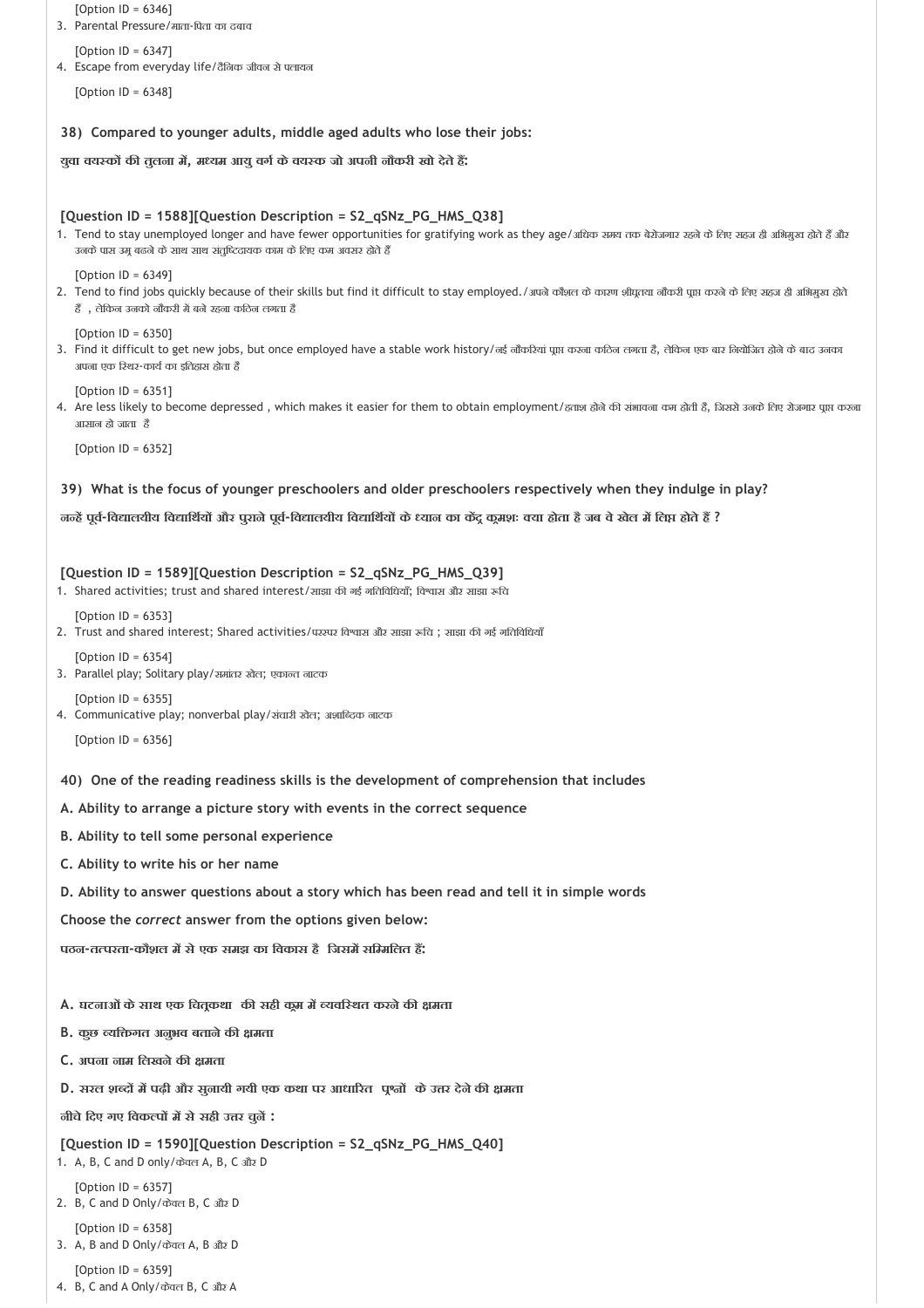[Option ID = 6360]

- **41) Egocentric thoughts can involve**
- **A. The lack of awareness that others see things from a different physical perspective**
- **B. The inability to present their own perspectives to others**
- **C. Failure to realize that others may hold thoughts, feelings, and points of view that differ from theirs.**
- **D. Being intentionally selfish and inconsiderate**

**Choose the** *correct* **answer from the options given below:**

**अहंक िद त िवचार म सि मिलत हो सकतेह :**

- **A. जाग कता क कमी िक दूसरेएक अलग भौितक प रप े य सेचीज देखतेह**
- **B. दूसर केिलए अपने वयं केप रप े य प तुत करनेक असमथ ता**
- **C. अनुभव करनेक असफलता िक अ य यि भी उनसेअलग िवचार , भावनाओंऔर ि कोण को रख सकतेह**
- **D.** जानबूझकर स्वार्थी और अविवेकी होना

**नीचेिदए गए िवक प म सेसही उ र चुन :**

```
[Question ID = 1591][Question Description = S2_qSNz_PG_HMS_Q41]
```
- 1. A and B only/केवल A और B
- [Option ID = 6361] 2. A and C only/केवल A और C
- $[Option ID = 6362]$ 3. B and C only/केवल B और C
- [Option ID = 6363] 4. B and D only/केवल B और D
	- [Option ID = 6364]
- **42) The major principles that govern growth are**
- **A. Cephalocaudal Principle**
- **B. Proximodistal Principle**
- **C. Principle of Hierarchical Integration**
- **D. Principle of the independence of systems**

**Choose the** *correct* **answer from the options given below:**

**संवृि को िनयंित त करनेवालेप मुख िस ांत ह :** 

- **A. सेफलोकेडल िस ांत**
- **B. प ोसीमोिड टल िस ांत**
- **C. श ेणीब एक करण का िस ांत**
- **D. प णािलय क वतंत ता का िस ांत**

**नीचेिदए गए िवक प म सेसही उ र चुन :**

**[Question ID = 1592][Question Description = S2\_qSNz\_PG\_HMS\_Q42]** 1. A, B, C and D only/केवल A, B, C और D

 $[Option ID = 6365]$ 2. A, B and C only/केवल A, B, और C

[Option ID = 6366]

3. A and B only/केवल A और B

```
[Option ID = 6367]4. C and D only/केवल C और D
```
[Option ID = 6368]

**43) Which type of speech is used in the example: Like other 2‐year‐olds, Arjun can say, "Ma bye, bye" and " ball broken." ;**

**Which type of speech is used in the example: When 9‐month‐old Radha's mother talks to her, she uses short, simple sentences, repetitive words, and higher pitches.**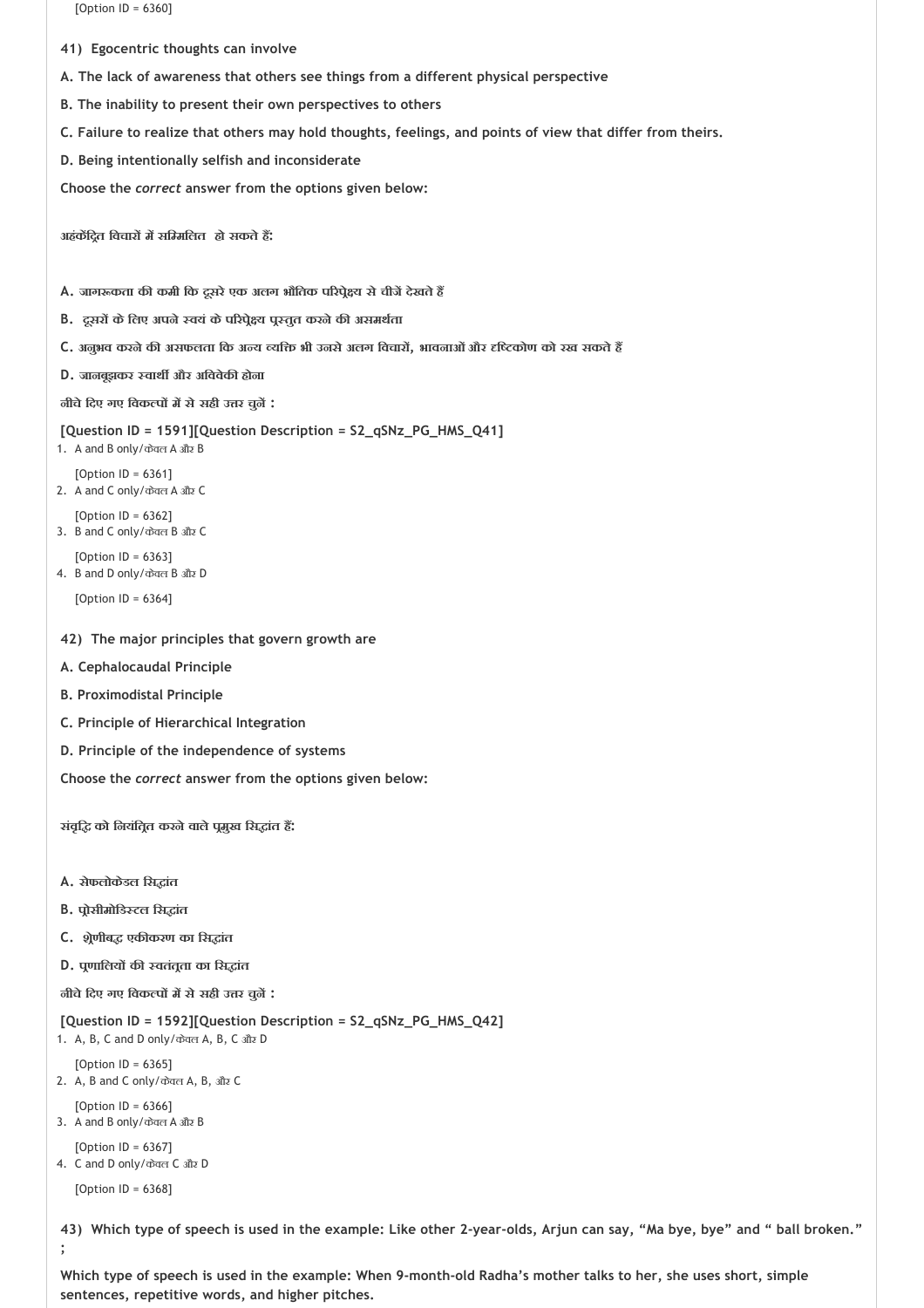- **A. Holophrastic**
- **B. Telegraphic**
- **C. Interpretive**
- **D. Infant‐directed**

उदाहरण में किस पूकार की भाषा का पूयोग किया जाता हैं: अन्य दो वर्ष के बच्चों की तरह , अर्जुन कह सकते हैं, "मा बाय , बाय " और 'गेंद टूटी हुई है ";

उदाहरण में किस प्रकार की भाषा का प्रयोग किया जाता है; जब नौ महीने की राधा की मां उससे बात करती है, तो वह छोटे, सरल वाक्यों, आवृत्तिमूलक शब्दों और **उ च वराघात का प योग करती है**

- **A. होलोफ ेि टक**
- **B. तार**
- **C. या या मक**
- **D. िशशु ‐ िनद िशत**

**नीचेिदए गए िवक प म सेसही उ र चुन :**

```
[Question ID = 1593][Question Description = S2_qSNz_PG_HMS_Q43]
```
1. A and D Only/केवल A और D [Option ID = 6369]

```
2. A and C Only/केवल A और C
```
[Option ID = 6370] 3. B and C Only/केवल B और C

```
[Option | D = 6371]4. B and D Only/केवल B और D
```
[Option ID = 6372]

## **44) Match List I with List II**

**List‐I and List‐II contain Basic Virtue and Erikson's Psychosocial stages respectively**

| List I         | List II                         |
|----------------|---------------------------------|
| (Basic Virtue) | (Erikson's Psychosocial stages) |
| A. Hope        | I. Autonomy vs. Shame           |
| <b>B.</b> Will | II. Initiative vs. Guilt        |
| C. Purpose     | III. Trust vs. Mistrust         |
| D. Competency  | IV. Identity vs. Role Confusion |
| E. Fidelity    | V. Industry vs. Inferiority     |

**Choose the correct answer from the options given below:**

**सूची ‐I को सूची ‐II सेसुमेिलत क िजए :**

**सूची‐ I और सूची‐ II म क मशः मूल गुण और ए रकसन केमनोसामािजक चरण शािमल ह** 

| सूची -l     | ञ्चची -ll                  |
|-------------|----------------------------|
| मूल गुण     | एरिकसल के मलोसामाजिक चरण   |
| А. зпоп     | स्वायत्तता बनाम शर्म       |
| $B.$ इच्छा  | ll.   पहल बनाम अपराध       |
| C. उद्देश्य | III. विश्वास बनाम अविश्वास |
| $D.$ सामर्थ | V. पहचान बनाम भूमिका भूम   |
| निष्ठा      | V.  उद्योग बनाम हीनता      |

**नीचेिदए गए िवक प म सेसही उ र चुिनए :**

```
[Question ID = 1594][Question Description = S2_qSNz_PG_HMS_Q44]
1. A ‐ III, B ‐ I, C ‐ II, D ‐ V, E ‐ IV
```
[Option ID = 6373] 2. A ‐ I, B ‐ III, C ‐ II, D ‐ V, E ‐ IV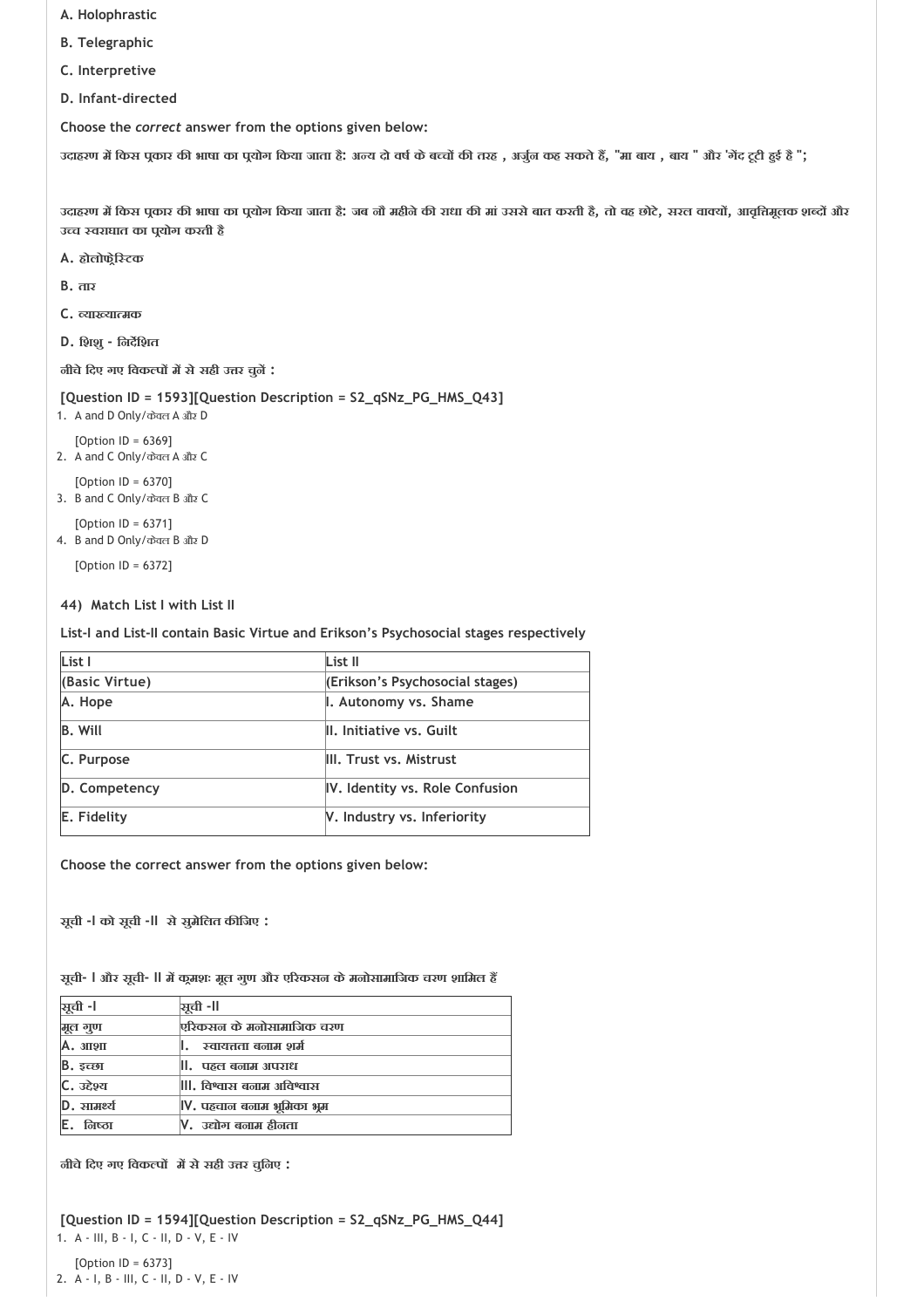```
[Option ID = 6374]
3. A ‐ II, B ‐ I, C ‐ III, D ‐ IV, E ‐ V
```

```
[Option ID = 6375]
4. A ‐ III, B ‐ II, C ‐ I, D ‐ IV, E ‐ V
```
[Option ID = 6376]

# **45) Match List I with List II**

**List‐I and List‐II contain the description of prenatal development and their labels respectively**

| List I                                                                                            | List II      |
|---------------------------------------------------------------------------------------------------|--------------|
| (description of prenatal development)                                                             | (labels)     |
| A. This stage lasts from 8 weeks until birth and                                                  | I. Embryonic |
| involves the differentiation of major organs                                                      |              |
| $\mathsf B$ . From 2 to 8 weeks following fertilization, when the $\mathsf I\mathsf I$ . Germinal |              |
| major organs and basic anatomy begin developing                                                   |              |
| C. The first and shortest stage, where the zygote                                                 | III. Fetal   |
| begins to divide and grow in complexity during the first                                          |              |
| 2 weeks following conception                                                                      |              |

**Choose the correct answer from the options given below:**

**सूची ‐I को सूची ‐II सेसुमेिलत क िजए :**

**सूची‐1 और सूची ‐II म क मशः ज म केपूव िवकास का िववरण और उनका अंिकतक होता है**

| ञ्जूची -।                                                                                                                                  | ञ्चुची -ll  |
|--------------------------------------------------------------------------------------------------------------------------------------------|-------------|
| जन्म के पूर्व विकास का विवरण                                                                                                               | अंकितक      |
| A. यह चरण आठ सप्ताह से  जन्म तक रहता है और इसमें पुमुख अंगों का<br>विभेदीकरण सम्मिलित है                                                   | ।. भूणीय    |
| B. लिषेचल के बाद दो  से आठ सप्ताह तक, जब पूमुख अंग और बुलियादी शरीर $\ $<br>की रचना विकसित होने लगते हैं                                   |             |
| C. पहला और सबसे छोटा चरण, जहां युग्मलज गर्भधारण के बाद पहले दो हफ्तों  <br>की अवधि में जटिल रुप में विभाजित और विकसित होना प्रारंभ करता है | lll.डिम्बीय |

**नीचेिदए गए िवक प म सेसही उ र चुिनए :**

**[Question ID = 1595][Question Description = S2\_qSNz\_PG\_HMS\_Q45]**

1. A ‐ I, B ‐ III, C ‐ II [Option ID = 6377] 2. A ‐ III, B ‐ I, C ‐ II

[Option ID = 6378]

- 3. A ‐ II, B ‐ I, C ‐ III
- [Option ID = 6379] 4. A ‐ III, B ‐ II, C ‐ I

[Option ID = 6380]

**46) Arrange the four phases of Adult Development as given by Cohen in sequence**

**A. Encore**

- **B. Liberation**
- **C. Midlife Re‐evaluation**
- **D. Summing Up**

**Choose the** *correct* **answer from the options given below**

**कोहेन ारा िदए गए वय क िवकास केचार चरण को श ेणीब कर :**

- **A. पुनः पुनः ( ए कोर )**
- **B. िवमुि**
- **C. जीवनम य पुनमू यांकन**
- **D. सं ेपण**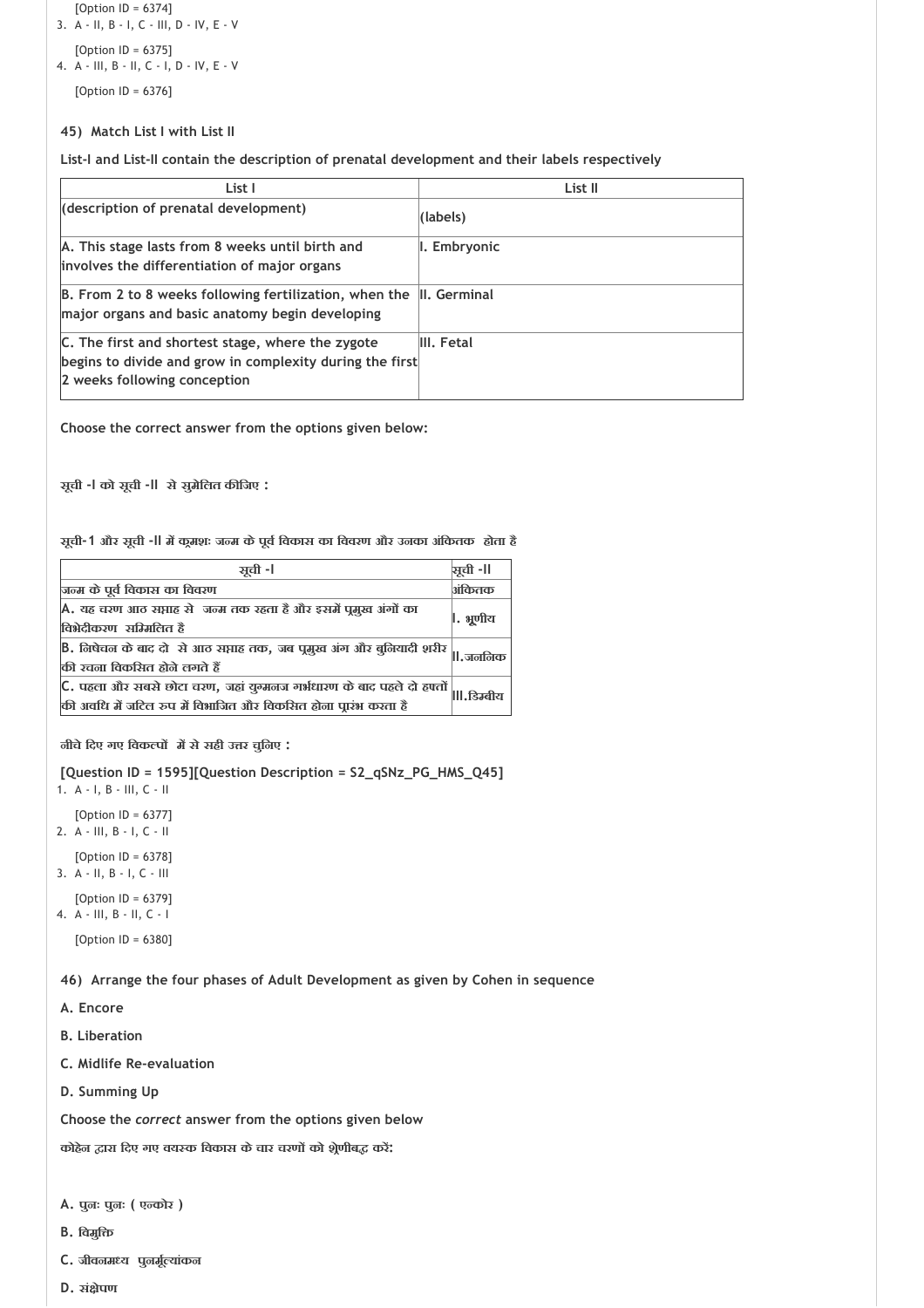**नीचेिदए गए िवक प म सेसही उ र चुन :**

```
[Question ID = 1596][Question Description = S2_qSNz_PG_HMS_Q46]
1. A, B, C, D
   [Option ID = 6381]
2. B, D, A, C
   [Option ID = 6382]
3. A, B, D, C
   [Option ID = 6383]
4. C, B, D, A
   [Option ID = 6384]
```
**47) According to Lawrence Kohlberg's theory, the development of moral reasoning takes place in six stages. Arrange these stages in sequence:**

- **A. Universal Ethical principles**
- **B. Authority and maintaining social order**
- **C. Interpersonal Accord and Conformity**
- **D. Social Contract**
- **E. Self‐interest**
- **F. Obedience and Punishment**
- **Choose the** *correct* **answer from the options given below**

**लॉर स कोलबग केिस ांत केअनुसार, नैितक तािक कता का िवकास छह चरण म होता है इन चरण को श ेणीब क िजए :**

- **A. सव यापक आचारशा त ीय िस ांत**
- **B. अिधकार और सामािजक यव था को बनाए रखना**
- **C. पार प रक समझौतेऔर अनु पता**
- **D. सामािजक अनुबंध**
- **E. आत्मिहत**
- **F. आ ाका रता और दंड**

**नीचेिदए गए िवक प म सेसही उ र चुन :**

#### **[Question ID = 1597][Question Description = S2\_qSNz\_PG\_HMS\_Q47]**

- 1. A, B, C, D, E, F
- [Option ID = 6385]
- 2. B, D, A, F, E, C
- [Option ID = 6386] 3. F, E, C, B, D, A
- 
- [Option ID = 6387] 4. C, B, D, E, F, A

```
[Option ID = 6388]
```
**48) Given below are two statements, one is labelled as Assertion A and the other is labelled as Reason R**

**Assertion A: Communication serves to construct as well as reflect family relationships.**

**Reason R: Family member spend so much time with each other, they use and understand communication shortcuts and idiosyncrasies that may elude an outsider.** 

**In light of the above statements, choose the** *correct* **answer from the options given below**

**नीचेदो कथन िदए गए ह : एक को अिभकथन (A) और दूसरेको तक (R) कहा गया है**

**अिभकथन (A) : संचार िनमा ण केसाथ‐साथ पा रवा रक संबंध को प ितिबंिबत करनेका काय करता है**

तर्क (R) : परिवार के सदस्य एक-दूसरे के साथ इतना समय बिताते हैं, वे संचार के सूगम मार्ग और संवेदन-वैशिष्ट्य का उपयोग करते हैं और जो एक बाहरी व्यक्ति **को संचार सेहटा सकतेह** 

**उपयु कथन केआलोक म िन नांिकत िवक प म सेसही उ र चुन :**

**[Question ID = 1598][Question Description = S2\_qSNz\_PG\_HMS\_Q48]** 1. Both A and R are true and R is the correct explanation of A/(A) और (R) दोनों सही हैं और (R), (A) की सही व्याख्या है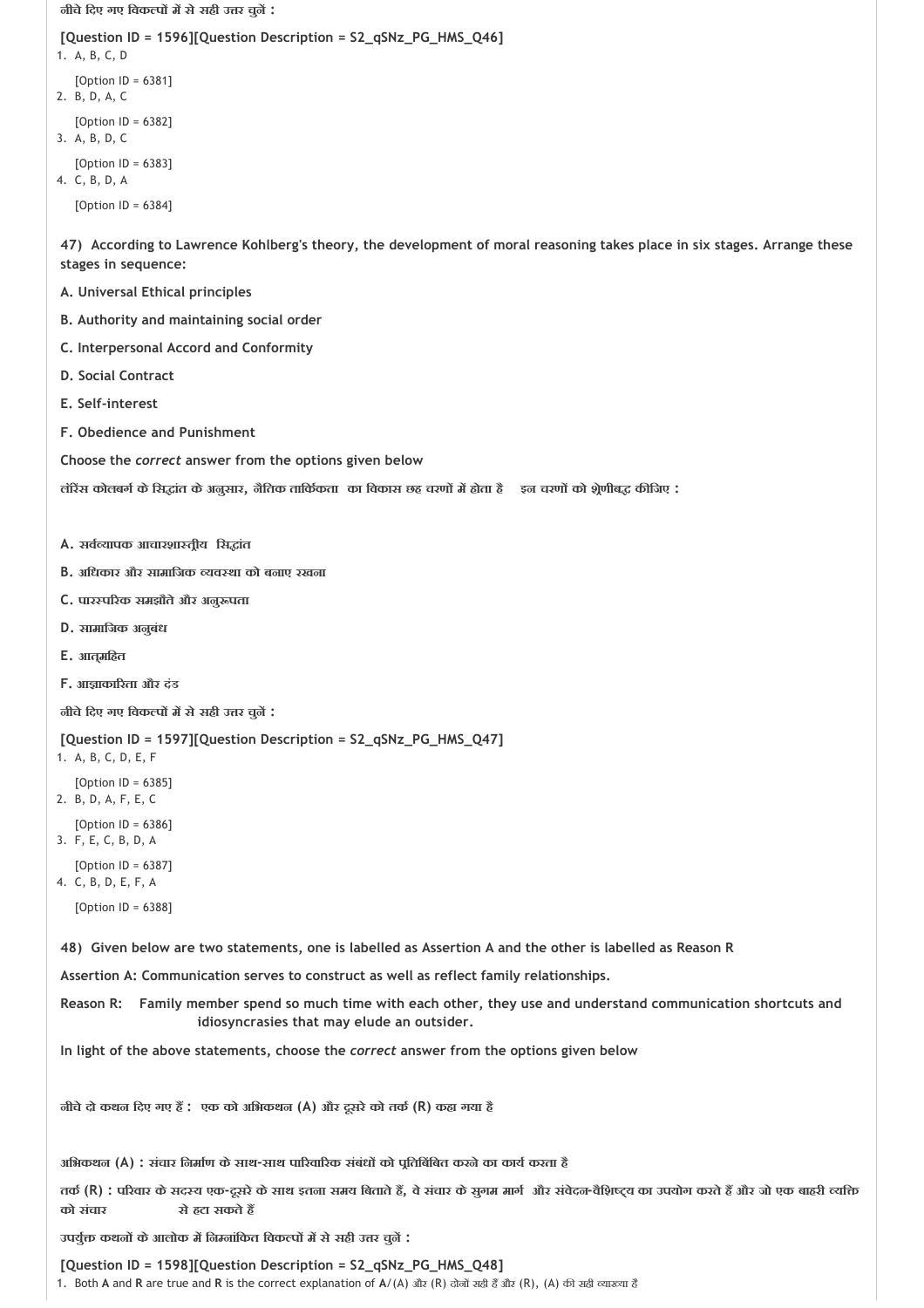```
49) 
Muster rolls are prepared under the programme‐
 50) 
Which one of the following is not a component of the services offered under ICDS?
 51) 
Licence to operate Community Radio stations is granted by‐
   [Option ID = 6389]
2. Both A and R are true but R is NOT the correct explanation of A/(A) और (R) दोनों सही हैं परन्तु (R), (A) की सही व्याख्या नहीं है
   [Option ID = 6390]3. A is true but R is false/(A) सही है परन्त (R) सही नहीं हैं
   [Option ID = 6391]
4. A is false but R is true/(A) सही नहीं है परन्तु (R) सही हैं
   [Option ID = 6392]
नामावली िकस काय क म केतहत तैयार िकए जातेह ?
[Question ID = 1599][Question Description = S2_qSNz_PG_HMS_Q49]
1. SGSY/एस जी एस वाई
   [Option ID = 6393]2. MDM/एम डी एम
   [Option ID = 6394]
3. NHM/एन एच एम
   [Option ID = 6395]
4. MGNREGA/मनरेगा
   [Option ID = 6396]
िन निलिखत म सेकौन सा आई सी डी एस केतहत प दान क जानेवाली सेवाओंका एक घटक नह है ?
[Question ID = 1600][Question Description = S2_qSNz_PG_HMS_Q50]
1. Immunization/पुतिरक्षण
   [Option ID = 6397]
2. Referral Services/सम्प्रेषण सेवाएं
   [Option ID = 6398]3. Formal Education/औपचारिक शिक्षा
   [Option ID = 6399]
4. Supplementary Nutrition/अनुपूरक पोषण
   [Option ID = 6400]
सामुदाियक रेिडयो टेशन को संचािलत करनेकेिलए अनु ि प दान क जाती है‐
[Question ID = 1601][Question Description = S2_qSNz_PG_HMS_Q51]
1. State Governments/राज्य सरकारों द्वारा
   [Option ID = 6401]
2. Ministry of information and Broadcasting/सूचना और प्रसारण मंत्रालय द्वारा
   [Option ID = 6402]
3. Prasar Bharti Corporation/पूसार भारती निगम द्वारा
   [Option ID = 6403]
4. Department of Telecommunications/दूरसंचार विभाग द्वारा
   [Option ID = 6404]
```
**52) International Literacy day is celebrated on ‐**

**अंतररा ीय सा रता िदवस मनाया जाता है ‐**

**[Question ID = 1602][Question Description = S2\_qSNz\_PG\_HMS\_Q52]**

1. 8th March/8 माच

[Option ID = 6405] 2. 8th May/8 मई

[Option  $ID = 6406$ ]

- 3. 8th September/8 िसतंबर
- [Option ID = 6407]
- 4. 8th November/8 नवंबर

[Option ID = 6408]

## **53) PCPNDT Act was enacted to prevent**

**पी सी पी एन डी टी अिधिनयम को रोकनेकेिलए अिधिनयिमत िकया गया था:**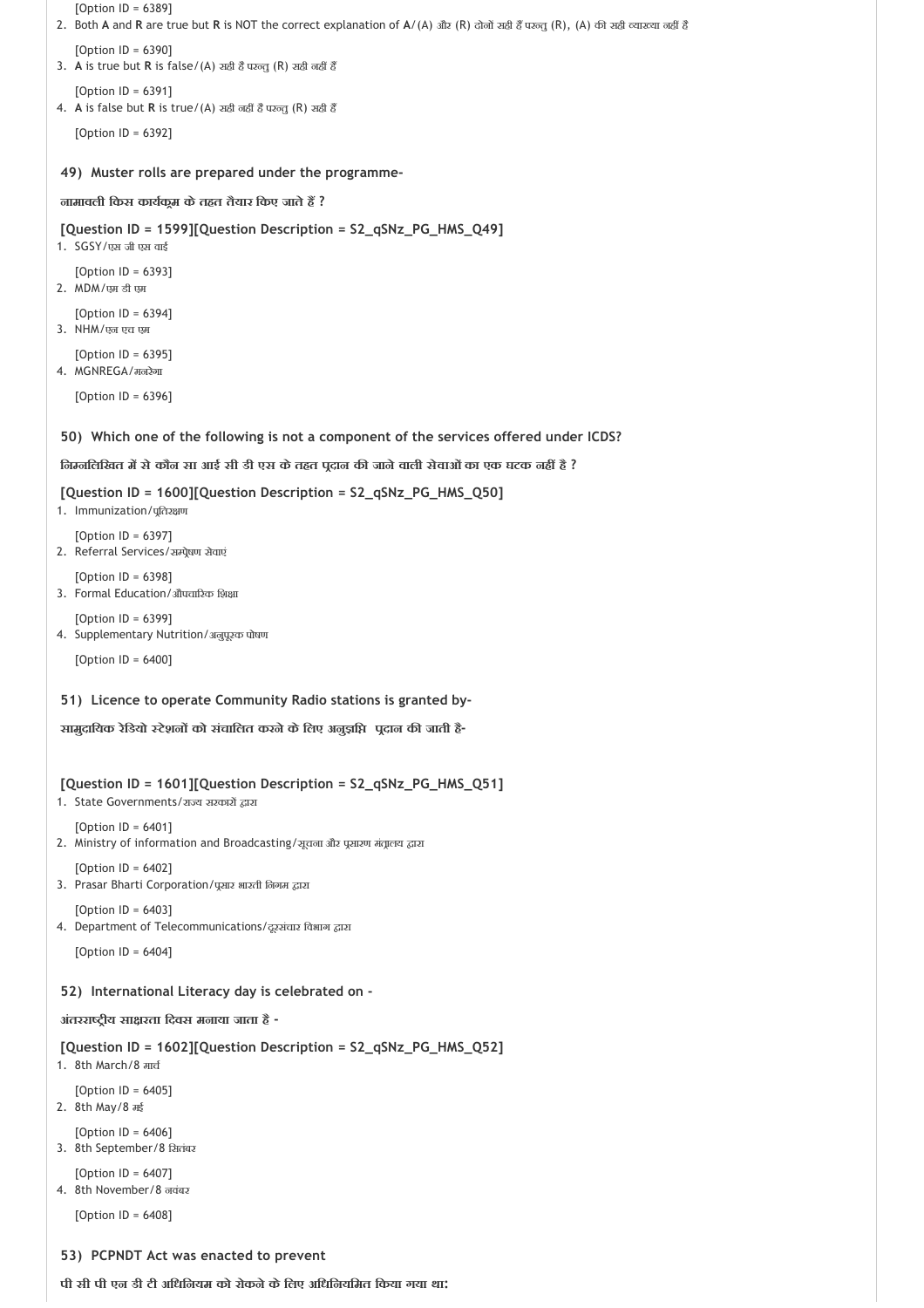```
[Question ID = 1603][Question Description = S2_qSNz_PG_HMS_Q53]
```
- 1. Child Labour/बाल शूम
	- [Option ID = 6409]
- 2. Sex Selective Abortions/तिंग चयनात्मक गर्भपात
- $[Option ID = 6410]$
- 3. Domestic Violence/घरेलू हिंसा
- [Option ID = 6411] 4. Dowry/दहेज

[Option ID = 6412]

**54) The process of assessing the progress of a project based on pre‐determined indicators of the programme is called‐ काय क म केपूव िनधा रत संकेतक पर आधा रत प रयोजना क प गित का मू यांकन करनेकेप क म को कहा जाता है‐**

## **[Question ID = 1604][Question Description = S2\_qSNz\_PG\_HMS\_Q54]**

- 1. Feedback/पूतिपुष्टि [Option ID = 6413]
- 2. Feed Forward/अगूसारित पुष्टि [Option ID = 6414]
- 3. Monitoring/अनुवीक्षण [Option ID = 6415]
- 4. Planning/योजना [Option ID = 6416]

#### **55) Which of the following features can be studied through 'Mapping' while conducting PLAs?**

पी एल ए का संचालन करते समय ' मानचितूण ' के माध्यम से निम्नलिखित विशिष्टताओं में से किस का अध्ययन किया जा सकता है ?

## **[Question ID = 1605][Question Description = S2\_qSNz\_PG\_HMS\_Q55]**

- 1. Natural Resources/प्राकृतिक संसाधन
- $[Option ID = 6417]$ 2. Priority Patterns/प्राथमिकता प्रतिरूप
- [Option ID = 6418] 3. Conflict Resolutions/संघष िनयताि
- [Option ID = 6419] 4. Problem Solving/समस्या समाधान
	- [Option ID = 6420]

## **56) Common elements between BCC and Advocacy are ‐**

- **A. Both rely on persuasion techniques**
- **B. Both seek to bring in behaviour change**
- **C. Both need stretegic planning**
- **D. Both use only intrapersonal communication**
- **E. Both can work only with people at the grassroots**

**Choose the** *correct* **answer from the options given below:**

- **बी सी सी और प ‐समथ न केबीच सामा य त व ह ‐**
- **A. दोन प यायन प िविध पर िव ास करतेह**
- **B. दोन यवहार प रवत न लानेक मांग करतेह**
- **C. दोन को काय नीित‐योजना क आव यकता है**
- **D. दोन केवल अंतव यि क संचार का प योग करतेह**
- **E. दोन केवल तृणमूल यि य केसाथ काम कर सकतेह**

**नीचेिदए गए िवक प म सेसही उ र चुन :**

```
[Question ID = 1606][Question Description = S2_qSNz_PG_HMS_Q56]
```

```
1. B, C and E only/केवल B, C और E
   [Option ID = 6421]
```

```
2. A, B and C only/केवल A, B और C
```
- [Option ID = 6422]
- 3. C, D and E only/केवल C, D और E
- [Option ID = 6423] 4. A, C and E only/केवल A, C और E
	- [Option ID = 6424]

# **57) Which of the following can be used for outdoor publicity?**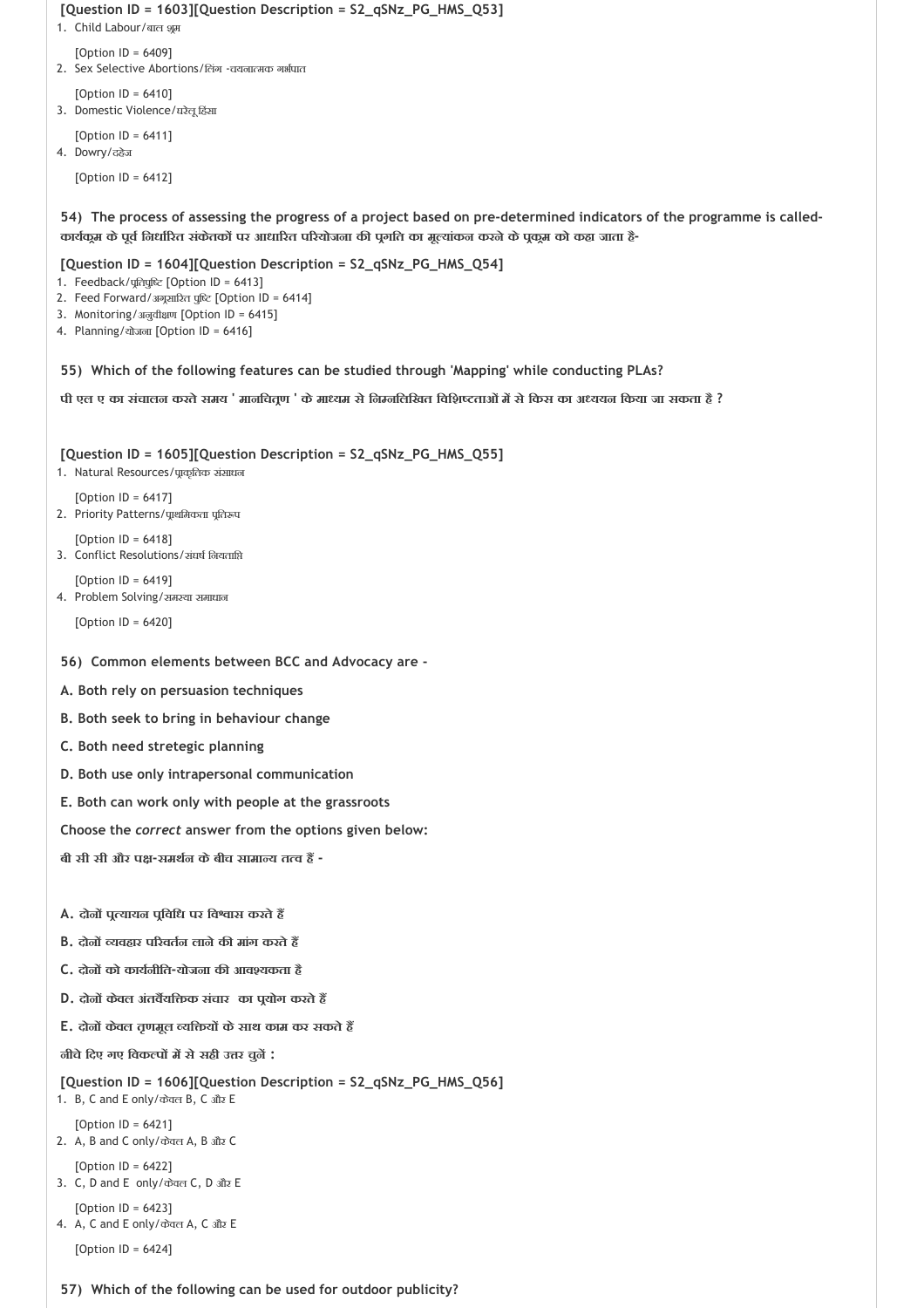- **A. Flash Cards**
- **B. Bill Boards**
- **C. Kiosks**
- **D. Banners**
- **E. Flip Charts**

**िन निलिखत म सेकौन सा वा प चार केिलए प योग िकया जा सकता है‐**

- **A. लैश काड**
- **B. िव ापन प**
- **C. गुमटी**
- **D. प दश**
- **E. ि लप चाट**

**नीचेिदए गए िवक प म सेसही उ र चुन :**

```
[Question ID = 1607][Question Description = S2_qSNz_PG_HMS_Q57]
1. A, B and C only/केवल A, B और C
```
- [Option  $ID = 6425$ ] 2. B, C and D only/केवल B, C और D
- [Option ID = 6426]
- 3. C, D and E only/केवल C, D और E
- [Option ID = 6427] 4. A, C and E only/केवल A, C और E

[Option ID = 6428]

- **58) The communication process is always‐**
- **A. Systematic**
- **B. Transactional**
- **C. Universal**
- **D. Functional**
- **E. Interactional**

**Choose the** *correct* **answer from the options given below:**

**संचार प िक या हमेशा होती है ‐**

- **A. सु यवि थत**
- **B. सं यवहा रक**
- **C. साव भौिमक**
- **D. प काया मक**
- **E. अंतिक या मक**

**नीचेिदए गए िवक प म सेसही उ र चुन :**

**[Question ID = 1608][Question Description = S2\_qSNz\_PG\_HMS\_Q58]**

1. A, B and C only/केवल A, B और C

```
[Option ID = 6429]
2. A, C and D only/केवल A, C और D
```
[Option ID = 6430] 3. B, C and D only/केवल B, C और D

```
[Option ID = 6431]
4. A, C and E only/केवल A, C और E
```
[Option ID = 6432]

## **59) The major functions of KVKs in Extension are‐**

- **A. Organizing vocational training for rural youth**
- **B. Organizing training for farmers**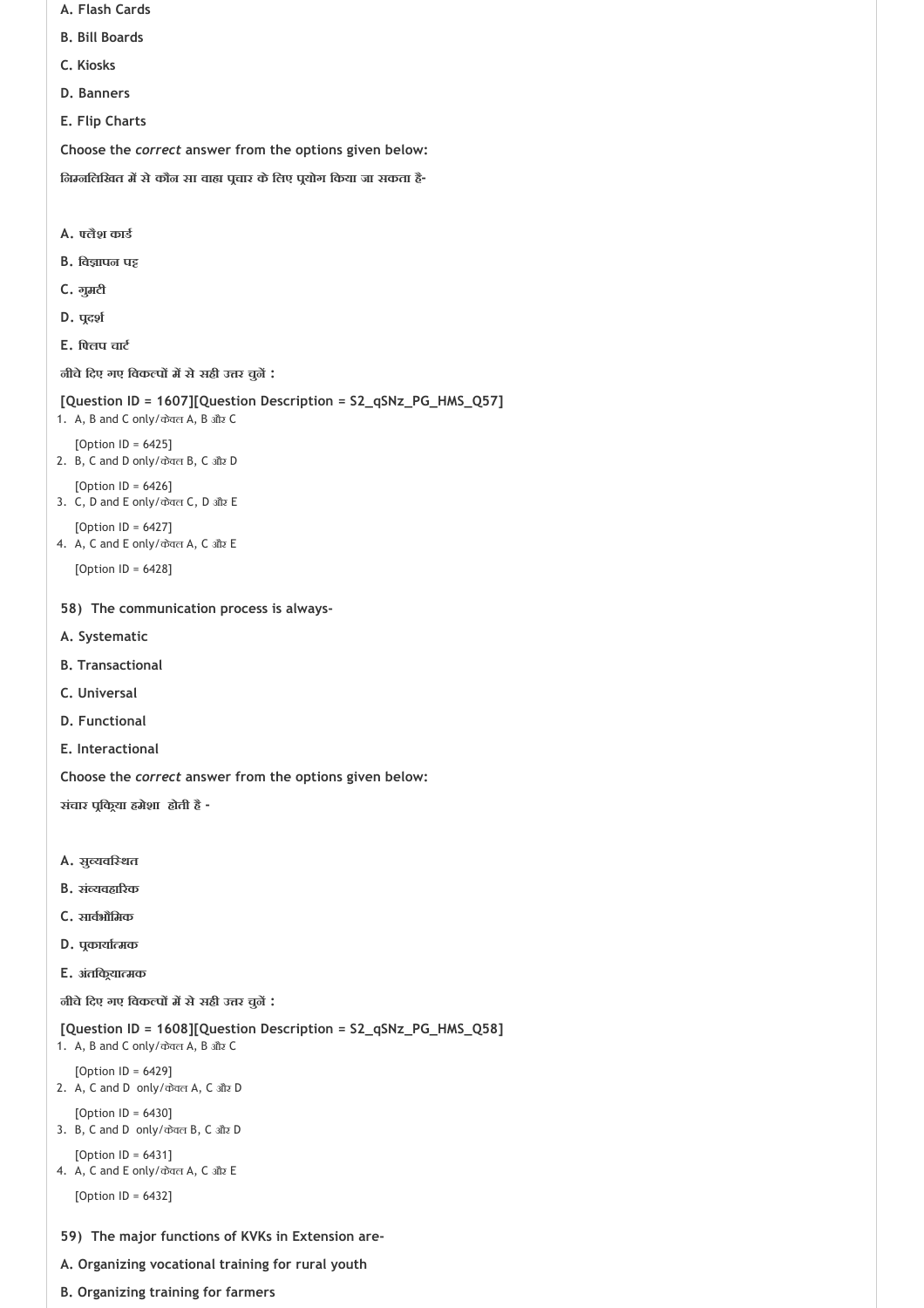- **C. Providing loans to farmers**
- **D. Providing labour for farming activities**
- **E. Conducting research for new farming technologies**

**व वथ म केवी केकेप मुख काय ह ‐**

- **A. ग ामीण युवाओंकेिलए यावसाियक प िश ण का आयोजन**
- **B. िकसान केिलए प िश ण का आयोजन**
- **C. िकसान को ऋण उपल ध कराना**
- **D. खेती केकाम केिलए श म प दान करना**
- **E. नई खेती प ौ ोिगिकय केिलए अनुसंधान का संचालन**

**नीचेिदए गए िवक प म सेसही उ र चुन :**

## **[Question ID = 1609][Question Description = S2\_qSNz\_PG\_HMS\_Q59]**

- 1. A, B and C only/केवल A, B और C
- [Option ID = 6433] 2. A, B and D only/केवल A, B और D
- [Option ID = 6434]
- 3. A, B and E only/केवल A, B और E
- [Option ID = 6435] 4. B, C and D only/केवल B, C और D

[Option ID = 6436]

#### **60) Match List I with List II**

| List I                          | List II                                                            |
|---------------------------------|--------------------------------------------------------------------|
|                                 | Theories of Mass Communication Characteristic features of theories |
| A. Authoritarian Theory         | I. Media assist in the growth of society                           |
| <b>B. Liberatarian Theory</b>   | II. Media are responsible                                          |
| C. Social Responsibility Theory | III. Media are free                                                |
| D. Development media Theory     | IV. Media are controlled                                           |
|                                 | V. Media are agents of government                                  |

**Choose the correct answer from the options given below:**

**सूची ‐I को सूची ‐II सेसुमेिलत क िजए :**

| <b>भूची -।</b>                      | ञ्चूची -II                                      |  |
|-------------------------------------|-------------------------------------------------|--|
| जनसंचार के सिद्धांत                 | सिद्धांतों की विशिष्ट विशेषताएँ                 |  |
| A. सत्तावादी सिद्धांत               | , समस्त मीडिया समाज के विकास में सहायता करती है |  |
| B. स्वेच्छातंतूवादी सिद्धांत        | , समस्त मीडिया उत्तरदायी  हैं                   |  |
| C. सामाजिक उत्तरदायित्व<br>सिद्धांत | , समस्त मीडिया स्वतंतू हैं                      |  |
| D. विकास मीडिया सिद्धांत            | V. समस्त मीडिया नियंतित है                      |  |
|                                     | V. समस्त मीडिया सरकार के अभिकर्ता हैं           |  |

#### **नीचेिदए गए िवक प म सेसही उ र चुिनए :**

**[Question ID = 1610][Question Description = S2\_qSNz\_PG\_HMS\_Q60]**

- 1. A ‐ II, B ‐ III, C ‐ IV, D ‐ V
	- [Option ID = 6437]
- 2. A ‐ III, B ‐ II, C ‐ IV, D ‐ V
- [Option ID = 6438] 3. A ‐ IV, B ‐ III, C ‐II, D ‐ I
- [Option ID = 6439] 4. A ‐ V, B ‐ III, C ‐ II, D ‐ I

[Option ID = 6440]

#### **61) Match List I with List II**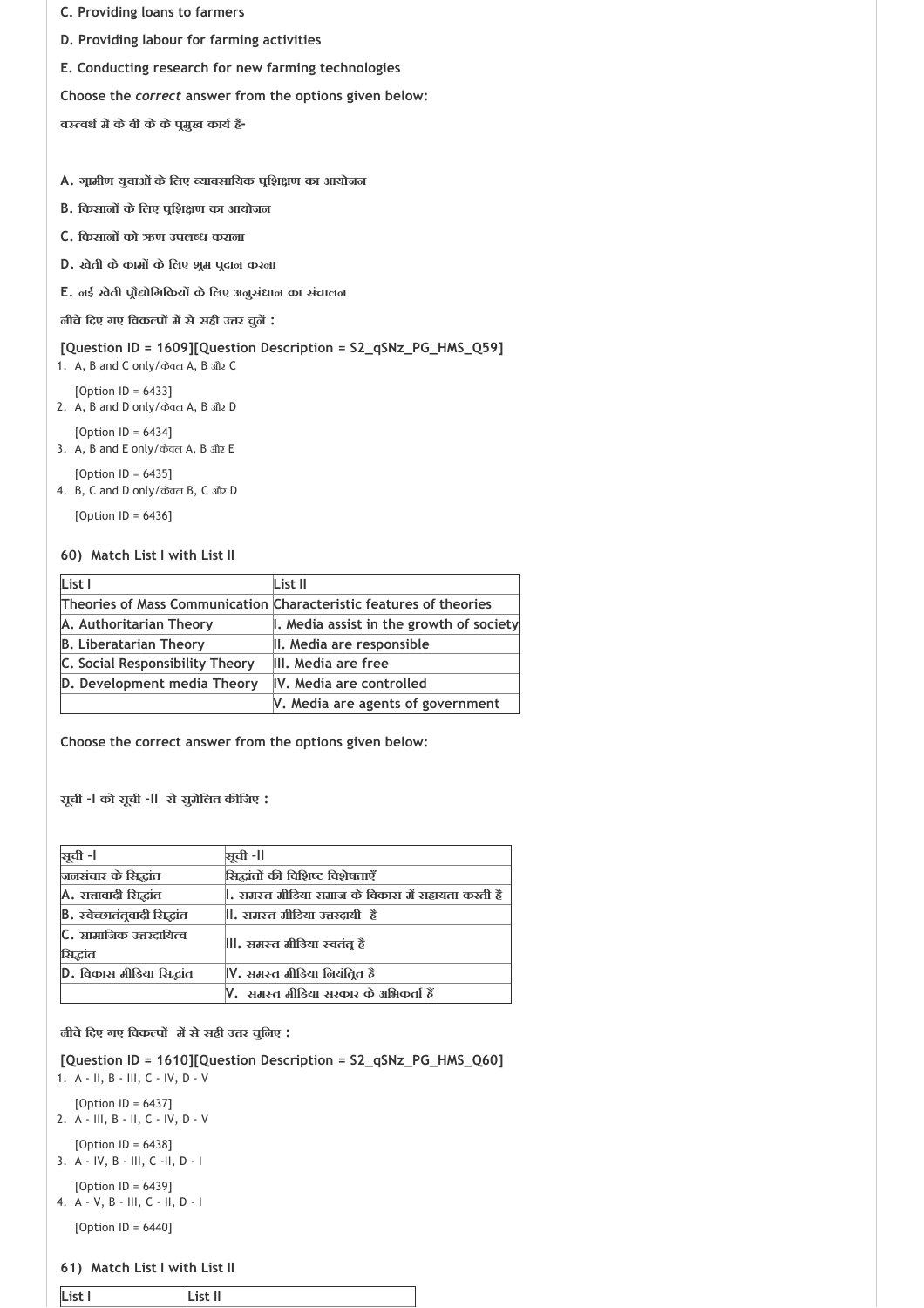|                          | Adopter categories Estimated distribution in population |
|--------------------------|---------------------------------------------------------|
| A. Innovators            | $\mathsf{I}$ . 13.5%                                    |
| <b>B. Early Adopters</b> | II. 2.5%                                                |
| C. Early Majority        | III.16%                                                 |
| D. Laggards              | IV.34%                                                  |
|                          | V. 44%                                                  |

**सूची ‐I को सूची ‐II सेसुमेिलत क िजए :**

| यूची -l                  | ञ्चूची -II               |
|--------------------------|--------------------------|
| दत्तकग्राही संवर्ग       | जनसंख्या में आकलित वितरण |
| <b>A.</b> नवपूवर्तक      | $\ . 13.5\%$             |
| <b>B.</b> आद्य दत्तकगाही | II. 2.5%                 |
| C. पारम्भिक वयस्कता      | III. 16%                 |
| D. पश्चायित छात्         | IV.34%                   |
|                          | V. 44%                   |

**नीचेिदए गए िवक प म सेसही उ र चुिनए :**

**[Question ID = 1611][Question Description = S2\_qSNz\_PG\_HMS\_Q61]**

1. A ‐ II, B ‐ IV, C ‐ V, D ‐ I

- [Option ID = 6441] 2. A ‐ II, B ‐ I, C ‐ IV, D ‐ III
- [Option ID = 6442] 3. A ‐ III, B ‐ I, C ‐ II, D ‐ V
- [Option ID = 6443]
- 4. A ‐ III, B ‐ IV, C ‐ II, D ‐ V

[Option ID = 6444]

**62) Arrange the following terms in the increasing order of complexity as per the Bloom's Taxonomy of Objectives**

- **A. Creating**
- **B. Applying**
- **C. Understanding**
- **D. Evaluating**
- **E. Analysing**

**Choose the** *correct* **answer from the options given below**

**िन निलिखत पद को उ े य के लूम‐वग करण‐िव ान केअनुसार जिटलता केबढ़तेक म म यवि थत कर :**

- **A. रचना करना**
- **B. लागूकरना**
- **C. समझना**
- **D. मू यांकन करना**
- **E. िव ेषण करना**

**नीचेिदए गए िवक प म सेसही उ र चुन :**

**[Question ID = 1612][Question Description = S2\_qSNz\_PG\_HMS\_Q62]**

- 1. A, C, D, E, B
- [Option ID = 6445]
- 2. B, D, E, A, C [Option ID = 6446]
- 3. C, B, E, D, A
- [Option ID = 6447]
- 4. D, E, B, C, A

[Option ID = 6448]

- **63) Arrange the steps of Programme planninmg in a sequential order**
- **A. Identify the Problem**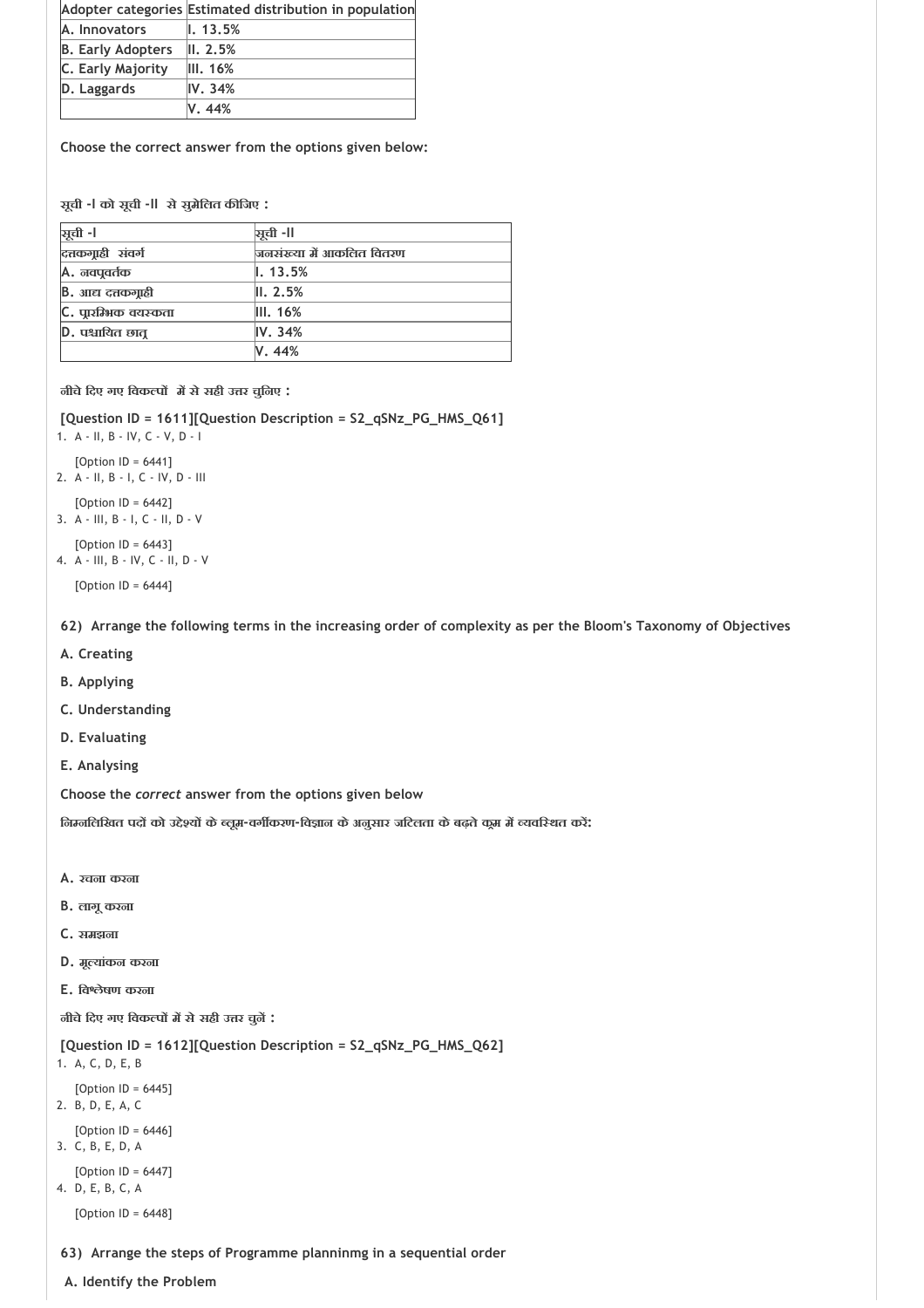```
 B. Analyse Situation
 C. Collection of facts
```
- **D. Develop a plan of work**
- **E. Decide on the objectives**

**काय क म योजना केचरण को अनुक िमक श ेणी म यवि थत कर :**

**A. सम या क पहचान**

- **B. प रि थित का िव ेषण**
- **C. त य का संग हण**
- **D. काय क एक योजना िवकिसत कर**
- **E. उ े य पर िनण य ल**

**नीचेिदए गए िवक प म सेसही उ र चुन :**

**[Question ID = 1613][Question Description = S2\_qSNz\_PG\_HMS\_Q63]**

```
1. A, B, C, D, E
   [Option ID = 6449]
2. B, C, D, E, A
   [Option ID = 6450]
```
3. C, B, A, E, D

```
[Option ID = 6451]4. D, B, C, A, E
```

```
[Option ID = 6452]
```
**64) Given below are two statements, one is labelled as Assertion A and the other is labelled as Reason R** 

**Assertion A: Strategy for behaviour change must include providing communication that might trigger individuals to make decisions.** 

**Reason R: Internal and external factors may serve as cues to action.**

**In light of the above statements, choose the** *most appropriate* **answer from the options given below** 

**नीचेदो कथन िदए गए ह : एक को अिभकथन (A) और दूसरेको तक (R) कहा गया है**

अभिकथन (A) : व्यवहार परिवर्तन हेतू कार्यनीति में संचार पुदान करना अवश्य समिनलित होना चाहिए जो व्यक्तियों को निर्णय लेने के लिए निरंतर कियाशील कर **सकता है**

**तक (R) : आंत रक और वा कारक कार वाई केसंकेत के प म काम कर सकतेह** 

**उपयु कथन केआलोक म िन नांिकत िवक प म सेसही उ र चुन :**

**[Question ID = 1614][Question Description = S2\_qSNz\_PG\_HMS\_Q64]**

1. Both A and R are correct and R is the correct explanation of A/(A) और (R) दोनों सही हैं और (R), (A) की सही व्याख्या है

 $[Option ID = 6453]$ 

2. Both A and R are correct but R is NOT the correct explanation of A/(A) और (R) दोनों सही हैं परन्तु (R), (A) की सही व्याख्या नहीं हैं

 $[Option II = 6454]$ 3. A is correct but R is not correct/(A) सही हैं परन्तु (R) सही नहीं हैं

 $[Option ID = 6455]$ 4. A is not correct but R is correct/(A) सही नहीं है परन्तु (R) सही हैं

[Option ID = 6456]

## **65) Which one of the following is NOT the characteristic of scientific research?**

**िन निलिखत म सेकौन सा वै ािनक अनुसंधान क िवशेषता नह है ?**

## **[Question ID = 1615][Question Description = S2\_qSNz\_PG\_HMS\_Q65]**

- 1. Precision/परिशूद्धता
	- [Option ID = 6457]
- 2. Objectivity/वस्तलिष्ठता

[Option ID = 6458]

3. Systematisation/सुव्यवस्थिकरण

[Option ID = 6459]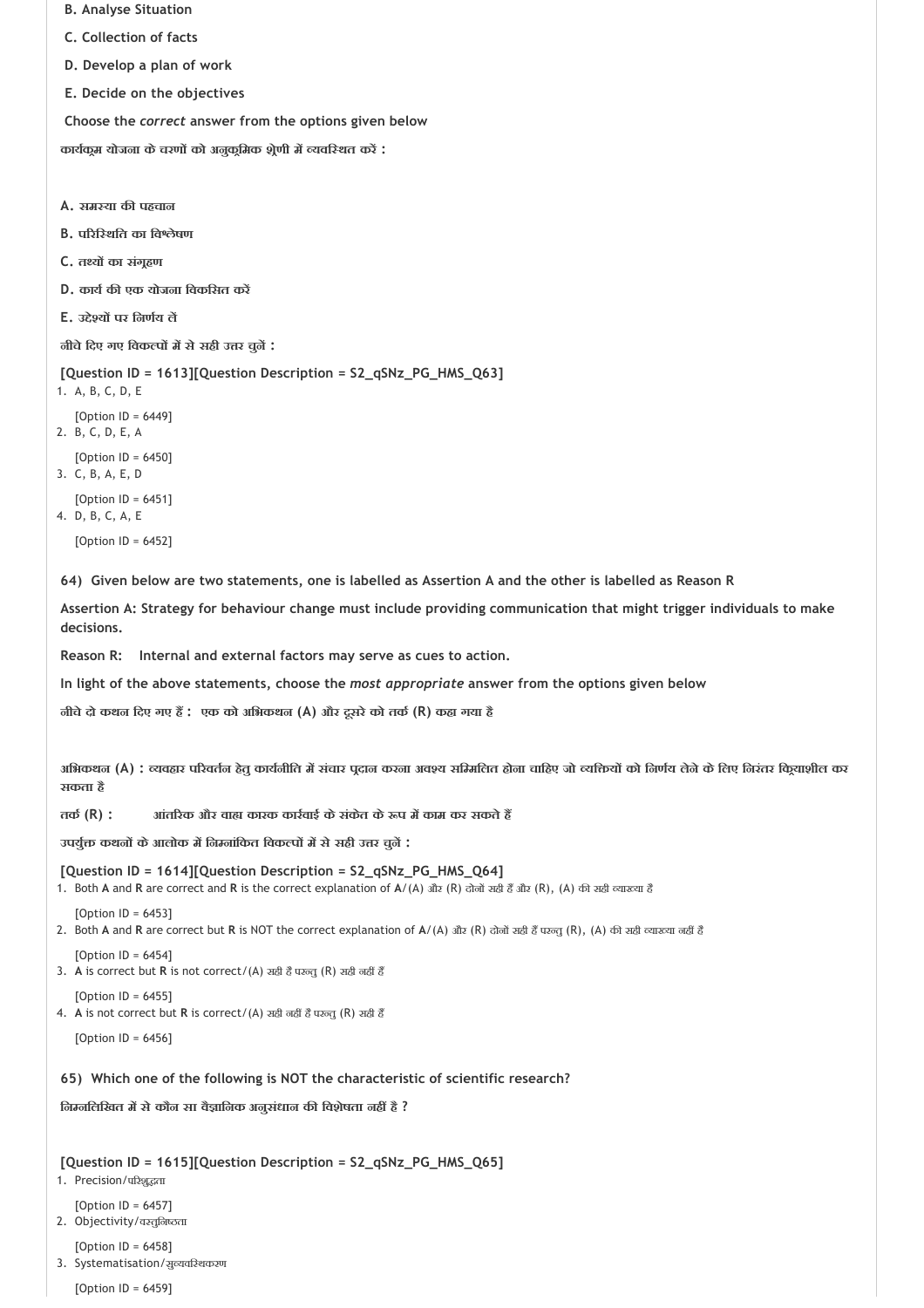```
4. Speculation/अनुमान मात
```
[Option ID = 6460]

## **66) Identify the pure research problem from the following.**

**िन निलिखत म सेिवशु शोध सम या को पहचान :**

#### **[Question ID = 1616][Question Description = S2\_qSNz\_PG\_HMS\_Q66]**

1. Vocational interests of adolescent girls/किशोरियों के व्यावसायिक हित

[Option ID = 6461]

- 2. Role of ICT's in empowering rural women/गूमीण महिलाओं के सशक्तिकरण में आई सी टी की भूमिका
- [Option ID = 6462]
- 3. Estimating time and energy consumption in use of solar cooker/सौंर कूकर के पूयोग में समय और ऊर्जा के उपभोग का आकलन
- [Option ID = 6463] 4. Entrepreneurial activities of rural woman/गूमीण महिला की उद्यमीय गतिविधियाँ

[Option ID = 6464]

#### **67) The crucial weakness encountered in laboratory experiment is**

#### **प योगशाला म प योग करनेकेसमय म सामना क गई िनणा यक कमजोरी है:**

#### **[Question ID = 1617][Question Description = S2\_qSNz\_PG\_HMS\_Q67]**

- 1. Control/लियंतूण
- [Option ID = 6465]
- 2. Manipulation/परिचालन
- [Option  $ID = 6466$ ]
- 3. Accuracy/सटीकता
- $[Option ID = 6467]$ 4. Time/समय

[Option ID = 6468]

#### **68) The parametric tests are used when ‐**

#### **प ाचिलक परी ण का उपयोग तब िकया जाता हैजब ‐**

## **[Question ID = 1618][Question Description = S2\_qSNz\_PG\_HMS\_Q68]**

- 1. Variables are qualitative/चर गुणात्मक हों
- [Option ID = 6469] 2. Distribution is normal/वितरण सामान्य हो
- [Option ID = 6470]

3. Data is skewed/दत्त विषम हो

[Option ID = 6471] 4. Observations are independent/पेक्षण स्वतंत् हो

[Option ID = 6472]

## **69) Which data collection tool is appropriate for the study of job satisfaction of KVK professionals ?**

**'केवी के' यावसाियक क नौकरी क संतुि पर अ ययन केिलए कौन सा द संग ह उपकरण उपयु है ?**

## **[Question ID = 1619][Question Description = S2\_qSNz\_PG\_HMS\_Q69]**

```
1. Interview/ साक्षात्कार
```
[Option ID = 6473] 2. Aptitude Test/अभिक्षमता परीक्षण

- $[Option II = 6474]$
- 3. Questionnaire/पूश्*वावली*

[Option ID = 6475]

4. Interest inventories/अभिरुचि सूची

[Option ID = 6476]

## **70) The advantages of using probability sampling are**

- **A. Perfect control on extraneous variables**
- **B. Convenient when sample is very small**
- **C. Absense of sampling biasness**
- **D. Lesser degree of judgement**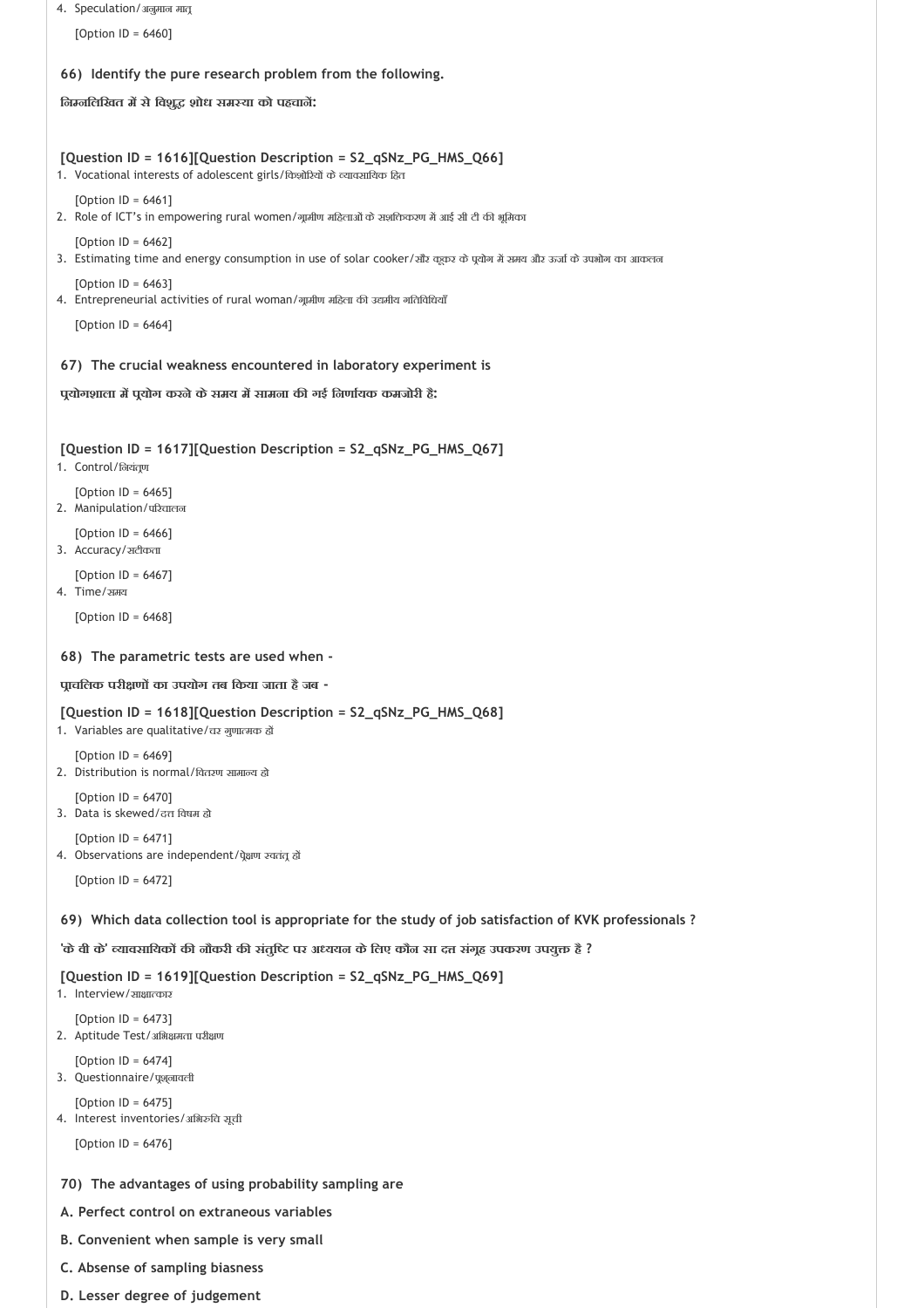**E. Faster and cost effective**

**Choose the** *correct* **answer from the options given below:**

**संभावना प ितदश को प योग करनेका एक लाभ है:**

- **A. वा चर पर सटीक िनयंत ण**
- **B. सुिवधाजनक जब प ितदश बह त छोटा है**
- **C. प ितदश न पूवा ग ह क अनुपि थित**
- **D. िनण य क यून श ेणी**
- **E. तीव तर और प र यय प भावी**

**नीचेिदए गए िवक प म सेसही उ र चुन :**

# **[Question ID = 1620][Question Description = S2\_qSNz\_PG\_HMS\_Q70]**

1. A, C and D only/केवल A, C और D

[Option ID = 6477]

- 2. B, D and E only/केवल B, D और E
- [Option ID = 6478]
- 3. A, D and E only/केवल A, D और E
- [Option ID = 6479] 4. C, D and E only/केवल C, D और E

[Option ID = 6480]

# **71) Match List I with List II**

| List I               | List II                                                            |  |
|----------------------|--------------------------------------------------------------------|--|
| <b>Variables</b>     | <b>Characteristics</b>                                             |  |
| A. Experimental      | I. Cannot be altered by researcher                                 |  |
| <b>B.</b> Organismic | II. Uncontrolled but have significant effect on dependent variable |  |
| C. Assigned          | III. Manipulated                                                   |  |
| D. Dependent         | IV. Measurable, can't be manipulated                               |  |
|                      | V. Is the presumed cause of dependent variable                     |  |

**Choose the correct answer from the options given below:**

**सूची ‐I को सूची ‐II सेसुमेिलत क िजए :**

| ञूची -l                                             | ञ्चूची -ll                                               |  |
|-----------------------------------------------------|----------------------------------------------------------|--|
| चर                                                  | विशेषताएं                                                |  |
| <b>A.</b> प्रायोगिक                                 | , शोधकर्ता द्वारा नहीं बदला जा सकता है                   |  |
| <b>B.</b> जैविक                                     | , अनियंत्रित लेकिन आशिूत चर पर महत्वपूर्ण पूभाव पड़ता है |  |
| C. अभ्यर्पित                                        | <b>III. छलयोजित</b>                                      |  |
| D. आश्रित                                           | V, परिमेय , परिचालित नहीं किया जा सकता है                |  |
|                                                     | V.  आशित चर का अनुमानित कारण हैं                         |  |
| $\sim$ $\sim$<br>$\sim$ $\sim$ $\sim$ $\sim$ $\sim$ |                                                          |  |

**नीचेिदए गए िवक प म सेसही उ र चुिनए :**

**[Question ID = 1621][Question Description = S2\_qSNz\_PG\_HMS\_Q71]** 1. A ‐ II, B ‐ I, C ‐ IV, D ‐ III

- [Option ID = 6481]
- 2. A ‐ IV, B ‐ V, C ‐ III, D ‐ I
- [Option ID = 6482]
- 3. A ‐ V, B ‐ III, C ‐ II, D ‐ IV
- $[Option ID = 6483]$ 4. A ‐ III, B ‐ I, C ‐ IV, D ‐ V

[Option ID = 6484]

**72) The sequential steps of constructing Thurstone Equal Appearing Interval attitude scale are –**

- **A. Collection and Editing of items**
- **B. Calculating Scale and Q values**
- **C. Finalization of items**
- **D. Sorting items on different continuum**
- **E. Administration**

 **Choose the** *correct* **answer from the options given below**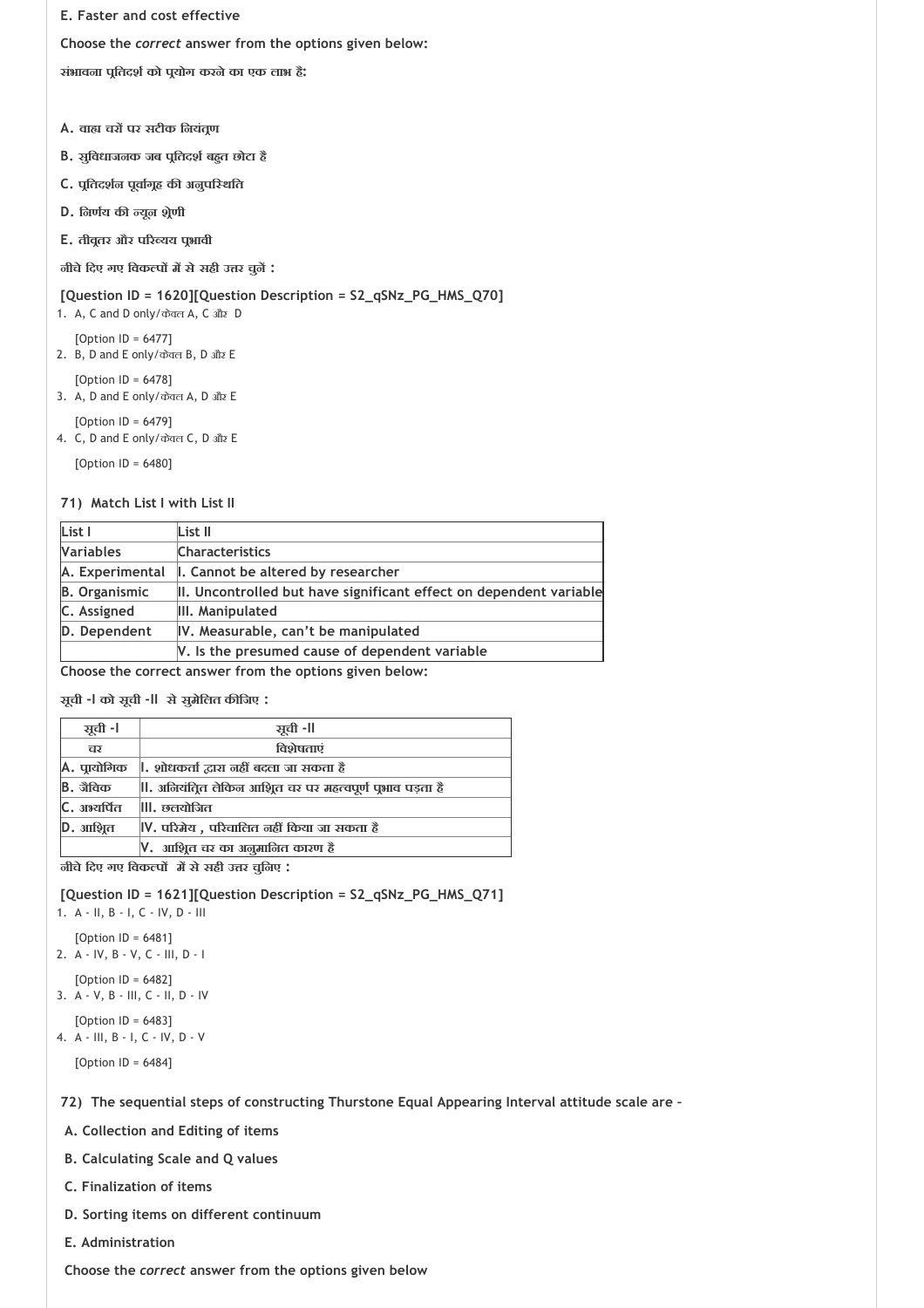**'थ ट न इ वल अपीय रंग इ टरवल' अिभवृि मापनी केिनमा ण केअनुक िमक चरण ह ‐**

- **A. व तुओंका संग ह और संपादन**
- **B.** मापनी और क्यू मानों की गणना
- **C. व तुओंको अंितम प देना**
- **D. िविभ न सात य पर व तुछंटाई**
- **E. प शासन**

**नीचेिदए गए िवक प म सेसही उ र चुन :**

```
73) 
What is the correct sequence of statistical analysis of data?
 74) 
Given below are two statements, one is labelled as Assertion A and the other is labelled as Reason R 
[Question ID = 1622][Question Description = S2_qSNz_PG_HMS_Q72]
1. A, C, D, E
   [Option ID = 6485]
2. A, D, B, C
   [Option ID = 6486]
3. C, A, D, B
   [Option ID = 6487]
4. D, B, C, E
   [Option ID = 6488]
A. Gathering
B. Analysing
C. Organizing
D. Interpreting
Choose the correct answer from the options given below
आंकड़ केसांि यक य िव ेषण का सही अनुक म या है?
A. संग हण
B. िव ेषण
C. आयोजन
D. या या
नीचेिदए गए िवक प म सेसही उ र चुन :
[Question ID = 1623][Question Description = S2_qSNz_PG_HMS_Q73]
1. B, A, C, D
   [Option ID = 6489]
2. A, C, B, D
   [Option ID = 6490]
3. A, B, D, C
   [Option ID = 6491]
4. C, A, B, D
   [Option ID = 6492]
Assertion A: Statistics is the servant (not master) of logic rather than an end of research.
Reason R: Careful collection and logical analysis of data contributes more to the search of truth than statistics.
In light of the above statements, choose the correct answer from the options given below
नीचेदो कथन िदए गए ह : एक को अिभकथन (A) और दूसरेको तक (R) कहा गया है
अिभकथन (A) : सांि यक , शोध केअंितम प रणित केबजाय तक का दास ( वामी नह ) है
```
**तक (R) : द का सावधानीपूव क संग ह और तािक क िव ेषण सांि यक क तुलना म स चाई क खोज म अिधक योगदान देता है**

**उपयु कथन केआलोक म िन नांिकत िवक प म सेसही उ र चुन :**

**[Question ID = 1624][Question Description = S2\_qSNz\_PG\_HMS\_Q74]** 1. Both A and R are true and R is the correct explanation of A/(A) और (R) दोनों सही हैं और (R), (A) की सही व्याख्या है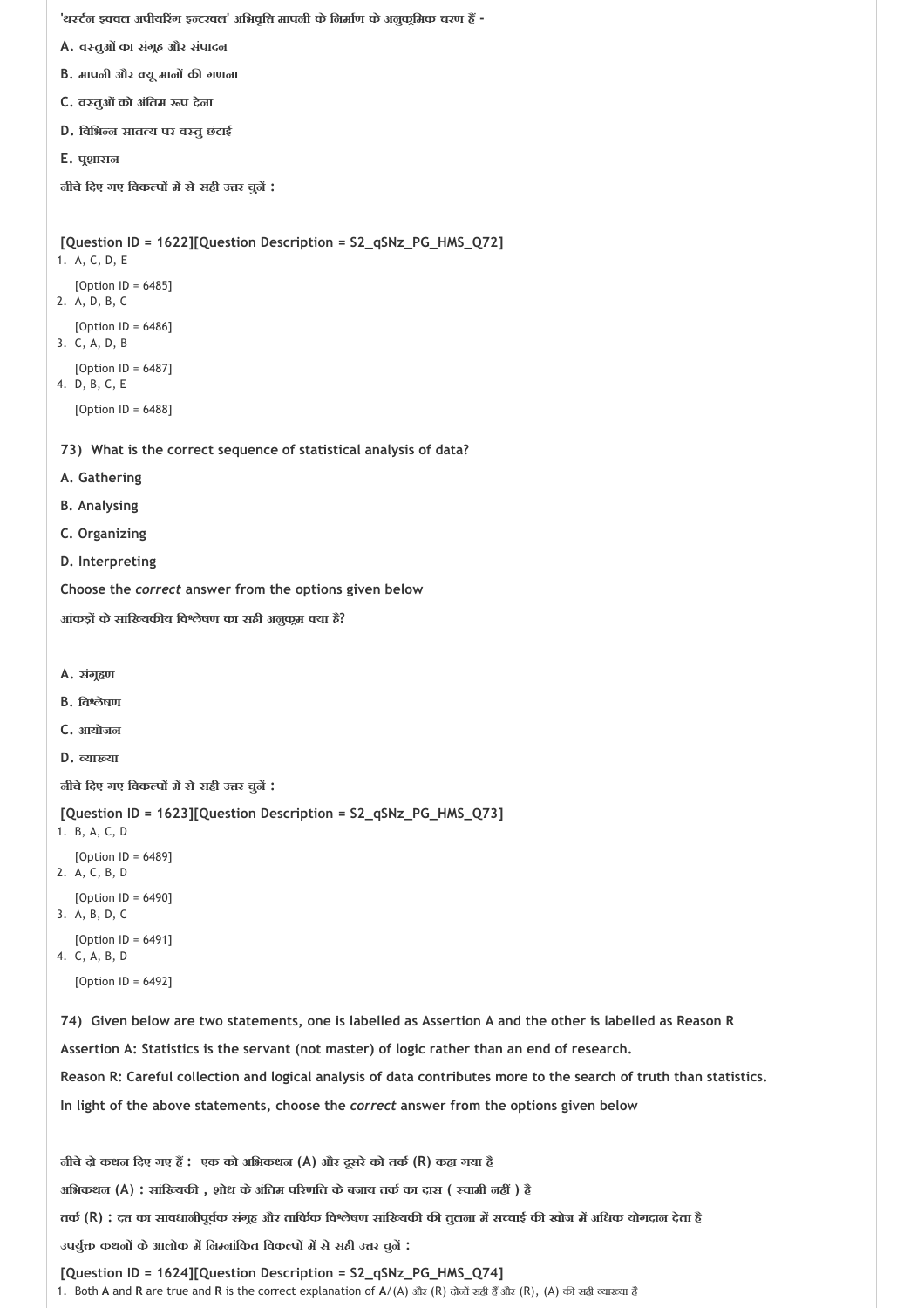```
75) 
Per minute calorie consumption for moderate activities is
   [Option ID = 6493]
2. Both A and R are true but R is NOT the correct explanation of A/(A) और (R) दोनों सही हैं परन्तु (R), (A) की सही व्याख्या नहीं है
   [Option ID = 6494]3. A is true but R is false/(A) सही है परन्त (R) सही नहीं हैं
   [Option ID = 6495]
4. A is false but R is true/(A) सही नहीं है परन्तु (R) सही हैं
   [Option ID = 6496]
म यम गितिविधय केिलए प ित िमनट कैलोरी का उपभोग है:
[Question ID = 1625][Question Description = S2_qSNz_PG_HMS_Q75]
1. 1.4‐2.0 calories/1.4‐2.0 कैलोरी
   [Option ID = 6497]
2. 1.5‐2.5 calories/1.5‐2.5 कैलोरी
   [Option ID = 6498]
3. 2.0‐3.5 calories/2.0‐3.5 कैलोरी
   [Option ID = 6499]
4. 3.0‐4.5 calories/3.0‐4.5 कैलोरी
```
[Option ID = 6500]

**76) What type of adaptation it is where humans exhibit the capacity of being moulded? यह िकस प कार का अनुकूलन हैजहाँमानव साँचेम ढालेजानेक मता प दिश त करतेह ?**

#### **[Question ID = 1626][Question Description = S2\_qSNz\_PG\_HMS\_Q76]**

- 1. Genetic/आनुवांशिक [Option ID = 6501]
- 2. Plasticity/सुघट्यता [Option ID = 6502]
- 3. Acclamatization/समिभनंदन [Option ID = 6503]
- 4. Behavioural adaptation/ यवहार अनुकूलन [Option ID = 6504]

#### **77) Quarternary Purple is**

#### **चतु क नीललोिहत ( वाट रनेरी पप ल) है:**

```
[Question ID = 1627][Question Description = S2_qSNz_PG_HMS_Q77]
1. 3B+3Y+2R 
  [Option ID = 6505]
2. 2R+2B+2Y 
  [Option ID = 6506]
```
3. 3Y+3R+2B

```
[Option ID = 6507]
4. 3R+3B+2Y
```
[Option ID = 6508]

**78) The general guidelines of work height for the task where there is frequent use of eyes and infrequent use of hands are:**

कत्यक हेत कार्योपयक्त ऊंचाई जहां आंखों का सतत पयोग होता है और हाथों का विख्त पयोग होता है के सामान्य दिशा-निर्देश हैं :

**[Question ID = 1628][Question Description = S2\_qSNz\_PG\_HMS\_Q78]**

```
1. 2-8 cms below eye level/आंखों के स्तर से 2-8 सेमी नीचे
```
[Option ID = 6509]

- 2. 3‐10 cms below eye level/आंख के तर से 3‐10 सेमी नीचे
- [Option ID = 6510] 3. 5‐10 cms below eye level/आंख के तर से 5‐10 सेमी नीचे

[Option ID = 6511]

4. 8‐12 cms below eye level/आंख के तर से 8‐12 सेमी नीचे

```
[Option ID = 6512]
```
#### **79) The group of commodities listed in the essential commodities act is**

**आव यक व तुअिधिनयम म सूचीब व तुओंका समूह है:**

**[Question ID = 1629][Question Description = S2\_qSNz\_PG\_HMS\_Q79]**

1. Iron, steel, petroleum, Aluminum/लोहा, इस्पात, पेट्रोलियम, एल्यूमीजियम

[Option ID = 6513]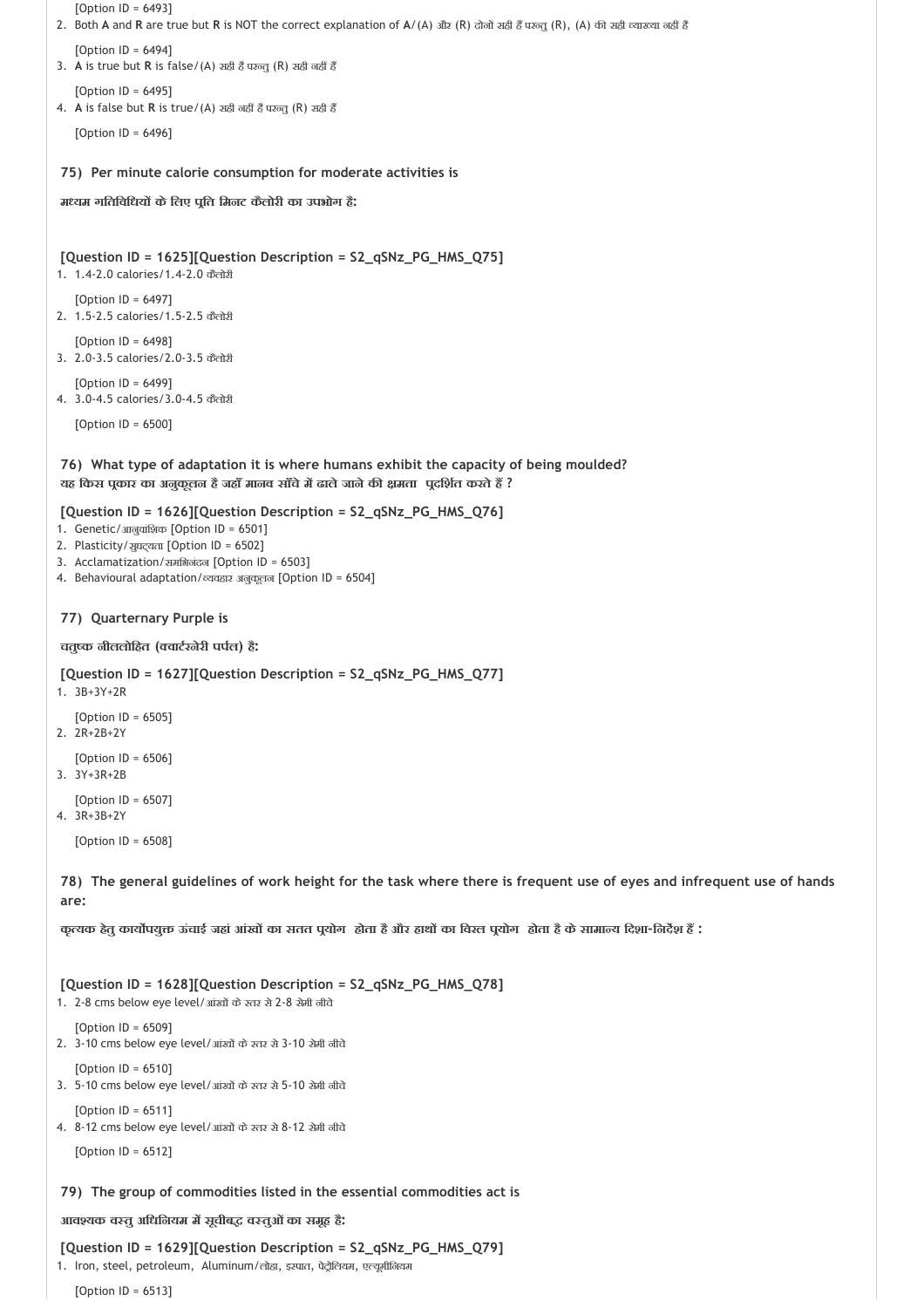```
2. Coal, steel, cotton, Steel, plastic/कोयला, इस्पात, कपास, इस्पात, प्लास्टिक
```
[Option ID = 6514] 3. Paper, drugs, brass, steel/कागज, औषध, पीतल, इस्पात

[Option ID = 6515]

4. Coal, cotton textile, Iron, petroleum products/कोयला, कपास वस्तू, लोहा, पेट्रोलियम उत्पाद

[Option ID = 6516]

**80) Which colour combinations are used in achromatic colour schemes? अवण क रंग योजना म िकस रंग संयोजन का इ तेमाल िकया जाता है ?**

#### **[Question ID = 1630][Question Description = S2\_qSNz\_PG\_HMS\_Q80]**

- 1. Value variation of neutral colours/उदासीन रंगों का मूल्य रूपान्तर [Option ID = 6517]
- 2. Secondry colours/गौड़ रंग [Option ID = 6518]
- 3. Primary colours/पाथमिक रंग [Option ID = 6519]
- 4. Opposite colours/िवपरीत रंग [Option ID = 6520]

#### **81) Project size is decided by**

#### **प रयोजना का आकार िकसके ारा तय िकया जाता है ?**

**[Question ID = 1631][Question Description = S2\_qSNz\_PG\_HMS\_Q81]**

- 1. Government/सरकार [Option ID = 6521]
- 2. Financial institutions/वित्तीय संस्था [Option ID = 6522]
- 3. Project formulation team/परियोजना निरूपण दल [Option ID = 6523]
- 4. Project engineer/परियोजना अभियंता [Option ID = 6524]

#### **82) Identify from the list the values of working environment:**

- **A. Punctuality**
- **B. Creativity**
- **C. Variety in work**
- **D. Economic reward**
- **E. Flexibility**

**Choose the** *correct* **answer from the options given below:**

**काय ‐वातावरण केमू य क प द ‐सूची सेपहचान कर :**

- **A. समय‐िन ता**
- **B. रचना मकता**
- **C. काय म िविवधता**
- **D. आिथ क पा रतोिषक**
- **E. न यता**

**नीचेिदए गए िवक प म सेसही उ र चुन :**

```
[Question ID = 1632][Question Description = S2_qSNz_PG_HMS_Q82]
```

```
1. A, B, C only/केवल A, B और C
```

```
[Option ID = 6525]
2. B, D, E only/केवल B, D और E
```

```
[Option ID = 6526]
3. B, C, D only/केवल B, C और D
```

```
[Option | D = 6527]
```

```
4. A, C, E only/केवल A, C और E
```

```
[Option ID = 6528]
```
- **83) The expected standards of a consumer education material are**
- **A. Accuracy**
- **B. Completeness**
- **C. Commercial**
- **D. Objectivity**
- **E. Discriminatory**

**Choose the** *correct* **answer from the options given below:**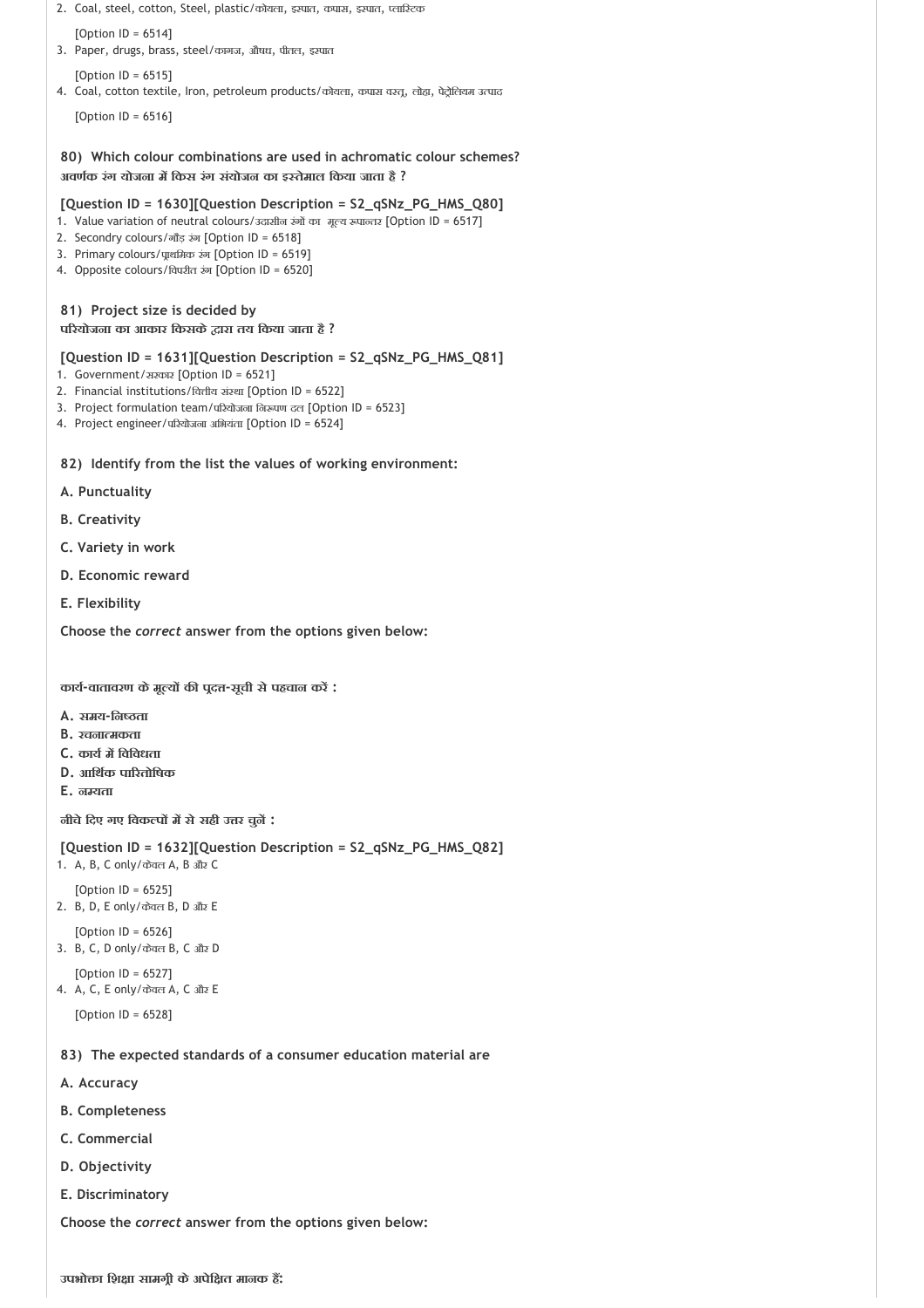```
A. सटीकता
```
- **B. पूण ता**
- **C. वािणि यक**
- **D. व तुिन ता**
- **E. प पातपूण**

**नीचेिदए गए िवक प म सेसही उ र चुन :**

```
[Question ID = 1633][Question Description = S2_qSNz_PG_HMS_Q83]
1. A, C, D only/केवल A, C और D
   [Option ID = 6529]
2. A, B, D only/केवल A, B और D
   [Option ID = 6530]
3. A, D, E only/केवल A, D और E
   [Option ID = 6531]
4. B, D, E only/केवल B, D और E
   [Option ID = 6532]
```
**84) From the list given below which are the indicators of static work**

- **A. Increased muscle blood flow**
- **B. Sustained muscle contraction**
- **C. Increased muscle oxygen consumption**
- **D. Oxygen independent energy production**
- **E. Glycogen and blood sugar is used to produce energy**

**Choose the** *correct* **answer from the options given below:**

**नीचेदी गई सूची से थैितक काय केसंकेतक कौन ह ?**

- **A. मांसपेिशय का संविध त र प वाह**
- **B.** मांसपेशियों में अविच्छिन्न संकूचन
- **C. मांसपेिशय म ऑ सीजन केउपभोग म संवृि**
- **D.** ऑक्सीजन मुक्त ऊर्जा उत्पादन
- **E. लाइकोजन और र शक रा का प योग ऊजा उ पादन केिलए िकया जाता है**

**नीचेिदए गए िवक प म सेसही उ र चुन :**

**[Question ID = 1634][Question Description = S2\_qSNz\_PG\_HMS\_Q84]**

1. A, B and C only/केवल A, B और C

- [Option ID = 6533] 2. B, C and E only/केवल B, C और E
- $[Option ID = 6534]$
- 3. B, D and E only/केवल B, D और E
- [Option ID = 6535] 4. A, B and D only/केवल A, B और D

[Option ID = 6536]

**85) From the styles given below which of the following styles are part of Late Georgian Style**

- **A. Adam**
- **B. William and Marry**
- **C. Happle White**
- **D. Chippendale**
- **E. Shearton**

**Choose the** *correct* **answer from the options given below:**

**नीचेदी गई शैिलय म सेकौन सी िन निलिखत शैिलयाँ 'लेट जॉिज यन टाईल' का भाग ह ?**

- **A. एडम**
- **B. िविलयम और मैरी**
- **C. हैपल हाइट**
- **D. िचप डेल**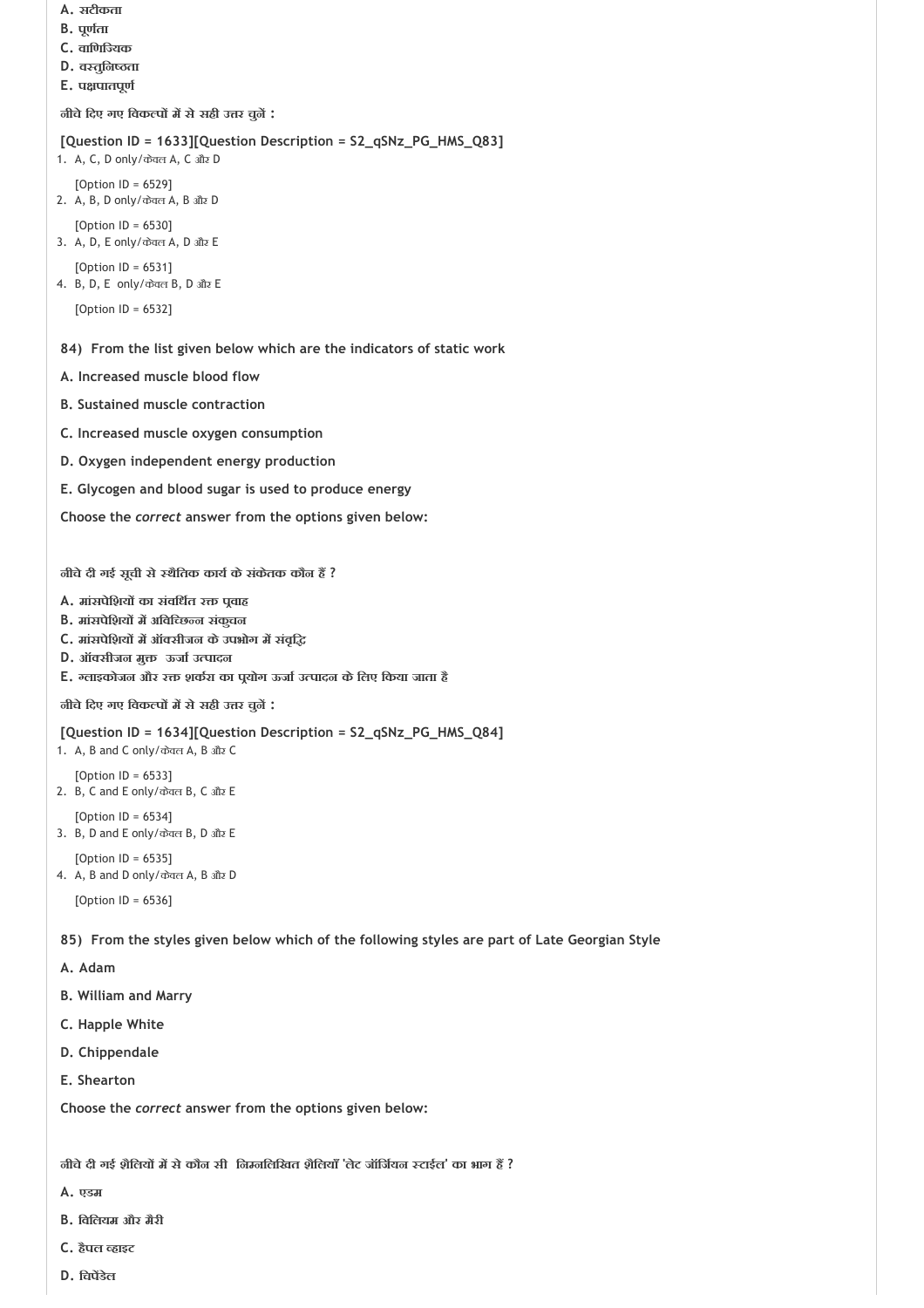#### **E. शीअट न**

**नीचेिदए गए िवक प म सेसही उ र चुन :**

#### **[Question ID = 1635][Question Description = S2\_qSNz\_PG\_HMS\_Q85]**

- 1. B, C, D, E only/B, C, D और E
- [Option ID = 6537] 2. A, C, D, E only/A, C, D और E
- [Option ID = 6538] 3. A, B, D, E only/A, B, D और E
- [Option ID = 6539]
- 4. A, B, C, D only/A, B, C और D

[Option ID = 6540]

## **86) Match List I with List II**

| List I (Project appraisal dimensions) | List II(Activity)                                |
|---------------------------------------|--------------------------------------------------|
| A. Economic appraisal                 | I. Suitability is examined                       |
| <b>B. Technical appraisal</b>         | II. Determines financial viability               |
| C. Organizational appraisal           | III. Scale of project and the process<br>adopted |
| D. Managerial appraisal               | IV. Adequacy and competencies are<br>scrutinized |
| E. Operational appraisal              | V. Indicates priority use                        |
| <b>F.</b> Financial appraisal         | VI. Capability of project is judged              |

**Choose the correct answer from the options given below:**

## **सूची ‐I को सूची ‐II सेसुमेिलत क िजए :**

| <b>भूची</b> -।              | ञ्चुची -ll                                       |
|-----------------------------|--------------------------------------------------|
| परियोजना मूल्यनिरूपण आयाम)  | ( गतिविधियाँ )                                   |
| A. आर्थिक मूल्यनिरूपण       | ।. उपयुक्तता की जांच की जाती हैं                 |
| B. तकनीकी मुल्यनिरूपण       | . वित्तीय व्यवहार्यता निर्धारित करता है          |
| C. संगठनात्मक मूल्यनिरूपण   | , परियोजना की मापनी और अपनाई गई पुकिया           |
| D. पूबंधकीय मुल्यनिरूपण     | V, पर्याप्तता और क्षमताओं की संवीक्षा की जाती है |
| E. संक्रियात्मक मूल्यनिरूपण | V.प्राथमिकता केआधार पर पूयोग संकेतित करता है     |
| F. वित्तीय मूल्यलिरूपण      | VI. परियोजना की क्षमता का न्याय किया जाता है     |

**नीचेिदए गए िवक प म सेसही उ र चुिनए :**

## **[Question ID = 1636][Question Description = S2\_qSNz\_PG\_HMS\_Q86]**

- 1. A ‐ I, B ‐ II, C ‐ VI, D ‐ V, E ‐ IV, F ‐ III
- [Option ID = 6541] 2. A ‐ V, B ‐ III, C ‐ I, D ‐ IV, E ‐ VI, F ‐ II [Option ID = 6542]
- 3. A ‐ III, B ‐ VI, C ‐ IV, D ‐ II, E ‐ V, F ‐ I
- [Option ID = 6543] 4. A ‐ III, B ‐ I, C ‐ V, E ‐ II, D ‐ VI, F ‐ IV

[Option ID = 6544]

## **87) Match List I with List II**

| List I                       | List II                                                                                     |
|------------------------------|---------------------------------------------------------------------------------------------|
| A. EL Nino                   | L. An interaction where one<br>organism beneficially affects<br>second organism             |
| <b>B.</b> Green house effect | II. A practice/process that tends<br>to 'long term change' in land to<br>non-forest uses    |
| C. Desertification           | III. The progressive warming of<br>the earth's atmospheric<br>temperature due to insulating |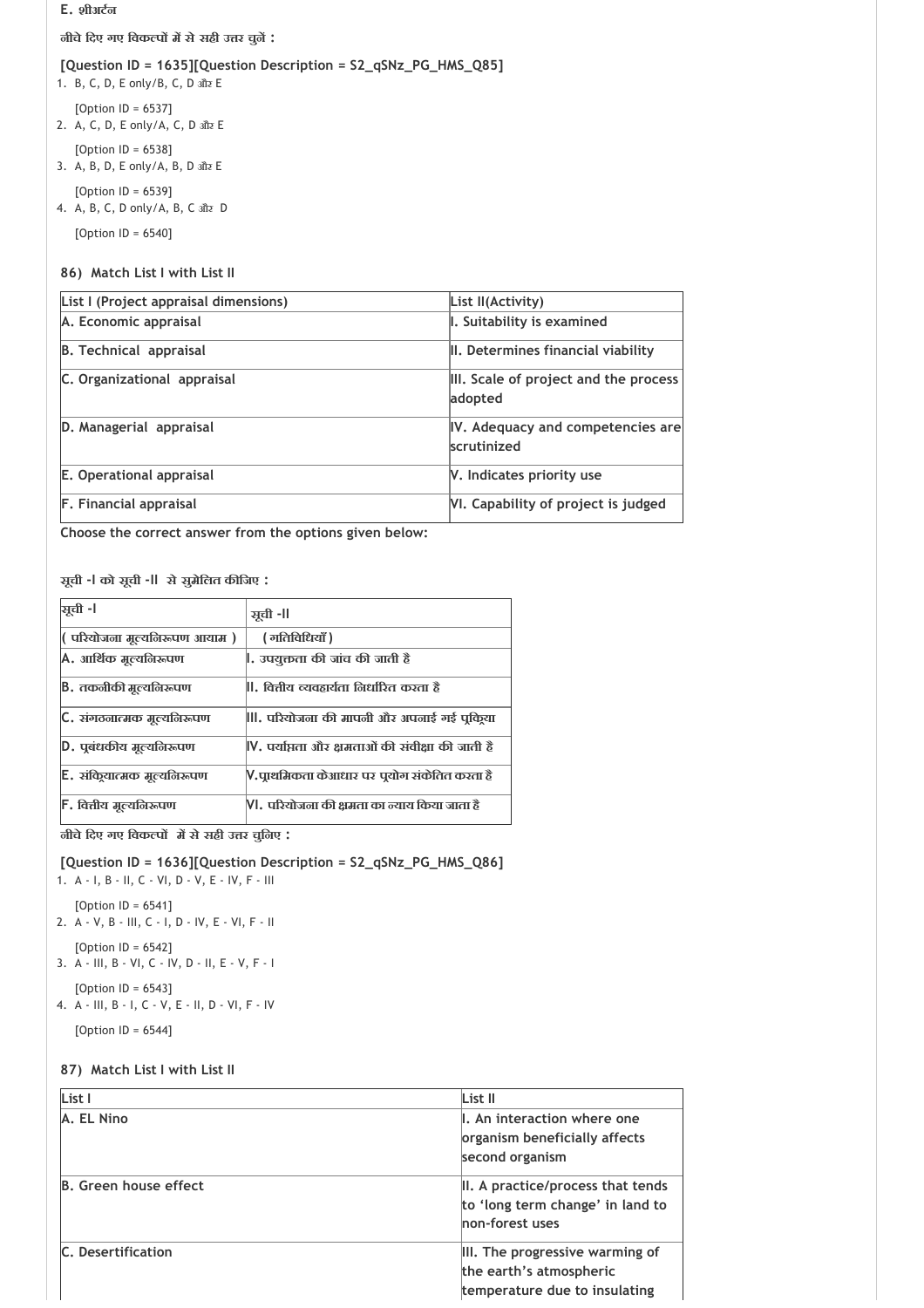|                                                          | effect of $CO2$ and other similar                            |
|----------------------------------------------------------|--------------------------------------------------------------|
|                                                          | gases                                                        |
| D. Deforestation                                         | IV. A periodic rise in temperature<br>of the Eastern Pacific |
| E. Commensalism                                          | V. Degrading a once fertile land                             |
| Charles the computer common form the puttons of me halon |                                                              |

**सूची ‐I को सूची ‐II सेसुमेिलत क िजए :**

| <b>मूची</b> -। | ञ्चुची -ll                                                                   |
|----------------|------------------------------------------------------------------------------|
| A. एल नीनो     | , एक अन्योन्यकिूया जहां एक जीव दूसरे जीव को लाभकारी रूप से                   |
|                | पभावित करता है                                                               |
|                | B. गील हाउस    . एक पुथा / पुकिया जो भूमि के गैर-वल पुयोग हेतू  ' दीर्घकालिक |
| इफ्रेक्ट       | परिवर्तन ' की ओर पुवृत्त होती हैं                                            |
| C.             | , कार्बल-डाई-ऑक्साइड और इसी तरह की अन्य गैसों के पृथक्कारी                   |
|                | म्नरुस्थलीकरण पृभाव के कारण पृथ्वी के वायुमंडलीय तापमान की पृगामी तापवृद्धि  |
| D.             | IV. पूर्वी पूशांत के तापमान में आवधिक वृद्धि                                 |
| निर्वनीकरण     |                                                                              |
|                | E. सहयोजिता  V. कभी उर्वर रही भूमि का निम्नकोटिकूत करना                      |
|                |                                                                              |

**नीचेिदए गए िवक प म सेसही उ र चुिनए :**

**[Question ID = 1637][Question Description = S2\_qSNz\_PG\_HMS\_Q87]**

1. A ‐ I, B ‐ II, C ‐ III, D ‐ V, E ‐ IV  $[Option ID = 6545]$ 

- 2. A ‐ III, B ‐ I, C ‐ IV, D ‐ II, E ‐ V [Option ID = 6546]
- 3. A ‐ III, B ‐ I, C ‐ V, E ‐ II, D ‐ IV
- [Option ID = 6547] 4. A ‐ IV, B ‐ III, C ‐ V, D ‐ IV, E ‐ I

[Option ID = 6548]

# **88) Arrange the steps of organization process in sequence:**

- **A. Delegating the work**
- **B. Grouping activities**
- **C. Delegation of authority**
- **D. Identifying and classifying the activities**
- **E. Coordination**

**Choose the** *correct* **answer from the options given below**

**संगठन प िक या केचरण को अनुक म म यवि थत कर :**

- **A. काम स पना**
- **B. समूहन गितिविधयाँ**
- **C. प ािधकार का प यायोजन**
- **D. गितिविधय क पहचान करना और वग कृत करना**
- **E. सम वयक**

**नीचेिदए गए िवक प म सेसही उ र चुन :**

```
[Question ID = 1638][Question Description = S2_qSNz_PG_HMS_Q88]
1. D, B, C, A, E
```
- [Option ID = 6549]
- 2. A, B, C, D, E

[Option ID = 6550] 3. B, A, D, C, E

- $[Option ID = 6551]$
- 4. D, C, A, B, E

[Option ID = 6552]

# **89) Arrange the steps of buying process in sequence:**

**A. Evaluate the product**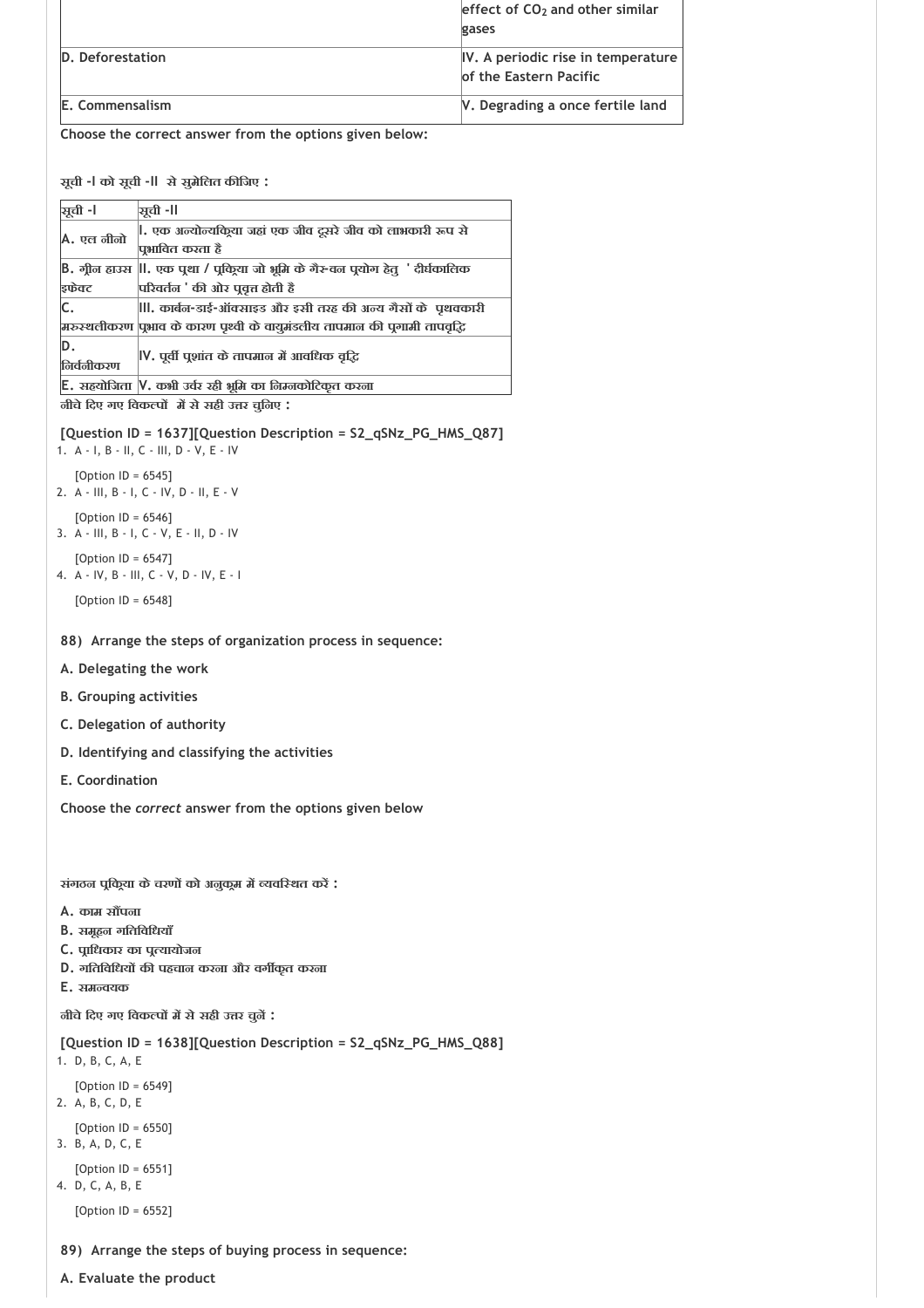- **B. Exchange product with money**
- **C. Find the product**
- **D. Recognise the need**
- **E. Develop interest in the product**

**क य क प िक या केचरण को अनुक म म यवि थत कर :**

- **A. उ पाद का मू यांकन कर**
- **B. धन केसाथ उ पाद का िविनमय कर**
- **C. उ पाद का पता लगाएँ**
- **D. ज रत को पहचान**
- **E. उ पाद म िच िवकिसत कर**

**नीचेिदए गए िवक प म सेसही उ र चुन :**

**[Question ID = 1639][Question Description = S2\_qSNz\_PG\_HMS\_Q89]**

- 1. B, A, C, D, E
- [Option ID = 6553]
- 2. D, C, E, A, B

 $[Option ID = 6554]$ 3. D, E, C, A, B

- 
- [Option ID = 6555] 4. A, D, C, B, E

 $[Option II = 6556]$ 

**90) Given below are two statements, one is labelled as Assertion A and the other is labelled as Reason R** 

**Assertion A: The color of ripe watermelon is higher in strength as compared to color of strawberry ice cream.**

**Reason R: The colors at normal value as in watermelon are always in their pure form and thus are full intensity colors.**

**In light of the above statements, choose the** *most appropriate* **answer from the options given below** 

**नीचेदो कथन िदए गए ह : एक को अिभकथन (A) और दूसरेको तक (R) कहा गया है**

**अिभकथन (A) : ट ॉबेरी आइसक ीम केरंग क तुलना म पकेह ए तरबूज केरंग क शि अिधक होती है**

**तक (R) : सामा य मू य पर जैसेिक तरबूज केरंग हमेशा अपनेशु प म होतेह और इस प कार पूण तीव ता वालेरंग होतेह** 

**उपयु कथन केआलोक म िन नांिकत िवक प म सेसही उ र चुन :**

#### **[Question ID = 1640][Question Description = S2\_qSNz\_PG\_HMS\_Q90]**

1. Both A and R are correct and R is the correct explanation of A/(A) और (R) दोनों सही हैं और (R), (A) की सही व्याख्या है

- [Option ID = 6557]
- 2. Both A and R are correct but R is NOT the correct explanation of A/(A) और (R) दोनों सही हैं परन्तु (R), (A) की सही व्याख्या नहीं हैं
- $[Option II = 6558]$
- 3. A is correct but R is not correct/(A) सही है परन्तु (R) सही नहीं है
- [Option ID = 6559] 4. A is not correct but R is correct/(A) सही नहीं है परन्तु (R) सही हैं

[Option ID = 6560]

#### Topic:‐ HomeSci\_SET2\_B

**1) Read the passage carefully and answer the question:**

**After ratification of the United Nations' Convention on the Rights of the Child (UNCRC) in 1992, India changed its law on juvenile to ensure that every person below the age of 18 years of age, who is in need of care and protection, is entitled to receive it from the state. The National Commission for Protection of Child Rights (NCRC) was set up in March 2007 under the Commission for Protection of Child Rights Act, 2005. The constitution of India guarantees all the children certain rights which include: (i) Right to free and compulsory elementary education for all children between the age group of 6‐14 years. (ii) Right to be protected from any hazardous employment till the age of 14 years (iii) Right to be protected from being abused and forced by economic necessity to enter occupation unsuited to their age or strength (iv) Right to equal opportunities and facilities to develop in a healthy manner. However, despite having so many legal instruments the children**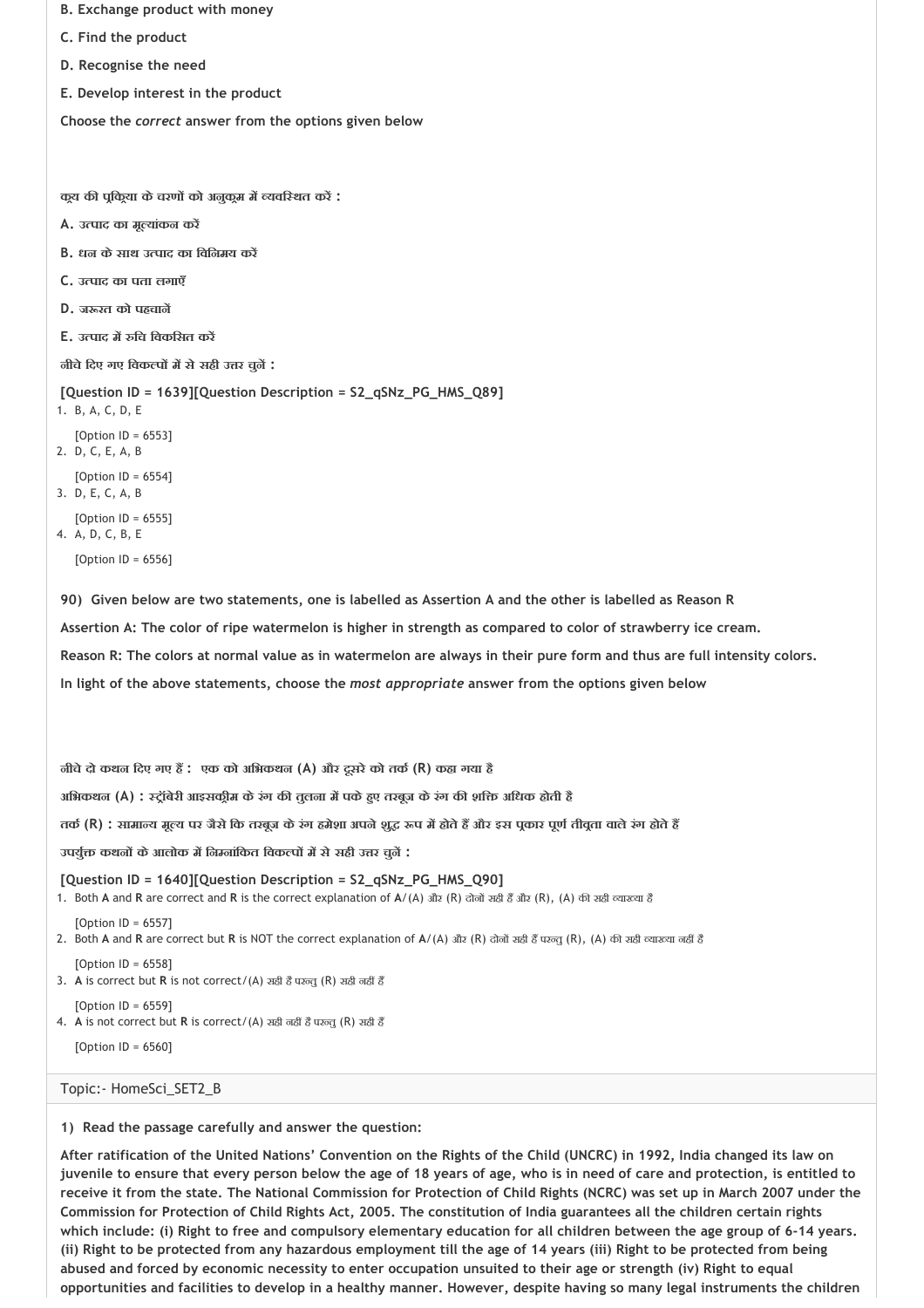**in India are still not secured. Several indicators are showing how the Child Rights are being violated in different parts of our country whose plausible social and economic consequences would be more dangerous. Child Abuse is another dangerous part of erosion which silently kills the potential and development spurt of many children. We still live in a tabooed society in our country, where no‐proper sex education is provided to the children. Children get molested and abused but due to ignorance, they fail to protest and keep on becoming victim of exploitation for long.**

**ग ांश को यानपूव क पढ़ और प का उ र द :**

1992 में संयुक्त राष्ट्र के बाल अधिकार सम्बन्धी अभिसमय ( यू एन सी आर सी ) के अनुसमर्थन के बाद भारत ने किशोर पर अपने कानून में बदलाव करते हुए यह सुनिश्चित किया कि 18 वर्ष से कम आयु के पूत्येक व्यक्ति, जिसे देखभाल और संरक्षण की आवश्यकता है, राज्य से इसे पूाप्त करने का हकदार हैं बाल अधिकार संरक्षण आयोग अधिनियम, 2005 के तहत मार्च 2007 में राष्ट्रीय बाल अधिकार संरक्षण आयोग ( एन सी आर सी ) की स्थापना की गई थी भारत का संविधान सभी बच्चों को कुछ अधिकारों की पुत्याभूति देता हैं जिसमें सम्मिलित हैं - ( i ) 6-14 वर्ष की आयु वर्ग के सभी बच्चों के लिए मुफ्त और अनिवार्य पारंभिक शिक्षा का अधिकार (ii ) 14 वर्ष की आयु तक किसी भी खतरनाक रोजगार से सूरक्षित रहने का अधिकार (iii ) उनकी आयु या शक्ति के लिए अनुपयुक्त व्यवसाय में पुवेश करने की आर्थिक अनिवार्यताओं और यौन शोषण से संरक्षित होने का अधिकार ( iv ) स्वस्थ तरीके से विकसित करने के लिए समान अवसरों और सुविधाओं का अधिकार हालांकि, इतने सारे कानूनी पावधान होने के बावजूद भारत में बच्चे अभी भी सूरक्षित नहीं हैं कई संकेतक यह दर्शा रहे हैं कि हमारे देश के विभिन्न भागों में बाल अधिकारों का किस पुकार उल्लंघन किया जा रहा है जिनके आपातसमीचिन सामाजिक और आर्थिक परिणाम अधिक खतरनाक होंगे बाल यौन शोषण क्षरण का एक और खतरनाक हिस्सा है जो चुपचाप कई बच्चों की क्षमता और उनके विकास की लहर को तेजी से समाप्त करता है हम आज भी अपने देश में एक वर्जित समाज में रहते हैं, जहां बच्चों को उचित यौन शिक्षा नहीं दी जाती हैं बच्चों के साथ छेड़खानी और यौन शोषण होता है लेकिन अज्ञानता के कारण वे विरोध **करनेम असफल रहतेह और लंबेसमय तक शोषण का िशकार बनतेरहतेह** 

**Which is one of the dangerous things done to the children that silently kills the potential and development spurt of many children?**

बच्चों के पूति की गई खतरलाक चीजों में से कौल एक है जो चुपचाप कई बच्चों की क्षमता और विकास की लहर को तेजी से समाप्त करता है ?

**[Question ID = 1641][Question Description = S2\_qSNz\_PG\_HMS\_Q91]**

1. Child rights/बाल अधिकार  $[Option ID = 6561]$ 

2. Child abuse/यौन शोषण

[Option ID = 6562] 3. Sex education/यौन शिक्षा

 $[Option II = 6563]$ 4. Child protection/बाल संरक्षण

[Option ID = 6564]

**2) Read the passage carefully and answer the question:**

**After ratification of the United Nations' Convention on the Rights of the Child (UNCRC) in 1992, India changed its law on juvenile to ensure that every person below the age of 18 years of age, who is in need of care and protection, is entitled to receive it from the state. The National Commission for Protection of Child Rights (NCRC) was set up in March 2007 under the Commission for Protection of Child Rights Act, 2005. The constitution of India guarantees all the children certain rights which include: (i) Right to free and compulsory elementary education for all children between the age group of 6‐14 years. (ii) Right to be protected from any hazardous employment till the age of 14 years (iii) Right to be protected from being abused and forced by economic necessity to enter occupation unsuited to their age or strength (iv) Right to equal opportunities and facilities to develop in a healthy manner. However, despite having so many legal instruments the children in India are still not secured. Several indicators are showing how the Child Rights are being violated in different parts of our country whose plausible social and economic consequences would be more dangerous. Child Abuse is another dangerous part of erosion which silently kills the potential and development spurt of many children. We still live in a tabooed society in our country, where no‐proper sex education is provided to the children. Children get molested and abused but due to ignorance, they fail to protest and keep on becoming victim of exploitation for long.**

**ग ांश को यानपूव क पढ़ और प का उ र द :**

1992 में संयुक्त राष्ट्र के बाल अधिकार सम्बन्धी अभिसमय ( यू एन सी आर सी ) के अनुसमर्थन के बाद भारत ने किशोर पर अपने कानून में बदलाव करते हुए यह सूनिश्चित किया कि 18 वर्ष से कम आयु के पुत्येक व्यक्ति, जिसे देखभाल और संरक्षण की आवश्यकता है, राज्य से इसे पाप्त करने का हकदार हैं बाल अधिकार संरक्षण आयोग अधिनियम, 2005 के तहत मार्च 2007 में राष्ट्रीय बाल अधिकार संरक्षण आयोग ( एन सी आर सी ) की स्थापना की गई थी भारत का संविधान सभी बच्चों को कुछ अधिकारों की पुत्याभूति देता है जिसमें सम्मिलित हैं - (i) 6-14 वर्ष की आयु वर्ग के सभी बच्चों के लिए मुफ्त और अनिवार्य पारंभिक शिक्षा का अधिकार ( ii ) 14 वर्ष की आयु तक किसी भी खतरनाक रोजगार से सूरक्षित रहने का अधिकार ( iii ) उनकी आयु या शक्ति के लिए अनुपयुक्त व्यवसाय में पुवेश करने की आर्थिक अनिवार्यताओं और यौन शोषण से संरक्षित होने का अधिकार ( iv ) स्वस्थ तरीके से विकसित करने के लिए समान अवसरों और सुविधाओं का अधिकार हालांकि, इतने सारे कानूनी प्रावधान होने के बावजूद भारत में बच्चे अभी भी सुरक्षित नहीं हैं कई संकेतक यह दर्शा रहे हैं कि हमारे देश के विभिन्न भागों में बाल अधिकारों का किस पकार उल्लंघन किया जा रहा है जिनके आपातसमीचिन सामाजिक और आर्थिक परिणाम अधिक खतरनाक होंगे बाल यौन शोषण क्षरण का एक और खतरजाक हिस्सा है जो चुपचाप कई बच्चों की क्षमता और उजके विकास की लहर को तेजी से समाप्त करता है हम आज भी अपजे देश में एक वर्जित समाज में रहते हैं, जहां बच्चों को उचित यौन शिक्षा नहीं दी जाती हैं बच्चों के साथ छेड़खानी और यौन शोषण होता है लेकिन अज्ञानता के कारण वे विरोध **करनेम असफल रहतेह और लंबेसमय तक शोषण का िशकार बनतेरहतेह** 

**This is NOT the right of a child.**

**यह ब चेका अिधकार नह है:**

## **[Question ID = 1642][Question Description = S2\_qSNz\_PG\_HMS\_Q92]**

1. Right to free and compulsory elementary education for all children between the age group 6-14 years/6-14 वर्ष आयु वर्ग के सभी बच्चों के लिए जिशूल्क और अनिवार्य पारंभिक शिक्षा का अधिकार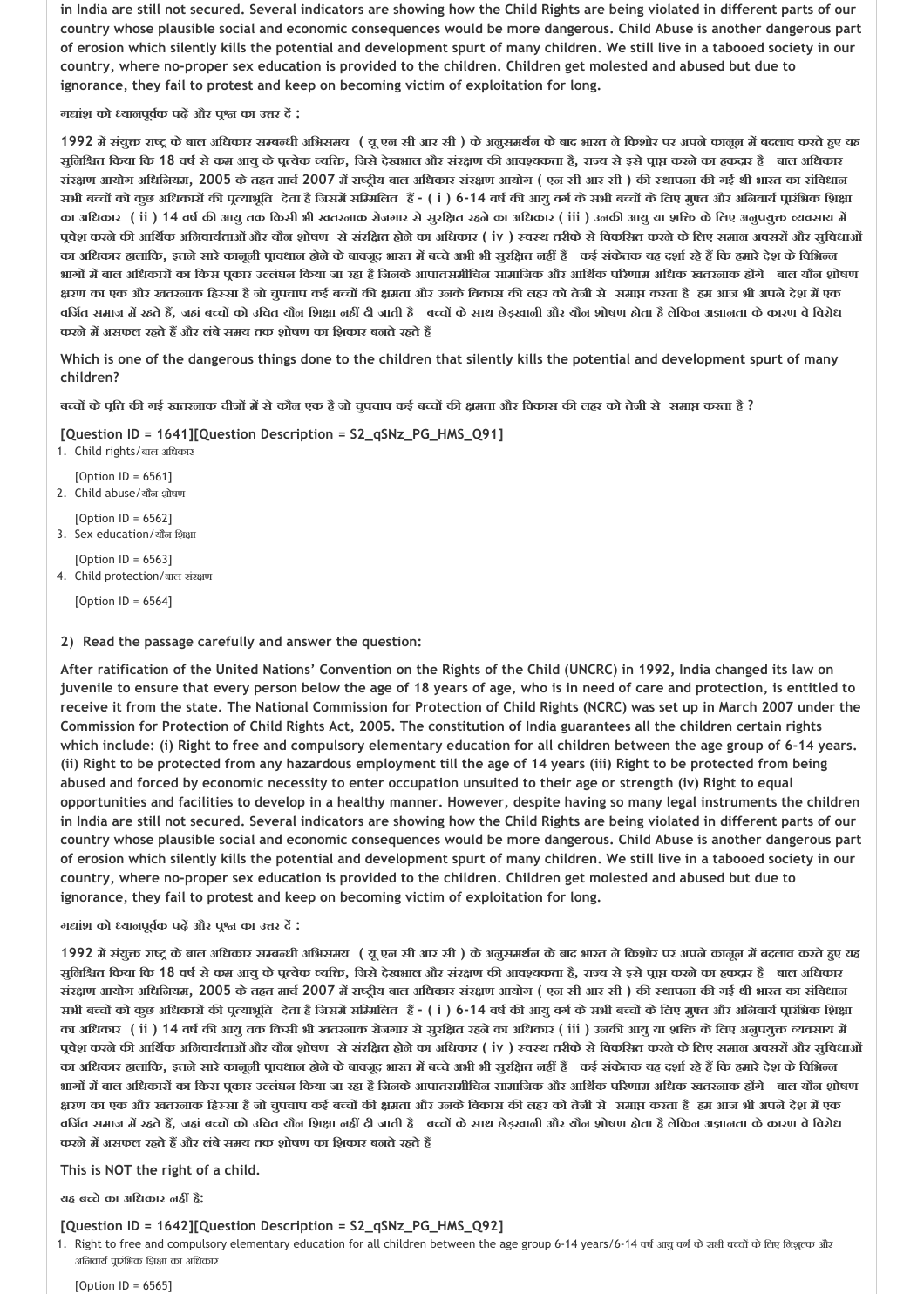2. Right to be protected from being abused and forced by economic necessity to enter occupation unsuited to their age or strength /उनक आयुया शि के तिए अनुपयुक्त व्यवसाय में पूर्वेश करने की आर्थिक अनिवार्यताओं और यौन शोषण से संरक्षित होने का अधिकार

 $[Option ID = 6566]$ 

- 3. Right to be protected from any hazardous employment till the age of 16 years/16 वर्ष की आयुतक रिसी भी खतरनाक रोजगार से सुरक्षित रहने का अधिकार  $[Option II = 6567]$
- 4. Right to equal opportunities and facilities to develop in a healthy manner/ खरब तरीके से विकसित होने के लिए समान अवसरों और सुविधाओं का अधिकार

 $[Option ID = 6568]$ 

#### **3) Read the passage carefully and answer the question:**

**After ratification of the United Nations' Convention on the Rights of the Child (UNCRC) in 1992, India changed its law on juvenile to ensure that every person below the age of 18 years of age, who is in need of care and protection, is entitled to receive it from the state. The National Commission for Protection of Child Rights (NCRC) was set up in March 2007 under the Commission for Protection of Child Rights Act, 2005. The constitution of India guarantees all the children certain rights which include: (i) Right to free and compulsory elementary education for all children between the age group of 6‐14 years. (ii) Right to be protected from any hazardous employment till the age of 14 years (iii) Right to be protected from being abused and forced by economic necessity to enter occupation unsuited to their age or strength (iv) Right to equal opportunities and facilities to develop in a healthy manner. However, despite having so many legal instruments the children in India are still not secured. Several indicators are showing how the Child Rights are being violated in different parts of our country whose plausible social and economic consequences would be more dangerous. Child Abuse is another dangerous part of erosion which silently kills the potential and development spurt of many children. We still live in a tabooed society in our country, where no‐proper sex education is provided to the children. Children get molested and abused but due to ignorance, they fail to protest and keep on becoming victim of exploitation for long.**

**ग ांश को यानपूव क पढ़ और प का उ र द :**

1992 में संयुक्त राष्ट्र के बाल अधिकार सम्बन्धी अभिसमय ( यू एन सी आर सी ) के अनुसमर्थन के बाद भारत ने किशोर पर अपने कानून में बदलाव करते हुए यह सूनिश्चित किया कि 18 वर्ष से कम आयु के पूत्येक व्यक्ति, जिसे देखभाल और संरक्षण की आवश्यकता है, राज्य से इसे पाप्त करने का हकदार हैं बाल अधिकार संरक्षण आयोग अधिनियम, 2005 के तहत मार्च 2007 में राष्ट्रीय बाल अधिकार संरक्षण आयोग ( एन सी आर सी ) की स्थापना की गई थी भारत का संविधान सभी बच्चों को कुछ अधिकारों की पुत्याभूति देता है जिसमें सम्मिलित हैं - ( i ) 6-14 वर्ष की आयु वर्ग के सभी बच्चों के लिए मुफ्त और अनिवार्य प्रारंभिक शिक्षा का अधिकार (ii ) 14 वर्ष की आयु तक किसी भी खतरनाक रोजगार से सुरक्षित रहने का अधिकार (iii ) उनकी आयु या शक्ति के लिए अनुपयुक्त व्यवसाय में पुवेश करने की आर्थिक अनिवार्यताओं और यौन शोषण से संरक्षित होने का अधिकार ( iv ) स्वस्थ तरीके से विकसित करने के लिए समान अवसरों और सुविधाओं का अधिकार हालांकि, इतने सारे कानूनी प्रावधान होने के बावजूद भारत में बच्चे अभी भी सुरक्षित नहीं हैं कई संकेतक यह दर्शा रहे हैं कि हमारे देश के विभिन्न भागों में बाल अधिकारों का किस पूकार उल्लंघन किया जा रहा है जिनके आपातसमीचिन सामाजिक और आर्थिक परिणाम अधिक खतरनाक होंगे बाल यौन शोषण क्षरण का एक और खतरनाक हिस्सा है जो चुपचाप कई बच्चों की क्षमता और उनके विकास की लहर को तेजी से समाप्त करता है हम आज भी अपने देश में एक वर्जित समाज में रहते हैं, जहां बच्चों को उचित यौन शिक्षा नहीं दी जाती है वच्चों के साथ छेड़खानी और यौन शोषण होता है लेकिन अज्ञानता के कारण वे विरोध **करनेम असफल रहतेह और लंबेसमय तक शोषण का िशकार बनतेरहतेह** 

**Child abuse occures in India but is not reported and children fail to protest because**

**बाल यौन शोषण भारत म होता हैपर तुप ितवेिदत नह िकया जाता हैऔर ब चेिवरोध करनेम िवफल रहतेह य िक‐**

**[Question ID = 1643][Question Description = S2\_qSNz\_PG\_HMS\_Q93]**

1. Children are not vulnerable/बच्चे अरक्षित नहीं हैं

[Option ID = 6569]

- 2. Children are ignorant/बच्चे अज्ञानी हैं
- $[Option II = 6570]$ 3. Child rights are being violated/बाल अधिकारों का हनन किया जा रहा है

 $[Option ID = 6571]$ 4. Children don't have any right/बच्चों को कोई अधिकार नहीं है

 $[Option ID = 6572]$ 

**4) Read the passage carefully and answer the question:**

**After ratification of the United Nations' Convention on the Rights of the Child (UNCRC) in 1992, India changed its law on juvenile to ensure that every person below the age of 18 years of age, who is in need of care and protection, is entitled to receive it from the state. The National Commission for Protection of Child Rights (NCRC) was set up in March 2007 under the Commission for Protection of Child Rights Act, 2005. The constitution of India guarantees all the children certain rights which include: (i) Right to free and compulsory elementary education for all children between the age group of 6‐14 years. (ii) Right to be protected from any hazardous employment till the age of 14 years (iii) Right to be protected from being abused and forced by economic necessity to enter occupation unsuited to their age or strength (iv) Right to equal opportunities and facilities to develop in a healthy manner. However, despite having so many legal instruments the children in India are still not secured. Several indicators are showing how the Child Rights are being violated in different parts of our country whose plausible social and economic consequences would be more dangerous. Child Abuse is another dangerous part of erosion which silently kills the potential and development spurt of many children. We still live in a tabooed society in our country, where no‐proper sex education is provided to the children. Children get molested and abused but due to ignorance, they fail to protest and keep on becoming victim of exploitation for long.**

**ग ांश को यानपूव क पढ़ और प का उ र द :**

1992 में संयुक्त राष्ट्र के बाल अधिकार सम्बन्धी अभिसमय ( यू एन सी आर सी ) के अनुसमर्थन के बाद भारत ने किशोर पर अपने कानून में बदलाव करते हुए यह सुनिश्चित किया कि 18 वर्ष से कम आयु के पूत्येक व्यक्ति, जिसे देखभाल और संरक्षण की आवश्यकता है, राज्य से इसे पूाप्त करने का हकदार हैं बाल अधिकार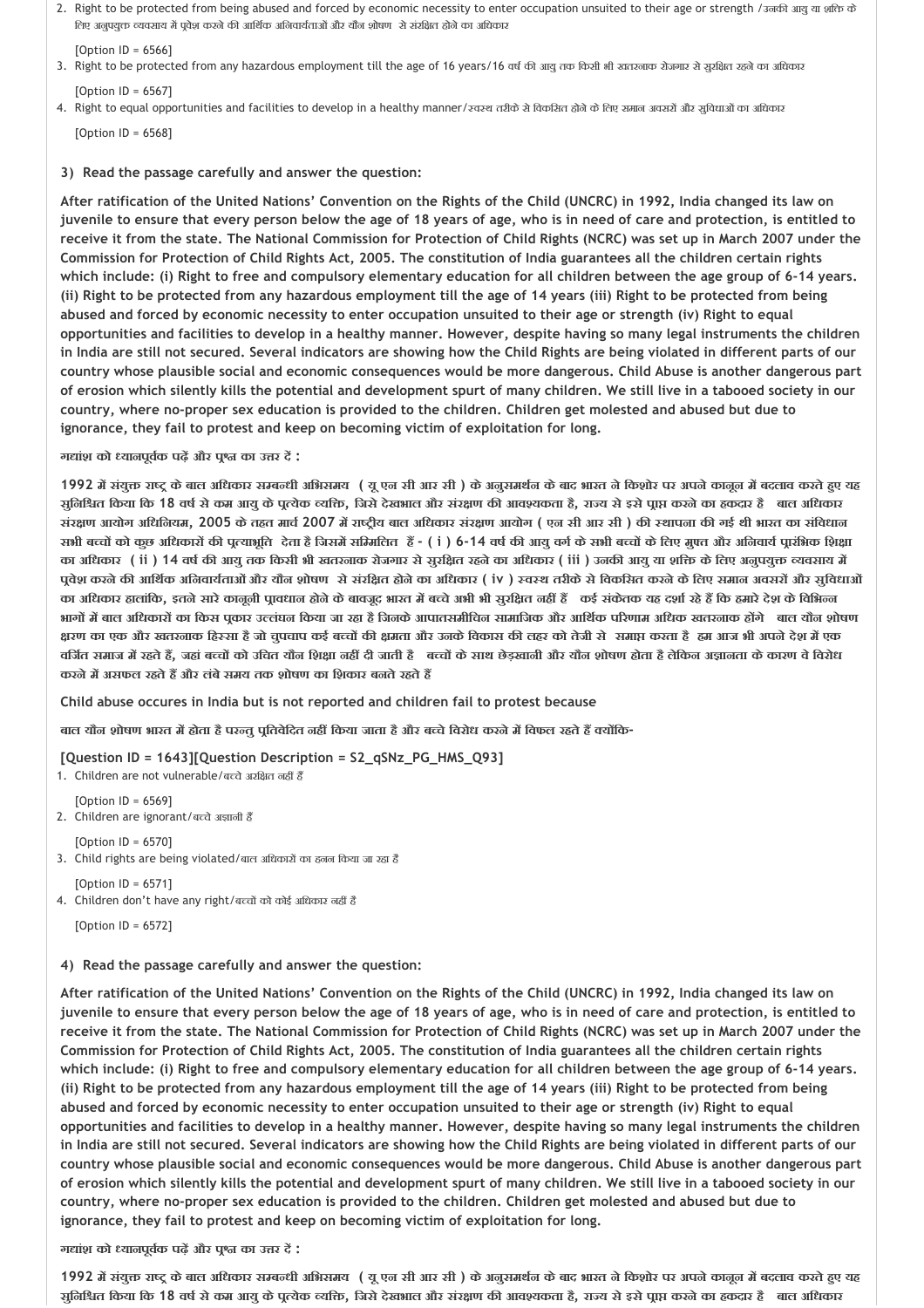संरक्षण आयोग अधिनियम, 2005 के तहत मार्च 2007 में राष्ट्रीय बाल अधिकार संरक्षण आयोग ( एन सी आर सी ) की स्थापना की गई थी भारत का संविधान सभी बच्चों को कुछ अधिकारों की पूत्याभूति देता है जिसमें सम्मिलित हैं - (i ) 6-14 वर्ष की आयु वर्ग के सभी बच्चों के लिए मुफ्त और अनिवार्य प्रारंभिक शिक्षा का अधिकार ( ii ) 14 वर्ष की आयु तक किसी भी खतरनाक रोजगार से सरक्षित रहने का अधिकार ( iii ) उनकी आयु या शक्ति के लिए अनुपयुक्त व्यवसाय में पवेश करने की आर्थिक अनिवार्यताओं और यौन शोषण से संरक्षित होने का अधिकार ( iv ) स्वस्थ तरीके से विकसित करने के लिए समान अवसरों और सविधाओं का अधिकार हालांकि, इतने सारे कानूनी पावधान होने के बावजूद भारत में बच्चे अभी भी सूरक्षित नहीं हैं कई संकेतक यह दर्शा रहे हैं कि हमारे देश के विभिन्न भागों में बाल अधिकारों का किस पकार उल्लंघन किया जा रहा है जिनके आपातसमीचिन सामाजिक और आर्थिक परिणाम अधिक खतरनाक होंगे बाल यौन शोषण क्षरण का एक और खतरनाक हिस्सा है जो चुपचाप कई बच्चों की क्षमता और उनके विकास की लहर को तेजी से समाप्त करता है हम आज भी अपने देश में एक वर्जित समाज में रहते हैं, जहां बच्चों को उचित यौन शिक्षा नहीं दी जाती है कच्चों के साथ छेड़खानी और यौन शोषण होता है लेकिन अज्ञानता के कारण वे विरोध **करनेम असफल रहतेह और लंबेसमय तक शोषण का िशकार बनतेरहतेह** 

**The full form of UNCRC is**

**'यूएन सी आर सी' का पूण प है:**

#### **[Question ID = 1644][Question Description = S2\_qSNz\_PG\_HMS\_Q94]**

1. United Nations Child Right Commission/युनाइटेड नेशंस चाइल्ड राईट कमीशन

 $[Option ID = 6573]$ 

- 2. United Nations Convention on the Rights of the Child/युनाइटेड नेशंस कन्वेंशन ऑन द राईट्स ऑफ द चाइल्ड
- [Option ID = 6574] 3. Union of Nations for Child Rights Convention/यूनियन ऑफ नेशंस फॉर चाइल्ड राईट कन्वेंशन

 $[Option II = 6575]$ 4. United Nations for Child Resource Commission/युनाइटेड नेशंस फॉर द चाइल्ड रिसोर्स कमीशन

[Option ID = 6576]

**5) Read the passage carefully and answer the question:**

**After ratification of the United Nations' Convention on the Rights of the Child (UNCRC) in 1992, India changed its law on juvenile to ensure that every person below the age of 18 years of age, who is in need of care and protection, is entitled to receive it from the state. The National Commission for Protection of Child Rights (NCRC) was set up in March 2007 under the Commission for Protection of Child Rights Act, 2005. The constitution of India guarantees all the children certain rights which include: (i) Right to free and compulsory elementary education for all children between the age group of 6‐14 years. (ii) Right to be protected from any hazardous employment till the age of 14 years (iii) Right to be protected from being abused and forced by economic necessity to enter occupation unsuited to their age or strength (iv) Right to equal opportunities and facilities to develop in a healthy manner. However, despite having so many legal instruments the children in India are still not secured. Several indicators are showing how the Child Rights are being violated in different parts of our country whose plausible social and economic consequences would be more dangerous. Child Abuse is another dangerous part of erosion which silently kills the potential and development spurt of many children. We still live in a tabooed society in our country, where no‐proper sex education is provided to the children. Children get molested and abused but due to ignorance, they fail to protest and keep on becoming victim of exploitation for long.**

**ग ांश को यानपूव क पढ़ और प का उ र द :**

1992 में संयुक्त राष्ट्र के बाल अधिकार सम्बन्धी अभिसमय ( यू एन सी आर सी ) के अनुसमर्थन के बाद भारत ने किशोर पर अपने कानून में बदलाव करते हुए यह सुनिश्चित किया कि 18 वर्ष से कम आयु के पूत्येक व्यक्ति, जिसे देखभाल और संरक्षण की आवश्यकता है, राज्य से इसे पूाप्त करने का हकदार हैं बाल अधिकार संरक्षण आयोग अधिनियम, 2005 के तहत मार्च 2007 में राष्ट्रीय बाल अधिकार संरक्षण आयोग ( एन सी आर सी ) की स्थापना की गई थी भारत का संविधान सभी बच्चों को कुछ अधिकारों की पूत्याभूति देता है जिसमें सम्मिलित हैं - (i ) 6-14 वर्ष की आयु वर्ग के सभी बच्चों के लिए मुफ्त और अनिवार्य प्रारंभिक शिक्षा का अधिकार (ii ) 14 वर्ष की आयु तक किसी भी खतरनाक रोजगार से सूरक्षित रहने का अधिकार (iii ) उनकी आयु या शक्ति के लिए अनुपयुक्त व्यवसाय में पुवेश करने की आर्थिक अनिवार्यताओं और यौन शोषण से संरक्षित होने का अधिकार ( iv ) स्वस्थ तरीके से विकसित करने के लिए समान अवसरों और सुविधाओं का अधिकार हालांकि, इतने सारे कानूनी पावधान होने के बावजूद भारत में बच्चे अभी भी सूरक्षित नहीं हैं कई संकेतक यह दर्शा रहे हैं कि हमारे देश के विभिन्न भागों में बाल अधिकारों का किस पकार उल्लंघन किया जा रहा है जिनके आपातसमीचिन सामाजिक और आर्थिक परिणाम अधिक खतरनाक होंगे बाल यौन शोषण क्षरण का एक और खतरनाक हिस्सा है जो चपचाप कई बच्चों की क्षमता और उनके विकास की लहर को तेजी से समाप्त करता है हम आज भी अपने देश में एक वर्जित समाज में रहते हैं, जहां बच्चों को उचित यौन शिक्षा नहीं दी जाती हैं बच्चों के साथ छेड़खानी और यौन शोषण होता है लेकिन अज्ञानता के कारण वे विरोध **करनेम असफल रहतेह और लंबेसमय तक शोषण का िशकार बनतेरहतेह** 

**Right to free and compulsory elementary education for all children covers the children between the age group of**

**सभी ब च केिलए मु त और अिनवाय प ारंिभक िश ा केअिधकार म िकस आयुवग केब च को सि मिलत िकया गया है ?**

**[Question ID = 1645][Question Description = S2\_qSNz\_PG\_HMS\_Q95]**

1. 3‐6 years/3‐6 वष

- [Option ID = 6577] 2. 3‐18 years/3‐18 वष
- $[Option ID = 6578]$ 3. 6‐14 years/6‐14 वष
- [Option ID = 6579]
- 4. 6‐18 years/6‐18 वष
	- $[Option ID = 6580]$

Topic:‐ HomeSci\_SET2\_C

**1) Read the passage carefully and answer the question:**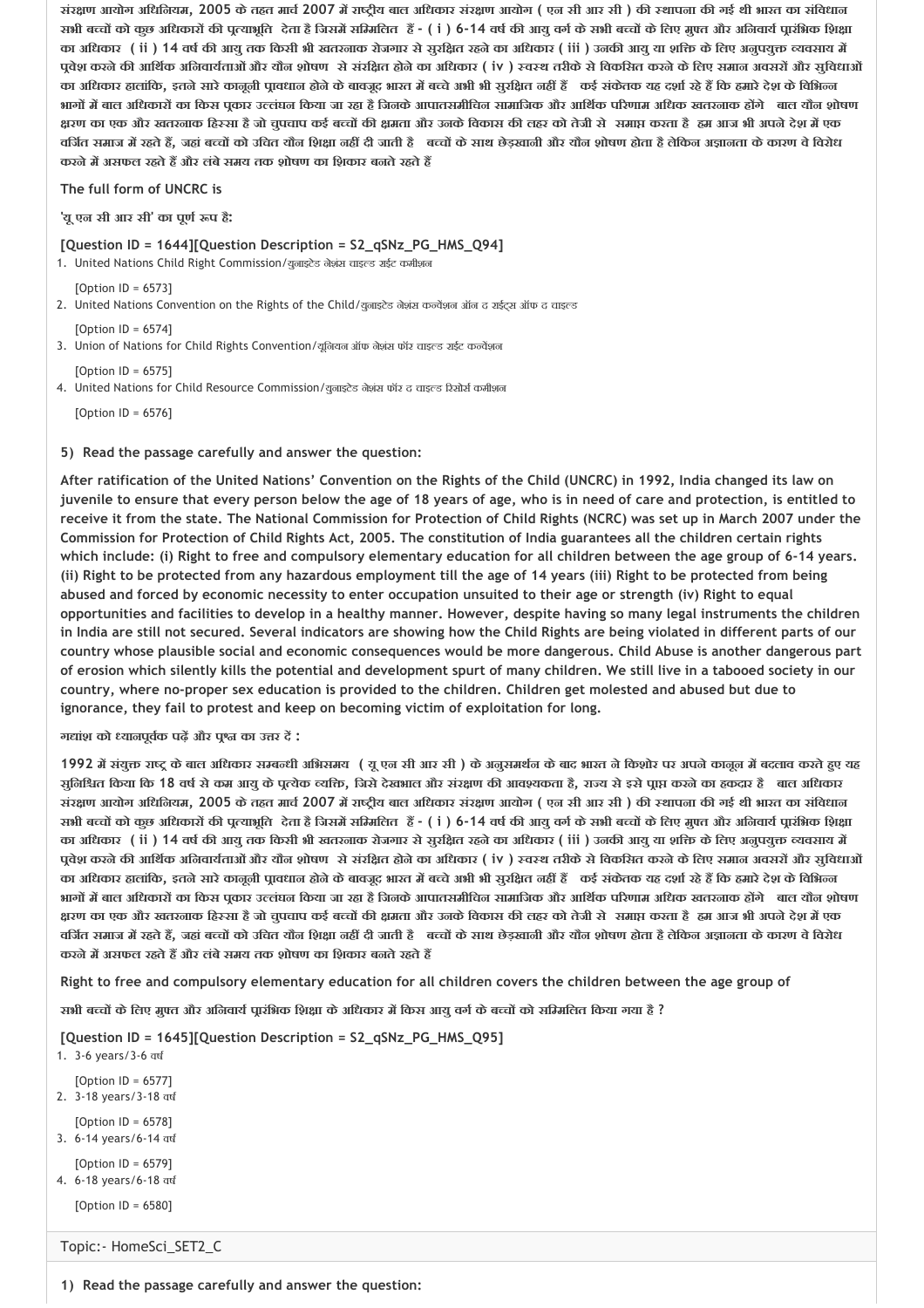**New technology does not remove the need to employ systematic approach to Communication for Development. Well‐ designed mobile content is often informed by local tastes so that people can identify with the content. The content needs to be 'sticky' so that the user wants to return to it again and again. It could be conveniently used by frontline social workers, easily understood by the masses and easy to recall.**

**Creative techniques are used to make educational content engaging and entertaining. '***Mobile kunji***', an innovative audio visual job aid developed by BBC Media Action for use by front line health workers is one such example, that features an empathetic yet authoritative female doctor character, Dr. Anita, who 'speaks' to rural families. She is designed to be both trusted and respected by community health workers and families alike.**

**The audio message from the doctor is followed by rhyming couplets, punctuated by drum beats and the sound of a stringed instrument, which function as a mnemonic for key health messages. This rhyme is about preparing for delivery: "Keep three phone numbers in mind: Hospital, transportation and community health worker. To keep tension at bay: Plan as we say!"**

**The audio message is motivating health workers too. A nurse midwife in Samastipur, Bihar was surprised that someone was giving such an expert advice in her local language, 'even though she is a doctor and educated, she was speaking in Bhojpuri!', another community health worker summed up, "I have learned how to explain things in simple and easy language. Now, I can explain the content to the beneficiaries in the same way".**

**Localized content is thus crucial for achieving resonance with users. However, it's much harder to take context‐specific content to scale across disparate geographical regions.**

**ग ांश को यानपूव क पढ़ और प का उ र द :**

नई तकनीक विकास के लिए संचार के पति व्यवस्थित उपागम को नियोजित करने की आवश्यकता को दर नहीं करती हैं अच्छी तरह से अभिकल्पित मोबाइल सामगी को बहुधा स्थानीय स्वादों के द्वारा सूचित किया जाता है ताकि लोग सामग्री की पहचान कर सकें सामग्री को 'लसलसा' होना चाहिए ताकि उपयोगकर्ता पुनर्पुन: उस पर पत्यावर्तन करना चाहे यह आसानी से अग्रिम पंक्ति के सामाजिक कार्यकर्ताओं द्वारा पूयोग किया जा सकता है, आसानी से जनता द्वारा समझा जा सकता है और अनुस्मरण **हेतुसरल है**

रचनात्मक तकनीकों का उपयोग शैक्षिक सामग्री को आकर्षक और मनोरंजक बनाने के लिए किया जाता है ' मोबाइल कुंजी ', एक नवोनमेषी दृश्य-शूल्य कार्य सहायक हैं जो बीबीसी मीडिया कार्य केअग्निम पंक्ति के सामाजिक कार्यकर्ताओं द्वारा पुयोग हेतू विकसित किया गया है, एक ऐसा भी उदाहरण है, जिसमें एक समानभूतिशील होते हुए भी आधिकारिक महिला चिकित्सक, डॉ अनीता, जो गूमीण परिवारों के लिए ' बोलती ' हैं को पूस्तुत करता है वे इस पूकार से बनी हैं कि सामुदायिक स्वास्थ्य कार्यकर्ताओं और **प रवार ारा एक समान प से उन पर भरोसा और उनका आदर दोन िकया जा सकता है**

चिकित्सक से प्राप्त शूल्य संदेश के पश्चात ढमढम की ध्वनि से विरमित छंदोबद्ध द्विपदी और तार वाद्यवंतू की झंकार पुमुख स्वास्थ्य संदेशों के लिए एक स्मृति-सहायक का कार्य करता है यह कविता पूसव की तैयारी के बारे में है : " तीन दूरभाष संख्याओं को ध्यान में रखें: चिकित्सालय , परिवहन और सामुदायिक स्वास्थ्य कार्यकर्ता तनाव को **दूर रखनेकेिलए : जैसा हम कहतेह वैसाक िजए !"**

शूल्य संदेश स्वास्थ्य कर्मियों को भी प्रेरित कर रहा है बिहार के समस्तीपुर में एक परिचारिका दाई को इस बात से आश्चर्य हुआ कि कोई अपनी स्थानीय भाषा में ऐसी दक्ष सताह दे रहा है, ' भले ही वह चिकित्सक है और शिक्षित है, लेकिन वह भोजपुरी में बोल रही थी! ', एक अन्य सामुदायिक स्वास्थ्य कार्यकर्ता ने अभिव्यक्त किया, "मैंने चीजों को सरत **और आसान भाषा म समझाना सीख िलया हैअब, म लाभािथ य को उसी तरह सेसामग ी क या या कर सकता ह ं "**

इस प्रकार स्थानीयकृत सामग्री पूयोक्ताओं के साथ प्रतिध्वनि प्राप्त करने के लिए महत्वपूर्ण हैं हालांकि, असमान भौगोलिक क्षेत्रों में मापन हेतु संदर्भ-विशिष्ट सामग्री लेना **बह त किठन है**

**Making the content "sticky" means‐**

**सामग ी को "लसलसा" बनानेका मतलब है‐**

## **[Question ID = 1646][Question Description = S2\_qSNz\_PG\_HMS\_Q96]**

1. Pasting it on the walls in public places/इसे सार्वजनिक स्थानों पर दीवारों पर विपकाना

- $[Option ID = 6581]$
- 2. Making it complex enough to be understood by the doctors only/इसे पर्याप्त जटिल बनाने के लिए केवल डॉक्टरों द्वारा समझा जा सकता है
- $[Option ID = 6582]$

3. User wants to return to it again and again/उपयोगकर्ता पुनर्पून: उस पर पत्यावर्तन करना चाहता है

 $[Option ID = 6583]$ 

4. The message should be abstract/संदेश संक्षेप में होना चाहिए

[Option ID = 6584]

## **2) Read the passage carefully and answer the question:**

**New technology does not remove the need to employ systematic approach to Communication for Development. Well‐ designed mobile content is often informed by local tastes so that people can identify with the content. The content needs to be 'sticky' so that the user wants to return to it again and again. It could be conveniently used by frontline social workers, easily understood by the masses and easy to recall.**

**Creative techniques are used to make educational content engaging and entertaining. '***Mobile kunji***', an innovative audio visual job aid developed by BBC Media Action for use by front line health workers is one such example, that features an empathetic yet authoritative female doctor character, Dr. Anita, who 'speaks' to rural families. She is designed to be both trusted and respected by community health workers and families alike.**

**The audio message from the doctor is followed by rhyming couplets, punctuated by drum beats and the sound of a stringed instrument, which function as a mnemonic for key health messages. This rhyme is about preparing for delivery: "Keep three phone numbers in mind: Hospital, transportation and community health worker. To keep tension at bay: Plan as we say!"**

**The audio message is motivating health workers too. A nurse midwife in Samastipur, Bihar was surprised that someone was**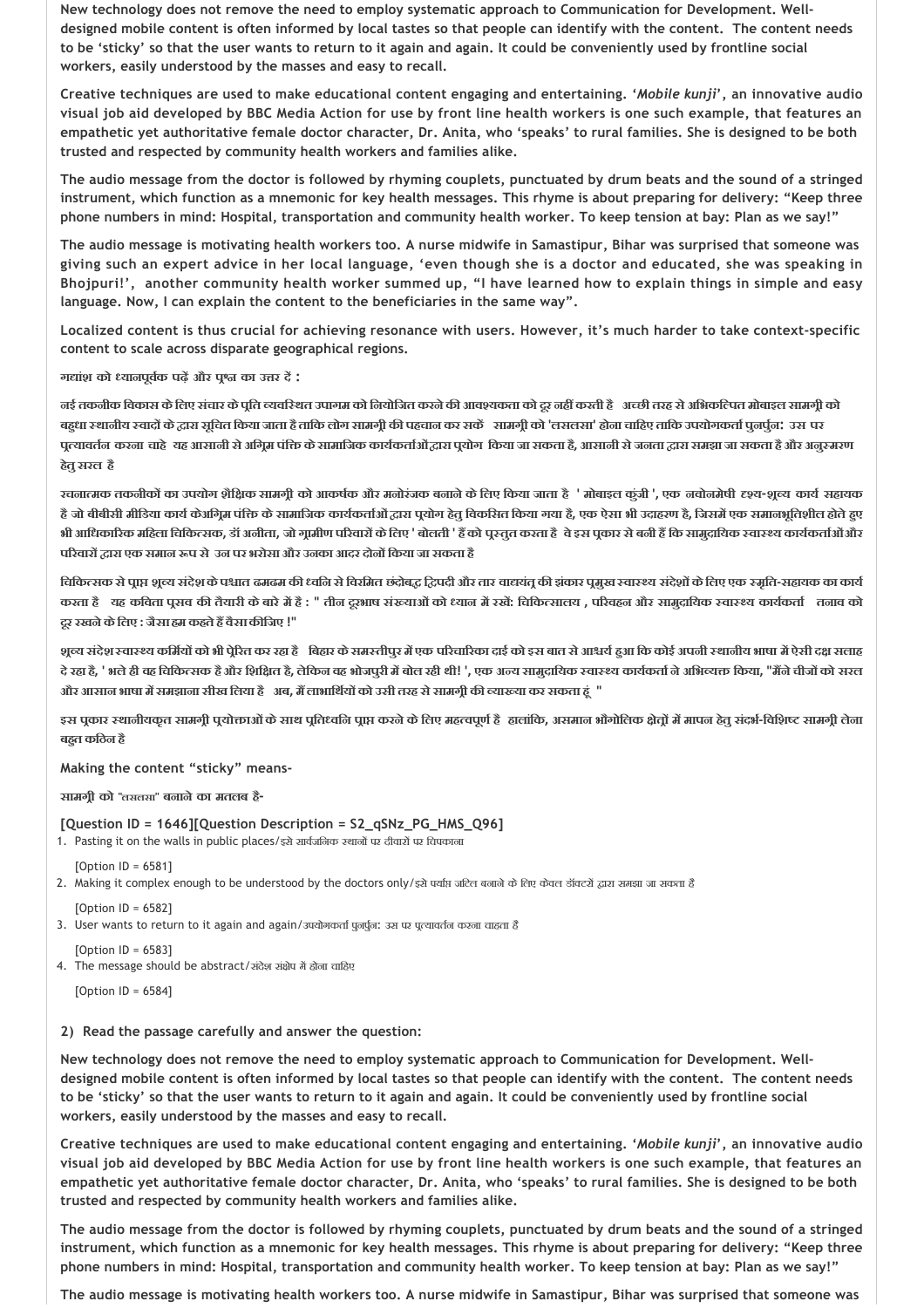**giving such an expert advice in her local language, 'even though she is a doctor and educated, she was speaking in Bhojpuri!', another community health worker summed up, "I have learned how to explain things in simple and easy language. Now, I can explain the content to the beneficiaries in the same way".**

**Localized content is thus crucial for achieving resonance with users. However, it's much harder to take context‐specific content to scale across disparate geographical regions.**

**ग ांश को यानपूव क पढ़ और प का उ र द :**

नई तकनीक विकास के लिए संचार के पूति व्यवस्थित उपागम को नियोजित करने की आवश्यकता को दूर नहीं करती है आरथी तरह से अभिकल्पित मोबाइल सामगी को बहधा स्थानीय स्वादों के द्वारा सुवित किया जाता है ताकि लोग सामग्री की पहचान कर सकें सामग्री को 'लसलसा' होना चाहिए ताकि उपयोगकर्ता पुर्नुन; उस पर पुत्यावर्तन करना चाहे यह आसानी से अगिम पंक्ति के सामाजिक कार्यकर्ताओं  **ारा प योग िकया जा सकता है, आसानी सेजनता ारा समझा जा सकता हैऔर अनु मरण हेतुसरल है**

रचनात्मक तकनीकों का उपयोग शैक्षिक सामग्री को आकर्षक और मनोरंजक बनाने के लिए किया जाता है ' मोबाइल कूंडी', एक नवोनमेषी दृश्य-शूब्य कार्य सहायक है जो बीबीसी मीडिया कार्य केअग्निम पंक्ति के सामाजिक कार्यकर्ताओं द्वारा पयोग हेत विकसित किया गया है, एक ऐसा भी उदाहरण है, जिसमें एक समाजशीक महिला के सहला चिकित्सक, डॉ अनीता, जो गामीण परिवारों के लिए ' बोलती ' हैं को पुस्तुत करता है वे इस पुकार से बनी हैं कि सामुदायिक स्वास्थ्य कार्यकर्ताओं गैर परिवारों द्वारा एक समान रूप से उन पर भरोसा और उनका आदर दोनों किया जा सकता है

विकित्सक से पाप शुल्य संदेश के पश्चात ढमढम की ध्वक्ति से विरमित छंदोबुद्ध द्विपदी और तार चायल की झंकार चुनाए सब रमार संदेशों के लिए एक स्मृति-सहायक का कार्य करता है यह कविता पुसव की तैयारी के बारे में है : " तीन दूरभाष संख्याओं को ध्यान में रखें: चिकित्सालय , परिवहन और सामुदायिक रचारथ कार्चकर्ता तनाव को दूर रखने के लिए : जैसा हम कहते हैं वैसा कीजिए !"

शूव्य संदेश स्वास्थ्य कभ्रियों को भी पूरित कर रहा है । बिहार के समस्तीपुर में एक परिवारिका दाई को इस बात से आधर्य हुआ कि कोई अपनी स्थानीय भाषा में ऐसी दक्ष सताह दे रहा है, ' भले ही वह चिकित्सक है और शिक्षित है, लेकिन वह भोजपुरी में बोल रही थी! ', एक अन्य सामुदायिक स्वास्थ्य कार्यकर्ता ने अभिवक्त किया, "मैंने चीजों को सरत और आसान भाषा में समझाना सीख लिया है अब, मैं लाभार्थियों को उसी **तरह सेसामग ी क या या कर सकता ह ं "**

इस पुकार स्थाजीयकृत सामग्री पुयोक्ताओं के साथ प्रतिध्वनि पाप्त करने के लिए महत्वपूर्ण है हलांकि, असमान भौगोलिक क्षेत्रों में मापन हेतू संदर्भ-विशिष्ट सामग्री लेना बहुत कठिन है

**'***Mobile kunji***' is an innovative audio visual job aid developed by:**

**एक नवोनमेषी य‐श य काय सहायक ' मोबाइल कुंजी ' िकसके ारा िवकिसत क गयी है:**

#### **[Question ID = 1647][Question Description = S2\_qSNz\_PG\_HMS\_Q97]**

1. All India Radio/आकाशवाणी

[Option ID = 6585] 2. Bihar state government/बिहार राज्य सरकार

[Option ID = 6586]

3. Women and Child welfare Department/महिला एवं बाल कल्याण विभाग

[Option ID = 6587] 4. BBC Media Action/बी बी सी मीिडया काय

 $[Option II = 6588]$ 

#### **3) Read the passage carefully and answer the question:**

**New technology does not remove the need to employ systematic approach to Communication for Development. Well‐ designed mobile content is often informed by local tastes so that people can identify with the content. The content needs to be 'sticky' so that the user wants to return to it again and again. It could be conveniently used by frontline social workers, easily understood by the masses and easy to recall.**

**Creative techniques are used to make educational content engaging and entertaining. '***Mobile kunji***', an innovative audio visual job aid developed by BBC Media Action for use by front line health workers is one such example, that features an empathetic yet authoritative female doctor character, Dr. Anita, who 'speaks' to rural families. She is designed to be both trusted and respected by community health workers and families alike.**

**The audio message from the doctor is followed by rhyming couplets, punctuated by drum beats and the sound of a stringed instrument, which function as a mnemonic for key health messages. This rhyme is about preparing for delivery: "Keep three phone numbers in mind: Hospital, transportation and community health worker. To keep tension at bay: Plan as we say!"**

**The audio message is motivating health workers too. A nurse midwife in Samastipur, Bihar was surprised that someone was giving such an expert advice in her local language, 'even though she is a doctor and educated, she was speaking in Bhojpuri!', another community health worker summed up, "I have learned how to explain things in simple and easy language. Now, I can explain the content to the beneficiaries in the same way".**

**Localized content is thus crucial for achieving resonance with users. However, it's much harder to take context‐specific content to scale across disparate geographical regions.**

**ग ांश को यानपूव क पढ़ और प का उ र द :**

नई तकनीक विकास के लिए संचार के पूति व्यवस्थित उपागम को नियोजित करने की आवश्यकता को दूर नहीं करती है अच्छी तरह से अभिकटिपत मोबाइल सामगूी को बहुधा स्थानीय स्वादों के द्धारा सूचित किया जाता है ताकि लोग सामगी की पहचान कर सकें सामगी को 'लसलसा' होना चाहिए ताकि उपयोगकर्ता पुर्जुल, उस पर पुत्यावर्तन करना चाहे यह आसानी से अगिम पंक्ति के सामानिक कार्यकर्ताओं  **ारा प योग िकया जा सकता है, आसानी सेजनता ारा समझा जा सकता हैऔर अनु मरण हेतुसरल है**

रचनात्मक तकनीकों का उपयोग शैक्षिक सामग्री को आकर्षक और मनोरंजक बनाने के लिए किया जाता है ' मोबाइल कुंजी', एक नवोनमेषी दृश्य-शूल्य कार्य सहायक है जो बीबीसी मीडिया कार्य केअग्निम पंक्ति के सामाजिक कार्यकर्ताओं द्वारा पूयोग हेतु विकसित किया गया है, एक ऐसा भी उदाहरण है, जिसमें एक समाधान होते हुए भी आधिकारिक महिला चिकित्सक, डॉ अनीता, जो गूामीण परिवारों के लिए ' बोलती ' हैं को पूरतुत करता है वे इस पूकार से बनी हैं कि सामुदायिक स्वास्थ्य कार्यकर्ताओं और परिवारों राज कर स्वास्थ्य से उन पर भरोसा और उनका आदर दोनों किया जा सकता है

चिकित्सक से पूप्त शुल्य संदेश के पश्चात ढमढम की ध्वकि से विरमित छंदोबऊ दिवती और तार वाद्यवंत छो इंजार समुदार संदेशों के लिए एक स्मृति-सहायक का कार्य करता है यह कविता पुसव की तैयारी के बारे में है : " तीन दूरभाष संख्याओं को ध्यान में रखें: चिकित्सालय , परिवहन और सामुदायिक रचारथ कार्चकर्ता तनाव को दूर रखने के लिए : जैसा हम कहते हैं वैसा कीजिए !"

शूव्य संदेश स्वास्थ्य कर्मियों को भी पूरित कर रहा है | बिहार के समस्तीपुर में एक परिवारिका दर्द को इस बात से आधर्य हुआ कि कोई अपनी स्थानीय भाषा में ऐसी दक्ष सलाह दे रहा है, ' भले ही वह चिकित्सक है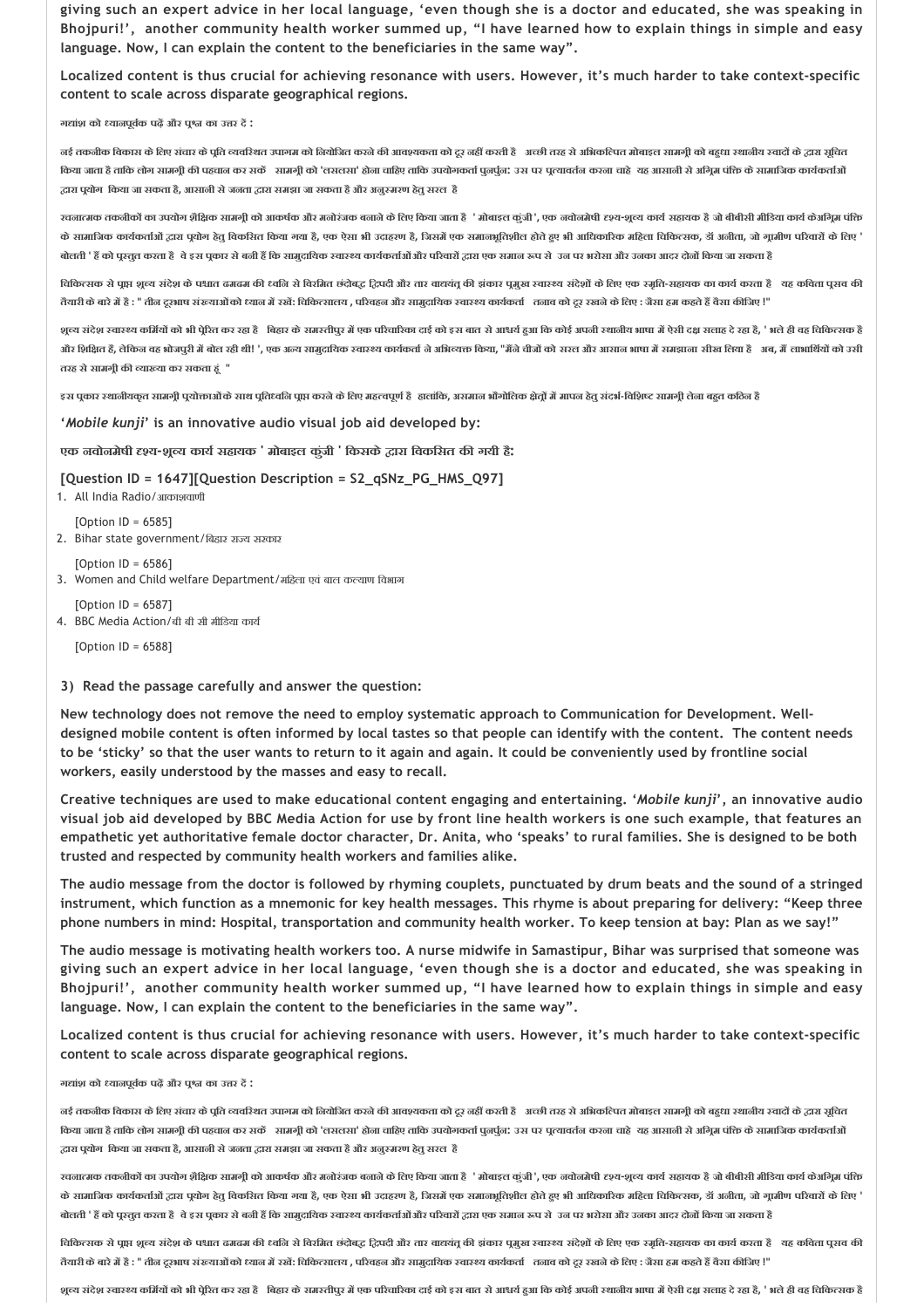और शिक्षित है, तेकिन वह भोजपुरी में बोत रही थी! ', एक अन्य सामुदायिक स्वास्थ्य कार्यकर्ता ने अभिक्का किया, "मैंने चीजों को सरत और आसान भाषा में समझाना सीख लिया है अब, मैं ताभार्थियों को उसी **तरह सेसामग ी क या या कर सकता ह ं "**

इस पकार स्थानीयकत सामगी पयोक्ताओं के साथ पतिध्वनि पाप्त करने के लिए महत्वपूर्ण है हालांकि, असमान भौगोलिक क्षेतों में मापन हेतु संदर्भ-विशिष्ट सामगी लेना बहुत कठिन है

#### **Which three numbers are needed to be kept in mind?**

**िकन तीन सं याय को यान म रखनेक ज रत है ?**

#### **[Question ID = 1648][Question Description = S2\_qSNz\_PG\_HMS\_Q98]**

1. Hospital, BLO and medical store/चिकित्सालय, बी0 एल0 ओ0 और दवा की दुकान

[Option ID = 6589]

- 2. Hospital, transportation and community health worker/विकित्सालय, परिवहन और सामुदायिक स्वास्थ्य कार्यकर्ता
- $[Option ID = 6590]$ 3. Doctor, Neighbourer and BLO/चिकित्सक, पड़ोसी और बी0 एल0 ओ0

 $[Option ID = 6591]$ 

4. Sarpanch, transportation and ward member/सरपंच, परिवहन और रोगीकक्ष सदस्य

[Option ID = 6592]

#### **4) Read the passage carefully and answer the question:**

**New technology does not remove the need to employ systematic approach to Communication for Development. Well‐ designed mobile content is often informed by local tastes so that people can identify with the content. The content needs to be 'sticky' so that the user wants to return to it again and again. It could be conveniently used by frontline social workers, easily understood by the masses and easy to recall.**

**Creative techniques are used to make educational content engaging and entertaining. '***Mobile kunji***', an innovative audio visual job aid developed by BBC Media Action for use by front line health workers is one such example, that features an empathetic yet authoritative female doctor character, Dr. Anita, who 'speaks' to rural families. She is designed to be both trusted and respected by community health workers and families alike.**

**The audio message from the doctor is followed by rhyming couplets, punctuated by drum beats and the sound of a stringed instrument, which function as a mnemonic for key health messages. This rhyme is about preparing for delivery: "Keep three phone numbers in mind: Hospital, transportation and community health worker. To keep tension at bay: Plan as we say!"**

**The audio message is motivating health workers too. A nurse midwife in Samastipur, Bihar was surprised that someone was giving such an expert advice in her local language, 'even though she is a doctor and educated, she was speaking in Bhojpuri!', another community health worker summed up, "I have learned how to explain things in simple and easy language. Now, I can explain the content to the beneficiaries in the same way".**

**Localized content is thus crucial for achieving resonance with users. However, it's much harder to take context‐specific content to scale across disparate geographical regions.**

**ग ांश को यानपूव क पढ़ और प का उ र द :**

नई तकनीक विकास के लिए संचार के पूति व्यवस्थित उपागम को नियोजित करने की आवश्यकता को टूर नहीं करती है अच्छी तरह से अभिकल्पित मोबाइल सामगूी को बहुधा स्थानीय स्वादों के द्वारा सूचित किया जाता है ताकि लोग सामगूी की पहचान कर सकें सामगूी को 'लसलसा' होना चाहिए ताकि उपयोगकर्ता पुर्नुन: उस पर पूत्यावर्तन करना चाहे यह आसानी से अगूम पंक्ति के सामानिक कार्यकर्ताओं  **ारा प योग िकया जा सकता है, आसानी सेजनता ारा समझा जा सकता हैऔर अनु मरण हेतुसरल है**

रचनात्मक तकनीकों का उपयोग शैक्षिक सामगी को आकर्षक और मनोरंजक बनाने के लिए किया जाता है ' मोबाइल कुंडी', एक नवोनमेषी दृश्य-शूब्य कार्य सहायक है जो बीबीसी मीडिया कार्य केअगिम पंक्ति के सामाजिक कार्यकर्ताओं द्वारा पूयोग हेतु विकसित किया गया है, एक ऐसा भी उदाहरण है, जिससे एक समाधान होते हुए भी आधिकारिक महिला चिकित्सक, डॉ अजीता, जो गूमीण परिवारों के लिए ' बोलती ' हैं को पूरतुत करता है वे इस पूकार से बनी हैं कि सामुदायिक स्वास्थ्य कार्यकर्ताओं और परिवारों द्वारा एक समान रूप से उन पर भरोसा और उनका आदर दोनों किया जा सकता है

चिकित्सक से पूाप्त शूल्य संदेश के पश्चात ढमढम की ध्वलि से विरमित छंतेबद्ध, दिपदी और तार बायलू की इंकार पुगुर सहस संदेशों के लिए एक स्मृति-सहायक का कार्य करता है यह कविता पूसव की तैयारी के बारे में है : " तीन दूरभाष संरूयाओं को ध्यान में रखें: चिकित्सालय , परिवहन और सामुदायिक स्वास्थ्य कार्यकर्ता तनाव को दूर रखने के लिए : जैसा हम कहते हैं वैसा कीजिए !"

शून्य संदेश स्वास्थ्य कक्रियों को भी पेरित कर रहा है । बिहार के समस्यापर में एक परिवारिका दर्श को आधर्य हुआ कि कोई अपनी स्थानीय भाषा में ऐसी दक्ष सताह दे रहा है, ' भले ही वह चिकित्सक है और शिक्षित है, लेकिन वह भोजपुरी में बोल रही थी! ', एक अन्य सामुदायिक स्वास्थ्य कार्यकर्ता ने अभिवक्त किया, "मैंने चीजों को सरत और आसान भाषा में समझाना सीख लिया है अब, मैं लाभार्थियों को उसी **तरह सेसामग ी क या या कर सकता ह ं "**

इस पूकार स्थानीयकृत सामग्री पूयोक्ताओं के साथ पूतिध्वनि पूाप करने के लिए महत्वपूर्ण है हलांकि, असमान भौगोलिक क्षेत्रों में मापन हेतु संदर्भ-विशिष्ट सामग्री लेना बहुत कठिन है

**Mobile Kunji has a potential to be used as‐**

- **A. Capacity building tool for the health workers**
- **B. Tool to educate health workers**
- **C. Tool to inform only health workers**
- **D. Tool to inform people directly**
- **E. Tool to educate masses only**

**Choose the** *correct* **answer from the options given below:**

**बाइल कुंजी म मता हैिक उसका प योग इस प म हो सके ‐**

- **A. वा य किम य केिलए मता िनमा ण उपकरण**
- **B. वा य किम य को िशि त करनेकेिलए उपकरण**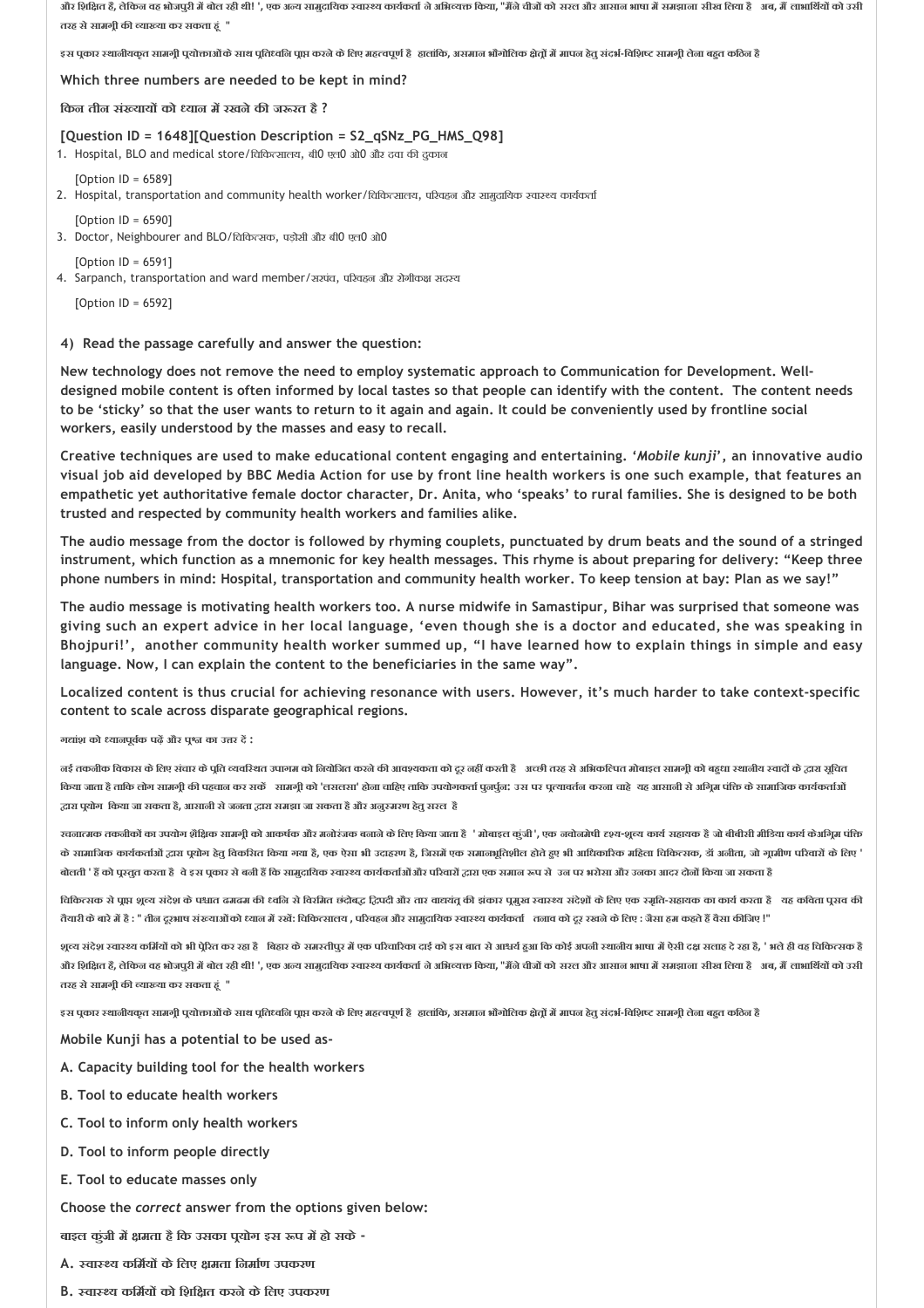**C. केवल वा य किम य को सूिचत करनेकेिलए उपकरण D. लोग को प य प सेसूिचत करनेकेिलए उपकरण E. केवल जनता को िशि त करनेकेिलए उपकरण नीचेिदए गए िवक प म सेसही उ र चुन : [Question ID = 1649][Question Description = S2\_qSNz\_PG\_HMS\_Q99]** 1. A, B, C only/केवल A, B और C  $[Option ID = 6593]$ 2. B, C, D only/केवल B, C और D [Option ID = 6594] 3. A, B, D only/केवल A, B और D [Option ID = 6595] 4. A, C, D only/केवल A, C और D [Option ID = 6596]

#### **5) Read the passage carefully and answer the question:**

**New technology does not remove the need to employ systematic approach to Communication for Development. Well‐ designed mobile content is often informed by local tastes so that people can identify with the content. The content needs to be 'sticky' so that the user wants to return to it again and again. It could be conveniently used by frontline social workers, easily understood by the masses and easy to recall.**

**Creative techniques are used to make educational content engaging and entertaining. '***Mobile kunji***', an innovative audio visual job aid developed by BBC Media Action for use by front line health workers is one such example, that features an empathetic yet authoritative female doctor character, Dr. Anita, who 'speaks' to rural families. She is designed to be both trusted and respected by community health workers and families alike.**

**The audio message from the doctor is followed by rhyming couplets, punctuated by drum beats and the sound of a stringed instrument, which function as a mnemonic for key health messages. This rhyme is about preparing for delivery: "Keep three phone numbers in mind: Hospital, transportation and community health worker. To keep tension at bay: Plan as we say!"**

**The audio message is motivating health workers too. A nurse midwife in Samastipur, Bihar was surprised that someone was giving such an expert advice in her local language, 'even though she is a doctor and educated, she was speaking in Bhojpuri!', another community health worker summed up, "I have learned how to explain things in simple and easy language. Now, I can explain the content to the beneficiaries in the same way".**

**Localized content is thus crucial for achieving resonance with users. However, it's much harder to take context‐specific content to scale across disparate geographical regions.**

#### **ग ांश को यानपूव क पढ़ और प का उ र द :**

नई तकनीक विकास के लिए संचार के पूति व्यवस्थित उपागम को नियोजित करने की आवश्यकता को दूर नहीं करती है अच्छी तरह से अभिकल्पित मोबाइल सामगूी को बहुधा स्थानीय स्वादों के द्वारा सूचित किया जाता है ताकि लोग सामगूी की पहचान कर सकें सामगूी को 'लसलसा' होना चाहिए ताकि उपयोगकर्ता पुर्नुन: उस पर पूत्यावर्तन करना चाहे यह आसानी से अगूम पंक्ति के सामानिक कार्यकर्ताओं  **ारा प योग िकया जा सकता है, आसानी सेजनता ारा समझा जा सकता हैऔर अनु मरण हेतुसरल है**

रचनात्मक तकनीकों का उपयोग शैक्षिक सामग्री को आकर्षक और मनोरंजक बनाने के लिए किया जाता है ' मोबाइल कुंडी', एक नवोनमेषी दृश्य-शुल्य कार्य सहायक है जो बीबीसी मीडिया कार्य केअग्निम पंक्ति के सामाजिक कार्यकर्ताओं द्वारा पूयोग हेतु विकसित किया गया है, एक ऐसा भी उतहरण है, जिसमें एक समाजश्रीक महिला कारी का विकित्सक, डॉ अनीता, जो गूमीण परिवारों के लिए बोलती ' हैं को पूस्तूत करता है वे इस पूकार से बनी हैं कि सामुदायिक स्वास्थ्य कार्यकर्ताओं और परिवारों द्वारा एक समान रूप से उन पर भरोसा और उनका आदर दोनों किया जा सकता है

चिकित्सक से पूाप्त शूल्य संदेश के पश्चात ढमढम की ध्वकि थेती से विश्वविद्य हिपदी और तार वाद्ययंत की इंकार पुगुर सहसे करे से लिए एक स्मृति-सहायक का कार्य करता है यह कविता पूसव की तैयारी के बारे में है : " तीन दूरभाष संख्याओं को ध्यान में रखें: चिकित्सालय , परिवहन और सामुदायिक स्वास्थ्य कार्यकर्ता तनाव को दूर रखने के लिए : जैसा हम कहते हैं वैसा कीजिए !"

शून्य संदेश स्वास्थ्य कक्रियों को भी पेरित कर रहा है । बिहार के समस्यापर में एक परिवारिका दर्श को आधर्य हुआ कि कोई अपनी स्थानीय भाषा में ऐसी दक्ष सताह दे रहा है, ' भले ही वह चिकित्सक है और शिक्षित है, लेकिन वह भोजपूरी में बोल रही थी! ', एक अन्य सामुदायिक स्वास्थ्य कार्यकर्ता ने अभिव्यक्त किया, "मैंने चीजों को सरत और आसान भाषा में समझाना सीख लिया है अब, मैं लाभार्थियों को उसी **तरह सेसामग ी क या या कर सकता ह ं "**

इस पुकार स्थानीयकृत सामग्री पूयोक्ताओं के साथ प्रतिध्वनि प्राप्त करने के लिए महत्वपूर्ण है हलांकि, असमान भौगोलिक क्षेत्रों में मापन हेतु संदर्भ-विशिष्ट सामग्री लेना बहुत कठिन है

**The characteristic features of context specific content for communication are–**

- **A. It cannot be scaled up**
- **B. It cannot be used in all states**
- **C. It will be equally valid in all states**
- **D. It can be scaled up easily**
- **E. It is very powerful for behaviour change communication**

**Choose the** *correct* **answer from the options given below:**

**चार हेतुसंदभ िविश सामग ी क अिभला िणक िवशेषताएं ह ‐**

- **A. इसेबढ़ाया नह जा सकता**
- **B. इसेसभी रा य म इ तेमाल नह िकया जा सकता है**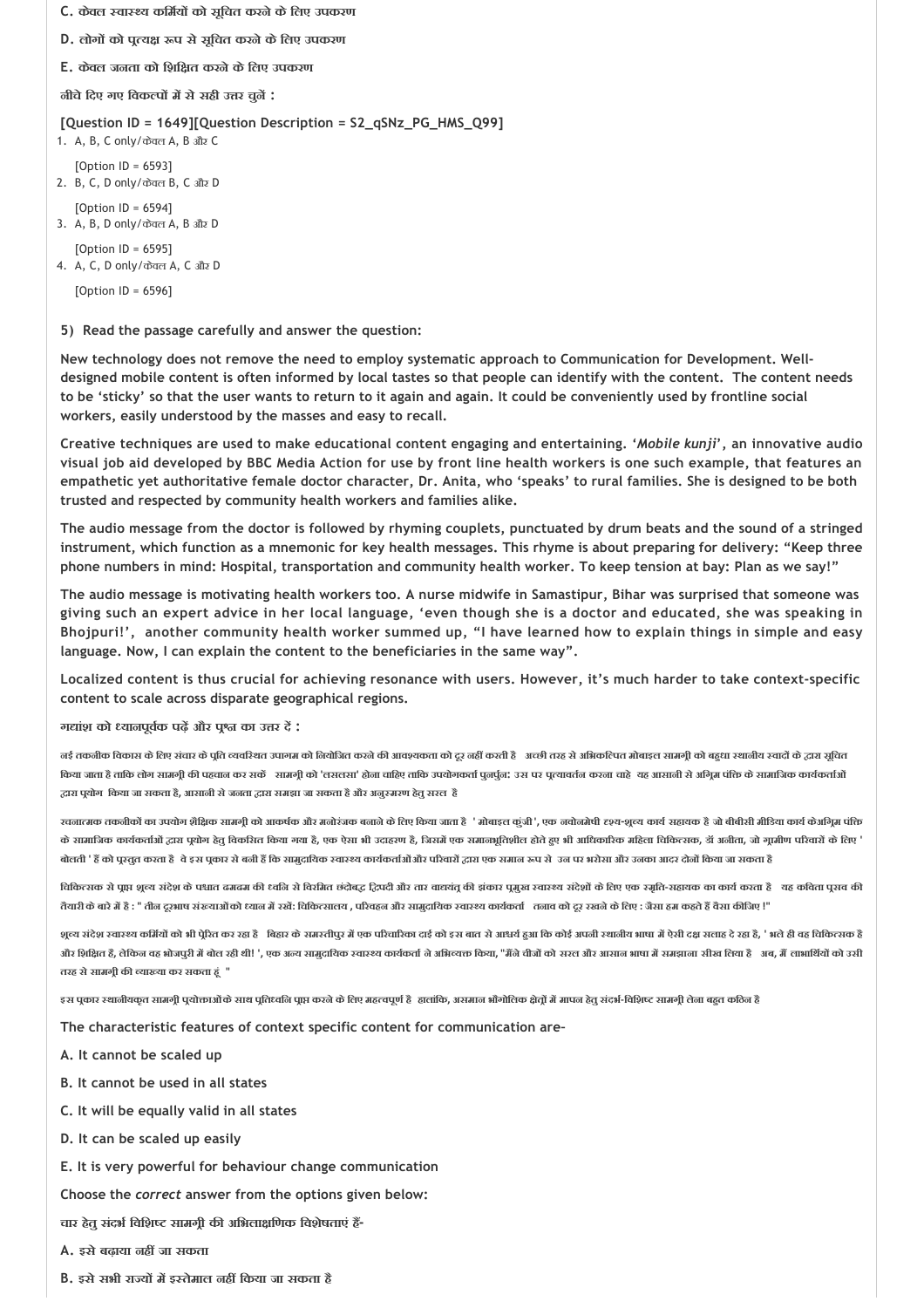- **C. यह सभी रा य म समान प सेमा य होगा**
- **D. इसेआसानी सेबढ़ाया जा सकता है**
- **E. यह यवहार प रवत न संचार केिलए बह त शि शाली है**

**नीचेिदए गए िवक प म सेसही उ र चुन :**

**[Question ID = 1650][Question Description = S2\_qSNz\_PG\_HMS\_Q100]**

1. A, B, C only/केवल A, B और C

[Option ID = 6597] 2. A, B, D only/केवल A, B और D

[Option ID = 6598]

3. B, C, D only/केवल B, C और D

[Option ID = 6599] 4. A, B, E only/केवल A, B और E

[Option ID = 6600]

#### Topic:‐ GP40\_D4\_SH1\_SET2\_A

**1) Study the table carefully and answer the question that follow.**

**The following table have 5 items along with number of items brought and sold for each quarter for each item.**

**(B ‐ Item brought initially in the quarter, S ‐ Item sold in that quarter)**

| Quarter ->   | Q1  |     | Q <sub>2</sub> |     | Q3  |     | Q4  |     |
|--------------|-----|-----|----------------|-----|-----|-----|-----|-----|
| <b>Items</b> | B   | S   | B              | S   | B   | S   | B   | S   |
| A            | 300 | 170 | 400            | 335 | 370 | 320 | 410 | 370 |
| B            | 270 | 180 | 280            | 200 | 350 | 330 | 380 | 340 |
| C            | 280 | 210 | 350            | 310 | 250 | 200 | 250 | 200 |
| D            | 320 | 250 | 340            | 290 | 280 | 180 | 280 | 240 |
| E            | 325 | 275 | 370            | 315 | 320 | 170 | 265 | 190 |

**तािलका को सावधानीपूव क पिढ़ए और िन न प का उ र दीिजए :**

निम्नलिखित तालिका में पांच वस्तुओं और पूत्येक तिमाही में उनके कूय व विकूय की संख्या दी नई है (B - तिमाही में बजुए की नई वस्तुएं, S - उक्त तिमाही में विकूय की नई वस्तुएं)

| तिमाठी -> | O <sub>1</sub> |              |    | Q <sub>2</sub> | Q <sub>3</sub> |              | 04 |                                 |
|-----------|----------------|--------------|----|----------------|----------------|--------------|----|---------------------------------|
| वश्तू     | B              | <sub>S</sub> | B. | S              | B              | $\mathsf{s}$ | B  | S                               |
| A         |                |              |    |                |                |              |    | 300 170 400 335 370 320 410 370 |
| В         |                |              |    |                |                |              |    | 270 180 280 200 350 330 380 340 |
| C         |                |              |    |                |                |              |    | 280210350310250200250200        |
| D         |                |              |    |                |                |              |    | 320250340290280180280240        |
| F         |                |              |    |                |                |              |    | 325 275 370 315 320 170 265 190 |

**Find out the average of difference of item brought and item sold for Quarter 1.**

**ितमाही 1 म क य क गई और िवक य क गई व तुओंकेअंतर केऔसत का पता लगाइए :**

**[Question ID = 2776][Question Description = S2\_qSNz\_PG\_GP40\_Q01]** 1. 81

[Option ID = 11101] 2. 82 [Option ID = 11102] 3. 83 [Option ID = 11103] 4. 84

[Option ID = 11104]

**2) Study the table carefully and answer the question that follow.**

**The following table have 5 items along with number of items brought and sold for each quarter for each item.**

**(B ‐ Item brought initially in the quarter, S ‐ Item sold in that quarter)**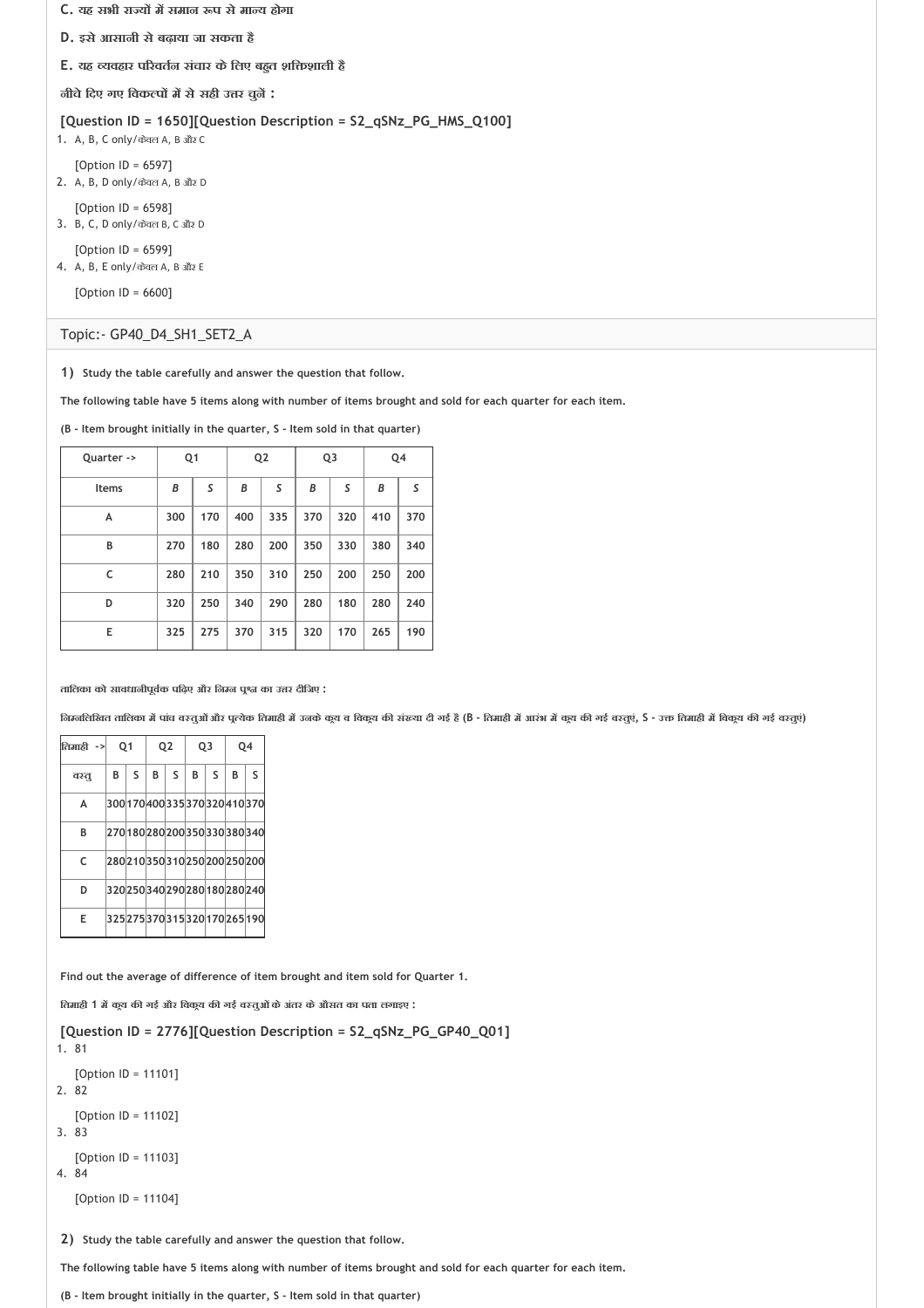| Quarter ->   | Q <sub>1</sub> |     | Q <sub>2</sub> |     | Q <sub>3</sub> |     | Q4  |     |
|--------------|----------------|-----|----------------|-----|----------------|-----|-----|-----|
| <b>Items</b> | В              | S   | В              | S   | В              | s   | В   | S   |
| Α            | 300            | 170 | 400            | 335 | 370            | 320 | 410 | 370 |
| в            | 270            | 180 | 280            | 200 | 350            | 330 | 380 | 340 |
| C            | 280            | 210 | 350            | 310 | 250            | 200 | 250 | 200 |
| D            | 320            | 250 | 340            | 290 | 280            | 180 | 280 | 240 |
| Е            | 325            | 275 | 370            | 315 | 320            | 170 | 265 | 190 |

**तािलका को सावधानीपूव क पिढ़ए और िन न प का उ र दीिजए :**

निम्नलिखित तालिका में पांच वस्तुओं और पूत्येक तिमाही में उनके कूय व विकूय की संख्या दी नई है (B - तिमाही में बजुए की नई वस्तुएं, S - उक्त तिमाही में विकूय की गई वस्तुएं)

| तिमाठी -> | O <sub>1</sub> |              |   | 02 | Q <sub>3</sub>           |   | 04 |                                 |
|-----------|----------------|--------------|---|----|--------------------------|---|----|---------------------------------|
| वश्तू     | В              | <sub>S</sub> | B | S  | B                        | S | B  | S                               |
| A         |                |              |   |    |                          |   |    | 300 170 400 335 370 320 410 370 |
| В         |                |              |   |    | 270180280200350330380340 |   |    |                                 |
| C         |                |              |   |    |                          |   |    | 280 210 350 310 250 200 250 200 |
| D         |                |              |   |    |                          |   |    | 320 250 340 290 280 180 280 240 |
| F         |                |              |   |    |                          |   |    | 325 275 370 315 320 170 265 190 |

**Which quarter has maximum number of items sold?**

**िकस ितमाही म िवक य क गई व तुओंक सं या सवा िधक है ?**

```
[Question ID = 2777][Question Description = S2_qSNz_PG_GP40_Q02]
```
1. Q1

```
[Option ID = 11105]
```
2. Q2

[Option ID = 11106]

3. Q3

[Option ID = 11107]

4. Q4

[Option ID = 11108]

**3) Study the table carefully and answer the question that follow.**

**The following table have 5 items along with number of items brought and sold for each quarter for each item.**

**(B ‐ Item brought initially in the quarter, S ‐ Item sold in that quarter)**

| Quarter ->   | Q <sub>1</sub> |     | Q <sub>2</sub> |     | Q <sub>3</sub> |     | Q4  |     |
|--------------|----------------|-----|----------------|-----|----------------|-----|-----|-----|
| <b>Items</b> | В              | S   | В              | S   | B              | s   | В   | S   |
| Α            | 300            | 170 | 400            | 335 | 370            | 320 | 410 | 370 |
| B            | 270            | 180 | 280            | 200 | 350            | 330 | 380 | 340 |
| C            | 280            | 210 | 350            | 310 | 250            | 200 | 250 | 200 |
| D            | 320            | 250 | 340            | 290 | 280            | 180 | 280 | 240 |
| Е            | 325            | 275 | 370            | 315 | 320            | 170 | 265 | 190 |

**तािलका को सावधानीपूव क पिढ़ए और िन न प का उ र दीिजए :**

निम्नलिखित तालिका में पांच वस्तुओं और पुत्येक तिमाही में उनके कुय व विकुय की संख्या दी नई है (B - तिमाही में बाजे में कहा के बाद कर जमाही में विकुय की गई वस्तुएं), S - उक्त तिमाही में विकुय की गई वस्तुएं)

| तिमाही -> |   | 01 |   | Q <sub>2</sub> |   | 03 |   | 04                              |  |
|-----------|---|----|---|----------------|---|----|---|---------------------------------|--|
| वस्तु     | B | S  | B | S              | B | S  | B | $\mathsf{S}$                    |  |
| A         |   |    |   |                |   |    |   | 300 170 400 335 370 320 410 370 |  |
| B         |   |    |   |                |   |    |   | 270180280200350330380340        |  |
| C         |   |    |   |                |   |    |   | 280 210 350 310 250 200 250 200 |  |
| D         |   |    |   |                |   |    |   | 320 250 340 290 280 180 280 240 |  |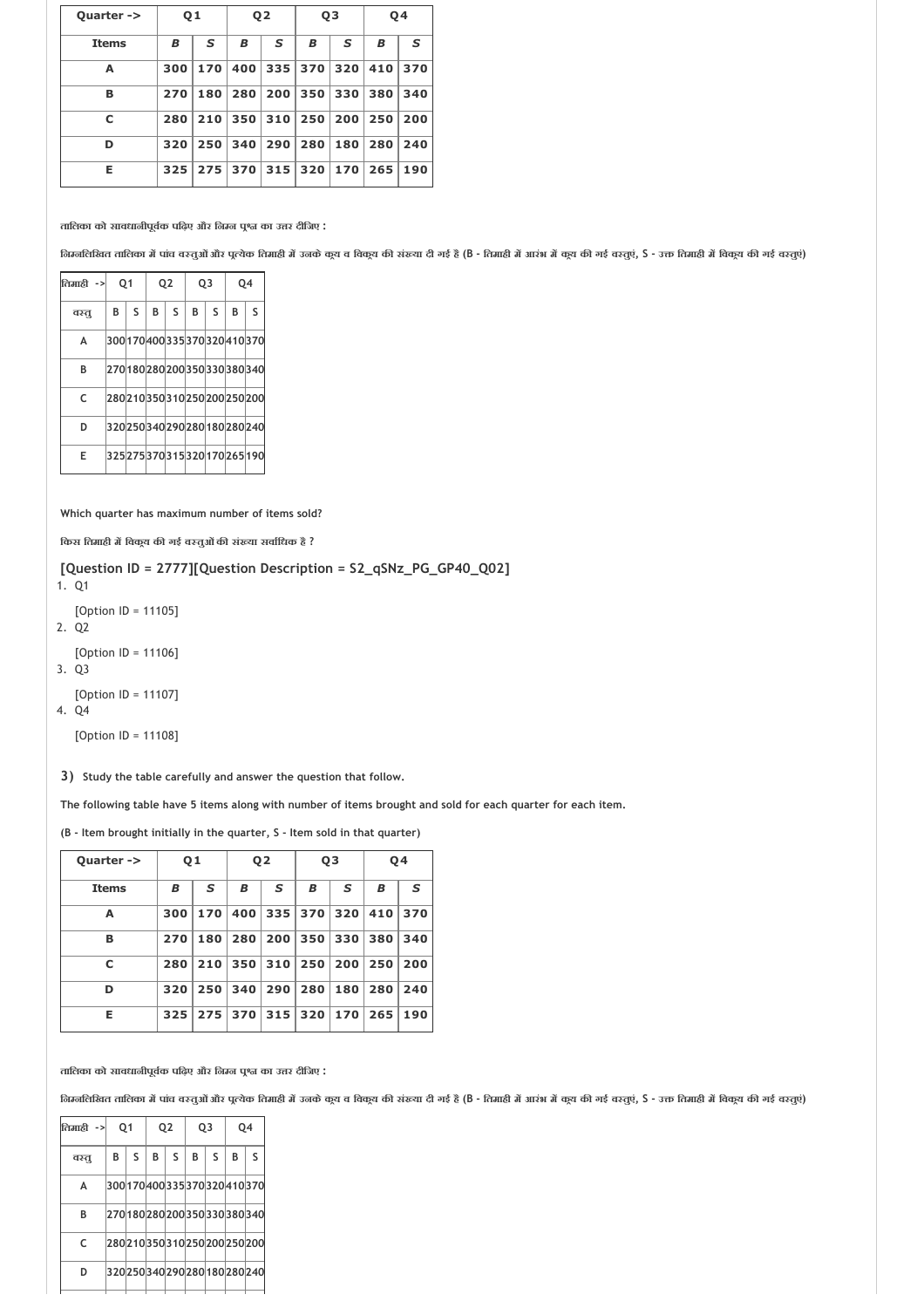**E 325275370315320170265190**

**What is the percentage increase of items sold from Q1 to Q2?**

**Q1 से Q2 म व तुओंकेिवक य म िकतनेप ितशत वृि ह ई है ?**

**[Question ID = 2778][Question Description = S2\_qSNz\_PG\_GP40\_Q03]**

1. 32.74

[Option ID = 11109]

2. 31.53

[Option ID = 11110]

3. 33.64

[Option ID = 11111] 4. 31.36

[Option ID = 11112]

**4) Study the table carefully and answer the question that follow.**

**The following table have 5 items along with number of items brought and sold for each quarter for each item.**

**(B ‐ Item brought initially in the quarter, S ‐ Item sold in that quarter)**

| Quarter ->   | Q <sub>1</sub> |     | Q <sub>2</sub> |     | Q3  |     | Q4  |     |
|--------------|----------------|-----|----------------|-----|-----|-----|-----|-----|
| <b>Items</b> | В              | S   | B              | S   | В   | S   | В   | S   |
| Α            | 300            | 170 | 400            | 335 | 370 | 320 | 410 | 370 |
| в            | 270            | 180 | 280            | 200 | 350 | 330 | 380 | 340 |
| c            | 280            | 210 | 350            | 310 | 250 | 200 | 250 | 200 |
| D            | 320            | 250 | 340            | 290 | 280 | 180 | 280 | 240 |
| Е            | 325            | 275 | 370            | 315 | 320 | 170 | 265 | 190 |

**तािलका को सावधानीपूव क पिढ़ए और िन न प का उ र दीिजए :**

निम्नलिखित तालिका में पांच वस्तुओं और पूत्येक तिमाही में उनके कुय व विकुय की संख्या दी गई है (B - तिमाही में आरंभ में कुय की गई वस्तूएं, S - उक्त तिमाही में विकुय की गई वस्तूएं)

| तिमाठी -> | 01 |   | Q <sub>2</sub> |   | Q <sub>3</sub>                  |   | 04 |   |
|-----------|----|---|----------------|---|---------------------------------|---|----|---|
| वश्तू     | B  | S | B              | S | B                               | S | B  | S |
| A         |    |   |                |   | 300 170 400 335 370 320 410 370 |   |    |   |
| B         |    |   |                |   | 270180280200350330380340        |   |    |   |
| C         |    |   |                |   | 280 210 350 310 250 200 250 200 |   |    |   |
| D         |    |   |                |   | 320 250 340 290 280 180 280 240 |   |    |   |
| E         |    |   |                |   | 325 275 370 315 320 170 265 190 |   |    |   |

**Which quarter has the minimum bought to sold ratio?**

**िकस ितमाही म क य और िवक य का अनुपात यूनतम रहा है ?**

**[Question ID = 2779][Question Description = S2\_qSNz\_PG\_GP40\_Q04]**

1. Q1

[Option ID = 11113] 2. Q2

[Option ID = 11114]

3. Q3

[Option ID = 11115]

4. Q4

[Option ID = 11116]

**5) Study the table carefully and answer the question that follow.**

**The following table have 5 items along with number of items brought and sold for each quarter for each item.**

**(B ‐ Item brought initially in the quarter, S ‐ Item sold in that quarter)**

| Quarter -> |   |   |   | ר ה |   | QЗ | 04 |
|------------|---|---|---|-----|---|----|----|
| Items      | в | s | в | ٥   | в |    |    |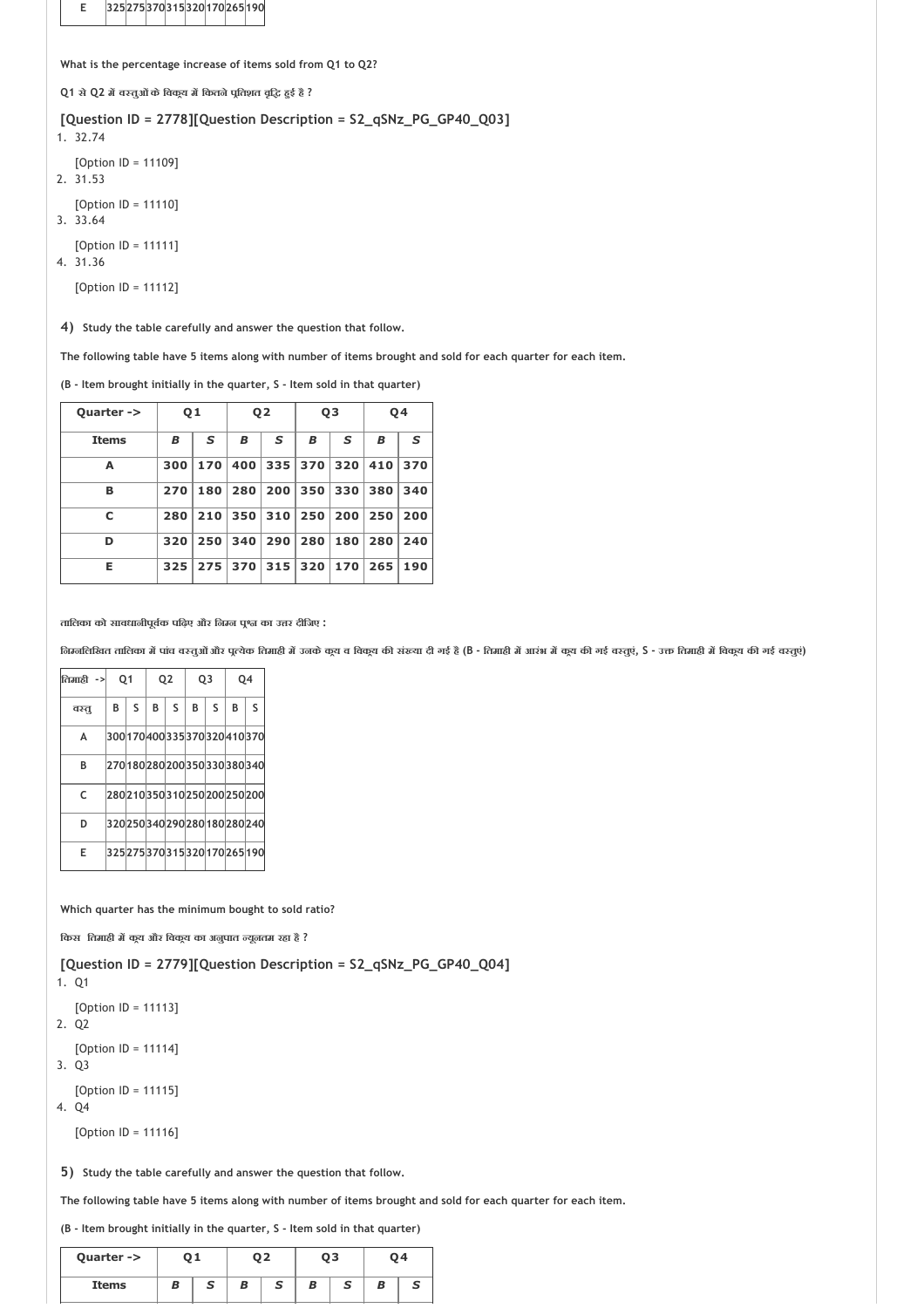| A  | 300   170   400   335   370   320   410   370 |  |  |  |
|----|-----------------------------------------------|--|--|--|
| В  | 270   180   280   200   350   330   380   340 |  |  |  |
| c  | 280 210 350 310 250 200 250 200               |  |  |  |
| D  | 320 250 340 290 280 180 280 240               |  |  |  |
| Е. | 325 275 370 315 320 170 265 190               |  |  |  |

**तािलका को सावधानीपूव क पिढ़ए और िन न प का उ र दीिजए :**

निम्नलिखित तालिका में पांच वस्तुओं और पूत्येक तिमाही में उनके कुय व विकुय की संख्या दी गई है (B - तिमाही में आरंभ में कुय की गई वस्तूएं, S - उक्त तिमाही में विकुय की गई वस्तूएं)

| तिमाही -> |   | 01 |   | Q <sub>2</sub> | Q <sub>3</sub> |   |   | Q4                              |
|-----------|---|----|---|----------------|----------------|---|---|---------------------------------|
| वश्तू     | B | S  | B | S              | B              | S | B | S                               |
| A         |   |    |   |                |                |   |   | 300 170 400 335 370 320 410 370 |
| B         |   |    |   |                |                |   |   | 270180280200350330380340        |
| C         |   |    |   |                |                |   |   | 280 210 350 310 250 200 250 200 |
| D         |   |    |   |                |                |   |   | 320250340290280180280240        |
| E         |   |    |   |                |                |   |   | 325 275 370 315 320 170 265 190 |

**Which item has the minimum average items sold for all quarters?**

**िकस व तुकेिवक य का औसत सभी ितमािहय म यूनतम रहा है ?**

**[Question ID = 2780][Question Description = S2\_qSNz\_PG\_GP40\_Q05]**

1. B [Option ID = 11117] 2. C [Option ID = 11118] 3. D [Option ID = 11119] 4. E [Option ID = 11120]

Topic:‐ GP40\_D4\_SH1\_SET2\_B

**1) The interactive content in modern books may comtain a two‐dimensional code (2D pattern of dark rectangles) called QR codes. What is the full form of QR?**

आधुनिक पुस्तकों में अन्योन्य किया अंतर्वस्तु में QR कूटनामक दिआयामी कूट (काले आयतों का 2D पैटर्न) हो सकते हैं QR का पूर्ण रूप क्या हैं ?

**[Question ID = 2781][Question Description = S2\_qSNz\_PG\_GP40\_Q06]**

- 1. Quality Reader/ वािलटी रीडर
- [Option ID = 11121]
- 2. Quick Response/विवक रेस्पांस
- $[Option II = 11122]$ 3. Ouality Record/ क्वालिटी रेकॉर्ड
- [Option ID = 11123]
- 4. Quick Router/विवक राउटर

[Option ID = 11124]

**2) Arrange the given objectives for cognitive domain in hierarchical order as the basis of the complexity of the task**

- **A. Application**
- **B. Evaluation**
- **C. Knowledge**
- **D. Analysis**
- **E. Synthesis**

**Choose the** *correct* **answer from the options given below**

**सं ाना मक ेत केिन निलिखत उ े य को काय क जिटलता केआधार पर पदसोपािनक क म म यवि थत क िजए :**

- **A. अनुप योग**
- **B. मू यांकन**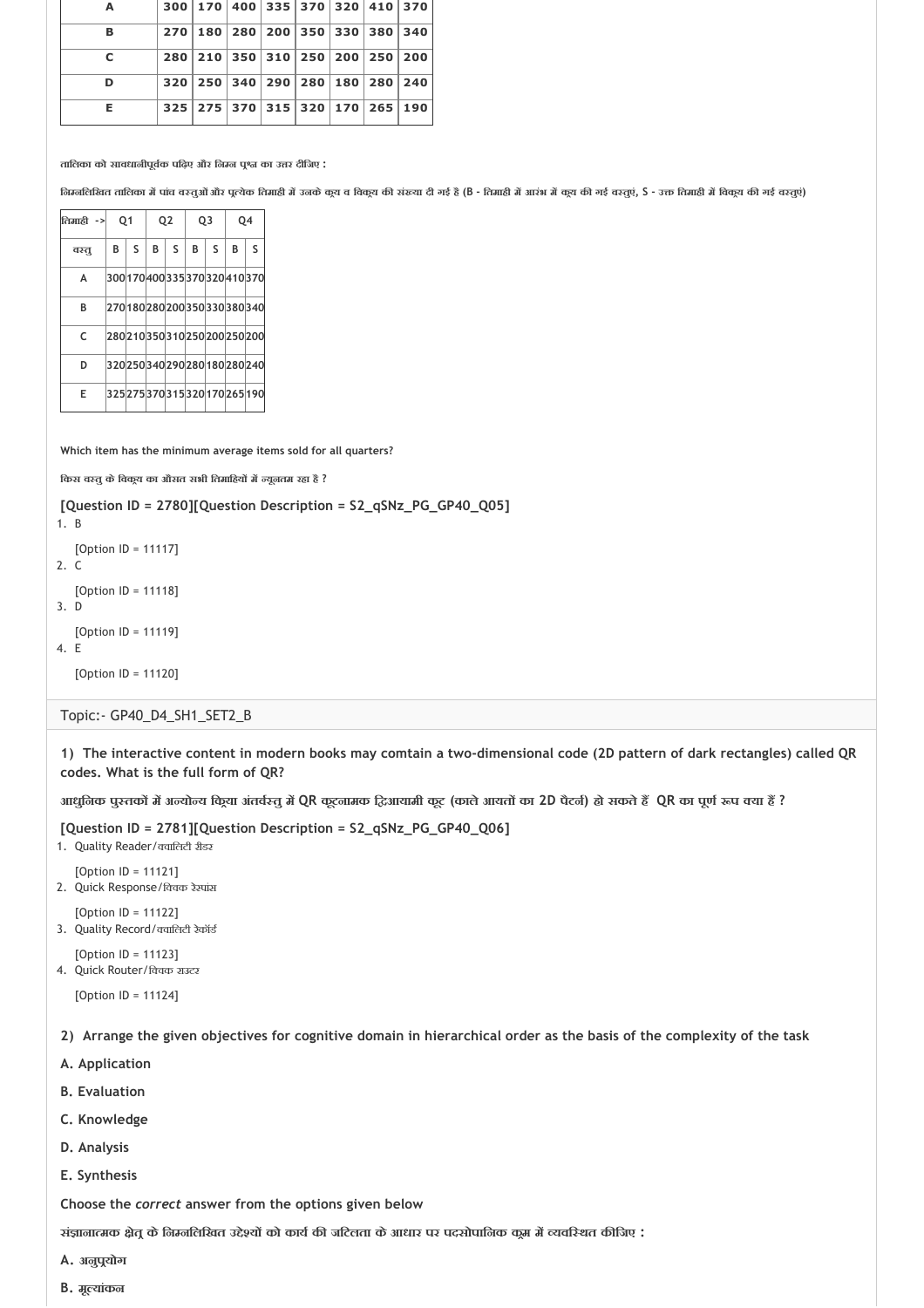- 
- **E. सं ेषण**

**3) Given below are two statements C. ान D. िव ेषण नीचेिदए गए िवक प म सेसही उ र का चयन क िजए : [Question ID = 2782][Question Description = S2\_qSNz\_PG\_GP40\_Q07]** 1. A, E, B, D, C [Option ID = 11125] 2. B, D, C, E, A [Option ID = 11126] 3. C, A, D, E, B [Option ID = 11127] 4. D, B, C, A, E [Option ID = 11128] **Statement I: Working memory has a development trajectory‐ it increases throughout childhood and it decreases on ageing Statement II: Working memory does not get adversely affected by ongoing stresses. In light of the above statements, choose the** *most appropriate* **answer from the options given below नीचेदो कथन िदए गए ह : कथन ‐ I : काय शील मृित का िवकासा मक पथ होता हैइसम बा यकाल म वृि होती हैऔर आयुबढ़नेकेसाथ यह घटती है 4) Choice Based Credit System allows students to choose which of the following? कथन ‐ II : काय शील मृित पर सतत दबाव का प ितकूल प भाव नह पड़ता है उपयु कथन केआलोक म , नीचेिदए गए िवक प म सेसबसेउपयु उ र का चयन क िजए : [Question ID = 2783][Question Description = S2\_qSNz\_PG\_GP40\_Q08]** 1. Both Statement I and Statement II are correct/कथन I और II दोनों सही हैं [Option ID = 11129] 2. Both Statement I and Statement II are incorrect/कथन I और II दोनों गलत हैं [Option ID = 11130] 3. Statement I is correct but Statement II is incorrect/कथन I सही है, किन्तु कथन II गलत है [Option ID = 11131] 4. Statement I is incorrect but Statement II is correct/कथज I गलत है, किन्तु कथज II सही है [Option ID = 11132] **A. Interdisciplinary B. Intradisciplinary C. Skill‐oriented papers D. Open‐book examinations E. Cataloguing services Choose the** *correct* **answer from the options given below: िवक प आधा रत क ेिडटप णाली िव ािथ य को िन निलिखत चुननेक अनुमित देती है : A. अंतिव षयी B. अंतःिवषयी**

- **C. कौशल उ मुख पेपर**
- **D. मुक्त पुस्तक परीक्षा**
- **E. सूचीकरण सेवाएं**

**नीचेिदए गए िवक प म सेसही उ र का चयन क िजए :**

```
[Question ID = 2784][Question Description = S2_qSNz_PG_GP40_Q09]
1. A, B and C only/केवल A, B और C
```

```
[Option ID = 11133]
2. B, C and D only/केवल B, C और D
   [Option ID = 11134]
```

```
3. C, D and E only/केवल C, D और E
```

```
[Option ID = 11135]
4. A, D and E only/केवल A, D और E
```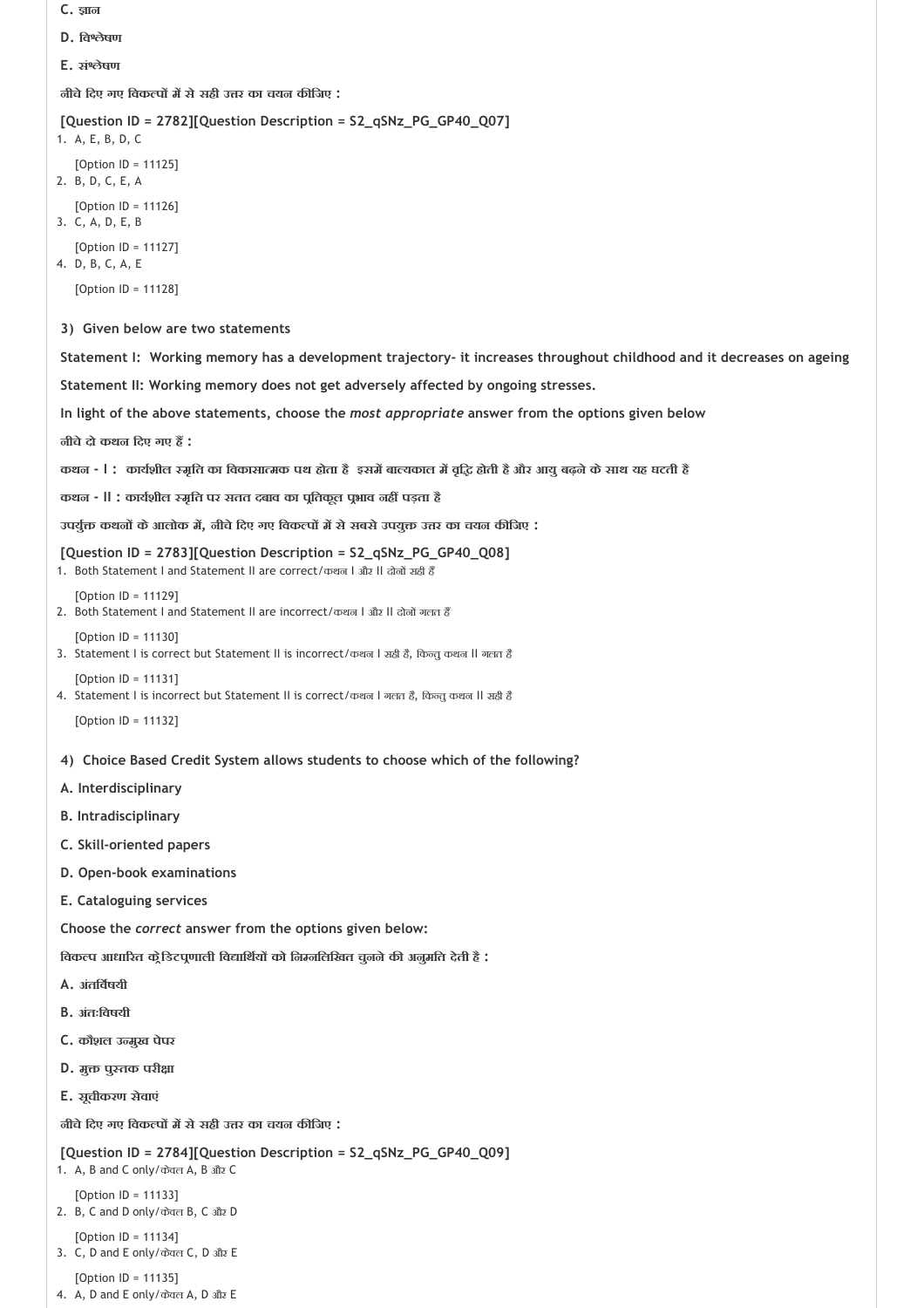[Option ID = 11136]

**5) Match List I with List II**

| List I                              | List II              |
|-------------------------------------|----------------------|
| <b>Information Processing Model</b> | Developer            |
| A. Inductive thinking               | II. Hilda Taba       |
| <b>B.</b> Mnemonics                 | II. Michael Pressley |
| C. Advance Organisers               | III. Bill Gordon     |
| D. Synetics                         | IV. David Ausubel    |

**Choose the correct answer from the options given below:**

**सूची ‐I को सूची ‐II सेसुमेिलत क िजए :**

| ञ्जूची -।                                     | ञ्जूची -ll       |
|-----------------------------------------------|------------------|
| (भूचना पुसंस्करण मॉडल)                        | (विकास कर्ता)    |
| A. आगमनात्मक सोच                              | ।।. हिल्डा तबा   |
| B. रम्रति विज्ञान                             | , माइकल पेस्ली   |
| C. अग्रिम संगठक                               | , बिल गॉर्डन     |
| D. समस्या समाधान की रचनात्मक विधि (सिनेटिक्स) | IV. डेविड आसूबेल |

**नीचेिदए गए िवक प म सेसही उ र चुिनए :**

**[Question ID = 2785][Question Description = S2\_qSNz\_PG\_GP40\_Q10]**

- 1. A ‐III , B ‐I , C ‐II , D ‐IV
- [Option ID = 11137] 2. A ‐I , B ‐II , C ‐IV , D ‐III
- [Option ID = 11138]
- 3. A ‐II , B ‐IV , C ‐III , D ‐I
- [Option ID = 11139] 4. A ‐IV , B ‐III , C ‐I , D ‐II

[Option ID = 11140]

**6) Scientists should put aside, their personal beliefs and biases and see the world as it "really" is. Which one of the following philosophical positions supports the above statement?**

वैज्ञानिकों को अपने निजी विश्वासों और आगूहों को एक ओर कर दुनिया को वैसे ही देखना चाहिए जैसी वह 'वास्तव' में है |निम्नलिखित में से कौन सी दार्शनिक **अवि थित उपरो कथन का समथ न करती है ?**

**[Question ID = 2786][Question Description = S2\_qSNz\_PG\_GP40\_Q11]**

- 1. Constructivism/रचनावाद
- [Option ID = 11141] 2. Inductivism/आगमनात्मकतावाद
- [Option ID = 11142] 3. Positivism/पूत्यक्षवाद

[Option ID = 11143]

4. Post-positivism/उत्तर - पूत्यक्षवाद

[Option ID = 11144]

**7) Which of the following are the characteristics of a strong hypothesis?** 

- **A. Adequate for its purpose**
- **B. Potentially testable**
- **C. Presently testable**
- **D. Better than its rival hypothesis**
- **E. Unrelated to the theory**

**Choose the** *correct* **answer from the options given below:**

**सश प ा क पना क िन निलिखत िविश ताएं ह :**

- **A. अपनेउ े य केिलए पया**
- **B. संभािवत प सेपरी ण यो य**
- **C. वत मान म परी ण यो य**
- **D. अपनी प ित पध प ा क पना सेबेहतर**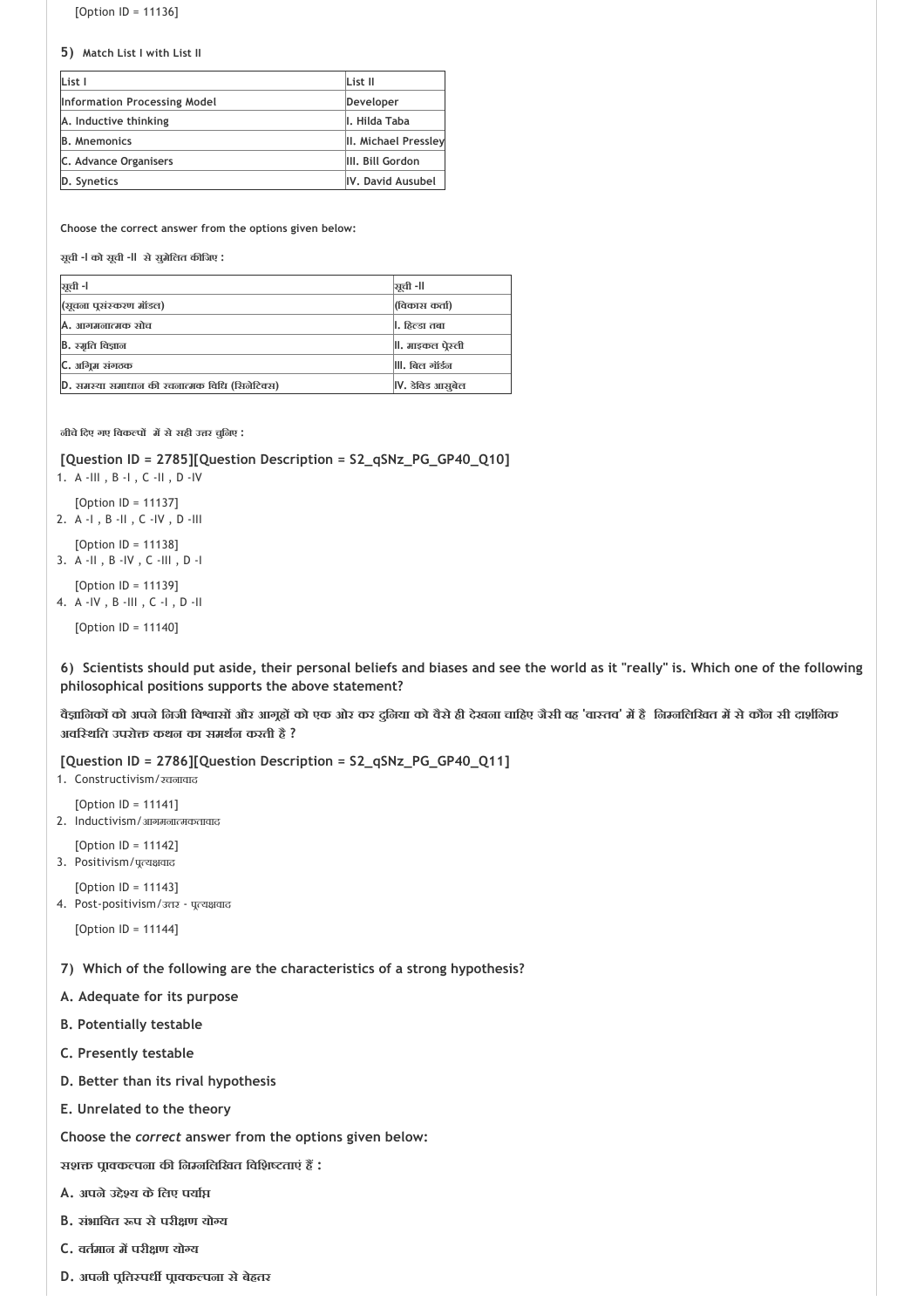#### **E. िस ांत सेअसंब**

**नीचेिदए गए िवक प म सेसही उ र का चयन क िजए :**

#### **[Question ID = 2787][Question Description = S2\_qSNz\_PG\_GP40\_Q12]**

- 1. A, B and C only/केवल A, B और C
- [Option ID = 11145] 2. A, C and D only/केवल A, C और D
- [Option ID = 11146] 3. B, D and E only/केवल B, D और E
- [Option ID = 11147] 4. C, D and E only/केवल C, D और E
	- [Option ID = 11148]

**8) Given below are two statements, one is labelled as Assertion A and the other is labelled as Reason R** 

**Assertion A : Causal relationship between the independent variable and the dependent variable cannot be established beyond doubt, if the researcher fails to control the conditions.** 

**Reason R : A set of confounding variables are likely to influence the value of the dependent variable, if they are not controlled by the researcher.** 

**In light of the above statements, choose the** *most appropriate* **answer from the options given below** 

**नीचेदो कथन िदए गए ह : एक अिभकथन (Assertion A) के प म और दूसरा उसकेकारण (Reason R) के प म :**

अभिकथन (A) : स्वतन्तु चर और आशित चर के मध्य कारण संबंध को असंदिग्ध रूप से स्थापित नहीं किया जा सकता है यदि शोधकर्ता स्थिति को नियंतित करने **म िवफल रहता है**

कारण (R) : श्रामक चरों का एक सेट आश्रित चर के मान को पुभावित कर सकता है यदि उन्हें शोधकर्ता द्वारा नियंतित नहीं किया जाता है

**उपरो कथन केआलोक म , नीचेिदए िवक प म सेसही उ र का चयन क िजए :**

## **[Question ID = 2788][Question Description = S2\_qSNz\_PG\_GP40\_Q13]**

- 1. Both **A** and **R** are correct and **R** is the correct explanation of **A**/(A) और (R) दोनों सही हैं और (R), (A) की सही व्याख्या है
- [Option ID = 11149]
- 2. Both A and R are correct but R is NOT the correct explanation of A/(A) और (R) दोनों सही हैं परन्तु (R), (A) की सही व्याख्या नहीं हैं
- [Option ID = 11150]
- 3. A is correct but R is not correct/(A) सह़ी है परन्तु (R) सही नहीं है
- [Option ID = 11151]
- 4. A is not correct but R is correct/(A) सही नहीं है परन्तु (R) सही है

[Option ID = 11152]

#### **9) Given below are two statements**

**Statement I: A moderating variable is a second independent variable that is included because it is believed to have a significant contingent effect on the original independent variable**

 **and dependent variable relationship.**

**Statement II: An extraneous variable may conceivably affect a given relationship between the independent variable and the dependent variable.**

**In light of the above statements, choose the** *correct* **answer from the options given below**

**नीचेदो कथन िदए गए ह :**

कथल - | ; परिनियामक चर एक द्वितीय स्वतंतु चर है जिसे शामिल किया गया है क्योंकि माना जाता है कि मूल स्वतन्तु चर, आशित चर संबंध पर इसका **मह वपूण आकि मक प भाव हो सकता है**

**कथन ‐ II : वत त चर**

**उपयु कथन केआलोक म िन निलिखत िवक प म सेसही उ र चुन :**

#### **[Question ID = 2789][Question Description = S2\_qSNz\_PG\_GP40\_Q14]**

1. Both Statement I and Statement II are true/कथन | और II दोनों सही हैं

 $[Option ID = 11153]$ 

2. Both Statement I and Statement II are false/कथन I और II दोनों गलत हैं

[Option ID = 11154]

3. Statement I is true but Statement II is false/कथन I सत्य है, किन्तु कथन II असत्य है

[Option ID = 11155]

4. Statement I is false but Statement II is true/कथन I असत्य है, किन्तु कथन II सत्य है

 $[Option ID = 11156]$ 

```
10) 
Match List I with List II
```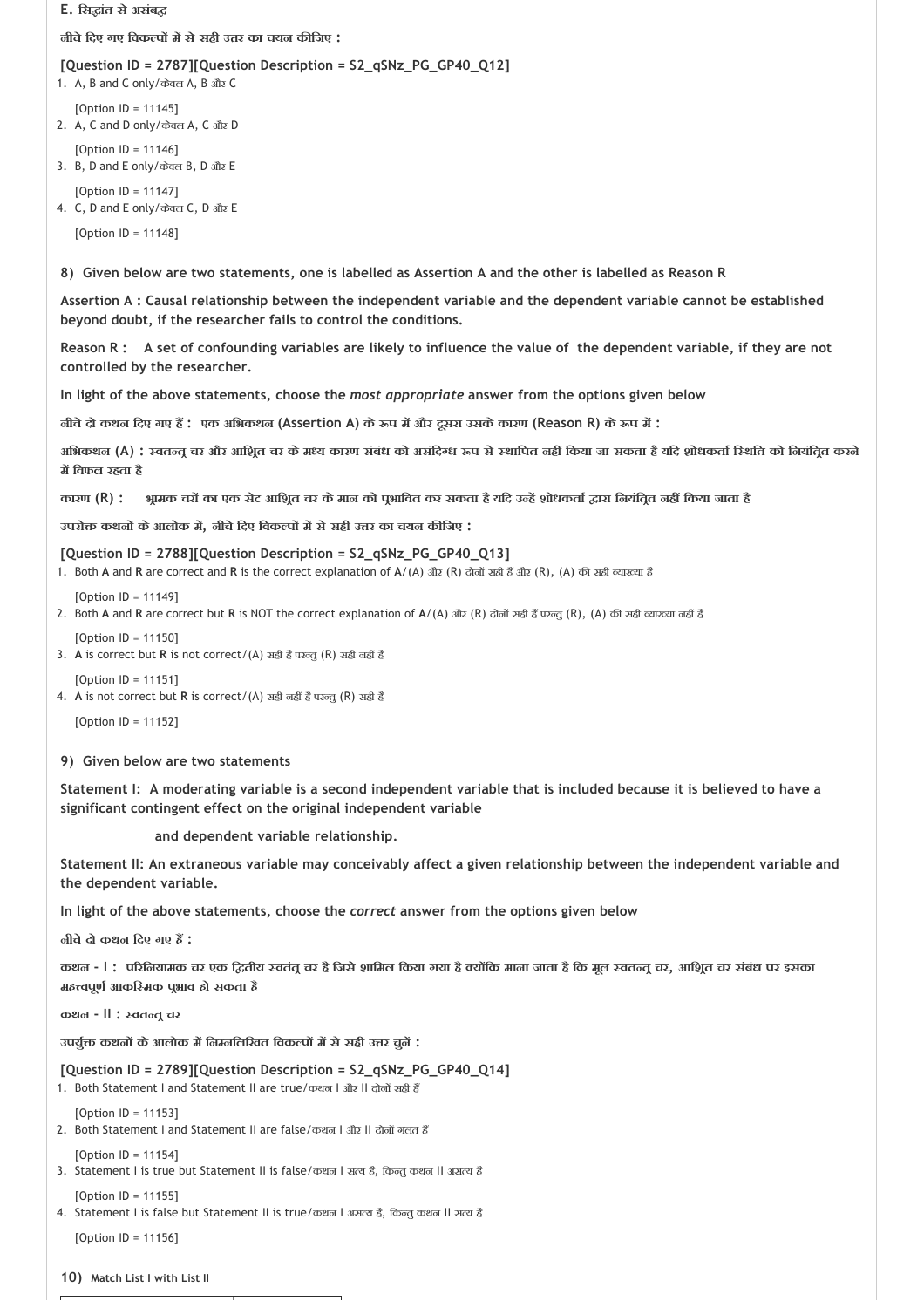| List I                                                | List II                 |
|-------------------------------------------------------|-------------------------|
| A. Grounded Theory                                    | I. Altheide             |
| <b>B.</b> Critical discourse analysis                 | II. Foucault            |
| C. Thematic analysis                                  | III. Glaser and Strauss |
| D. Ethnographic content analysis IV. Braun and Clarke |                         |

**सूची ‐I को सूची ‐II सेसुमेिलत क िजए :**

| सूची -।                        | ञ्जूची -॥           |
|--------------------------------|---------------------|
| A. आधारिक सिद्धांत             | ।. एल्थेड           |
| B. समीक्षात्मक विमर्श विश्लेषण | ll. फूको            |
| C. कथ्य विश्लेषण               | , ग्लेसर और स्ट्रॉस |
| D. जुजाति अंतर्वस्तू विश्लेषण  | IV. बॉन और क्लार्क  |

**नीचेिदए गए िवक प म सेसही उ र चुिनए :**

**[Question ID = 2790][Question Description = S2\_qSNz\_PG\_GP40\_Q15]**

1. A ‐II , B ‐IV , C ‐I , D ‐III

[Option ID = 11157] 2. A ‐I , B ‐III , C ‐IV , D ‐II

[Option ID = 11158] 3. A ‐I , B ‐II , C ‐IV , D ‐III

[Option ID = 11159] 4. A ‐III , B ‐II , C ‐IV , D ‐I

[Option ID = 11160]

**11) Which one of the following makes communication ineffective?**

**िन निलिखत म से या संप ेषण को िन प भावी बना देता है ?**

**[Question ID = 2791][Question Description = S2\_qSNz\_PG\_GP40\_Q16]**

- 1. Clarity/ रुपष्टता
- [Option ID = 11161] 2. Ambiguity/अनेकार्थकता

[Option ID = 11162]

- 3. Brevity/संक्षिप्तता
- [Option ID = 11163]

4. Sincerity/निश्छलता

[Option ID = 11164]

**12) Which one of the following is not a barrier variable in communication?**

**संप ेषण म िन निलिखत म सेकौन एक अवरोधक चर नह है ?**

**[Question ID = 2792][Question Description = S2\_qSNz\_PG\_GP40\_Q17]**

1. Culture/संस्कृति

- [Option ID = 11166]
- 2. Eye-contact/चक्षु संपर्क
- [Option ID = 11167]
- 3. Curiosity/उत्सुकता
	- [Option ID = 11168]
- 4. Climate/जलवायु

[Option ID = 11165]

13) A communication scenario in which two teachers are debating about the curriculum for the 21<sup>st</sup> century, is an instance **of:**

**ऐसा संप ेषण प र य िन निलिखत म सेिकसका उदाहरण हैिजसम दो अ यापक 21 व सदी हेतुपा यचया केसंबंध म बहस कर रहेह ?**

**[Question ID = 2793][Question Description = S2\_qSNz\_PG\_GP40\_Q18]**

- 1. Group Communication/समूह संपेषण
- [Option ID = 11169]
- 2. Interpersonal Communication/अंतर्वेयक्तिक संप्रेषण
	- [Option ID = 11170]
- 3. Lateral Communication/पार्श्विक संपेषण
	- [Option ID = 11171]
- 4. Diagonal Communication/विकर्ण संपेषण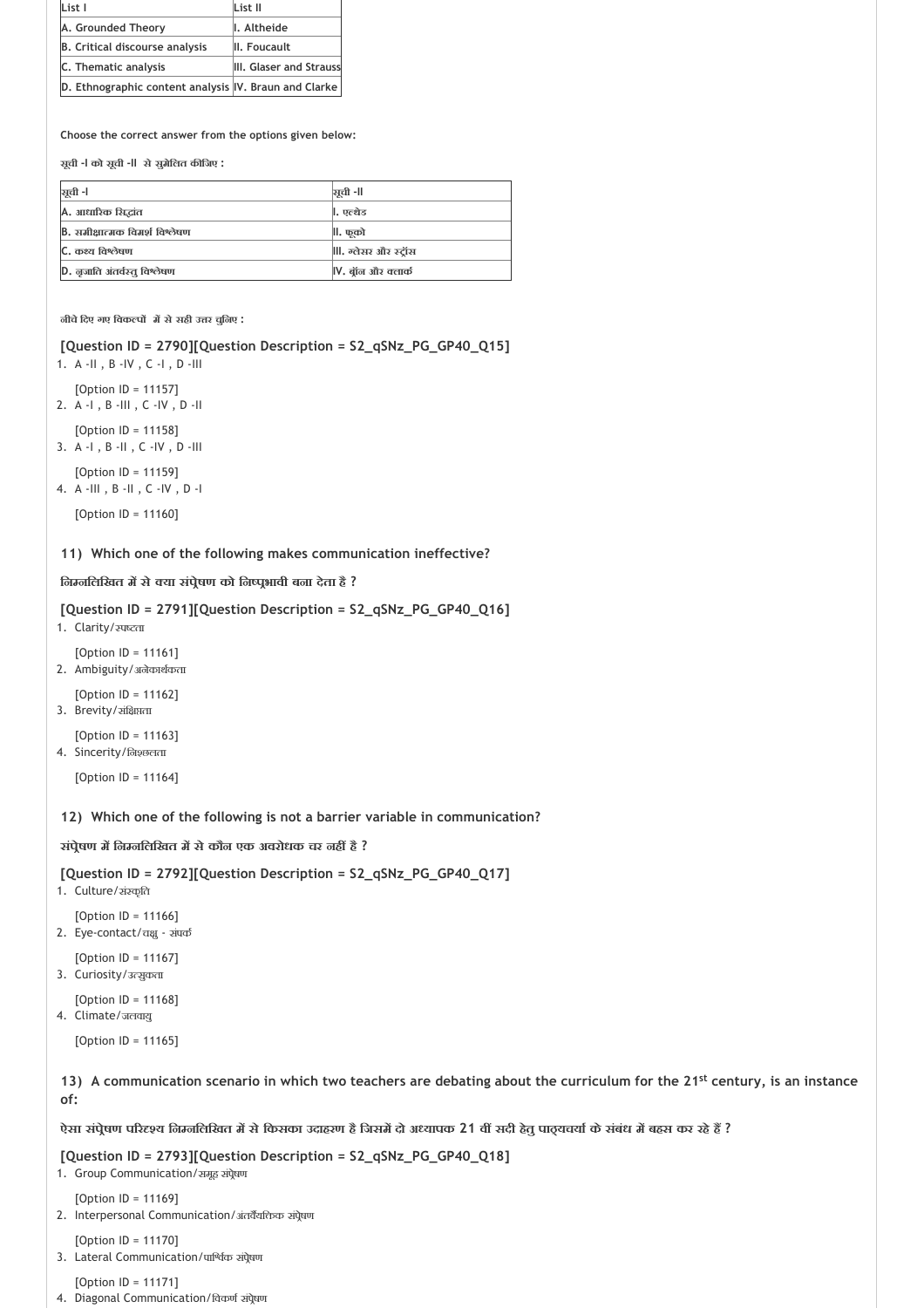[Option ID = 11172]

**14) In which one of the following types of communication, the data is pushed from a server to a client without client request?**

निम्नलिखित में से किस पूकार के संपेषण में पूयोक्ता के अनुरोध के बिना ही सर्वर से पूयोक्ता तक दत्त (डाटा) धकेल दिया जाता है

**[Question ID = 2794][Question Description = S2\_qSNz\_PG\_GP40\_Q19]**

1. Pull Technology/खींचना (पूल) पूरैद्योगिकी

[Option ID = 11173] 2. Education Technology/शिक्षा प्रौद्योगिकी

- [Option ID = 11174]
- 3. Push Technology/धकेलना (पुश) प्रौद्योगिकी

[Option ID = 11175] 4. Ancient Technology/प्राचीन प्रौद्योगिकी

[Option ID = 11176]

**15) Given below are two statements, one is labelled as Assertion A and the other is labelled as Reason R** 

**Assertion A : Active participation of all students in a classroom is an indicator of the teachers' communication skills.**

**Reason R : Teachers should focus more on classroom management (as discipline matters) than instruction.** 

```
In light of the above statements, choose the correct answer from the options given below
```
**नीचेदो कथन िदए गए ह : एक अिभकथन (Assertion A) के प म और दूसरा उसकेकारण (Reason R) के प म :**

**अिभकथन (A) : क ा म सभी िव ािथ य क सिक य सहभािगता अ यापक केसंप ेषण कौशल का सूचक है**

**कारण (R) : अ यापक को अनुदेश के थान पर क ा प बंधन (जैसेअनुशासन संबंधी िवषय) पर फोकस करना चािहए**

**उपयु कथन केआलोक म , नीचेिदए गए िवक प म सेसही उ र का चयन क िजए :**

#### **[Question ID = 2795][Question Description = S2\_qSNz\_PG\_GP40\_Q20]**

1. Both A and R are true and R is the correct explanation of A/(A) और (R) दोनों सत्य हैं और (R), (A) की सही व्याख्या है

[Option ID = 11177] 2. Both A and R are true but R is NOT the correct explanation of A/(A) और (R) दोनों सत्य हैं परन्तु (R), (A) की सही व्याख्या नहीं है

[Option ID = 11178]

3. A is true but R is false/(A) सत्य है, परन्तु (R) असत्य है

```
[Option ID = 11179]
4. A is false but R is true/(A) असत्य है, परन्तु (R) सत्य है
```
[Option ID = 11180]

**16) What comes next in the following sequence?**

 $\frac{1}{2}, \frac{2}{6}, \frac{4}{18}, \frac{8}{54}, ?$ 

**िन निलिखत अनुक म म आगे या आता है ?**

 $\frac{1}{2}$ ,  $\frac{2}{6}$ ,  $\frac{4}{18}$ ,  $\frac{8}{54}$ , ?

**[Question ID = 2796][Question Description = S2\_qSNz\_PG\_GP40\_Q21]**

```
1. 10/108
   [Option ID = 11181]
2. 24/108
   [Option ID = 11182]
3. 16/162
   [Option ID = 11183]
4. 16/106
```
[Option ID = 11184]

**17) Given below are two statements**

**Statement I: The product of all the digits on the dial of a telephone is 15840.**

**Statement II: At 10% interest rate, Rs 10000 will become Rs. 13310 in 3 years, when interest is compounded annually.** 

**In light of the above statements, choose the** *correct* **answer from the options given below**

**नीचेदो कथन िदए गए ह :**

**कथन ‐ I : टेलीफोन केडायल पर सभी अंक का गुणनफलन 15840 है**

**कथन ‐ II : 10% याज दर पर 10000 पये 3 वष म 13310 पयेहो जाएंगेजब याज वािष क प सेसंयोिजत िकया जाए**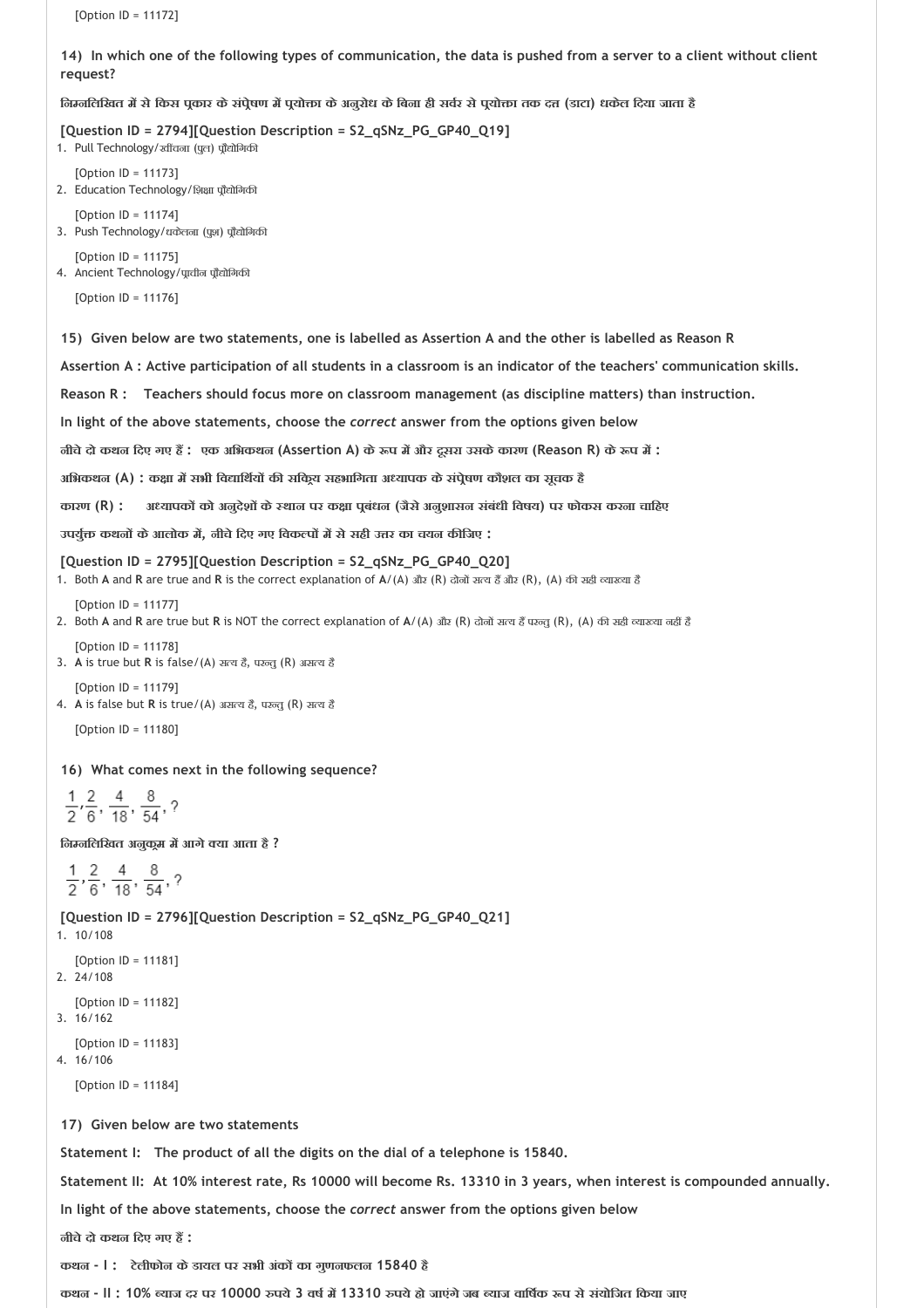```
18) 
Consider the following fractions:
 19) 
The angle made by the minute hand of a clock while moving from 4:40 pm to 6:10 pm is
 20) 
A vendor allows a discount of 16% to his customers and still gains 20%. The marked price of an item, which costs the
उपयु कथन केआलोक म , नीचेिदए गए िवक प म सेसही उ र का चयन क िजए :
[Question ID = 2797][Question Description = S2_qSNz_PG_GP40_Q22]
1. Both Statement I and Statement II are true/कथन I और II दोनों सत्य हैं
   [Option In = 11185]2. Both Statement I and Statement II are false/कथन I और II दोनों असत्य हैं
   [Option ID = 11186]
3. Statement I is true but Statement II is false/कथन I सत्य है, किन्तु कथन II असत्य है
   [Option ID = 11187]
4. Statement I is false but Statement II is true/कथन I असत्य है, किन्तु कथन II सत्य है
   [Option ID = 11188]
  A. 8/9
  B. 9/11
  C. 2/3
  D. 7/9
  E. 7/11 
Which of the following is the correct decreasing sequence?
िन निलिखत िभ न पर िवचार क िजए :
A. 8/9
  B. 9/11
  C. 2/3
  D. 7/9
  E. 7/11 
नीचेिदए गए िवक प म सेसही उ र का चयन क िजए :
[Question ID = 2798][Question Description = S2_qSNz_PG_GP40_Q23]
1. B>A>D>E>C
   [Option ID = 11189]
2. A>B>D>C>E
   [Option ID = 11190]
3. A>B>C>E>D
   [Option ID = 11191]
4. B>A>C>E>D
   [Option ID = 11192]
घड़ी म िमनट क सुई अपरा 4:40 बजेसेअपरा 6:10 बजेक ओर जानेम कौन सा कोण बनाती है ?
[Question ID = 2799][Question Description = S2_qSNz_PG_GP40_Q24]
1. 450°
   [Option ID = 11193]
2. 540°
   [Option ID = 11194]
3. 490°
   [Option ID = 11195]
4. 610°
   [Option ID = 11196]
vendor ₹ 11900, is
एक विक्रेताअपने गृहकों को 16% का बट्टा (डिस्काउंट) देता है और फिर भी 20% लाभ अर्जित करता है विक्रेताको जो वस्तू ₹ 11900 में पूाप्त होती है, उस का
अंिकत मू य है ‐
```

```
[Question ID = 2800][Question Description = S2_qSNz_PG_GP40_Q25]
```
1. ₹ 17000 [Option ID = 11197] 2. ₹ 15700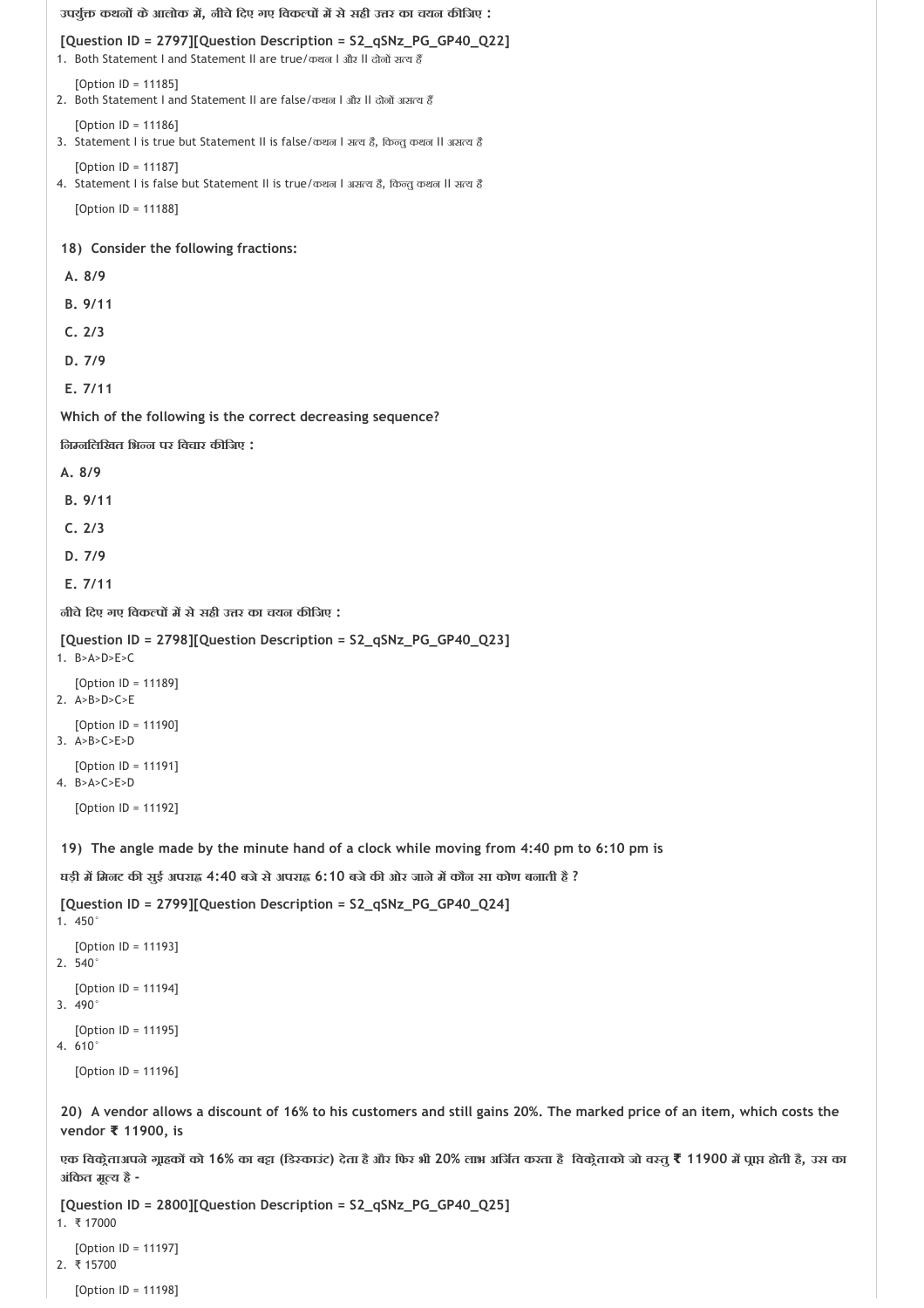```
3. ₹ 16800
```

```
[Option ID = 11199]
4. ₹ 14800
```
[Option ID = 11200]

**21) Match List I with List II**

| List I                        | List II                                |
|-------------------------------|----------------------------------------|
| <b>Functions of Language</b>  | <b>Examples</b>                        |
| A. Directive Function         | I. That's too bad.                     |
| <b>B. Expressive Function</b> | II. I apologise.                       |
| C. Informative Function       | III. Close the window.                 |
| D. Performative Function      | IV. New Delhi is the capital of India. |

**Choose the correct answer from the options given below:**

**सूची ‐I को सूची ‐II सेसुमेिलत क िजए :**

| ञ्जूची -।                       | ञ्चची -॥                                     |
|---------------------------------|----------------------------------------------|
| (भाषा के पूकार्य)               | (उदाहरण)                                     |
| A. लिर्देशात्मक पुकार्य         | ।. वह बहुत ख़राब है                          |
| <b>B.</b> अभिव्यक्तिपरक पुकार्य | ll. मैं क्षमा चाहता हं                       |
| C. सूचनात्मक पुकार्य            | , ख़िडकी बंद कर दो                           |
| D. निष्पादन पकार्य              | $\parallel$ V. नई दिल्ली भारत की राजधानी हैं |

**नीचेिदए गए िवक प म सेसही उ र चुिनए :**

**[Question ID = 2801][Question Description = S2\_qSNz\_PG\_GP40\_Q26]**

1. A ‐II , B ‐III , C ‐I , D ‐IV

[Option ID = 11201] 2. A ‐III , B ‐I , C ‐IV , D ‐II

[Option ID = 11202] 3. A ‐II , B ‐I , C ‐IV , D ‐III

[Option ID = 11203] 4. A ‐III , B ‐IV , C ‐II , D ‐I

[Option ID = 11204]

**22) Identify the fallacy committed in the argument: "Since all humans are mortal, the human race must some day come to an end".**

**िन निलिखत म तक दोष क पहचान क िजए :**

**''चूंिक सभी मनु य न र ह , अतः एक िदन मानव जाित अव य समा हो जाएगी ''**

## **[Question ID = 2802][Question Description = S2\_qSNz\_PG\_GP40\_Q27]**

- 1. Fallacy of Amphiboly/वाक्य छल
- [Option ID = 11205] 2. Fallacy of Composition/संगूह दोष
- [Option ID = 11206]
- 3. Fallacy of Division/विगूह दोष
- [Option ID = 11207] 4. Fallacy of Converse Accident/उपाधि - व्यत्यय - दोष
	- [Option ID = 11208]

## **23) Identify the fallacy committed in the argument**

**Some spaniels are not good hunters.**

**All spaniels are gentle dogs.** 

**Therefore, no gentle dogs are good hunters.**

**िन निलिखत म तक दोष क पहचान क िजए :**

**कुछ पेिनयल अ छेिशकारी नह होतेह** 

**सभी पेिनयल शांत (ज टल) कु ेहोतेह** 

**अतः, कोई भी शांत कु ा अ छा िशकारी नह होता है**

**[Question ID = 2803][Question Description = S2\_qSNz\_PG\_GP40\_Q28]**

1. Fallacy of Exclusive Premises/ व्यावर्तक आधारिका दोष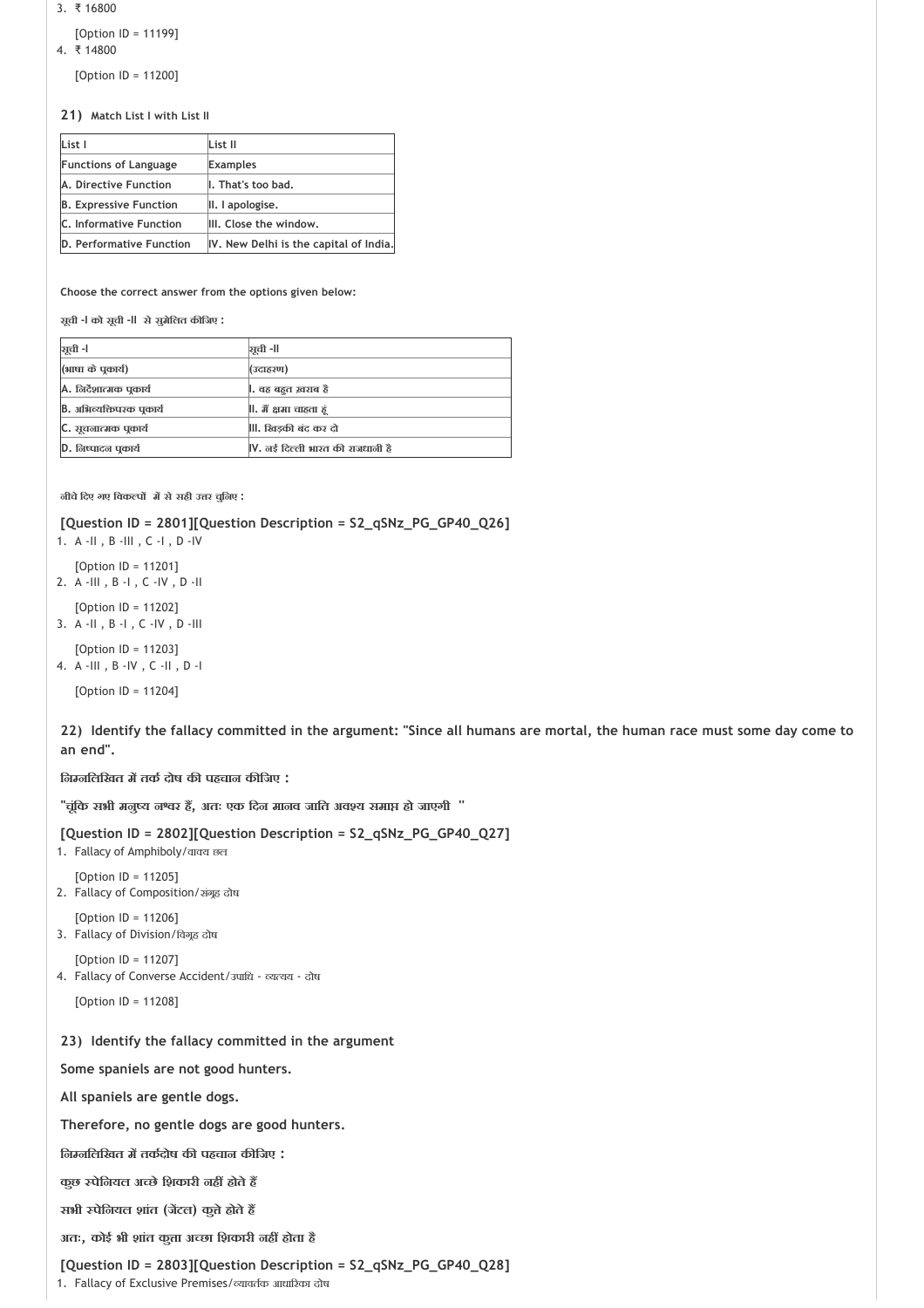```
24) 
Which of the following pramanas are accepted by the Nyāya School?
   [Option ID = 11209]
2. Fallacy of Illicit Major/अव्याप्त - साध्य - दोष
   [Option ID = 11210]
3. Fallacy of Illicit Minor/अल्याप्त - पक्ष - दोष
   [Option ID = 11211]
4. Fallacy of Four Terms/चार पद दोष
   [Option ID = 11212]
A. Pratyakṣa
```
- **B. Anumāna**
- **C. Upamāna**
- **D. S abda**
- **E. Arthāpatti**

 **याय िवचार प ित म िन निलिखत म सेकौन सेप माण मा य ह ?**

- A. **पुत्य**क्ष
- **B. अनुमान**
- **C. उपमान**
- D. **शब्द**
- **E. अथा पि**

**नीचेिदए गए िवक प म सेसही उ र का चयन क िजए :**

```
[Question ID = 2804][Question Description = S2_qSNz_PG_GP40_Q29]
```

```
1. A, B and D only/केवल A, B और D
```

```
[Option ID = 11213]
2. A, B and C only/केवल A, B और C
```

```
[Option ID = 11214]
```
3. A, B, C and D only/केवल A, B, C और D

[Option ID = 11215] 4. A, B, D and E only/केवल A, B, D और E

[Option ID = 11216]

**25) Given below are two statements, one is labelled as Assertion A and the other is labelled as Reason R** 

**Assertion A : According to the Nyāya system, the argument "Sound is quality because it is visible is fallacious."** 

**Reason R : It commits the fallacy of Svarupāsidhha.** 

**In light of the above statements, choose the** *most appropriate* **answer from the options given below** 

**नीचेदो कथन िदए गए ह : एक अिभकथन (Assertion A) के प म और दूसरा उसकेकारण (Reason R) के प म :**

**अिभकथन (A) : याय प णाली केअनुसार, '' विन एक गुण है य िक यह यमान है'' तक दोषपूण है**

**कारण (R) : यह व प अिस दोष है**

**उपरो कथन केआलोक म , नीचेिदए िवक प म सेसही उ र का चयन क िजए :**

**[Question ID = 2805][Question Description = S2\_qSNz\_PG\_GP40\_Q30]**

1. Both A and R are correct and R is the correct explanation of A/(A) और (R) दोनों सही हैं और (R), (A) की सही व्याख्या है

[Option ID = 11217]

- 2. Both A and R are correct but R is NOT the correct explanation of A/(A) और (R) दोनों सही हैं परन्तु (R), (A) की सही व्याख्या नहीं हैं [Option ID = 11218]
- 3. A is correct but R is not correct/(A) सही है परन्तु (R) सही नहीं है
- 4. A is not correct but R is correct/(A) सही नहीं है परन्तु (R) सही है

[Option ID = 11220]

[Option ID = 11219]

**26) What type of non‐volatile memory would most likely store firmware, like a computer's BIOS?**

कंप्यूटर के बी आई ओ एस जैसे फर्मवेयर को निम्नलिखित में से किस पुकार की गैर - लोपशील मेमोरी भंडार में रखे जाने की सर्वाधिक संभावना है ?

**[Question ID = 2806][Question Description = S2\_qSNz\_PG\_GP40\_Q31]** 1. RAM/आर ए एम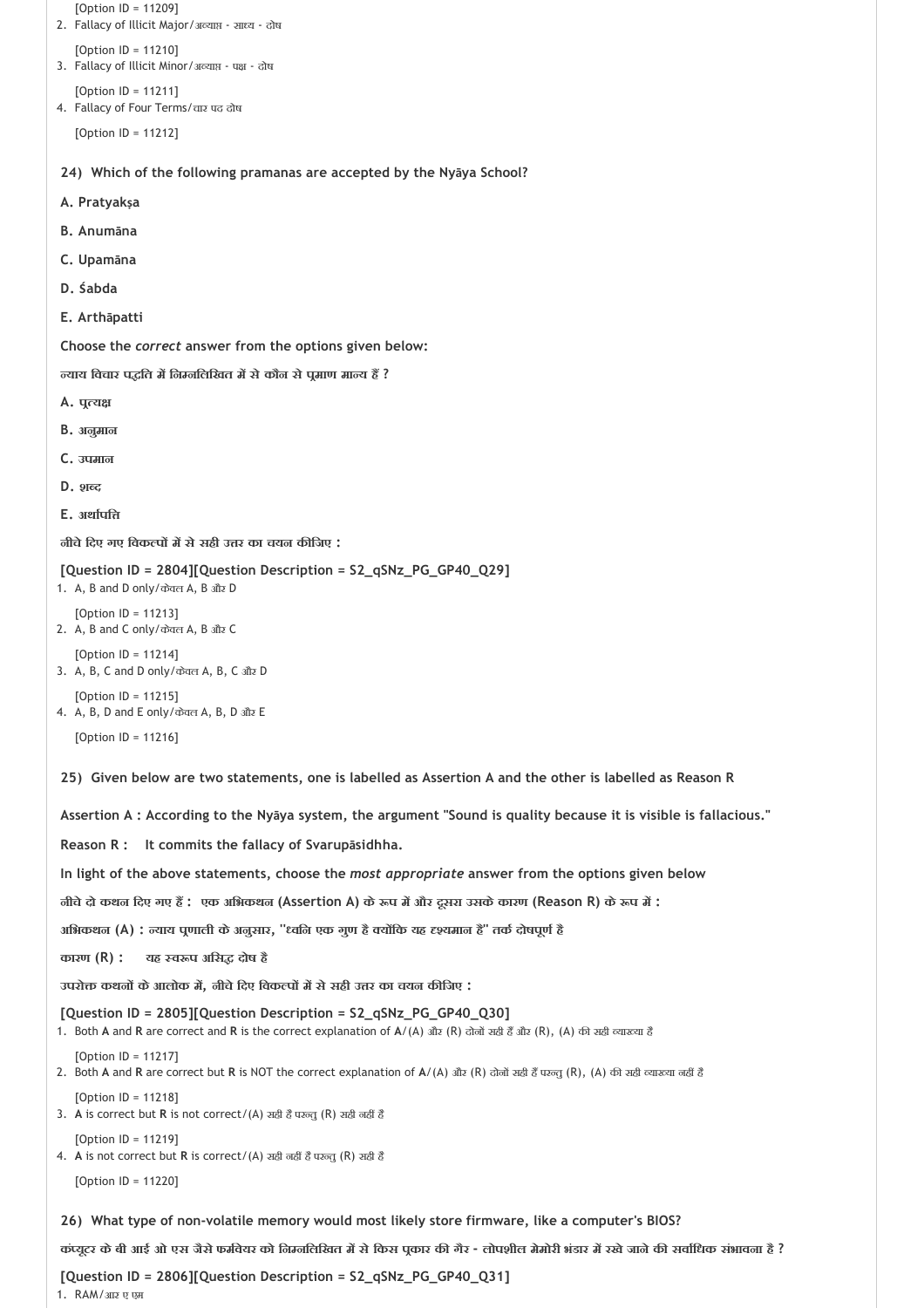```
27) 
Identify the correct sequence of the following storage devices in the descending order of their emergence.
 28) 
Given below are two statements
 29) 
With respect to computer storage devices, which of the following is/are magnetic storage device(s)?
   [Option ID = 11221]
2. EEPROM/ई ई पी आर ओ एम
   [Option ID = 11222]
3. Hard Disk/हार्ड डिस्क
   [Option ID = 11223]
4. Tape Drive/टेप ड्राइव
   [Option ID = 11224]
A. DVD
B. CD‐ROM
C. Magnetic Tape
D. Floppy Disk 
Choose the correct answer from the options given below
िन निलिखत भंडारण साधन केउदय केअवरोही क मानुसार सही अनुक म क पहचान क िजए :
A. डी वी डी
B. सी डी ‐ आर ओ एम
C. मे नेिटक टेप
D. लापी िड क
नीचेिदए गए िवक प म सेसही उ र का चयन क िजए :
[Question ID = 2807][Question Description = S2_qSNz_PG_GP40_Q32]
1. B, A, D, C
   [Option ID = 11225]
2. A, B, C, D
   [Option ID = 11226]
3. A, C, D, B
   [Option ID = 11227]
4. A, B, D, C
   [Option ID = 11228]
Statement I : 'Twitter' is a microblogging site that is very restricted on the size of the post.
Statement II : 'Wiki' allows readers to edit posts, and entries in it are usually not in chronological order.
In light of the above statements, choose the correct answer from the options given below
वेबसाइट केसंबंध म नीचेदो कथन िदए गए ह :
कथन ‐ I : 'ि वटर' एक माइक ो लािगंग साइट हैजो प यो ा क पो ट केआकार केबारेम अ यिधक सीिमत है
कथन ‐ II : 'िवक ' अपनेपाठक को पो ट संपािदत करनेक अनुमित देता हैऔर इसम प िवि यां सामा यतया कालक मानुसार नह होती है
उपयु कथन केआलोक म , नीचेिदए गए िवक प म सेसही उ र का चयन क िजए :
[Question ID = 2808][Question Description = S2_qSNz_PG_GP40_Q33]
1. Both Statement I and Statement II are true/कथन I और II दोनों सत्य हैं
   [Option ID = 11229]
2. Both Statement I and Statement II are false/कथन I और II दोनों असत्य हैं
   [Option ID = 11230]
3. Statement I is true but Statement II is false/कथन I सत्य है, किन्तु कथन II असत्य है
   [Option ID = 11231]
4. Statement I is false but Statement II is true/कथन I असत्य है, किन्तु कथन II सत्य है
   [Option ID = 11232]
A. CD‐R
```
- **B. DVD‐RW**
- **C. Flash memory stick**
- **D. External Hard Drive**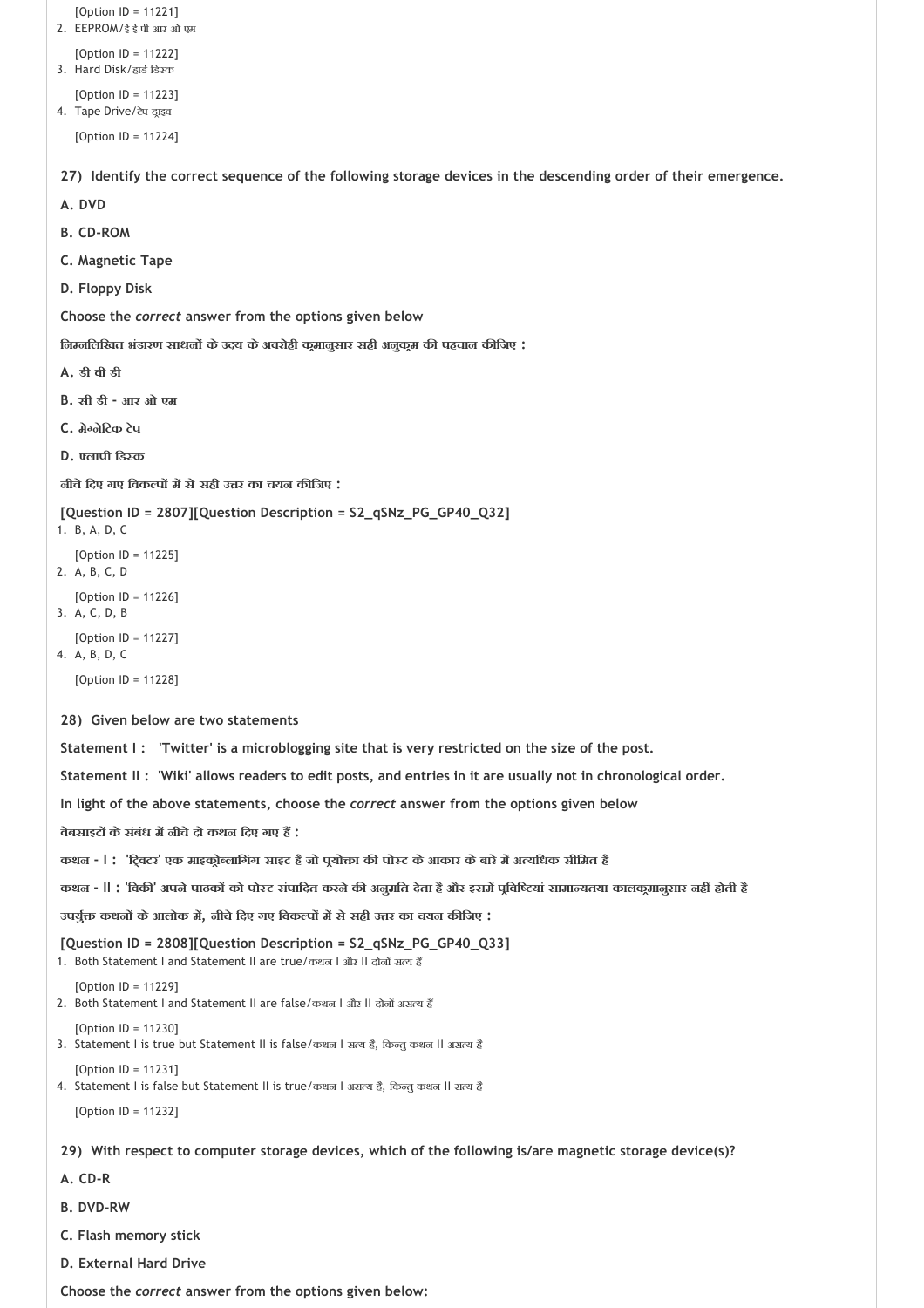**कं यूटर भंडारण साधन केसंबंध म , िन निलिखत म सेकौन ‐ कौन मे नेिटक भंडारण साधन ह ?**

- **A. सी डी ‐ आर**
- **B. डी वी डी ‐ आर ड यू**
- **C. लैश मेमोरी ि टक**
- **D. बाहरी हाड ड ाइव**

**नीचेिदए गए िवक प म सेसही उ र का चयन क िजए :**

```
[Question ID = 2809][Question Description = S2_qSNz_PG_GP40_Q34]
```

```
1. C only/केवल C
```

```
[Option ID = 11233]
2. D only/केवल D
```

```
[Option ID = 11234]
```
3. C and D only/केवल C और D

```
[Option ID = 11235]
4. A and B only/केवल A और B
```
[Option ID = 11236]

**30) Match List I with List II**

| List I                | List II              |
|-----------------------|----------------------|
| <b>Memory Devices</b> | <b>Memory Types</b>  |
| A. Pen Drive          | I. Optical memory    |
| <b>B. Hard Disk</b>   | II. Flash Memory     |
| C. CD ROM             | III. Magnetic Memory |
| D. RAM                | IV. Volatile Memory  |

**Choose the correct answer from the options given below:**

**सूची ‐I को सूची ‐II सेसुमेिलत क िजए :**

| ञूची -l          | ञ्जूची -ll                   |
|------------------|------------------------------|
| (मेमोरी साधन)    | (मेमोरी पुकार)               |
| A. पेन डाइव      | ।. पुकाशीय मेमोरी            |
| B. हार्ड डिस्क   | . पत्तैश मेमोरी              |
| C. सी डी आर ओ एम | III. चुंबकीय मेमोरी          |
| D. आर ए एम       | $\mathsf{IV.}$ लोपशील मेमोरी |

**नीचेिदए गए िवक प म सेसही उ र चुिनए :**

```
[Question ID = 2810][Question Description = S2_qSNz_PG_GP40_Q35]
```
1. A ‐II , B ‐III , C ‐I , D ‐IV

```
[Option ID = 11237]
2. A ‐III , B ‐II , C ‐I , D ‐IV
```

```
[Option ID = 11238]
3. A ‐II , B ‐III , C ‐IV , D ‐I
```

```
[Option ID = 11239]
```
4. A ‐IV , B ‐III , C ‐II , D ‐I

[Option ID = 11240]

**31) Given below are two statements**

**Statement I: Oxidative stress is an imbalance between accumulation of oxygen reactive substances and ability of body to destroy them.**

**Statement II: Oxidative stress is significantly lowered by the presence of oxidants.**

**In light of the above statements, choose the** *correct* **answer from the options given below**

**नीचेदो Statement िदए गए ह :** 

**Statement I: आ सीकृत दबाव आ सीजन संिक या मक पदाथ केएकत ण और उ ह न करनेक शरीर क मता केबीच असंतुलन है**

**Statement II: आ सीकृत दबाव आ सीकर क उपि थित म काफ कम हो जाता है**

**उपरो कथन केआलोक म , नीचेिदए िवक प म सेसही उ र का चयन क िजए :**

**[Question ID = 2811][Question Description = S2\_qSNz\_PG\_GP40\_Q36]** 1. Both Statement I and Statement II are true/Statement I और Statement II दोनों सत्य हैं और Statement II, Statement I की सही व्याख्या है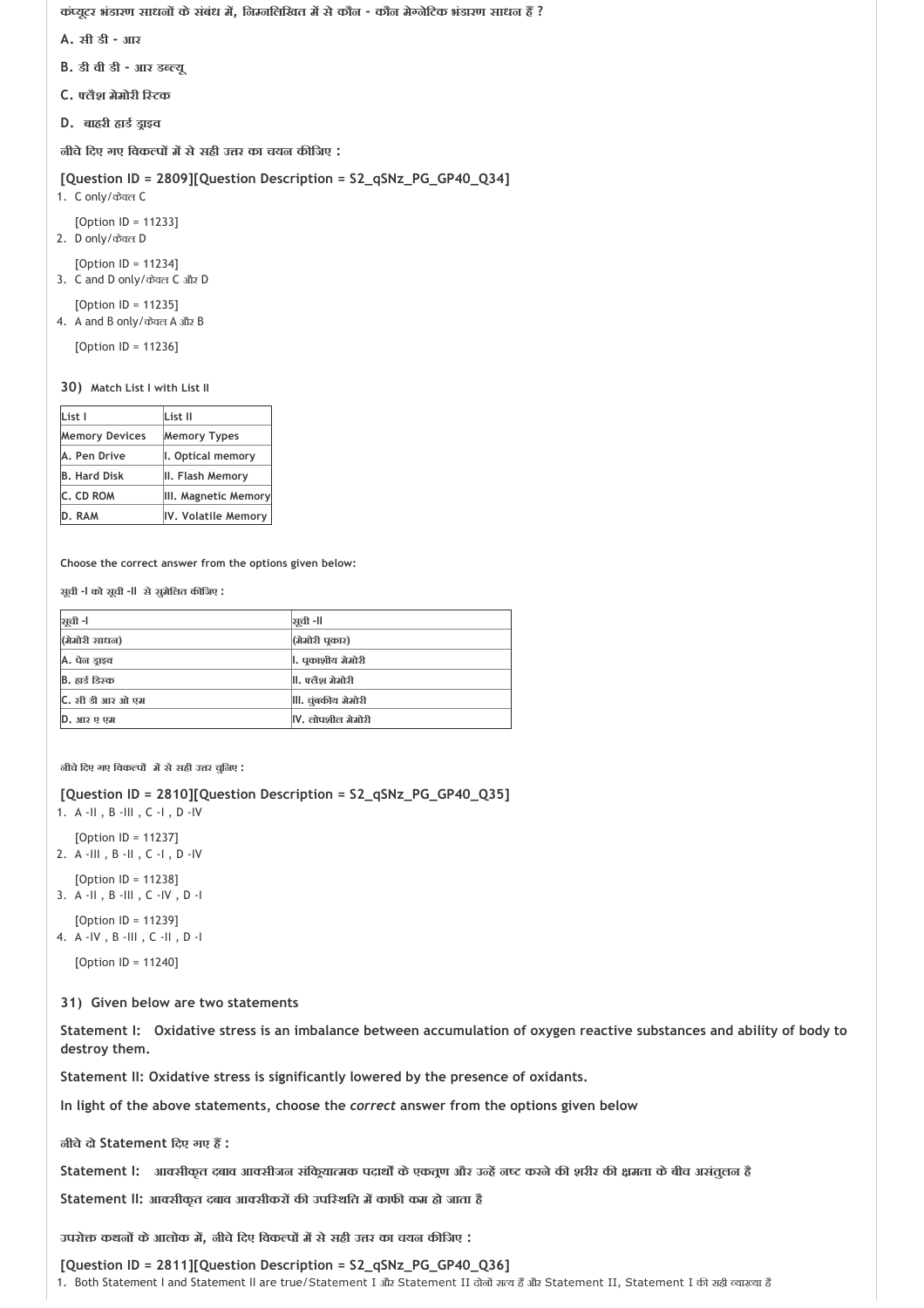**32) What is gasohol? 33) The target year for achieving the Sustainable Development Goals is** [Option ID = 11241] 2. Both Statement I and Statement II are false/Statement I और Statement II दोनों सत्य हैं परन्तु Statement II, Statement I की सही व्याख्या नहीं है [Option ID = 11242] 3. Statement I is true but Statement II is false/Statement I सत्य है, पख़्त Statement II असत्य है [Option ID = 11243] 4. Statement I is false but Statement II is true/Statement I असत्य है, परन्तु Statement II सत्य है [Option ID = 11244] **गैसोहोल या है ? [Question ID = 2812][Question Description = S2\_qSNz\_PG\_GP40\_Q37]** 1. A type of chemical used for chemical remediation of waste water/अपशिष्ट जल के रासायनिक उपचार के लिए पूयोग किया जाने वाला एक पूकार का रसायन  $[Option ID = 11245]$ 2. An instrument used to detect gas leakages in factories/फैक्टरियों में गैस रिसाब का पता लगाने के लिए पूयोग किया जाने वाला एक उपकरण [Option ID = 11246] 3. Mixture of gasoline and ethanol/गैसोलिन और एथेनोल का सम्मिश्रण [Option ID = 11247] 4. A type of chemical for the decomposition of stubbles/पराली (रटब्बल) के विघटन के लिए एक पूकार का रसायन [Option ID = 11248] **संधारणीय िवकास ल य (एस डी जी) को प ा करनेका ल य वष है : [Question ID = 2813][Question Description = S2\_qSNz\_PG\_GP40\_Q38]** 1. 2020 [Option ID = 11249] 2. 2025 [Option ID = 11250] 3. 2030 [Option ID = 11251] 4. 2035 [Option ID = 11252]

**34) Match List I with List II**

| List I                                           | List II              |
|--------------------------------------------------|----------------------|
| Disaster Management Cycle Components Explanation |                      |
| A. Prevention                                    | I. Land-use planning |
| <b>B.</b> Preparedness                           | II. Rescue           |
| C. Recovery                                      | III. Risk assessment |
| D. Response                                      | IV. Construction     |

**Choose the correct answer from the options given below:**

**सूची ‐I को सूची ‐II सेसुमेिलत क िजए :**

| ञूची -l                   | ञ्जूची -ll           |
|---------------------------|----------------------|
| (आपदा पूर्बंधन चक् संघटक) | (वर्णन)              |
| <b>A.</b> निवारण          | ।. भू उपयोग योजन     |
| <b>B.</b> तैयारी          | ll. बचाव             |
| C. पूनरुत्थान             | . जोखिम आकल <b>न</b> |
| D. पूत्युत्तर             | $IV.$ निर्माण        |

**नीचेिदए गए िवक प म सेसही उ र चुिनए :**

**[Question ID = 2814][Question Description = S2\_qSNz\_PG\_GP40\_Q39]**

1. A ‐III , B ‐I , C ‐II , D ‐IV

[Option ID = 11253]

2. A ‐III , B ‐I , C ‐IV , D ‐II

[Option ID = 11254] 3. A ‐I , B ‐III , C ‐II , D ‐IV

[Option ID = 11255]

4. A ‐I , B ‐III , C ‐IV , D ‐II

[Option ID = 11256]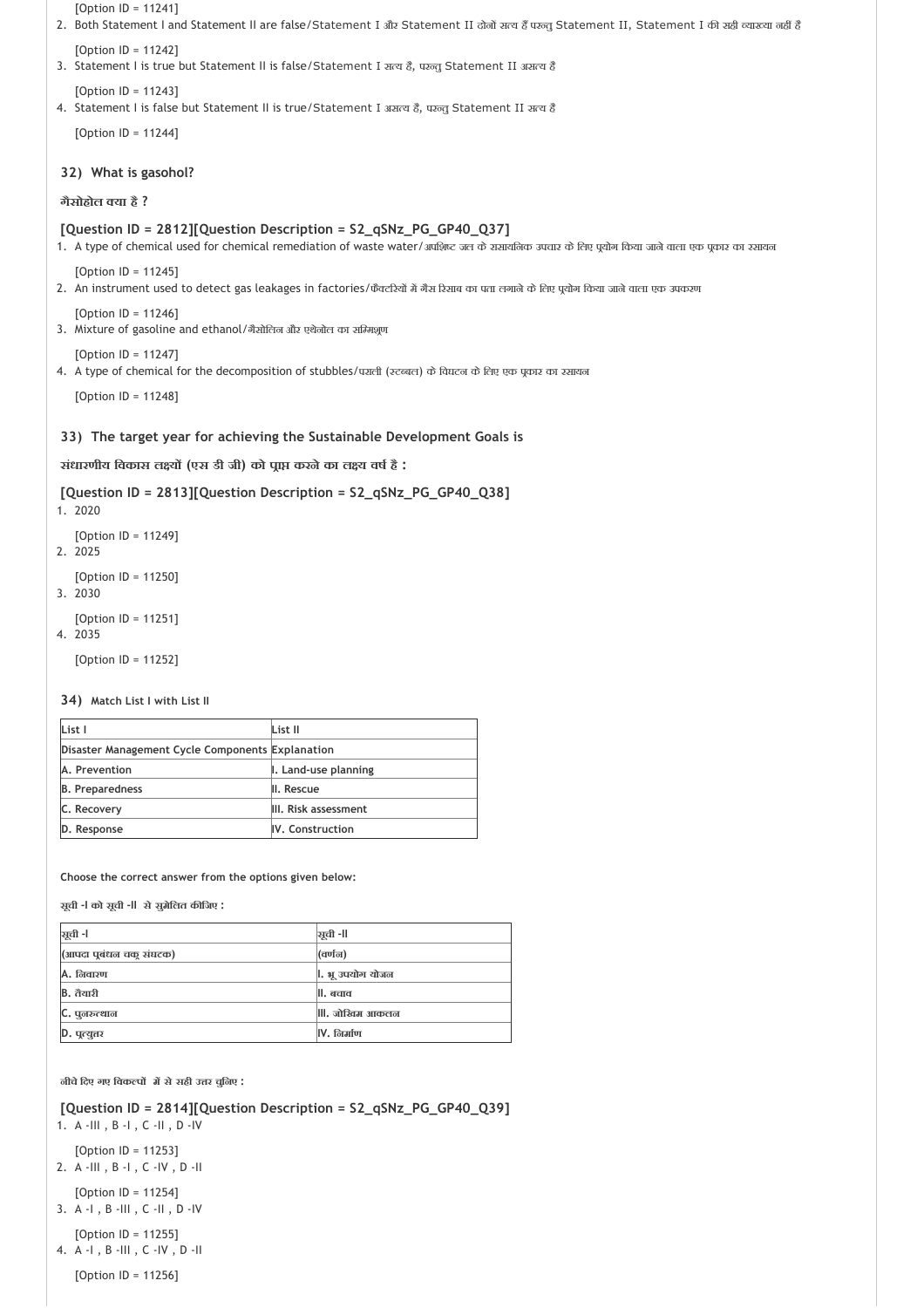```
35) 
Given below are two statements, one is labelled as Assertion A and the other is labelled as Reason R 
 36) 
For reservation of the socially disadvantaged sections, the ceiling fixed by the Supreme Court of India is‐
Assertion A: The decibel level for a given loudness may be different at different frequencies in the audible range.
Reason R: The human ear has a differential frequency response. 
In light of the above statements, choose the correct answer from the options given below
नीचेदो कथन िदए गए ह : एक अिभकथन (Assertion A) के प म और दूसरा उसकेकारण (Reason R) के प म :
अभिकथन (A) : पूदत्त ध्वनि पूबलता के लिए शूव्यता परास में भिन्न भिन्न आवृतियों पर शूव्यता (डेसीबल) स्तर भिन्न हो सकता है
कारण (R) : मानव कण का िवभेदक आवृि प यु र होता है
उपरो कथन केआलोक म , नीचेिदए िवक प म सेसही उ र का चयन क िजए :
[Question ID = 2815][Question Description = S2_qSNz_PG_GP40_Q40]
1. Both A and R are true and R is the correct explanation of A/(A) और (R) दोनों सत्य हैं और (R), (A) की सही व्याख्या है
   [Option ID = 11257]
2. Both A and R are true but R is NOT the correct explanation of A/(A) और (R) दोनों सत्य हैं परन्तु (R), (A) की सही व्याख्या नहीं है
   [Option ID = 11258]
3. A is true but R is false/(A) स य है, पर तु (R) अस य है
   [Option ID = 11259]
4. A is false but R is true/(A) असत्य है, परन्तु (R) सत्य है
   [Option ID = 11260]
सामािजक प सेसुिवधावंिचत तबक केिलए आर ण केसंबंध म भारत केउ चतम यायालय ारा िनधा रत अिधकतम सीमा है :
[Question ID = 2816][Question Description = S2_qSNz_PG_GP40_Q41]
1. 28%
   [Option ID = 11261]
2. 40%
   [Option ID = 11262]
3. 50%
```
[Option ID = 11263] 4. 55%

[Option ID = 11264]

**37) Which of the following is termed as the Magna Carta of English Education in India.**

#### **िन निलिखत म सेिकसेभारत म अंग ेजी िश ा का महािधकार ‐ पत कहा जाता है ?**

```
[Question ID = 2817][Question Description = S2_qSNz_PG_GP40_Q42]
```
1. Elphinstone's minute/एत्फिश्टन कार्यवृत्त

- [Option ID = 11265] 2. Macaulay's minute/ मैकाले कार्यवृत्त
- [Option ID = 11266] 3. Wardha education scheme/वर्धा शिक्षा स्किम

[Option ID = 11267] 4. Wood's Despatch/वुड्स प्रेषण (डिस्पैच)

[Option ID = 11268]

**38) According to the Indian Constitution, some fundamental rights of the citizens can be suspended during**

**भारतीय संिवधान केअनुसार नाग रक केकुछ मूलभूत अिधकार को िन निलिखत म सेिकसकेदौरान िनलंिबत िकया जा सकता है ?**

**[Question ID = 2818][Question Description = S2\_qSNz\_PG\_GP40\_Q43]**

1. National disasters/राष्ट्रीय आपदा

[Option ID = 11269] 2. National emergency/राष्ट्रीय आपात स्थिति

[Option ID = 11270] 3. Financial emergency/वित्तीय आपात स्थिति

[Option ID = 11271]

```
4. National elections/राष्ट्रीय निर्वाचन
```
[Option ID = 11272]

**39) Given below are two statements, one is labelled as Assertion A and the other is labelled as Reason R** 

**Assertion A: The complexity of the social context in which higher education exists in India, very likely, makes systemic reforms impossible**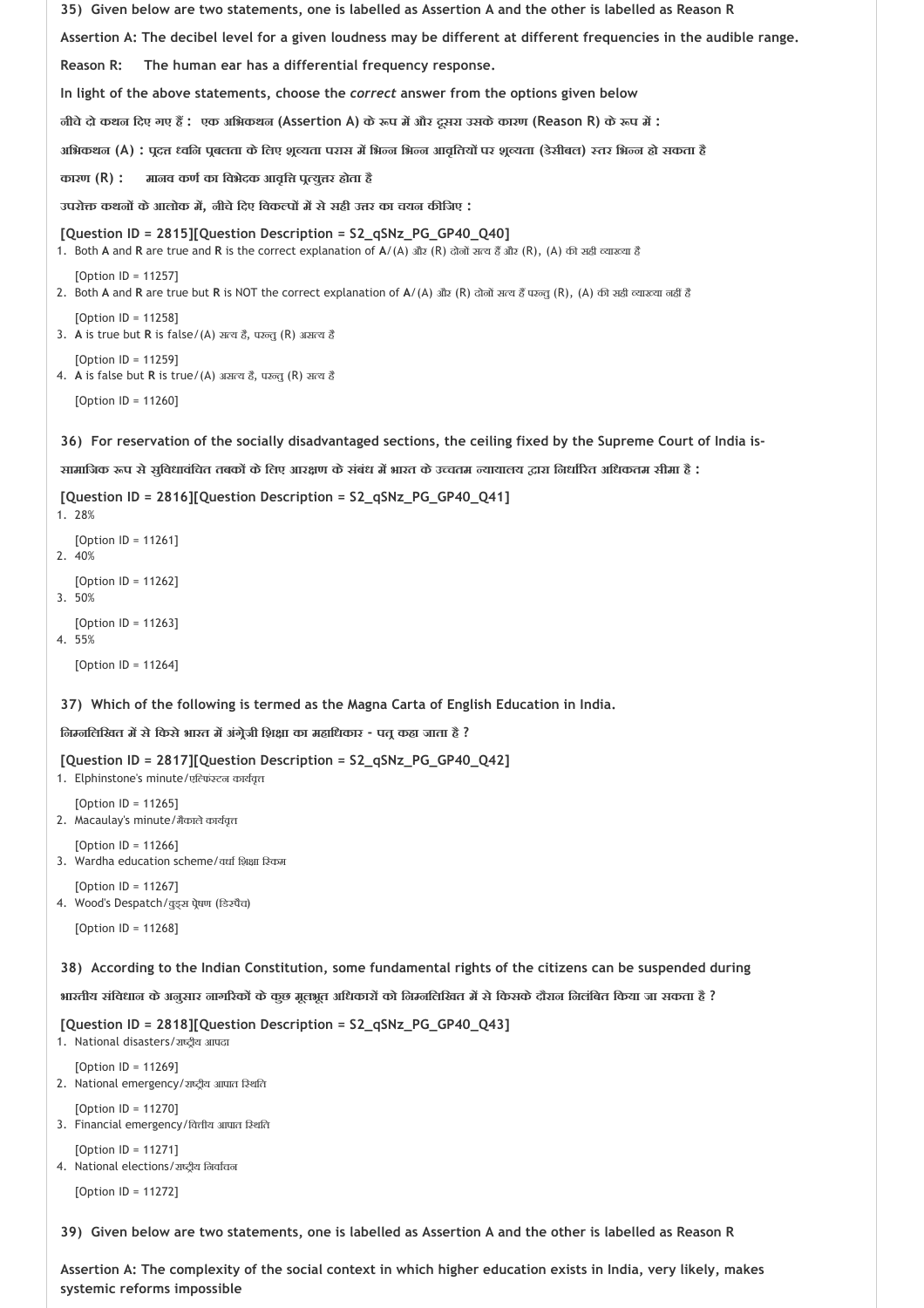**Reason R: The inadequacy of infrastructure and the attitude of the academic community to prefer status quo than taking risks, with experiments and innovation that**

 **require initiative and considerable efforts, are the principal impediments.** 

**In light of the above statements, choose the** *most appropriate* **answer from the options given below** 

**नीचेदो कथन िदए गए ह : एक अिभकथन (Assertion A) के प म और दूसरा उसकेकारण (Reason R) के प म :**

**अिभकथन (A) : भारत म उ च िश ा क िव मानता केसामािजक संदभ क जिटलता संभवतः प णाली गत सुधार को असंभव बना देती है**

कारण (R) : अपर्याप्त अवसंरचना और अकादमिक समुदाय द्वारा पूयोग और नवीन परिवर्तनों का जोखिम उठाने की बजाय, क्योंकि इसमें पहल और काफी पयासों की **आव यकता है, यथा‐ि थित को अिधमानता देना प धान**

 **अवरोध ह** 

**उपरो कथन केआलोक म , नीचेिदए िवक प म सेसही उ र का चयन क िजए :**

#### **[Question ID = 2819][Question Description = S2\_qSNz\_PG\_GP40\_Q44]**

1. Both A and R are correct and R is the correct explanation of A/(A) और (R) दोनों सही हैं और (R), (A) की सही व्याख्या है

[Option ID = 11273]

2. Both A and R are correct but R is NOT the correct explanation of A/(A) और (R) दोनों सही हैं परन्तु (R), (A) की सही व्याख्या नहीं हैं

 $[Option II = 11274]$ 

3. A is correct but R is not correct/(A) सही है परन्तु (R) सही नहीं है

[Option ID = 11275] 4. A is not correct but R is correct/(A) सही नहीं है परन्तु (R) सही है

[Option ID = 11276]

**40) Given below are two statements**

**Statement I: Education for sustainable development has to be related to the process of taking decisions pertaining to economy, politics and natural environment** 

**Statement II: Inviting senior citizens to schools and allowing them to speak on the environment of their childhood, may help in developing a concept of sustainable development** 

**In light of the above statements, choose the** *most appropriate* **answer from the options given below**

**नीचेदो कथन िदए गए ह :**

कथून - | : संधारणीय विकास के लिए शिक्षा को अर्थव्यवस्था. राजनीति और पाकतिक पर्यावरण संबंधी निर्णय लेने की पकिया से संबद्ध होना है

**कथन ‐ II : व र नाग रक को िव ालय म आमंित त करनेऔर उ ह अपनी बा याव था केपया वरण केबारेम बोलनेक अनुमित देनेसेसंधारणीय िवकास क अवधारणा िवकिसत करनेम सहायता िमल सकती है**

**उपयु कथन केआलोक म , नीचेिदए गए िवक प म सेसबसेउपयु उ र का चयन क िजए :**

**[Question ID = 2820][Question Description = S2\_qSNz\_PG\_GP40\_Q45]**

1. Both Statement I and Statement II are correct/कथन I और II दोनों सही हैं

[Option ID = 11277] 2. Both Statement I and Statement II are incorrect/कथन I और II दोनों गलत हैं

[Option ID = 11278]

- 3. Statement I is correct but Statement II is incorrect/कथन I सही है, किन्तु कथन II गलत है
- [Option ID = 11279] 4. Statement I is incorrect but Statement II is correct/कथन I गलत है, किन्तु कथन II सही है
	- [Option ID = 11280]

#### Topic:‐ GP40\_D4\_SH1\_SET2\_C

**1) Read the given passage and answer the following question.**

**Leaders in powerful positions once thought workers should be told what to do and how to do it. They believed strict control was needed for the organization to function efficiently and effectively fixed organizational hierarchies, structured jobs and work processes and detailed procedures, let everyone know that those at the top had power and those at the bottom had none.**

**Today, the old views of the distribution of power are no longer valid. An emphasis on control serves to squelch motivation, innovation and morale, rather than produce desired results. Today's leaders share power rather than hoard it. They find ways to increase an organization's brain power by getting everyone involved and committed.**

**नीचेिदए ग ांश को पिढ़ए और प का उ र द :**

शक्तिशाली पदों पर बैठे नेता एक समय सोचा करते थे कि कर्मचारियों को यह बताया जाना चाहिए कि वे चया करें और कैसे करें उनका विश्वास था कि किसी संगठन को कुशल और पूभावी ढंग से चलाने के लिए कड़ा नियंतृण जरुरी है निश्चित सांगठनिक शुेणी कुम, सुरचित कार्य-भार और कार्य पूर्वत्रेयां के दुर्वाचा हरेक को बता देती थी कि ऊपर बैठे लोगों के पास ताकत है और नीचे चालां के **पास कुछ भी नह है**

शक्ति वितरण के ये पुराने हरिटकोण आज वैध नहीं रह गए हैं नियंतूण पर जोर देने से वाछित परिणा, नियार परिणा, नव परिवर्तन और मनोबल कुवला जाता है आज के नेता शक्ति जमा करने की बजाए उसे साझा करते हैं वे पुत्येक व्यक्ति को शामिल और पुतिबद्ध करा कर संगठन के बीढ़िक बल को बढ़ाने के उपाय ढूंढते हैं इसका एक कारण तो यह है कि आज की अर्थव्यवस्था, भूमि, भवन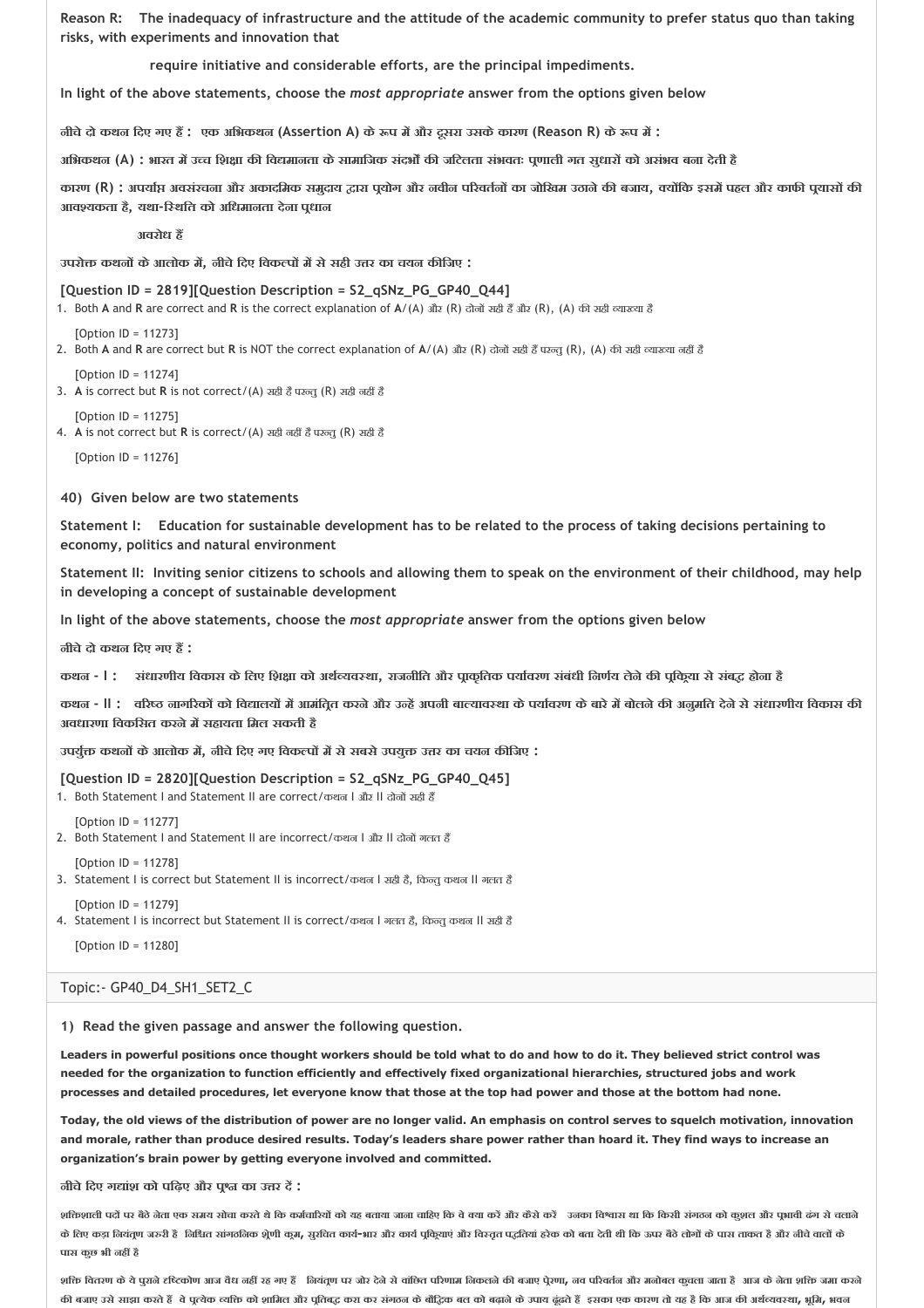और मशीनों की भौतिक परिसंपत्तियों की बजाए, बहुत तेजी के साथ सुवना पर आधारित होती जा रही हैं . संयुक्त राज्य में 50 वर्ष पूर्व ये परिसंपतियां बहुन के गैर-वित्तीय निगमों की कूल आरितयों का 73% होती थी वर्ष 2002 तक यह अनुपात घट कर लगभग 53 पूतिशत हो गया और अभी भी यह गिरावट जारी है हरका अर्थ है कि उत्पादन का पूर्खामेक कारक मानवीय ज्ञान है जो कर्मचारियों की शक्ति को बढता है अमरीका और अन्य विकसित देशों में कर्मचारियों के शैक्षिक और कौशल रसर में भी विगत अनेक दशकों में सतत वृद्धि हुई है अनेक व्यक्ति अब ऐसे संगठन में कार्य करने से संतुष्ट **नह हैजो उ ह भागीदारी और सीखनेका अवसर नह देता है** 

जब तक किसी संगठन को पुतिदिन 8 घंटे मशीन चलने के लिए मजदूर की जरूरत थी, पारंपरिक समादेश और नियंतृण की व्यवस्थाएं अच्छी तरह से कार्य कर रही थी परन्तु संगठनों को कर्मचारियों के दिमाग का कोई लाभ नहीं मिलता था आज सफलता सभी कर्मचारियों की बौदिक क्षमता पर निर्भर करती है और नेताओं को इस कठोर हकीकत का सामना करना है ; आप इमारतों और मशीनों का  **वािम व हो सकतेहै; इंसान केनह** 

#### **Which one of the following reflects the traditional conceptualization of leader?**

**िन निलिखत म सेकौन नेता का पारंप रक संप ययीकरण प ितिबंिबत करता है ?**

**[Question ID = 2821][Question Description = S2\_qSNz\_PG\_GP40\_Q46]**

1. Shares power with employees/कर्मचारियों के साथ शक्ति साझा करना

[Option ID = 11281]

- 2. Commands and controls employees/कर्मचारियों के लिए समादेश व नियंतूण
- [Option ID = 11282]
- 3. Creates opportunities for learning for employees/कर्मचारियों के लिए सीखने के अवसर सृजित करना

[Option ID = 11283]

4. Uses employees' knowledge/कर्मचारियों के ज्ञान का पयोग

[Option ID = 11284]

#### **2) Read the given passage and answer the following question.**

**Leaders in powerful positions once thought workers should be told what to do and how to do it. They believed strict control was needed for the organization to function efficiently and effectively fixed organizational hierarchies, structured jobs and work processes and detailed procedures, let everyone know that those at the top had power and those at the bottom had none.**

**Today, the old views of the distribution of power are no longer valid. An emphasis on control serves to squelch motivation, innovation and morale, rather than produce desired results. Today's leaders share power rather than hoard it. They find ways to increase an organization's brain power by getting everyone involved and committed.**

**नीचेिदए ग ांश को पिढ़ए और प का उ र द :**

शक्तिशाली पदों पर बैठे नेता एक समय सोचा करते थे कि कर्मचारियों को यह बताया जाना चाहिए कि वे क्या करें और कैसे करें उनका विश्वास था कि किसी संगठन को कुशल और पृभावी ढंग से चलाने के लिए कड़ा नियंतूण जरुरी है निश्चित सांगठनिक शेूणी कूम, सुरचित कार्य-भार और कार्य पूकियाएं और विस्तृत **प ितयां हरेक को बता देती थी िक ऊपर बैठेलोग केपास ताकत हैऔर नीचेवाल केपास कुछ भी नह है**

शक्ति वितरण के ये पुराने दृष्टिकोण आज वैध नहीं रह गए हैं लियंतूण पर जोर देने से वांछित परिणाम निकलने की बजाए पेरणा, नव परिवर्तन और मनोबल कुचला जाता है आज के नेता शक्ति जमा करने की बजाए उसे साझा करते हैं वे पूत्येक व्यक्ति को शामिल और पूतिबद्ध करा कर संगठन के बौद्धिक बल को बढ़ाने के उपाय ढूंढते हैं इसका एक कारण तो यह है कि आज की अर्थव्यवस्था, भूमि, भवन और मशीनों की भौतिक परिसंपत्तियों की बजाए, बहुत तेजी के साथ सूचना पर आधारित होती जा रही है संयुक्त राज्य में 50 वर्ष पूर्व ये परिसंपतियां बहन के गैर-वित्तीय निभामों की कूल आस्तियों का 73% होती थी वर्ष 2002 तक यह अनुपात घट कर लगभग 53 पुतिशत हो गया और अभी भी यह गिरावट जारी हैं इसका अर्थ है कि उत्पादन का पृाथमिक कारक मानवीय ज्ञान है जो कर्मचारियों की शक्ति को बढ़ता है अमरीका और अन्य विकसित देशों में कर्मचारियों के शैक्षिक और कौशल स्तर में भी विगत अनेक दशकों में सतत वृद्धि हुई है अनेक व्यक्ति अब **ऐसेसंगठन म काय करनेसेसंतु नह हैजो उ ह भागीदारी और सीखनेका अवसर नह देता है** 

जब तक किसी संगठन को पूतिदिन 8 घंटे मशीन चलने के लिए मजदूर की जरुरत थी, पारंपरिक समादेश और नियंतूण की व्यवस्थाएं अच्छी तरह से कार्य कर रही थी परन्तु संगठनों को कर्मचारियों के दिमाग का कोई लाभ नहीं मिलता था आज सफलता सभी कर्मचारियों की बौद्धिक क्षमता पर निर्भर करती है और नेताओं को **इस कठोर हक कत का सामना करना है ; आप इमारत और मशीन का वािम व हो सकतेहै; इंसान केनह** 

## **An emphasis on control serves to enhance**

**िनयंत ण पर बल देनेसे**

**[Question ID = 2822][Question Description = S2\_qSNz\_PG\_GP40\_Q47]**

1. Motivation, innovation and morale/पूरणा, नव परिवर्तन और मनोबल में वृद्धि होती हैं

[Option ID = 11285] 2. Productivity and profit/उत्पादकता और लाभ में वृद्धि होती है

[Option ID = 11286]

3. Demotivation and maintain status quo/हतोत्साह में वृद्धि और यथा-स्थिति बनी रहती है

[Option ID = 11287] 4. Sharing of knowledge/ ज्ञान साझा करने में वृद्धि होती है

[Option ID = 11288]

**3) Read the given passage and answer the following question.**

**Leaders in powerful positions once thought workers should be told what to do and how to do it. They believed strict control was needed for the organization to function efficiently and effectively fixed organizational hierarchies, structured jobs and work processes and detailed procedures, let everyone know that those at the top had power and those at the bottom had none.**

**Today, the old views of the distribution of power are no longer valid. An emphasis on control serves to squelch motivation, innovation and morale, rather than produce desired results. Today's leaders share power rather than hoard it. They find ways to increase an organization's brain power by getting everyone involved and committed.**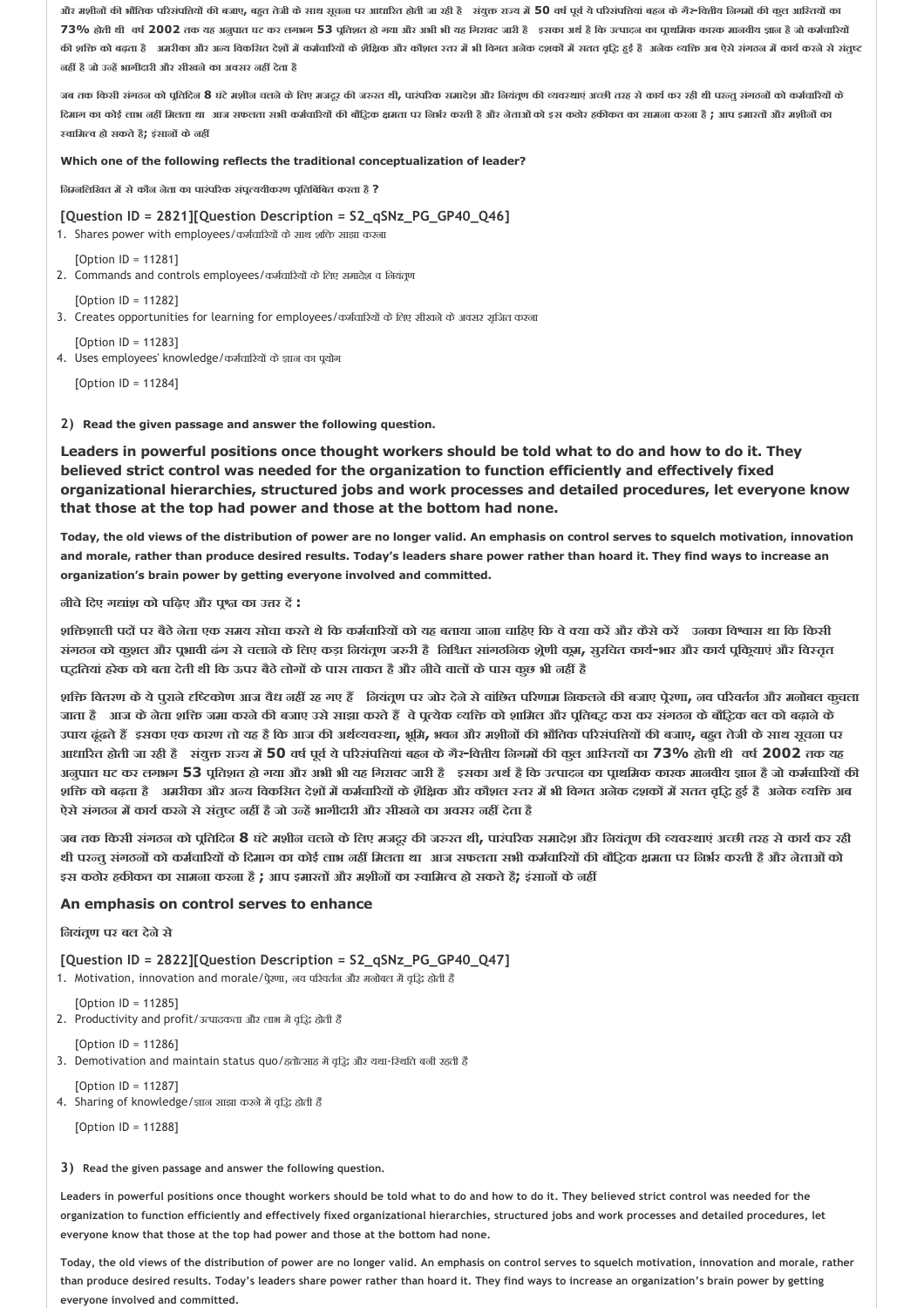**नीचेिदए ग ांश को पिढ़ए और प का उ र द :**

शक्तिशाली पदों पर बैठे नेता एक समय सोचा करते थे कि कर्मचारियों को यह बताया जाना चाहिए कि वे बया करें और कैसे करें उनका विश्वास था कि किसी संगठन को कुशल और पुभावी ढंग से चलाने के लिए कड़ा नियंतूण जरुरी है निश्चित सांगठनिक श्रेणी कुम, सुरचित कार्य-भार और कार्य प्रीकृतपं विराजा बढ़ेता थो कार की बार को को को पास ताकत है और नीचे चालों के **पास कुछ भी नह है**

,<br>शक्ति वितरण के ये पराने दृष्टिकोण आज वैध नहीं रह गए हैं | नियंतण पर जोर देने यो बाविया की काफ के काफ परेवर्तन और मनोबल कचला जाता है । आज के नेता शक्ति जमा करने की बजाए उसे साझा करते हैं वे पुत्येक व्यक्ति को शामिल और पूलिबद्ध करा कर संगठक के बौद्धिक बल को बढ़ के उपच एक कारण तो यह है कि आज की अर्थव्यवस्था, भूमि, भवन और मशीनों की भौतिक परिसंपत्तियों की बजाए, बहुत तेजी के साथ सूचना पर आधारित होती जा रही है . संयुक्त राज्य में 50 वर्ष पूर्व ये परिसंपत्तियां बहन के गैर-वित्तीय निगमों की कुल आरितयों का 73% होती थी वर्ष 2002 तक यह अनुपात घट कर लगभग 53 पतिशत हो गया और अभी भी यह गिरावट जारी है इसका अर्थ है कि उत्पादन का पाथमिक कारक मानवीय ज्ञान है जो कर्मचारियों की शक्ति को बढ़ता है आत्रीका और अन्य विकसित देशों में कर्मचारियों के शैक्षिक और कौशल रतर में भी विगत अनेक दशकों में सतत वृद्धि हुई है अनेक व्यक्ति अब ऐसे संगठन में कार्य करने से संतुष्ट **नह हैजो उ ह भागीदारी और सीखनेका अवसर नह देता है** 

जब तक किसी संगठन को पूतिदिन 8 घंटे मशीन चलने के लिए मजटूर की जरुरत थी, पारंपरिक समादेश और नियंतूण की व्यवस्थाएं अच्छी तरह से कार्य कर रही थी परन्तु संगठनों को कर्मचारियों के दिमाग का कोई लाभ नहीं मिलता था आज सफलता सभी कर्मचारियों की बौद्धिक क्षमता पर निर्भर करती है और नेताओं को इस कठोर हकीकत का सामना करना है ; आप इमारतों और मशीनों का  **वािम व हो सकतेहै; इंसान केनह** 

#### **The example of declining assets (land, building, and machine) is given to**

**ह ासमान प रसंपि य (भूिम,भवन और मशीन) का उदहारण िन निलिखत म सेिकसकेिलए िदया जाता है :**

#### **[Question ID = 2823][Question Description = S2\_qSNz\_PG\_GP40\_Q48]**

1. Emphasize the role of employee knowledge and skills/कर्मचारियों के ज्ञान और कौशल की भूमिका पर बल देना

[Option ID = 11289]

2. Indicate command-and-control of leaders/नेताओं के समादेश व नियंतूण का संकेत करना

 $[Option II = 11290]$ 3. Suggest rising costs of assets/परिसंपत्तियों की बढ़ती लागत का सुझाव देना

[Option ID = 11291]

4. Highlight organizational hierarchy/सांगठनिक श्रेणीकूम को रेखांकित करना

[Option ID = 11292]

#### **4) Read the given passage and answer the following question.**

**Leaders in powerful positions once thought workers should be told what to do and how to do it. They believed strict control was needed for the organization to function efficiently and effectively fixed organizational hierarchies, structured jobs and work processes and detailed procedures, let everyone know that those at the top had power and those at the bottom had none.**

**Today, the old views of the distribution of power are no longer valid. An emphasis on control serves to squelch motivation, innovation and morale, rather than produce desired results. Today's leaders share power rather than hoard it. They find ways to increase an organization's brain power by getting everyone involved and committed.**

**नीचेिदए ग ांश को पिढ़ए और प का उ र द :**

शक्तिशाली पदों पर बैठे नेता एक समय सोचा करते थे कि कर्मचारियों को यह बताया जाना चाहिए कि वे क्या करें और कैसे करें उनका विश्वास था कि किसी संगठन को कुशल और पुभावी ढंग से चलाने के लिए कड़ा नियंतुण जरुरी है निश्चित सांगठनिक शेणी कुम, सूरचित कार्य-भार और कार्य पुकियाएं और विस्तृत **प ितयां हरेक को बता देती थी िक ऊपर बैठेलोग केपास ताकत हैऔर नीचेवाल केपास कुछ भी नह है**

शक्ति वितरण के ये पुराने दृष्टिकोण आज वैध नहीं रह गए हैं नियंतूण पर जोर देने से वाछित परिणा, जब परिपर्वात और मनोबल कुचला जाता है आज के नेता शक्ति जमा करने की बजाए उसे साझा करते हैं वे पुत्येक व्यक्ति को शामित और पूतिबद्ध करा कर संगठन के बोट्ठिक बत को बढ़ने के उपाय ढूंढते हैं इसका एक कारण तो यह है कि आज की अर्थव्यवस्था, भूमि, भवन और मशीनों की भौतिक परिसंपत्तियों की बजाए, बहुत तेजी के साथ सूवना पर आधारित होती जा रही है ं संतुक्त राज्य में 50 वर्ष पूर्व ये परिसंपत्तियां बहन के गैर-वित्तीय निगमों की कूल आरितयों का 73% होती थी वर्ष 2002 तक यह अनुपात घट कर लगभग 53 पुतिशत हो गया और अभी भी यह गिरावट जारी है इसका अर्थ है कि उत्पादन का पाथमिक कारक मानवीय ज्ञान है जो कर्मचारियों की शक्ति को बढ़ता है आत्रीका और अन्य विकसित देशों में कर्मचारियों के शैक्षिक और कौशल रतर में भी बिगत अवेक दशकों में सतत वृद्धि हुई है अनेक व्यक्ति अब ऐसे संगठन में कार्य करने से संतुष्ट **नह हैजो उ ह भागीदारी और सीखनेका अवसर नह देता है** 

जब तक किसी संगठन को पूतिदिन 8 घंटे मशीन चलने के लिए मजटूर की जरूरत थी, पारंपरिक समादेश और नियंतृण की व्यवस्थाएं अच्छी तरह से कार्य कर रही थी परन्तु संगठनों को कर्मचारियों के दिमाग का कोई लाभ नहीं मिलता था आज सफलता सभी कर्मचारियों की बौदिक क्षमता पर निर्भर करती है और नेताओं को इस कठोर हकीकत का सामना करना है : आप इमारतों और मशीनों का  **वािम व हो सकतेहै; इंसान केनह** 

**What is the theme of this passage?**

**इस ग ांश का क य या है ?**

#### **[Question ID = 2824][Question Description = S2\_qSNz\_PG\_GP40\_Q49]**

- 1. Shift from employee empowerment to control/कर्मचारी सशक्तिकरण से नियंतूण की ओर अंतरण
- [Option ID = 11293] 2. Diminishing value of assets/परिसंपत्तियों का द्वासमान मूल्य
- [Option ID = 11294]
- 3. How to get things done from workers/कर्मचारियों से कैसे कार्य कराया जाए

 $[Option II = 11295]$ 

4. Employee empowerment leads to improvement in production/कर्मचारी सशक्तिकरण से उत्पादन में सुधर होता है

[Option ID = 11296]

**5) Read the given passage and answer the following question.**